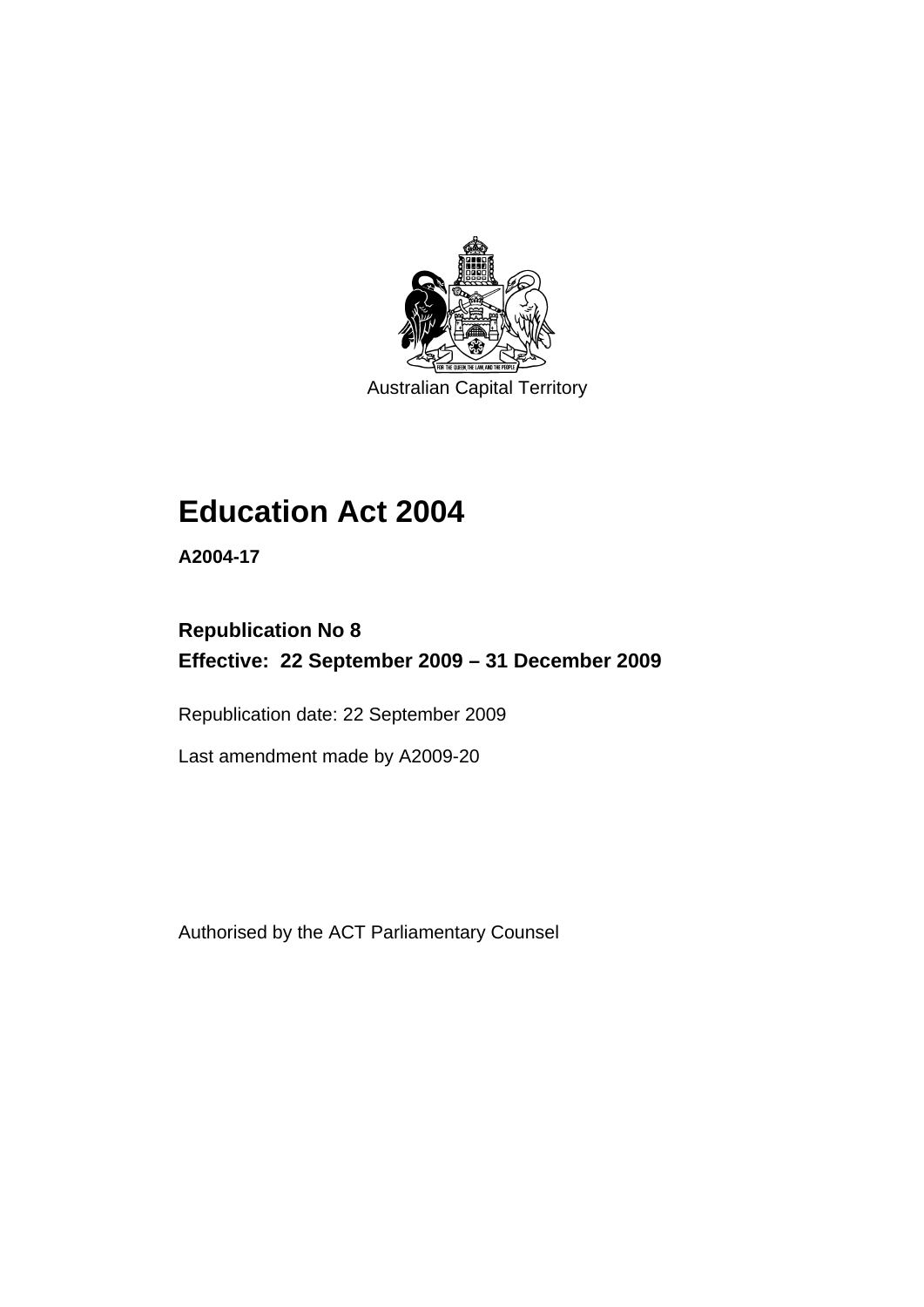#### **About this republication**

#### **The republished law**

This is a republication of the *Education Act 2004* (including any amendment made under the *Legislation Act 2001*, part 11.3 (Editorial changes)) as in force on 22 September 2009*.* It also includes any amendment, repeal or expiry affecting the republished law to 22 September 2009.

The legislation history and amendment history of the republished law are set out in endnotes 3 and 4.

#### **Kinds of republications**

The Parliamentary Counsel's Office prepares 2 kinds of republications of ACT laws (see the ACT legislation register at www.legislation.act.gov.au):

- authorised republications to which the *Legislation Act 2001* applies
- unauthorised republications.

The status of this republication appears on the bottom of each page.

#### **Editorial changes**

The *Legislation Act 2001*, part 11.3 authorises the Parliamentary Counsel to make editorial amendments and other changes of a formal nature when preparing a law for republication. Editorial changes do not change the effect of the law, but have effect as if they had been made by an Act commencing on the republication date (see *Legislation Act 2001*, s 115 and s 117). The changes are made if the Parliamentary Counsel considers they are desirable to bring the law into line, or more closely into line, with current legislative drafting practice.

This republication does not include amendments made under part 11.3 (see endnote 1).

#### **Uncommenced provisions and amendments**

If a provision of the republished law has not commenced or is affected by an uncommenced amendment, the symbol  $\mathbf{U}$  appears immediately before the provision heading. The text of the uncommenced provision or amendment appears only in the last endnote.

#### **Modifications**

If a provision of the republished law is affected by a current modification, the symbol  $\mathbf{M}$ appears immediately before the provision heading. The text of the modifying provision appears in the endnotes. For the legal status of modifications, see *Legislation Act 2001*, section 95.

#### **Penalties**

The value of a penalty unit for an offence against this republished law at the republication date is—

- (a) if the person charged is an individual—\$100; or
- (b) if the person charged is a corporation—\$500.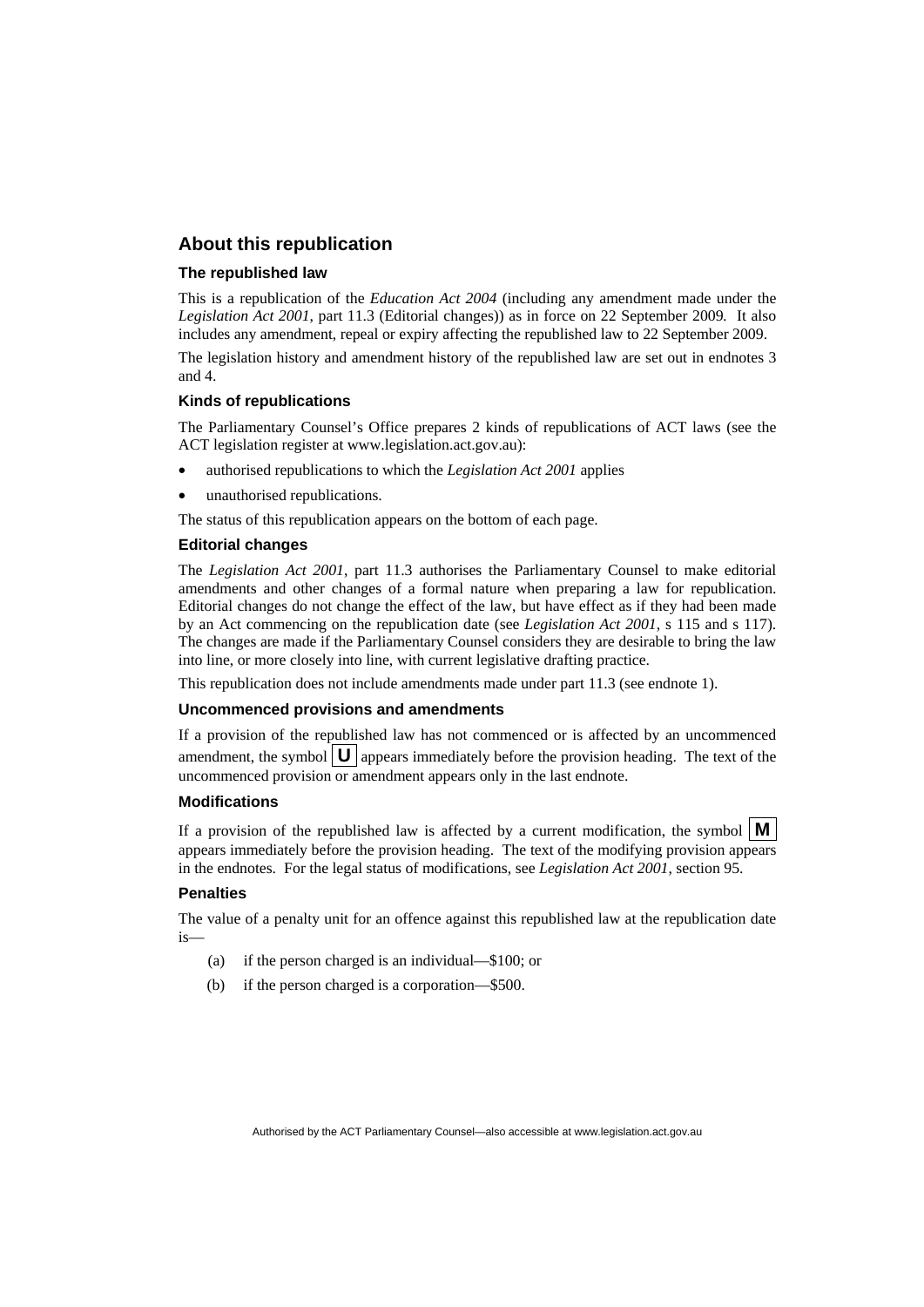

Australian Capital Territory

# **[Education Act 2004](#page-10-0)**

## **Contents**

Page

### **Chapter 1 General**

| <b>Part 1.1</b> | <b>Preliminary</b>                                    |   |
|-----------------|-------------------------------------------------------|---|
|                 | Name of Act                                           | 2 |
| 3               | Dictionary                                            | 2 |
| 4               | <b>Notes</b>                                          | 2 |
| 5               | Offences against Act-application of Criminal Code etc | 3 |
| 6               | Meaning of parent and carer                           | 3 |
| <b>Part 1.2</b> | <b>General principles and objects</b>                 |   |
|                 | General principles of Act                             | 4 |
| 8               | Main objects of Act                                   | 5 |

| <b>R8</b> | Education Act 2004           | contents 1 |
|-----------|------------------------------|------------|
| 22/09/09  | Effective: 22/09/09-31/12/09 |            |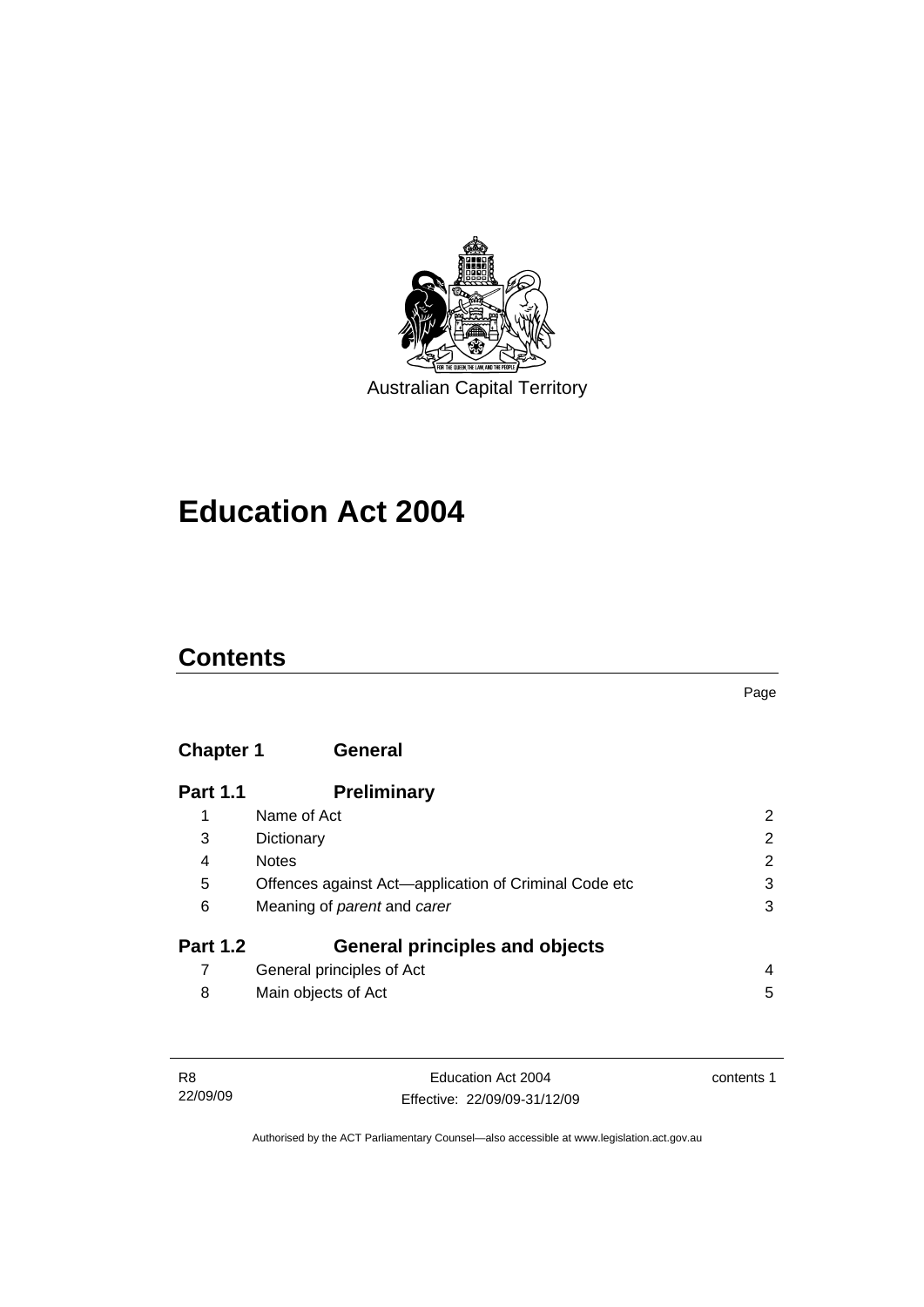#### **Contents**

|                  |                                                                             | Page           |
|------------------|-----------------------------------------------------------------------------|----------------|
| <b>Chapter 2</b> | <b>School enrolment and attendance</b>                                      |                |
| 9                | Meaning of compulsory school age                                            | 7              |
| 10               | Compulsory enrolment                                                        | 7              |
| 11               | Compulsory attendance                                                       | $\overline{7}$ |
| 12               | Information about school-age children                                       | 8              |
| 13               | Employment of children under school-leaving age                             | 9              |
| 14               | <b>Exemption certificates</b>                                               | 9              |
| 15               | Duration of exemption certificates                                          | 10             |
| 16               | Revocation of exemption certificates                                        | 10             |
| 17               | Student transfer register                                                   | 10             |
| <b>Chapter 3</b> | <b>Government schools</b>                                                   |                |
| <b>Part 3.1</b>  | General                                                                     |                |
| 18               | Principles on which ch 3 based                                              | 11             |
| <b>Part 3.2</b>  | <b>Establishment and operation of government</b><br>schools                 |                |
| 20               | Establishing government schools etc                                         | 13             |
| 21               | Operation of government schools                                             | 14             |
| 22               | Investigation of complaints-government schools                              | 15             |
| 23               | Review of government school system                                          | 15             |
| 24               | Review of operation of government schools                                   | 15             |
| 25               | Reporting to parents-government schools                                     | 16             |
| 26               | Education to be free                                                        | 16             |
| 27               | Voluntary financial contributions                                           | 17             |
| 28               | Secular education                                                           | 17             |
| 29               | Religious education                                                         | 17             |
| 30               | Curriculum                                                                  | 18             |
| 31               | Approved educational courses for students at government schools             | 18             |
| <b>Part 3.3</b>  | Attendance at government schools                                            |                |
| 32               | Keeping of register of enrolments and attendances for government<br>schools | 20             |
| contents 2       | Education Act 2004                                                          | R8             |
|                  | Effective: 22/09/09-31/12/09                                                | 22/09/09       |
|                  |                                                                             |                |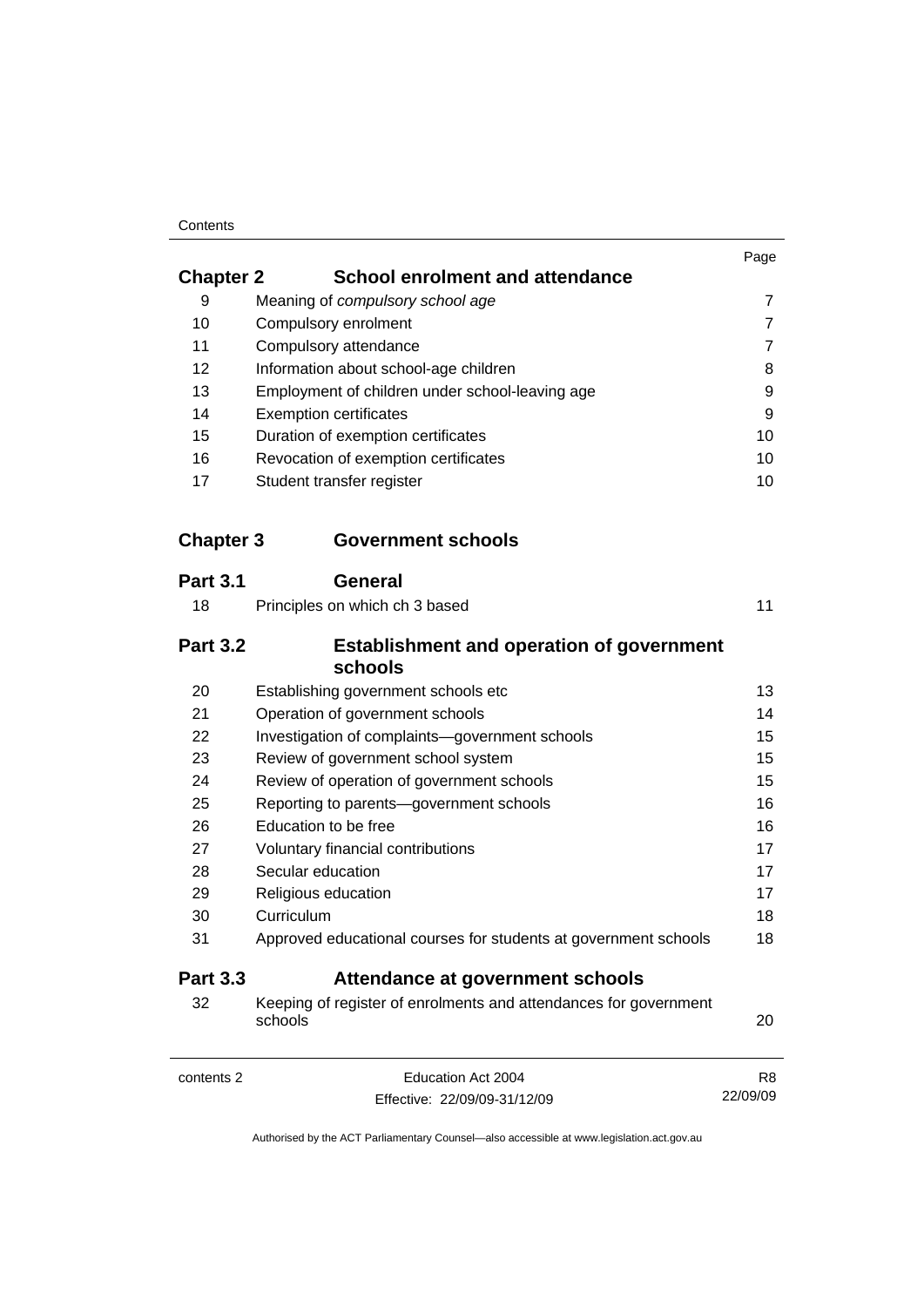|                 |                                                                                                           | Contents |
|-----------------|-----------------------------------------------------------------------------------------------------------|----------|
|                 |                                                                                                           | Page     |
| 33              | Keeping records of enrolment and attendances for government<br>schools                                    | 20       |
| 34              | Inspection of register of enrolment and attendances for government<br>schools                             | 21       |
| 35              | Procedures to encourage school attendance at government schools                                           | 22       |
| 36              | Suspension, exclusion or transfer of student by chief executive                                           | 22       |
| <b>Part 3.4</b> | <b>School boards of government schools</b>                                                                |          |
| Division 3.4.1  | Interpretation                                                                                            |          |
| 37              | Definitions for pt 3.4                                                                                    | 26       |
| Division 3.4.2  | <b>Establishment and membership</b>                                                                       |          |
| 38              | Establishment of school boards                                                                            | 27       |
| 39              | Functions of school boards etc.                                                                           | 27       |
| 40              | Declaration of parents and citizens associations in certain<br>circumstances                              | 29       |
| 41              | Composition of school boards generally                                                                    | 29       |
| 42              | Composition of school boards of small schools                                                             | 31       |
| 43              | Composition of school boards of school-related institutions and other<br>schools in special circumstances | 32       |
| 44              | Ending of appointment of members of school board                                                          | 34       |
| 45              | Chairperson and deputy chairperson of school boards                                                       | 34       |
| 46              | School boards to take part in selection of school principals                                              | 35       |
| Division 3.4.3  | Proceedings of school boards                                                                              |          |
| 47              | Time and place of meetings of school boards                                                               | 35       |
| 48              | Procedures governing proceedings of school boards                                                         | 36       |
| 49              | Disclosure of interests by members of school boards                                                       | 37       |
| 49A             | Protection of members of school boards                                                                    | 38       |
| Division 3.4.4  | <b>Financial matters</b>                                                                                  |          |
| 50              | School boards to approve budgets                                                                          | 38       |
| 51              | Application of money of school                                                                            | 39       |
| 52              | School boards to approve financial statement and report                                                   | 39       |
| 53              | School boards to make available summaries of budget and annual<br>report                                  | 40       |
|                 |                                                                                                           |          |

| - R8     | Education Act 2004           | contents 3 |
|----------|------------------------------|------------|
| 22/09/09 | Effective: 22/09/09-31/12/09 |            |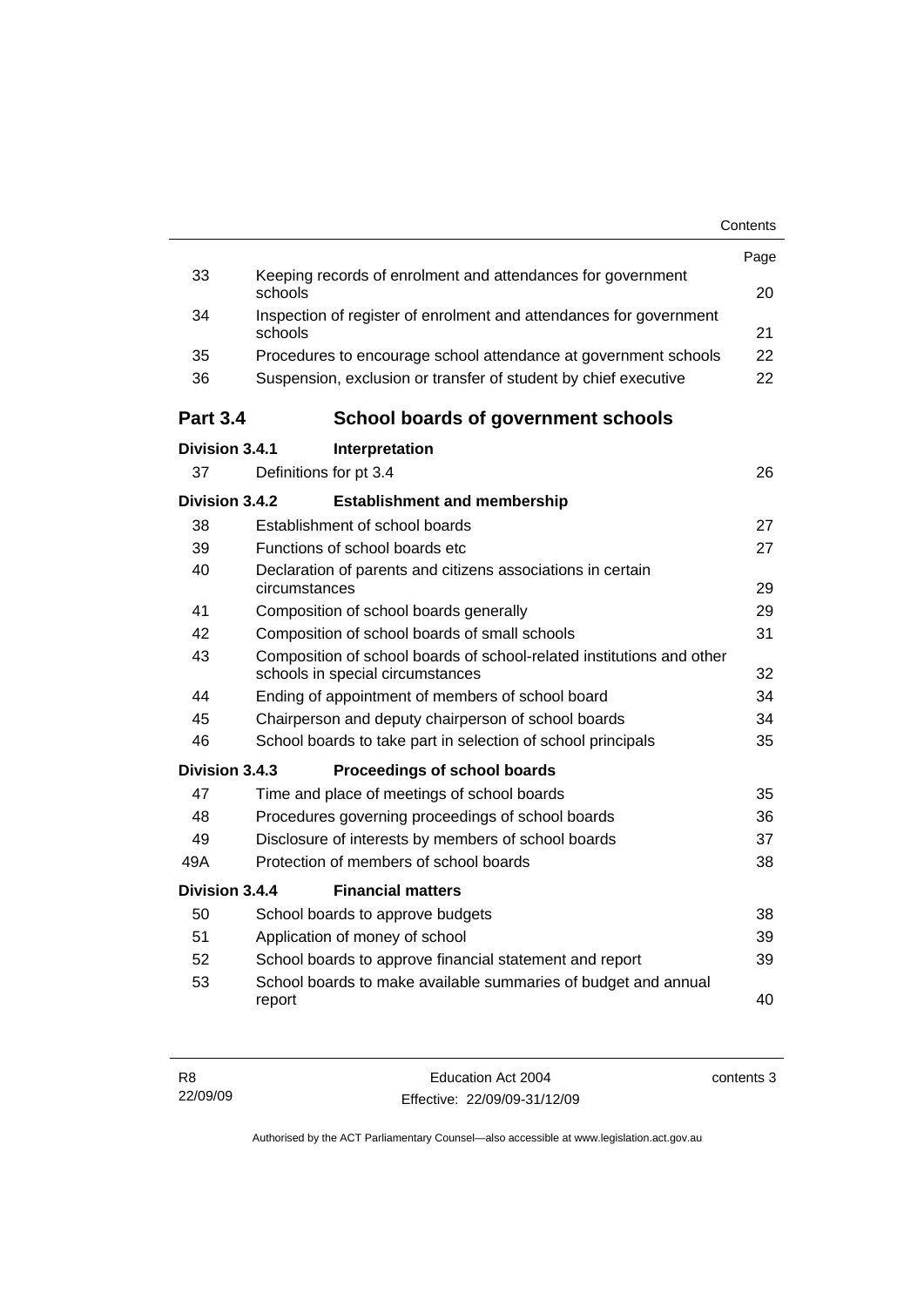#### **Contents**

|                  |                                                            | Page |
|------------------|------------------------------------------------------------|------|
| <b>Part 3.5</b>  | <b>Government Schools Education Council</b>                |      |
| Division 3.5.1   | <b>Establishment and membership</b>                        |      |
| 54               | Establishment of council (government)                      | 41   |
| 55               | Functions of council (government)                          | 41   |
| 56               | Membership of council (government)                         | 41   |
| 57               | Appointed members of council (government)                  | 42   |
| 58               | Deputy chairperson of council (government)                 | 43   |
| 59               | Term of appointment to council (government)                | 43   |
| 60               | Ending of appointment to council (government)              | 43   |
| 61               | Conditions of appointment generally of appointed members   | 44   |
| 62               | Arrangements for staff                                     | 44   |
| Division 3.5.2   | <b>Proceedings of council (government)</b>                 |      |
| 63               | Time and place of meetings of council (government)         | 44   |
| 64               | Procedures governing proceedings of council (government)   | 44   |
| 65               | Disclosure of interests by members of council (government) | 46   |
| Division 3.5.3   | Other provisions relating to council (government)          |      |
| 66               | Minister to seek advice                                    | 47   |
| 66A              | Minister to present advice of council (government)         | 47   |
| <b>Part 3.6</b>  | <b>Other provisions</b>                                    |      |
| Division 3.6.1   | Authorised persons (government)                            |      |
| 67               | Appointment of authorised persons (government)             | 48   |
| 68               | Identity cards for authorised persons (government)         | 49   |
| Division 3.6.2   | Inspection powers for government schools                   |      |
| 69               | Power not to be exercised before identity card shown etc   | 49   |
| 70               | Entry to government schools                                | 50   |
| 71               | Powers on entry                                            | 50   |
| <b>Chapter 4</b> | <b>Non-government schools</b>                              |      |

| <b>Part 4.1</b> | <b>General</b>                                     |                            |
|-----------------|----------------------------------------------------|----------------------------|
| 74              | Meaning of school in ch 4                          | 51                         |
| contents 4      | Education Act 2004<br>Effective: 22/09/09-31/12/09 | R <sub>8</sub><br>22/09/09 |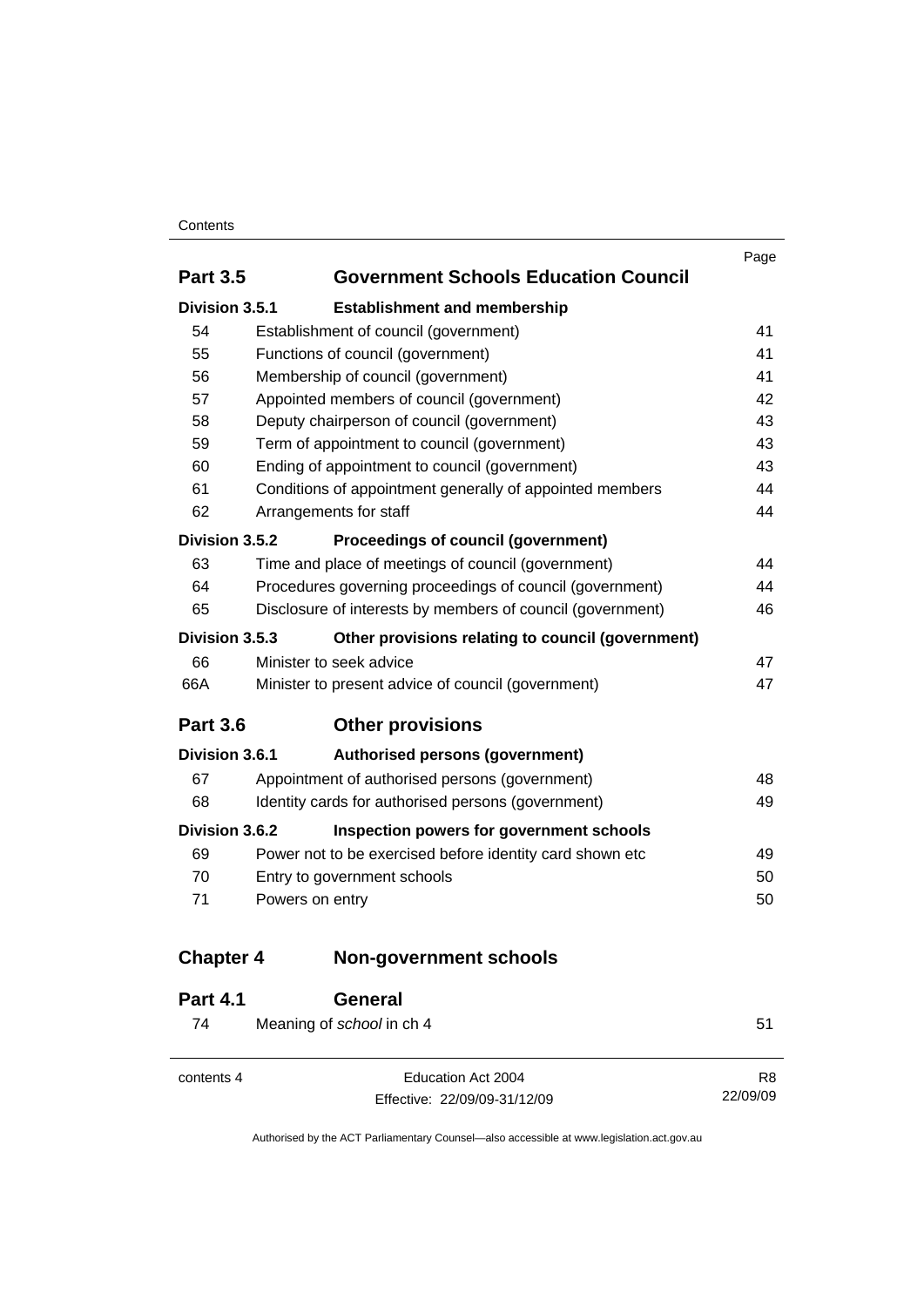|                 |                                                                                                         | Contents |
|-----------------|---------------------------------------------------------------------------------------------------------|----------|
|                 |                                                                                                         | Page     |
| 75              | Principles on which ch 4 based                                                                          | 51       |
| 77              | Registrar                                                                                               | 52       |
| 78              | Functions of registrar                                                                                  | 52       |
| 79              | Register of non-government schools                                                                      | 52       |
| 80              | Availability of information about operation of non-government schools<br>and their educational programs | 52       |
| 81              | Approved educational courses for students at non-government schools                                     | 53       |
| <b>Part 4.2</b> | <b>Registration-non-government schools</b>                                                              |          |
| 82              | Schools to be registered                                                                                | 54       |
| 83              | Applications for in-principle approval for proposed registration                                        | 55       |
| 84              | Deciding in-principle applications                                                                      | 55       |
| 85              | Application for provisional registration                                                                | 57       |
| 86              | Provisional registration                                                                                | 58       |
| 87              | Application for registration                                                                            | 60       |
| 88              | Registration                                                                                            | 60       |
| 88A             | Application for registration at additional campus                                                       | 61       |
| 88B             | Registration at additional campus                                                                       | 62       |
| 89              | Application for registration at additional educational levels                                           | 64       |
| 90              | Registration at additional educational levels                                                           | 65       |
| 91              | Conditions of provisional registration or registration                                                  | 67       |
| 92              | Certificate of provisional registration or registration                                                 | 68       |
| 93              | Period of provisional registration and registration                                                     | 68       |
| 94              | Investigation of complaints-non-government schools                                                      | 69       |
| 95              | Cancellation of provisional registration or registration                                                | 69       |
| 96              | Application for renewal of registration                                                                 | 70       |
| 97              | Renewal of registration                                                                                 | 71       |
| 98              | Inspection of panel reports for school registration etc                                                 | 72       |
| <b>Part 4.3</b> | Attendance at non-government schools                                                                    |          |
| 99              | Keeping of register of enrolments and attendances for non-<br>government schools                        | 74       |
| 100             | Keeping records of enrolment and attendances for non-government<br>schools                              | 74       |

| -R8      | Education Act 2004           | contents 5 |
|----------|------------------------------|------------|
| 22/09/09 | Effective: 22/09/09-31/12/09 |            |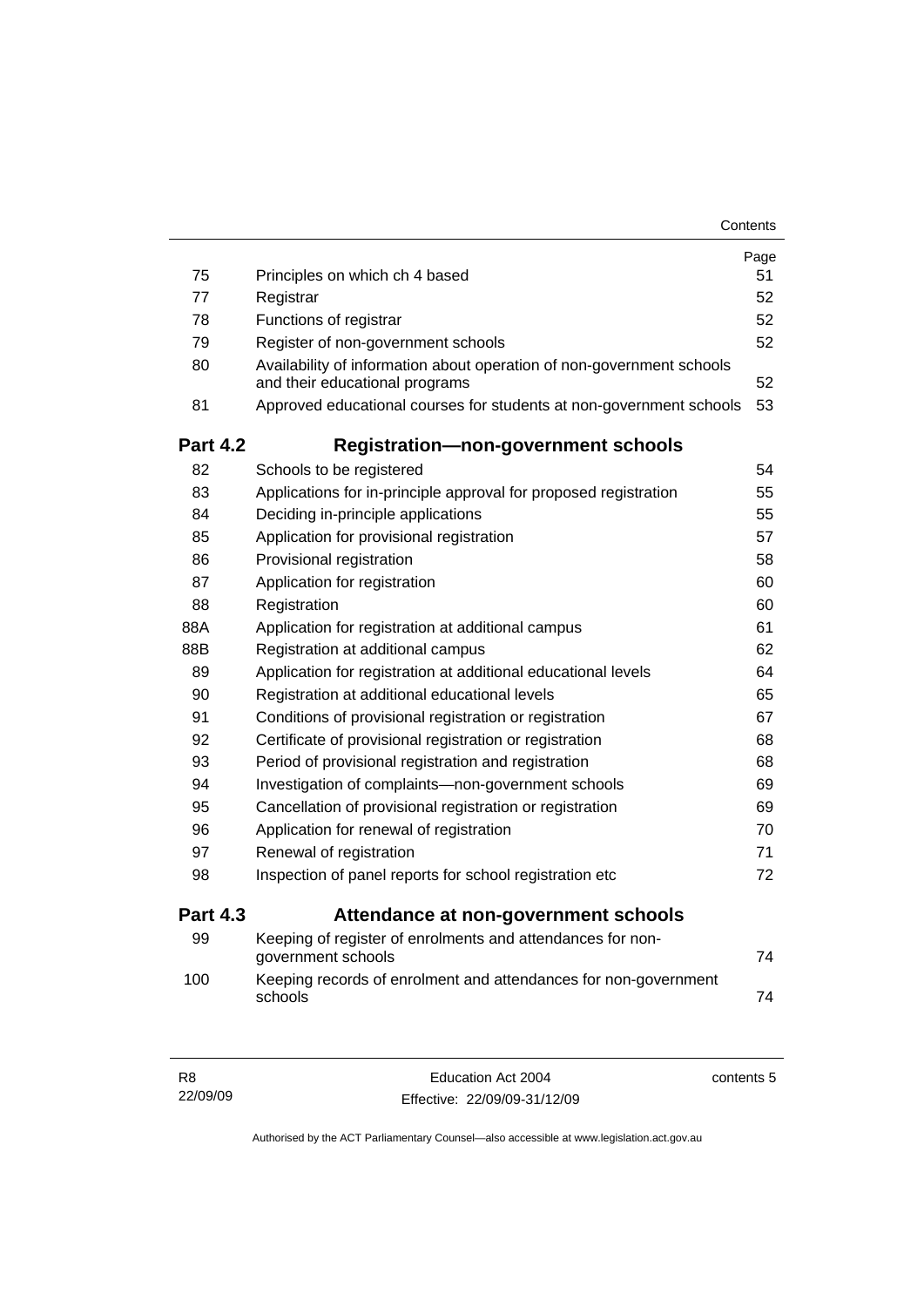| Contents |
|----------|
|          |

|                       |                                                                                    | Page |
|-----------------------|------------------------------------------------------------------------------------|------|
| 101                   | Inspection of register of enrolment and attendances for non-<br>government schools | 75   |
| 102                   | Procedures to encourage attendance at non-government schools                       | 76   |
| 103                   | Reporting to parents-non-government schools                                        | 76   |
| 104                   | Suspension, transfer or exclusion of students-Catholic systemic                    |      |
|                       | schools                                                                            | 77   |
| 105                   | Suspension or exclusion of students-other non-government schools                   | 79   |
| <b>Part 4.4</b>       | <b>Non-government Schools Education Council</b>                                    |      |
| <b>Division 4.4.1</b> | <b>Establishment and membership</b>                                                |      |
| 106                   | Establishment of council (non-government)                                          | 83   |
| 107                   | Functions of council (non-government)                                              | 83   |
| 108                   | Membership of council (non-government)                                             | 83   |
| 109                   | Members of council (non-government)                                                | 83   |
| 110                   | Deputy chairperson of council (non-government)                                     | 84   |
| 111                   | Term of appointment to council (non-government)                                    | 84   |
| 112                   | Ending of appointment to council (non-government)                                  | 85   |
| 113                   | Conditions of appointment generally of council (non-government)<br>members         | 85   |
| 114                   | Arrangements for staff                                                             | 85   |
| Division 4.4.2        | Proceedings of council (non-government)                                            |      |
| 115                   | Time and place of meetings of council (non-government)                             | 86   |
| 116                   | Proceedings of council (non-government)                                            | 86   |
| 117                   | Disclosure of interests by members of council (non-government)                     | 86   |
| Division 4.4.3        | Other provisions relating to council (non-government)                              |      |
| 118                   | Minister to seek advice                                                            | 87   |
| 118A                  | Minister to present advice of council (non-government)                             | 87   |
| <b>Part 4.5</b>       | <b>Other provisions</b>                                                            |      |
| Division 4.5.1        | Authorised persons (non-government)                                                |      |
| 119                   | Appointment of authorised persons (non-government)                                 | 88   |
| 120                   | Identity cards for authorised persons (non-government)                             | 89   |
|                       |                                                                                    |      |

contents 6 Education Act 2004 Effective: 22/09/09-31/12/09

R8 22/09/09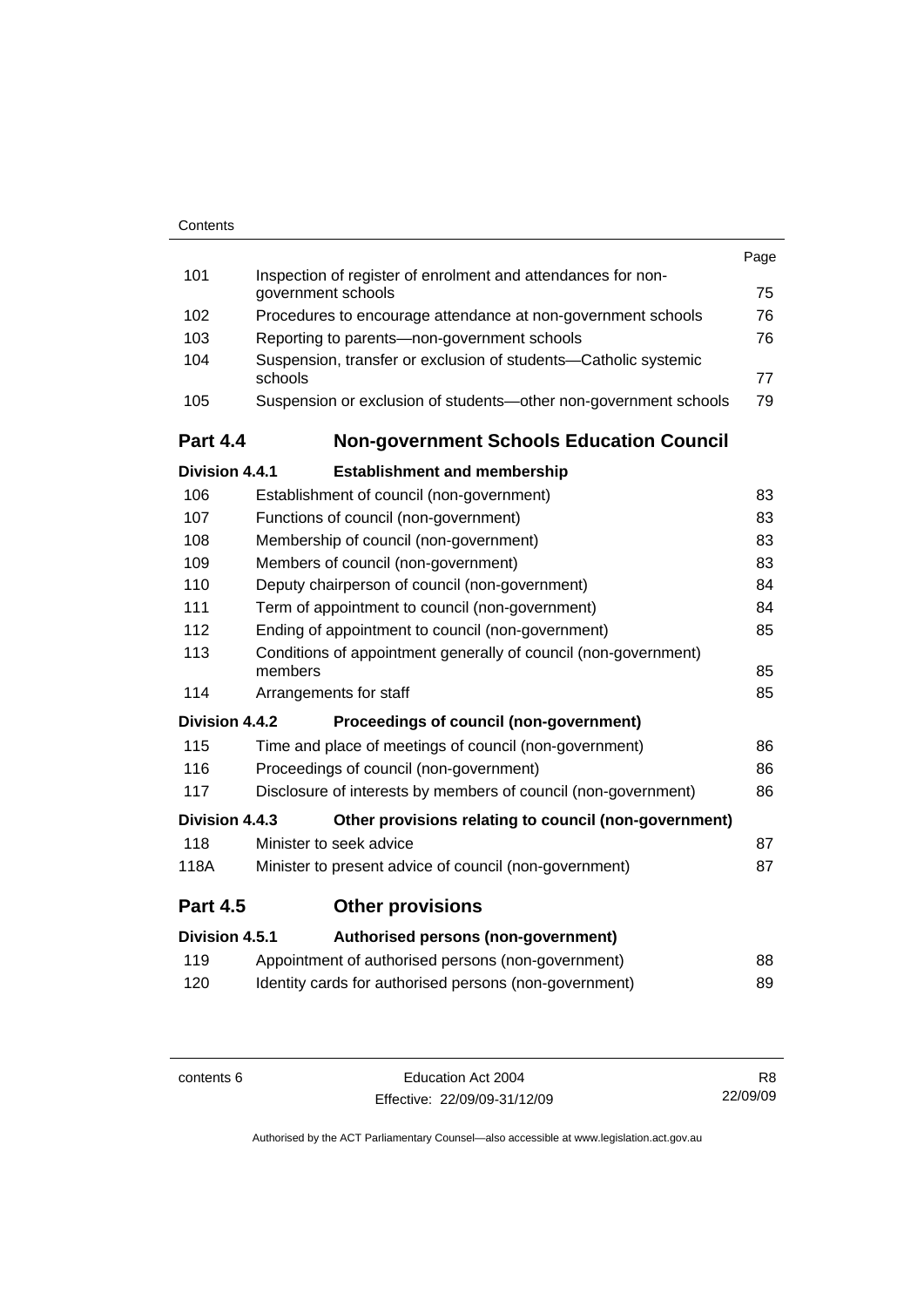**Contents** 

| Division 4.5.2 | Inspection powers for non-government schools              | Page |
|----------------|-----------------------------------------------------------|------|
| 121            | Power not to be exercised before identity card shown etc. | 89   |
| 122            | Entry to non-government schools for inspections           | 90   |
| 123            | Entry to non-government schools with consent              | 90   |
| 124            | Consent to entry                                          | 90   |
| 125            | Powers on entry                                           | 91   |

### **Chapter 5 Home education**

| <b>Part 5.1</b> | General                                         |    |
|-----------------|-------------------------------------------------|----|
| 128             | Principles on which ch 5 based                  | 92 |
| <b>Part 5.2</b> | <b>Registration-home education</b>              |    |
| 129             | Meaning of home education                       | 93 |
| 130             | Provisional registration for home education     | 93 |
| 131             | Registration for home education                 | 93 |
| 132             | Conditions of registration for home education   | 94 |
| 133             | Registration of child                           | 94 |
| 134             | Period of registration                          | 95 |
| 135             | Cancellation of registration for home education | 95 |
| 136             | Certificate of registration for home education  | 96 |
| 137             | Renewal of registration for home education      | 96 |
| 138             | Home education reports                          | 97 |
| 139             | Home education register                         | 97 |

# **Chapter 6 Miscellaneous**

| <b>Part 6.1</b> | <b>Notification and review of decisions</b> |     |
|-----------------|---------------------------------------------|-----|
| 140             | Definitions-pt 6.1                          | 98  |
| 141             | Internal review notices                     | 99  |
| 142             | Applications for internal review            | 99  |
| 143             | Applications not stay reviewable decisions  | 100 |
| 144             | Internal review                             | 100 |

| R8       | Education Act 2004           | contents 7 |
|----------|------------------------------|------------|
| 22/09/09 | Effective: 22/09/09-31/12/09 |            |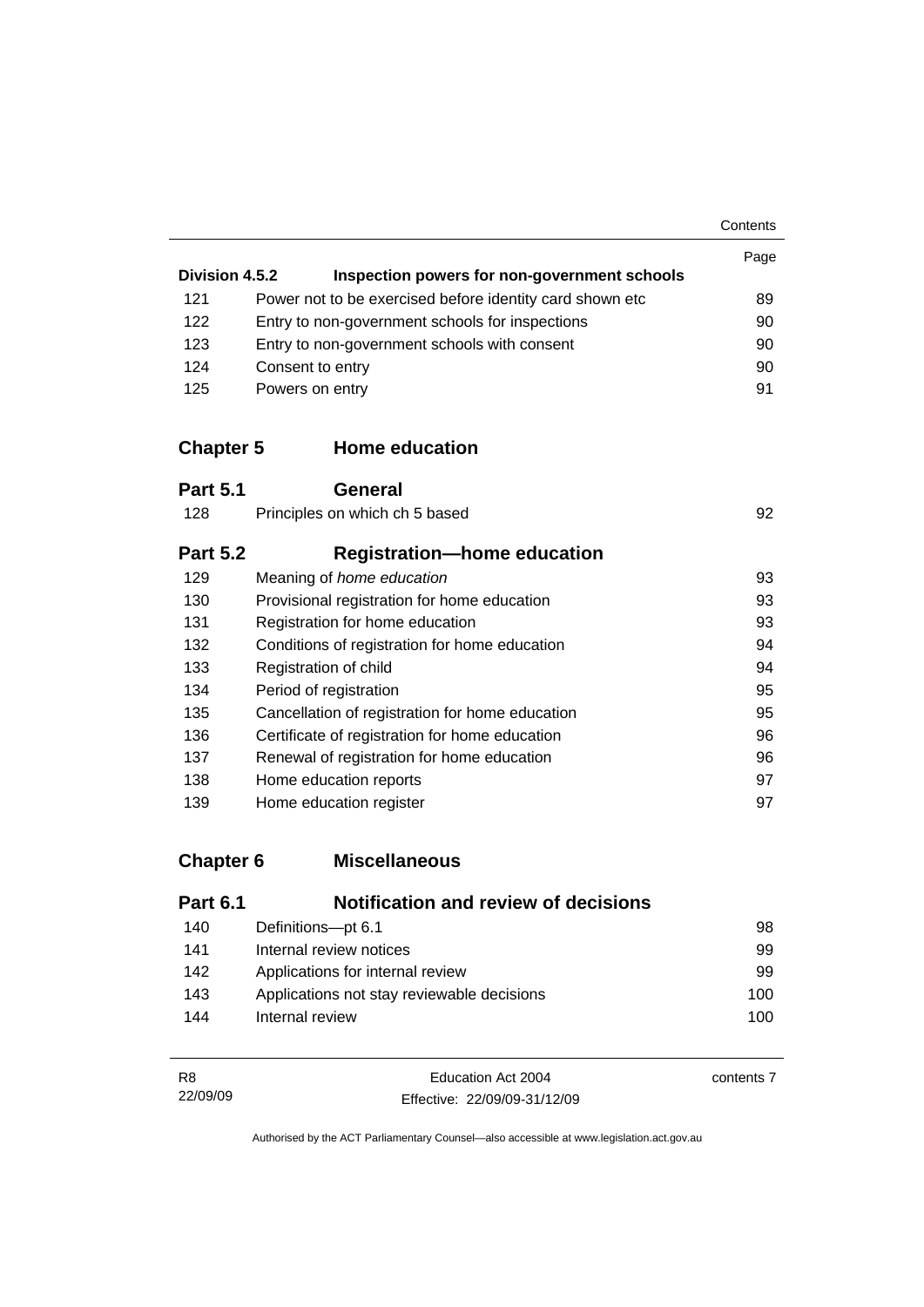| Contents |
|----------|
|----------|

|                   |                                                                                                        | Page |
|-------------------|--------------------------------------------------------------------------------------------------------|------|
| 145               | Reviewable decision notices                                                                            | 100  |
| 145A              | Applications to ACAT                                                                                   | 101  |
| <b>Part 6.2</b>   | <b>Other provisions</b>                                                                                |      |
| 146               | Preschools                                                                                             | 102  |
| 147               | Offences on school premises                                                                            | 102  |
| 148               | Obligations on parents                                                                                 | 103  |
| 149               | Notification of parents                                                                                | 103  |
| 150               | Minister may grant scholarships etc                                                                    | 103  |
| 151               | Gifts and donations                                                                                    | 104  |
| 152               | <b>Education trust fund</b>                                                                            | 104  |
| 153               | Notices of intention under former education Act to conduct schools at<br>additional educational levels | 105  |
| 154               | Approved forms                                                                                         | 106  |
| 155               | Regulation-making power                                                                                | 106  |
| <b>Schedule 1</b> | <b>Reviewable decisions</b>                                                                            | 107  |
| <b>Dictionary</b> |                                                                                                        | 110  |
| <b>Endnotes</b>   |                                                                                                        |      |
| 1                 | About the endnotes                                                                                     | 117  |
| 2                 | Abbreviation key                                                                                       | 117  |
| 3                 | Legislation history                                                                                    | 118  |
| 4                 | Amendment history                                                                                      | 119  |
| 5                 | Earlier republications                                                                                 | 126  |

contents 8 Education Act 2004 Effective: 22/09/09-31/12/09

R8 22/09/09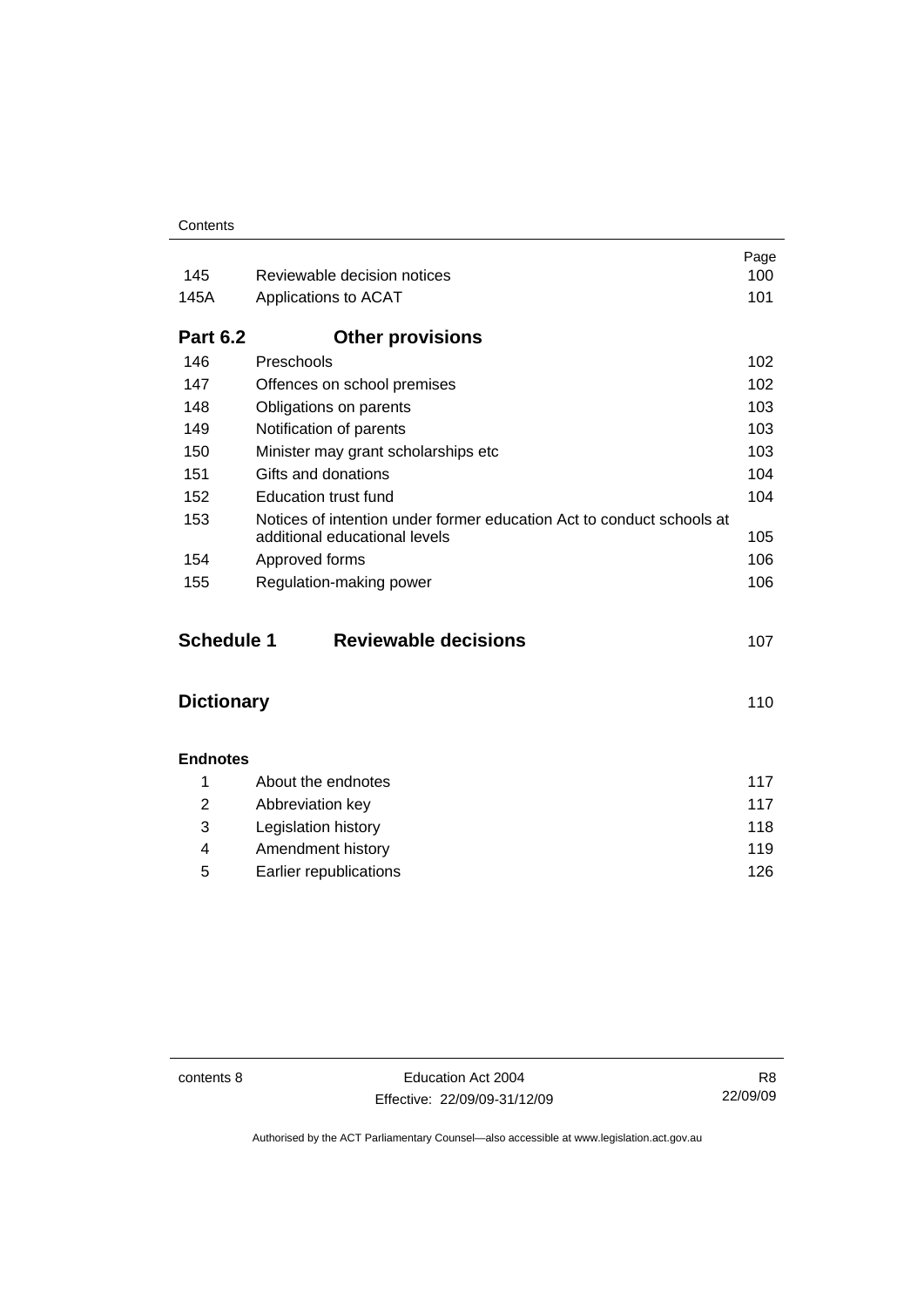<span id="page-10-0"></span>

# **Education Act 2004**

An Act about the education of children in the ACT, and for other purposes

R8 22/09/09

I

page 1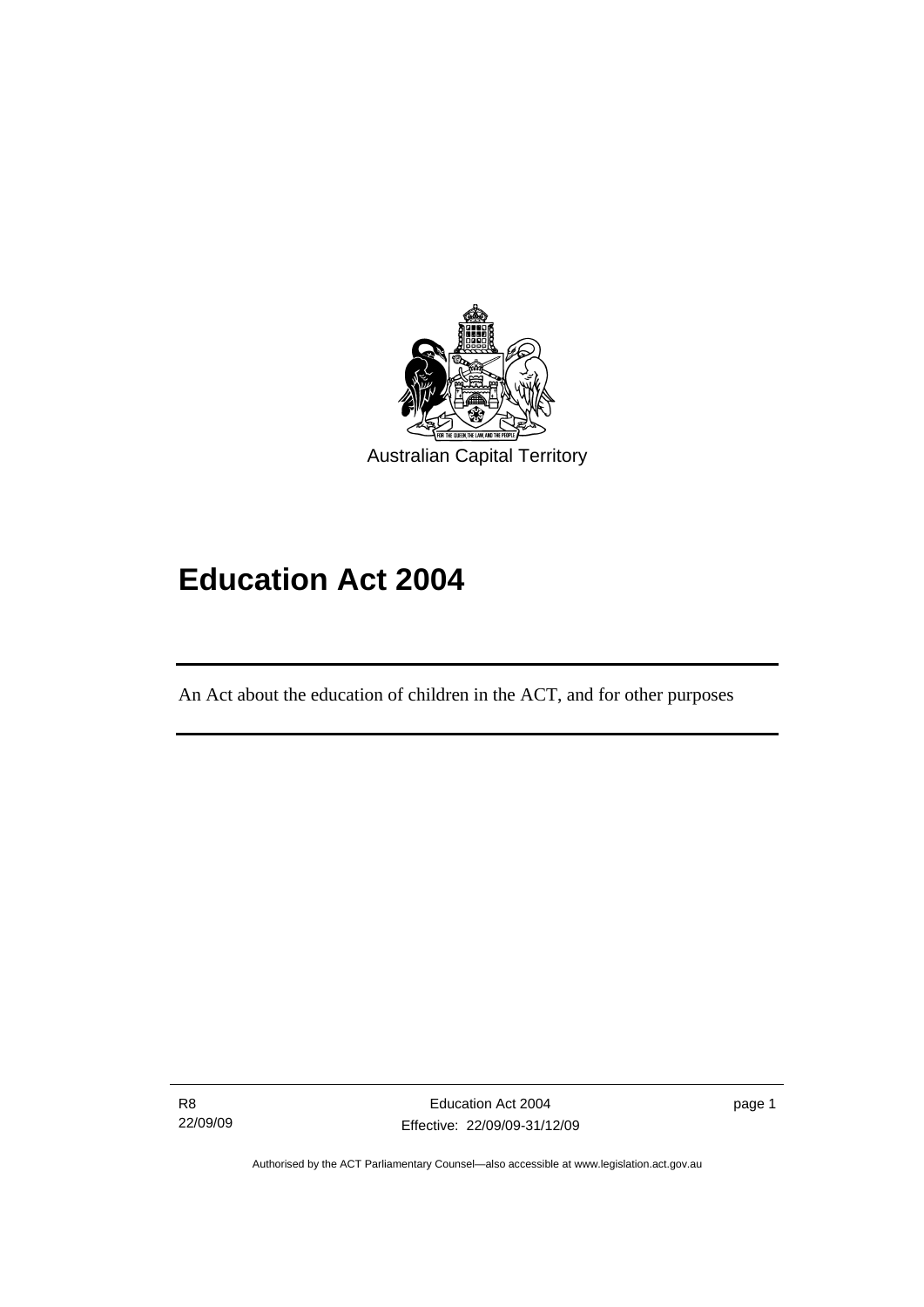<span id="page-11-0"></span>**Chapter 1 General**<br>**Part 1.1 Prelimina Preliminary** 

Section 1

# **Chapter 1 General**

## **Part 1.1** Preliminary

#### **1 Name of Act**

This Act is the *Education Act 2004*.

#### **3 Dictionary**

The dictionary at the end of this Act is part of this Act.

*Note 1* The dictionary at the end of this Act defines certain terms used in this Act, and includes references (*signpost definitions*) to other terms defined elsewhere in this Act.

> For example, the signpost definition '*carer*—see section 6.' means that the term 'carer' is defined in that section.

*Note 2* A definition in the dictionary (including a signpost definition) applies to the entire Act unless the definition, or another provision of the Act, provides otherwise or the contrary intention otherwise appears (see Legislation Act,  $s$  155 and  $s$  156 (1)).

#### **4 Notes**

A note included in this Act is explanatory and is not part of this Act.

*Note* See Legislation Act, s 127 (1), (4) and (5) for the legal status of notes.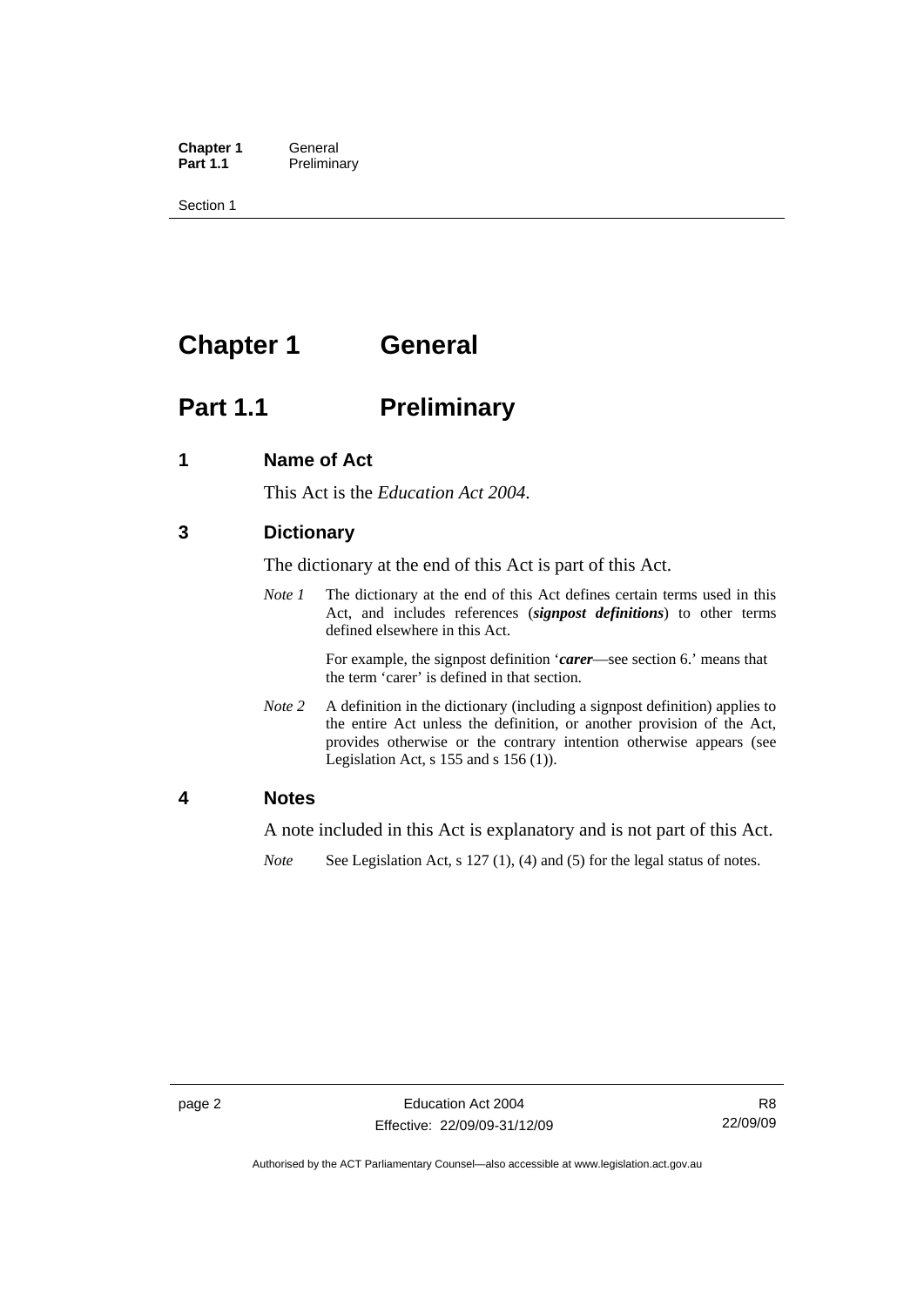#### <span id="page-12-0"></span>**5 Offences against Act—application of Criminal Code etc**

Other legislation applies in relation to offences against this Act.

*Note 1 Criminal Code*

The Criminal Code, ch 2 applies to all offences against this Act (see Code, pt 2.1).

The chapter sets out the general principles of criminal responsibility (including burdens of proof and general defences), and defines terms used for offences to which the Code applies (eg *conduct*, *intention*, *recklessness* and *strict liability*).

*Note 2 Penalty units* 

The Legislation Act, s 133 deals with the meaning of offence penalties that are expressed in penalty units.

#### **6 Meaning of** *parent* **and** *carer*

- (1) In this Act, a *parent* includes a carer.
- (2) In this Act, a *parent* is a person having parental responsibility for the child under the *Children and Young People Act 2008*, division 1.3.2.
- (3) In this Act, a *carer* is a person who is an out-of-home carer under the *Children and Young People Act 2008*, section 508 (Who is an *out-of-home carer*?).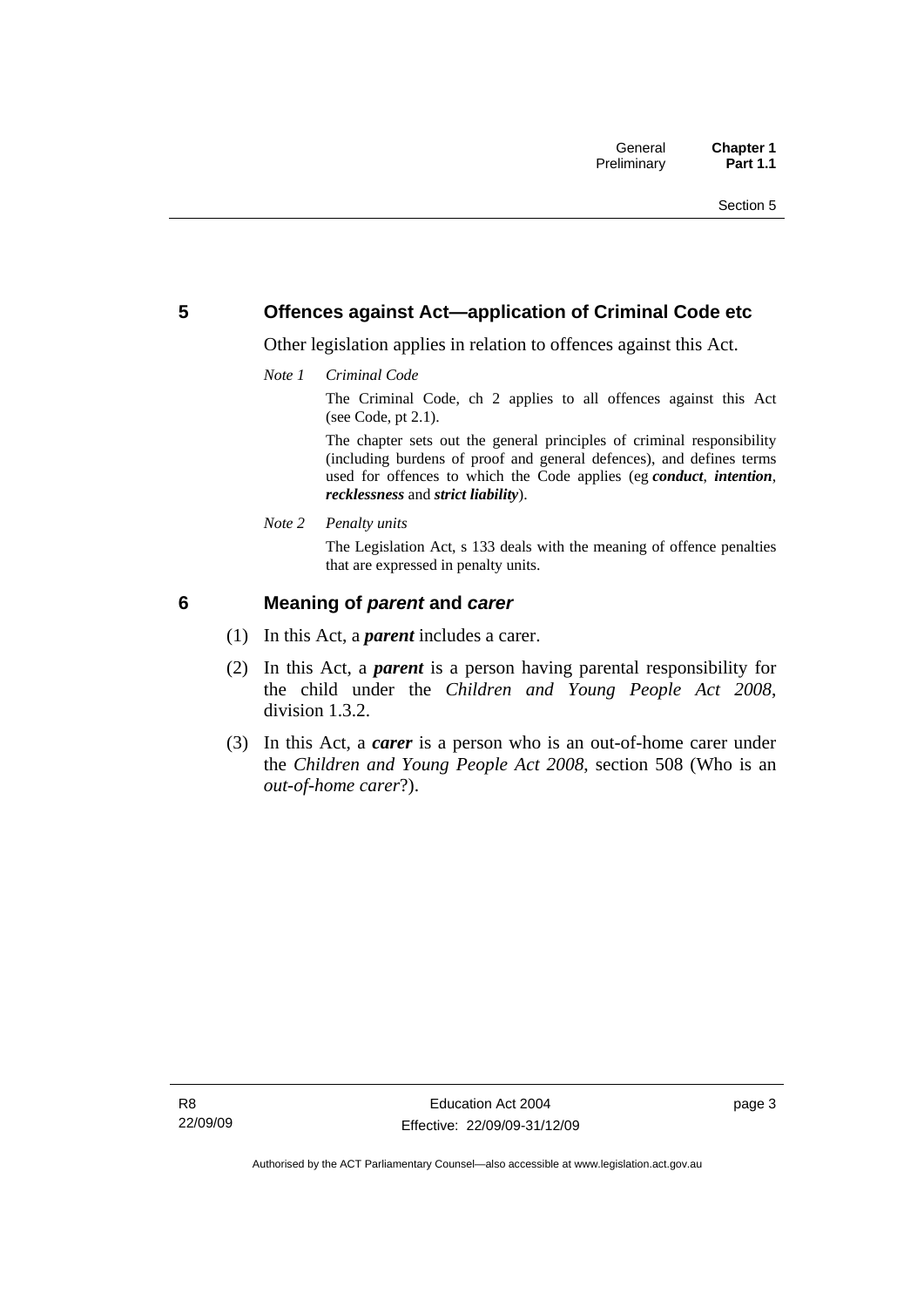## <span id="page-13-0"></span>**Part 1.2 General principles and objects**

**7 General principles of Act** 

- (1) Everyone involved in the administration of this Act, or in the school or home education of children in the ACT, is to apply the principle that every child has a right to receive a high-quality education.
- (2) Without limiting subsection (1), a high-quality education is based on the following principles:
	- (a) school education and home education provide a foundation for a democratic society;
	- (b) school education and home education should—
		- (i) aim to develop every child's potential and maximise educational achievements; and
		- (ii) promote children's enthusiasm for lifelong learning and optimism for the future; and
		- (iii) encourage parents to take part in the education of their children, and recognise their right to choose a suitable educational environment; and
		- (iv) promote respect for and tolerance of others; and
		- (v) recognise the social, religious, physical, intellectual and emotional needs of all students; and
		- (vi) aim over time to improve the learning outcomes of students so that the outcomes are free from disadvantage because of economic, social, cultural or other causes; and
		- (vii) encourage all students to complete their senior secondary education; and
		- (viii) provide access to a broad education; and

Authorised by the ACT Parliamentary Counsel—also accessible at www.legislation.act.gov.au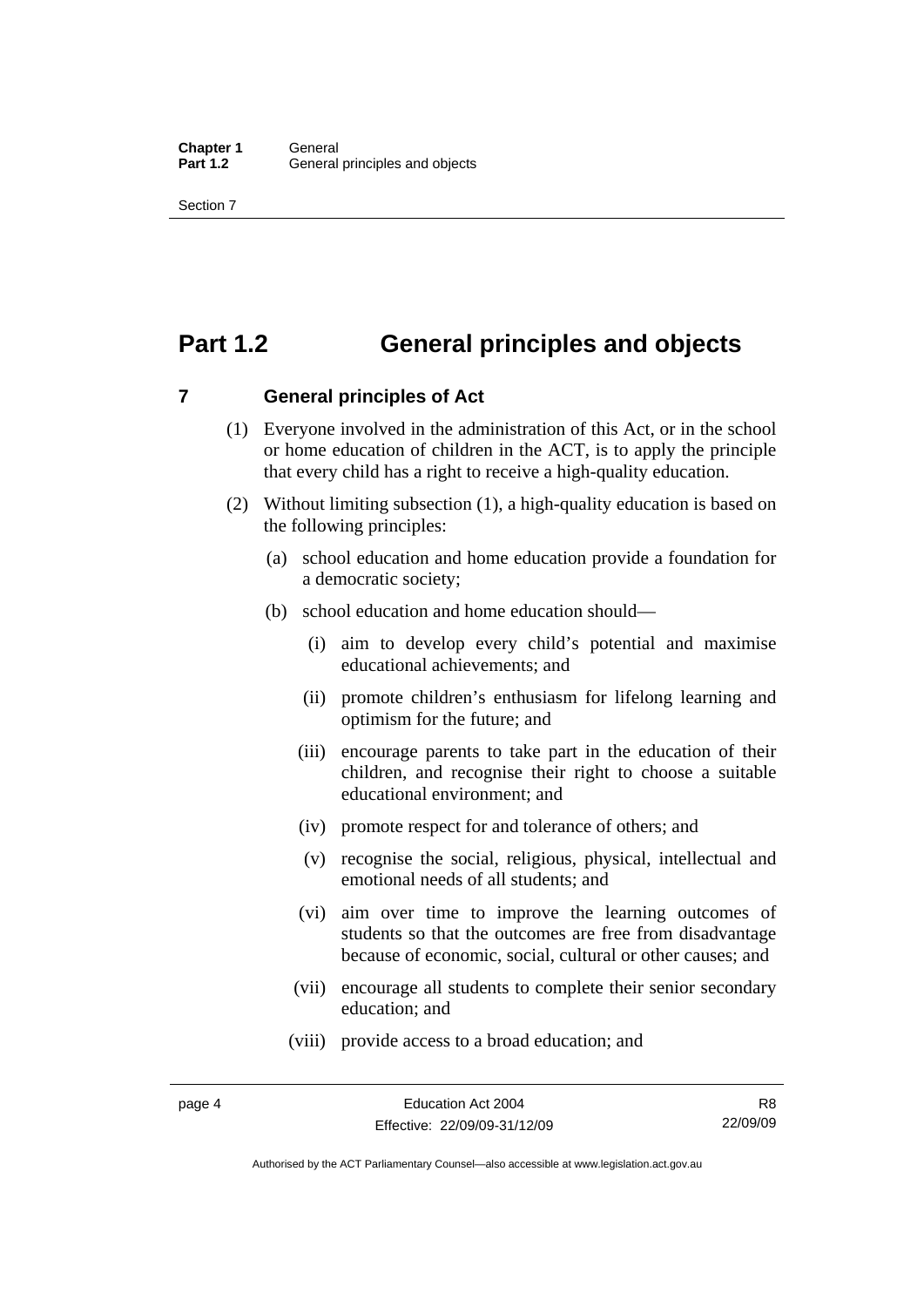- <span id="page-14-0"></span>(ix) recognise the needs of Indigenous students;
- (c) innovation, diversity and opportunity within and among schools should be encouraged;
- (d) effective quality assurance mechanisms should be applied to school education;
- (e) government funding should be directed to students through their schools or school system;
- (f) the partnership between the home, community and educational providers should be recognised;
- (g) school communities should be given information about the operation of their schools.
- (3) Everyone involved in the administration of this Act, or in the school education of children in the ACT, is to apply the principle that school education—
	- (a) recognises the individual needs of children with disabilities; and
	- (b) should make appropriate provision for those needs, unless it would impose unjustifiable hardship on the provider of the school education.
- (4) Corporal punishment is not allowed in ACT schools.

#### **8 Main objects of Act**

The main objects of this Act are—

 (a) to state the responsibilities of parents and the government in relation to education and the principles and values on which government and non-government school education and home education are based; and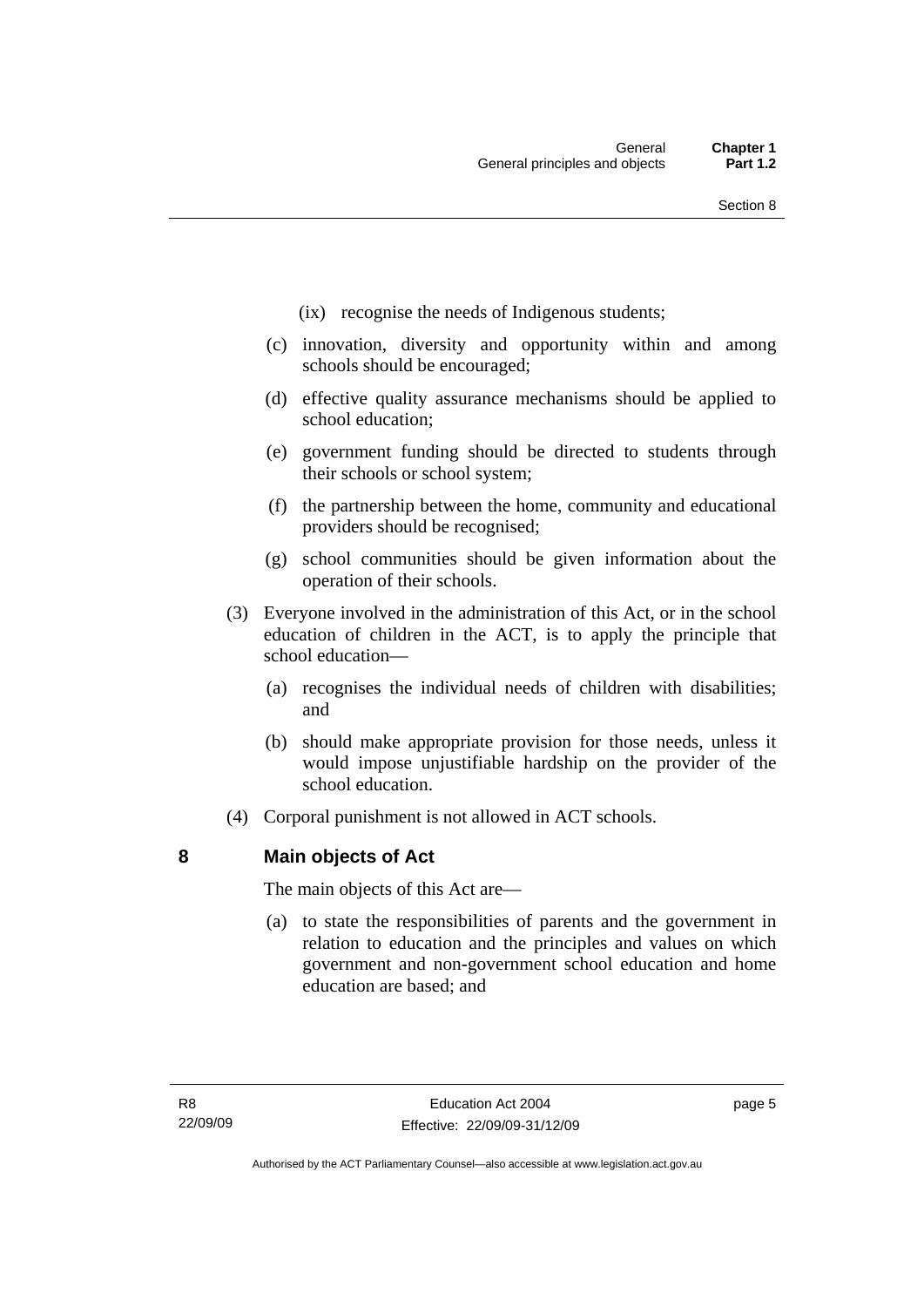| <b>Chapter 1</b> | General                        |
|------------------|--------------------------------|
| <b>Part 1.2</b>  | General principles and objects |

- (b) to promote compulsory education and state the circumstances in which school attendance is not required, including providing for suspension and exclusion from school; and
- (c) to provide for the operation and governance of government schools; and
- (d) to provide for the registration of non-government schools and home education.

page 6 **Education Act 2004** Effective: 22/09/09-31/12/09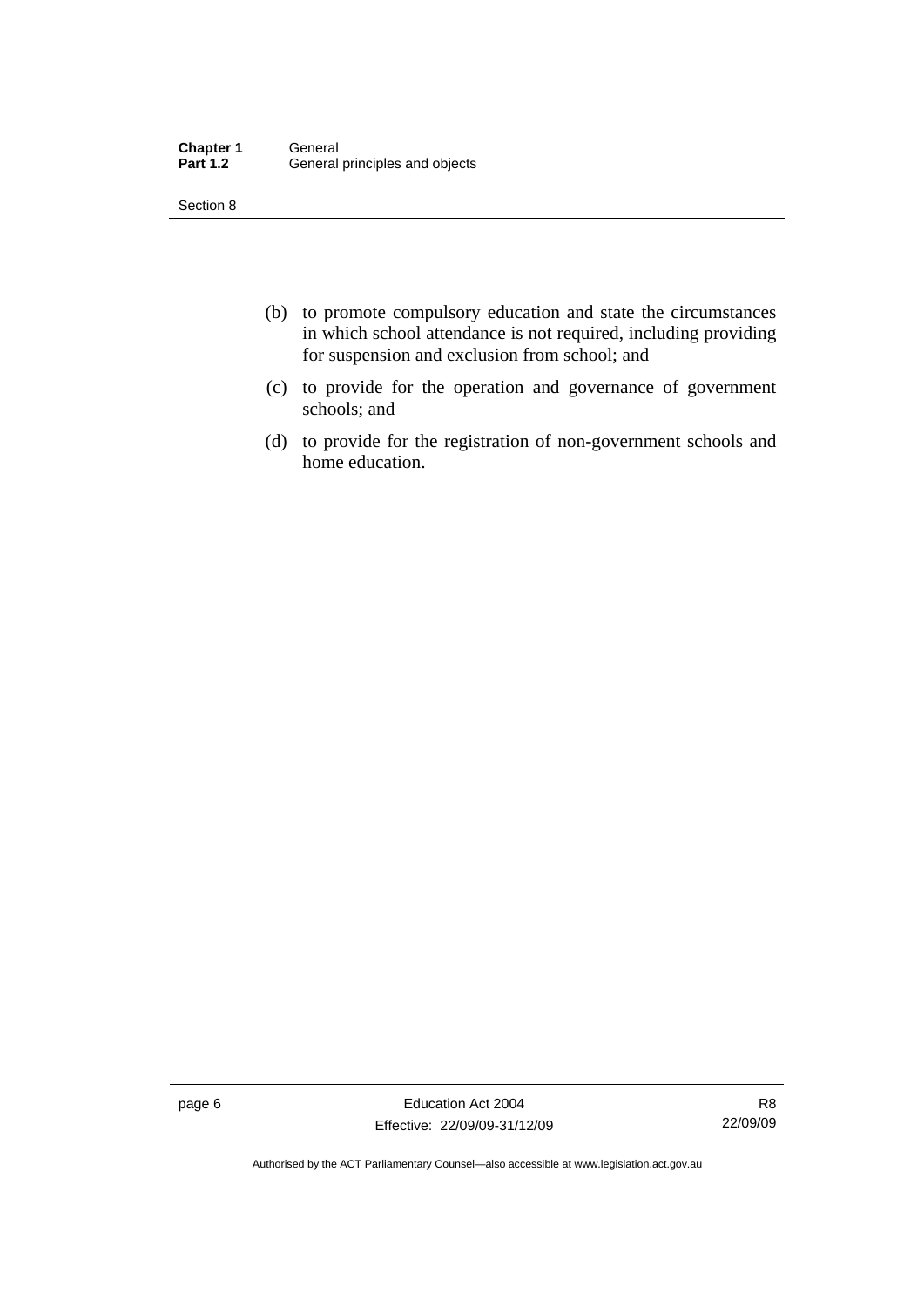# <span id="page-16-0"></span>**Chapter 2 School enrolment and attendance**

#### **9 Meaning of** *compulsory school age*

For this Act, a child is of *compulsory school age* if the child is at least 6 years old and under 15 years old.

#### **10 Compulsory enrolment**

- (1) This section applies to the parents of a child if the child is of compulsory school age and lives in the ACT.
- (2) Not later than 14 school term days after the day the child turns 6 years old, or begins to live in the ACT, the parents must enrol the child at a school or apply to register the child for home education.

Maximum penalty: 5 penalty units.

- (3) Subsection (2) does not apply if—
	- (a) the child lives in the ACT but is enrolled in a school under State law and the parents have given the chief executive written notice of the enrolment; or
	- (b) an exemption certificate is in force for the child; or
	- (c) the parents have a reasonable excuse for not complying with the subsection.
- (4) An offence against this section is a strict liability offence.

### **11 Compulsory attendance**

 (1) This section applies to the parents of a child if the child lives in the ACT, is of compulsory school age and is enrolled at a school.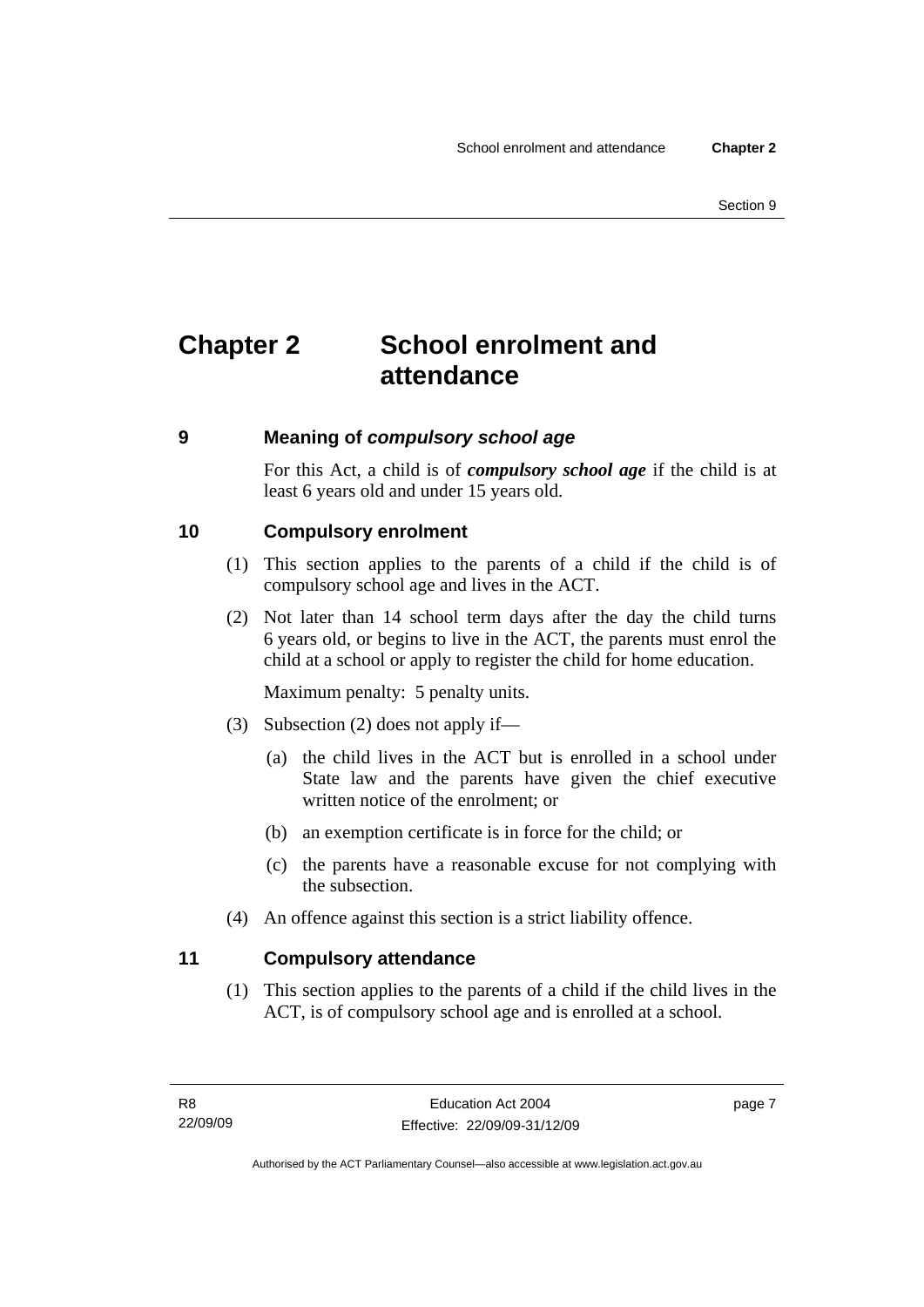- <span id="page-17-0"></span> (2) The parents must ensure that the child attends—
	- (a) the school on every day, and during the times on every day, when the school is open for attendance; and
	- (b) every activity of the school (including attendances at an approved educational course) that the school requires the child to attend.
- (3) The parents must not contravene subsection (2).

Maximum penalty: 5 penalty units.

- (4) Subsection (3) does not apply if the parents have a reasonable excuse for the contravention.
- (5) An offence against this section is a strict liability offence.

#### **12 Information about school-age children**

- (1) This section applies if the chief executive believes on reasonable grounds that—
	- (a) a child of compulsory school age lives in the ACT; and
	- (b) the child is not enrolled at a school or registered for home education.
- (2) The chief executive may give written notice to a parent of the child requiring the parent to give the chief executive the details about the child stated in the notice within 7 days after the day the parent receives the notice.
- (3) If the chief executive gives a notice under this section to the parent, the parent must comply with the notice.

Maximum penalty: 50 penalty units.

(4) An offence against this section is a strict liability offence.

R8 22/09/09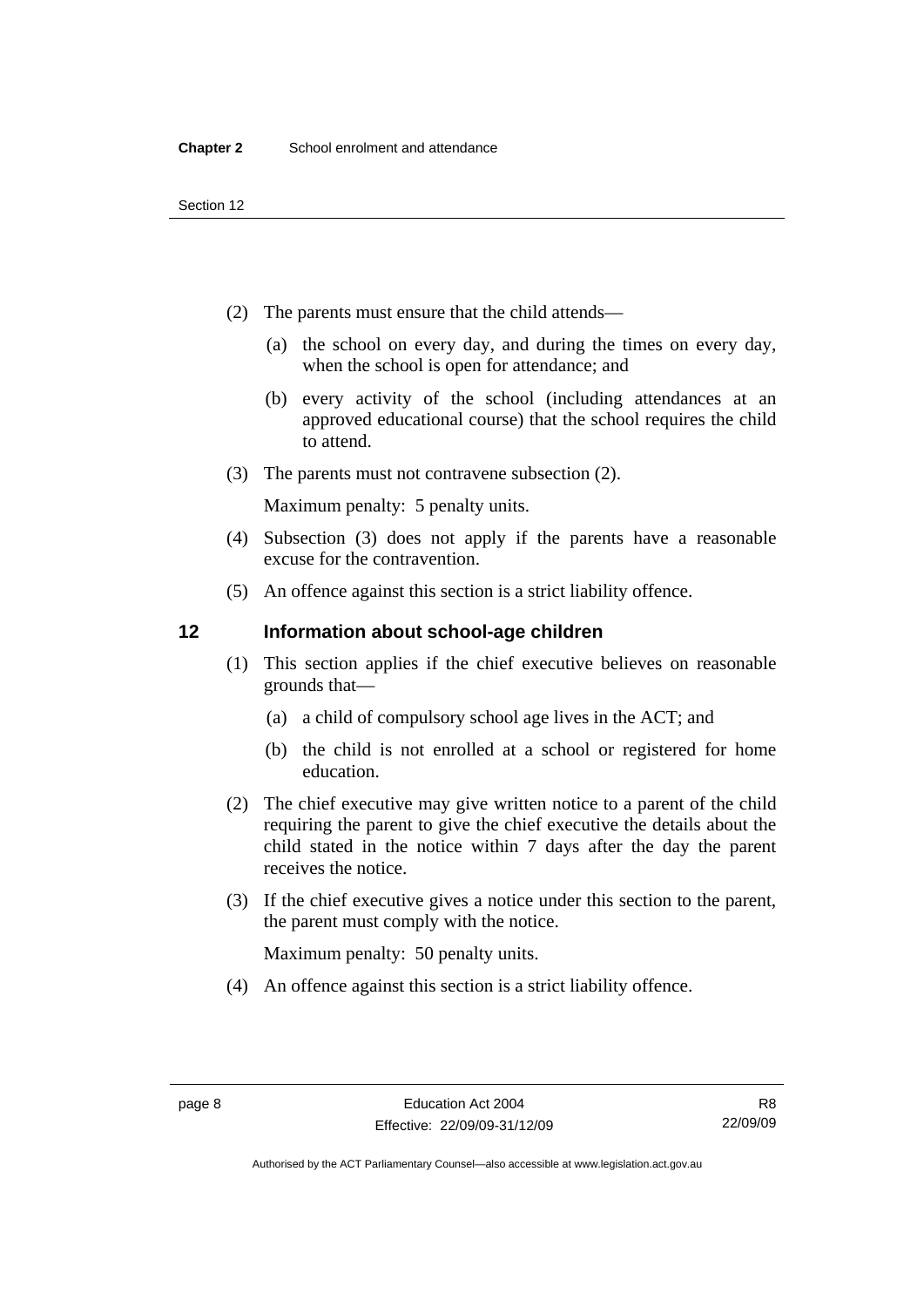### <span id="page-18-0"></span>**13 Employment of children under school-leaving age**

- (1) A person must not employ a child under school-leaving age, on a day and at a time, when the child—
	- (a) is required under this Act to attend a school, school activity or approved educational course; or
	- (b) if the child does not live in the ACT or is enrolled at a school under State law—would be required under this Act to attend a school, school activity or approved educational course if the child were living in the ACT or were not enrolled at a school under State law.

Maximum penalty: 50 penalty units.

- (2) An offence against this section is a strict liability offence.
	- *Note* The *Children and Young People Act 2008*, ch 21 deals with the employment of children and young people. Chapter 21 is subject to this section.

#### **14 Exemption certificates**

The chief executive may, on application by the parents of a child, issue a certificate exempting the child from school, if satisfied that—

- (a) it is necessary or desirable, having regard to any educational, vocational training or employment opportunity offered to the child before the child is of school-leaving age, to exempt the child from school; or
- (b) it is otherwise in the child's best interests, having regard to the care, health, development or education of the child, to exempt the child from school.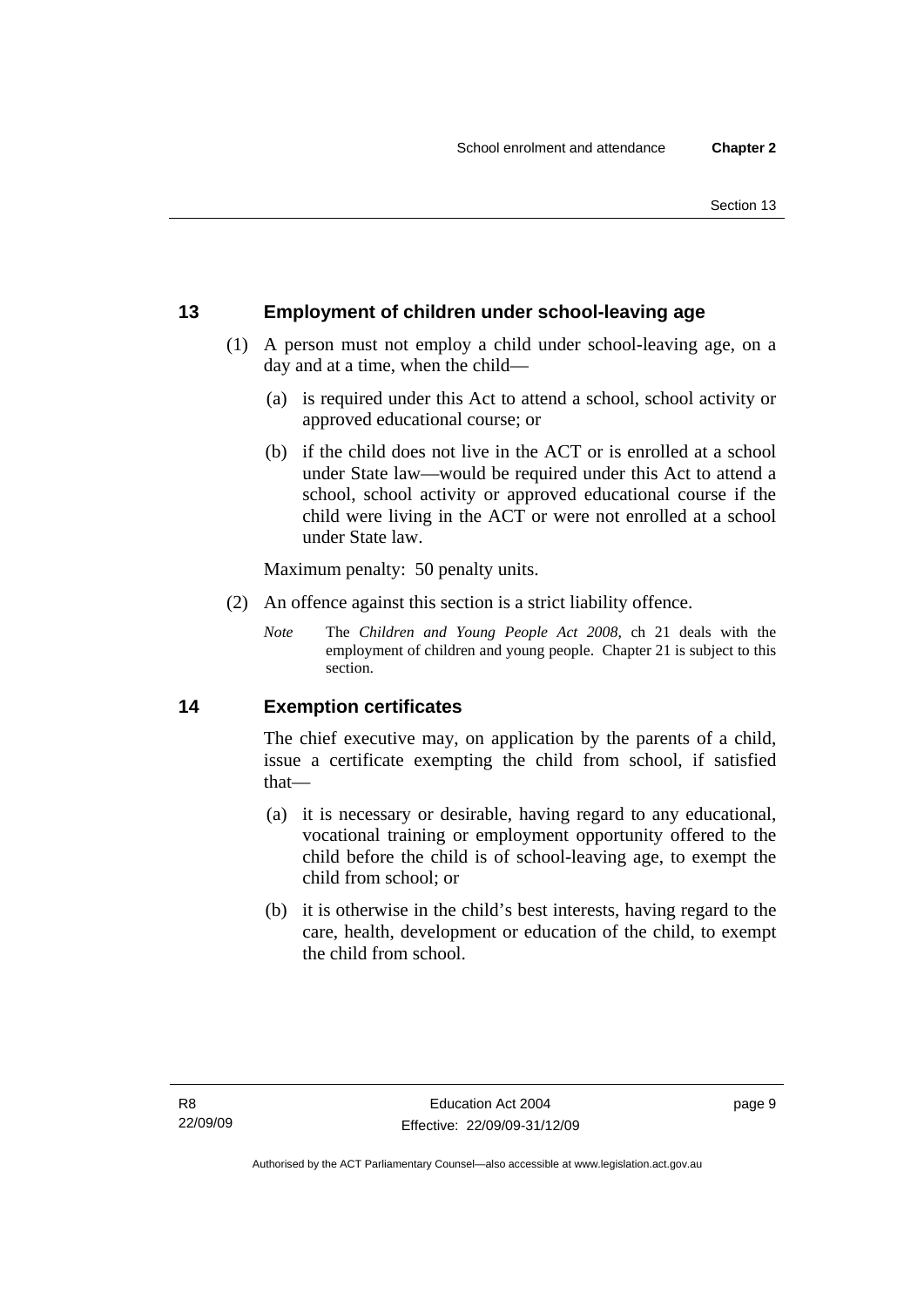#### <span id="page-19-0"></span>**15 Duration of exemption certificates**

An exemption certificate may be issued for a child until—

- (a) the child reaches school-leaving age; or
- (b) the ground on which the certificate was issued ceases to apply.

#### **16 Revocation of exemption certificates**

The chief executive may revoke an exemption certificate issued for a child if—

- (a) the certificate was issued in error; or
- (b) the ground on which the certificate was issued ceases to apply.

#### **17 Student transfer register**

- (1) The chief executive must establish procedures for recording the transfer of students between schools in the ACT.
- (2) The principal of a school must comply with any procedures established under subsection (1) for recording the transfer of students to and from the school that are notified to the principal by the chief executive.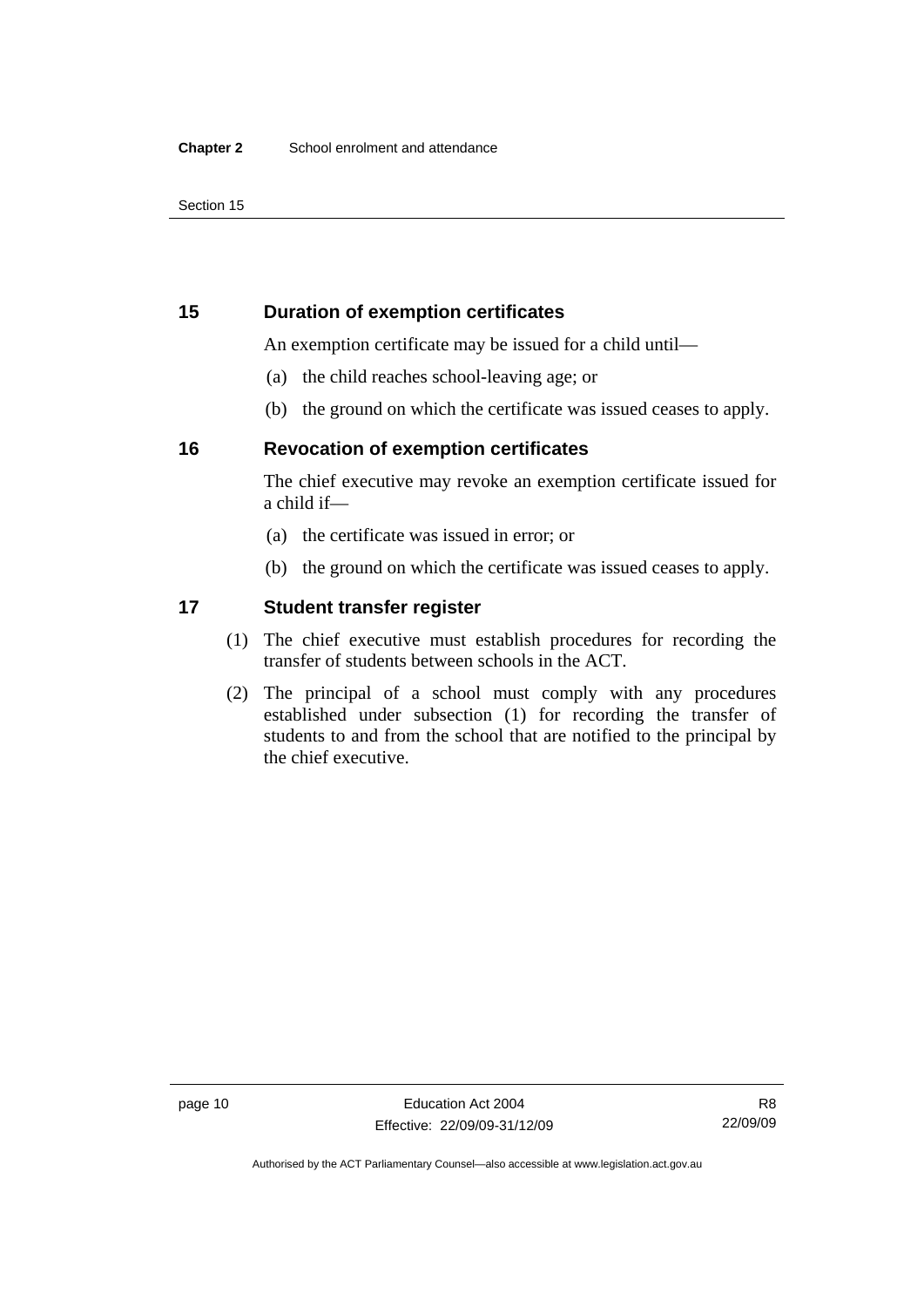# <span id="page-20-0"></span>**Chapter 3 Government schools**

## **Part 3.1 General**

### **18 Principles on which ch 3 based**

The following are the principles on which this chapter is based:

- (a) the ACT government school system is based on the principles of equity, universality and nondiscrimination;
- (b) government schools are free and open to everyone;
- (c) government schools offer a broad and balanced secular education to all students from preschool to year 12 by providing access to a broad curriculum;
- (d) the government school system is committed to—
	- (i) providing reasonable access to public education for all students in the ACT;
	- (ii) maximising student educational achievements and opportunities; and
	- (iii) developing emotional, physical and intellectual wellbeing of all students; and
	- (iv) responsiveness to community needs; and
	- (v) innovation, diversity and choice; and
	- (vi) preparing students to be independent and effective local and global citizens; and
	- (vii) teacher, student and parent participation in all aspects of school education; and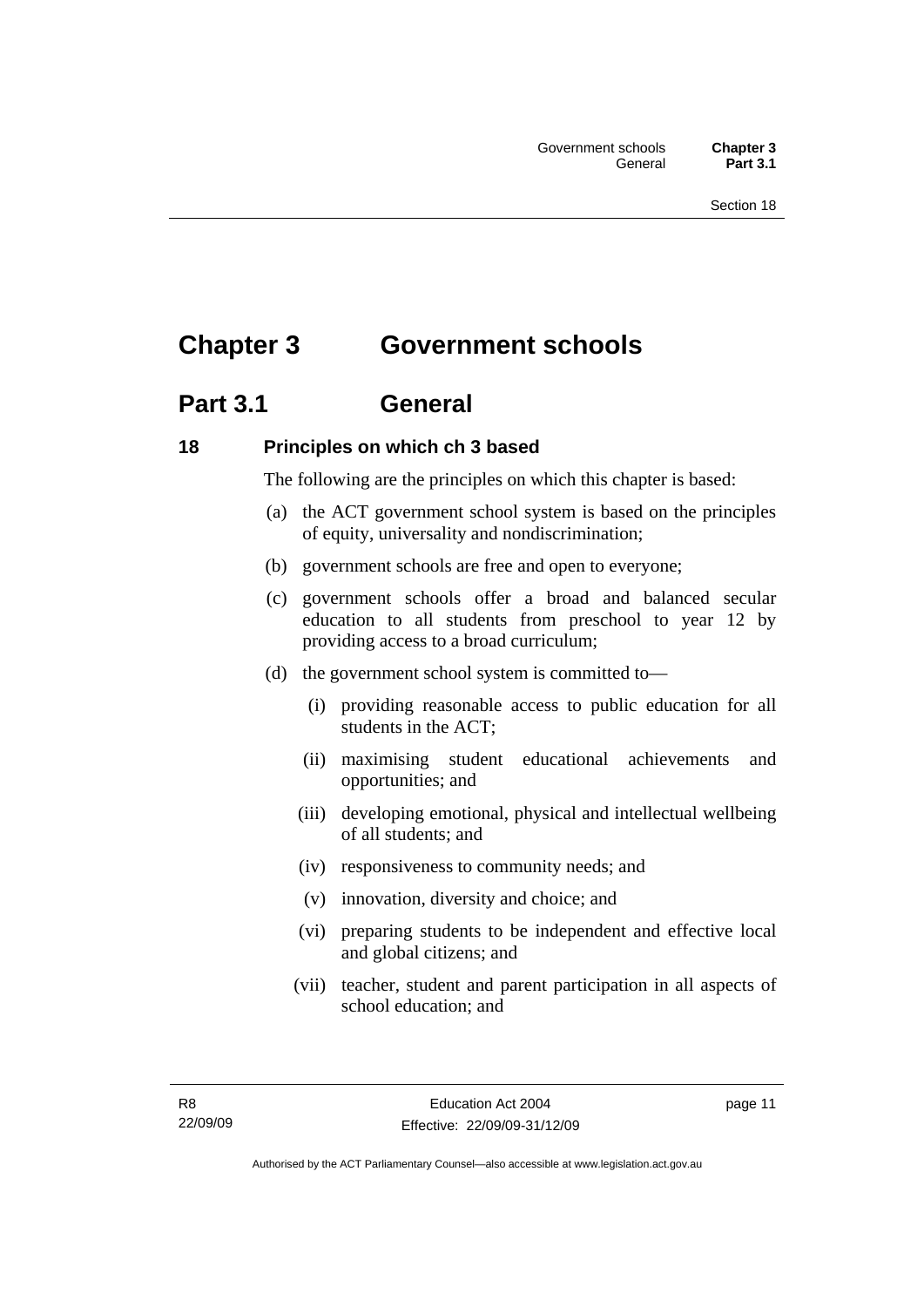| Chapter 3       | Government schools |
|-----------------|--------------------|
| <b>Part 3.1</b> | General            |

- (viii) combining central policies and guidelines with school level policies and decision-making; and
	- (ix) making information available about, and being accountable for, the operation of government schools;
- (e) government school funding is provided to schools in recognition of the principles mentioned in paragraphs (a) to (d) and the diversity of students' needs.

page 12 **Education Act 2004** Effective: 22/09/09-31/12/09

R8 22/09/09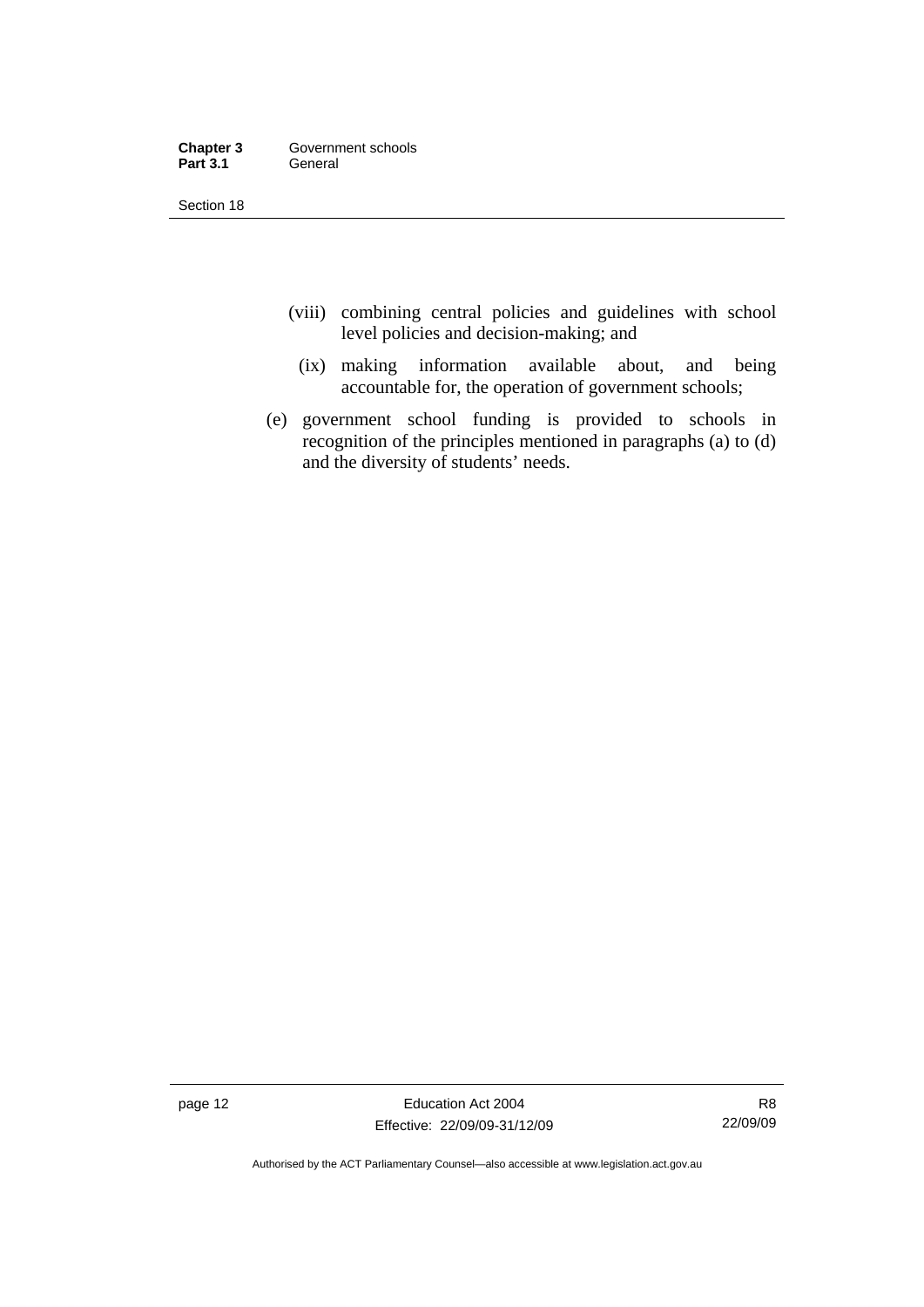# <span id="page-22-0"></span>**Part 3.2 Establishment and operation of government schools**

#### **20 Establishing government schools etc**

- (1) The Minister may establish government schools and preschools (*government schools*).
- (2) The Minister may decide the kinds of government schools to be established and the educational level or levels for the schools.
- (3) The Minister may establish school-related educational institutions and services (*school-related institutions*).

#### **Example of school-related institution**

Hindmarsh Education Centre

- *Note* An example is part of the Act, is not exhaustive and may extend, but does not limit, the meaning of the provision in which it appears (see Legislation Act, s 126 and s 132).
- (4) The Minister may name, and change the name of, a government school or school-related institution.
- (5) Before closing or amalgamating a government school, the Minister must—
	- (a) have regard to the educational, financial and social impact on students at the school, the students' families and the general school community; and
	- (b) ensure that school communities affected by the closure or amalgamation have been adequately consulted during a period of at least 6 months.
- (6) To ensure that school communities affected by closing or amalgamating a government school are adequately consulted, the Minister must, before a decision is made on the proposal—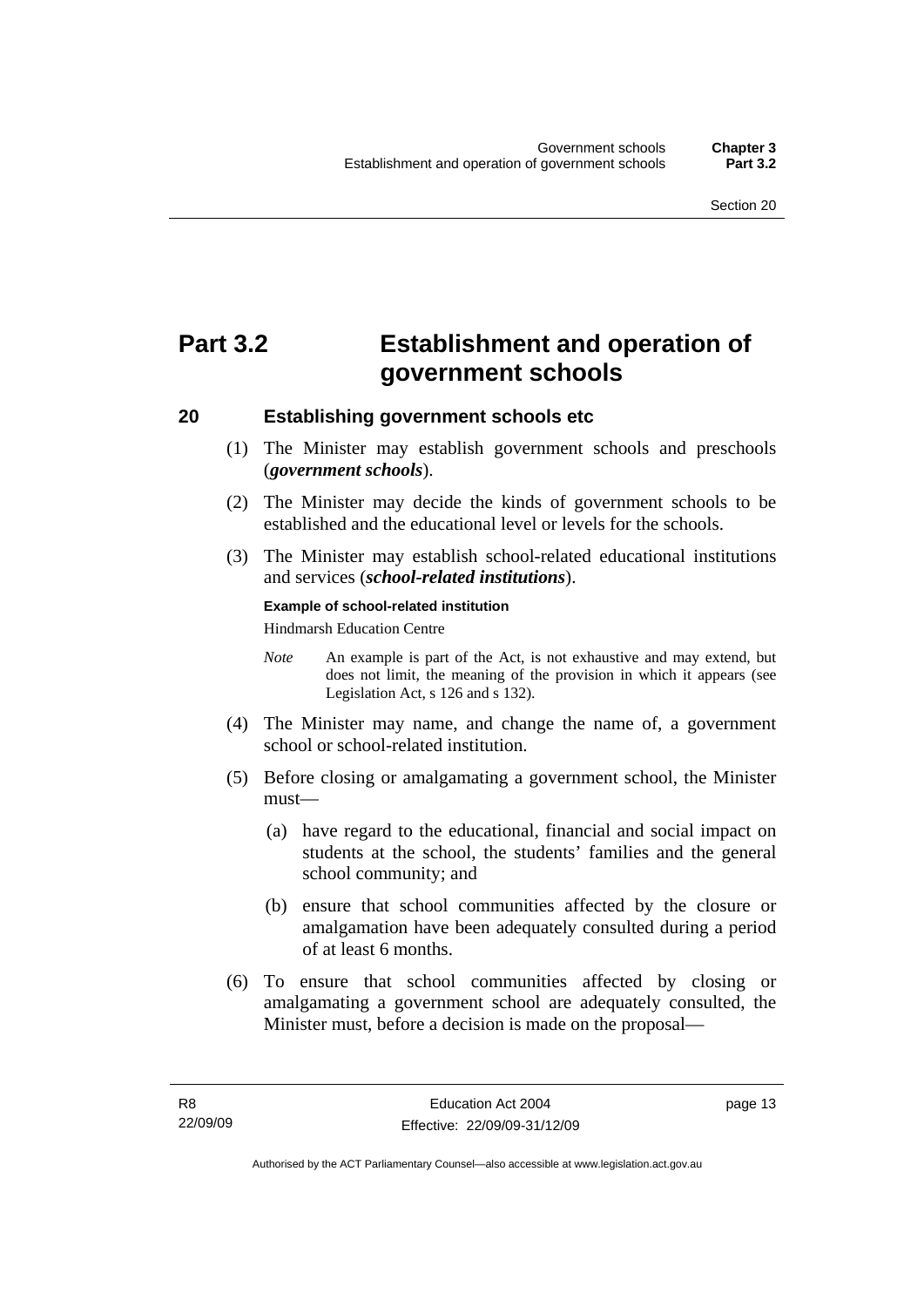- <span id="page-23-0"></span>(a) tell the school communities about the proposal; and
- (b) listen to, and consider, their views.
- (7) The consultation must be done in a way that gives effect to the following principles:
	- (a) consultation should focus on access to, and the provision of, quality educational opportunities;
	- (b) consultation should be open and transparent;
	- (c) consultation should lead to sustainable decisions by involving effective community engagement;
	- (d) without limiting paragraph (c), consultation should ensure that—
		- (i) relevant information is provided in a timely and accessible way to enable maximum community participation in debate about the proposal; and
		- (ii) opportunities are provided for feedback about the proposal, especially from families and other people with significant interest in the proposal;
	- (e) consultation should include seeking the views of school boards that are likely to be affected by the proposal.

### **21 Operation of government schools**

- (1) The chief executive is responsible to the Minister for the operation of government schools.
- (2) Government schools are to be publicly owned and operated by the Territory itself.
- (3) The chief executive must establish procedures that give priority to the enrolment of children in the government school in their neighbourhood.
- (4) The principal of a government school is responsible for—

Authorised by the ACT Parliamentary Counsel—also accessible at www.legislation.act.gov.au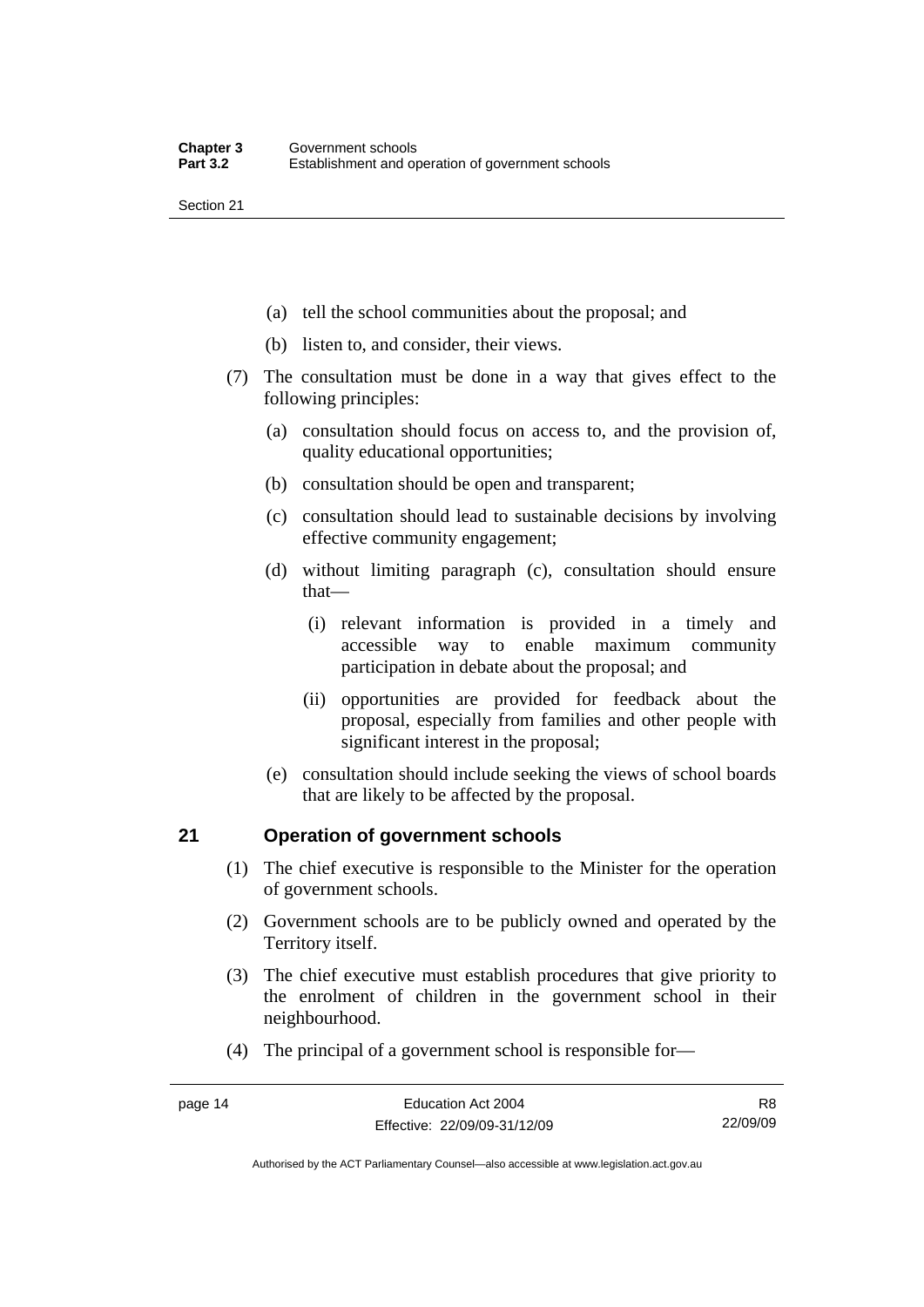- <span id="page-24-0"></span>(a) educational leadership and management of the school; and
- (b) educational outcomes for students at the school; and
- (c) providing support to the school board in the carrying out of its functions; and
- (d) contributing to the development and implementation of educational policies and strategies.
- (5) The principal of a government school must make available to parents of students at the school, and to the staff and students of the school, information about the school's educational programs and policies, and the school's operation.

#### **22 Investigation of complaints—government schools**

- (1) The chief executive must develop and implement a complaints policy for government schools.
- (2) The chief executive must, as soon as practicable, investigate any complaint about the administration, management and operation of government schools that, in the chief executive's opinion, is not a frivolous or vexatious complaint.
- (3) The chief executive must, in an annual report under the *Annual Reports (Government Agencies) Act 2004* for a financial year, include details about the number of complaints investigated by the chief executive under this section in that financial year.

#### **23 Review of government school system**

The chief executive must regularly review, and report to the Minister on, the government school system as a whole.

#### **24 Review of operation of government schools**

- (1) The chief executive must ensure that—
	- (a) the effectiveness of each government school is reviewed at least once every 5 years; and

| -R8      | Education Act 2004           | page 15 |
|----------|------------------------------|---------|
| 22/09/09 | Effective: 22/09/09-31/12/09 |         |

Authorised by the ACT Parliamentary Counsel—also accessible at www.legislation.act.gov.au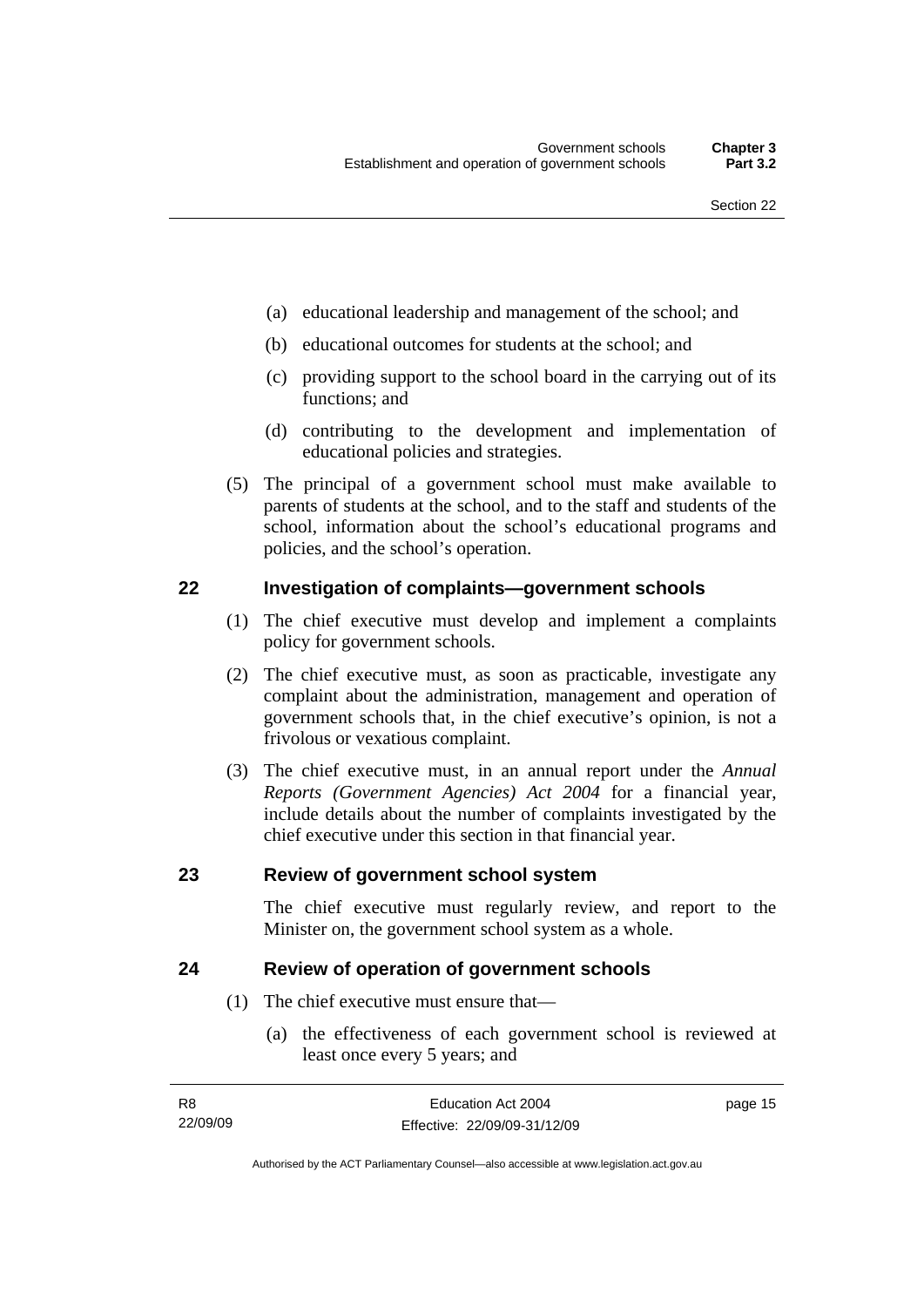- <span id="page-25-0"></span>(b) a report of the review is prepared.
- (2) The chief executive must ensure that a review seeks the input of the local community served by the school.
- (3) A review must take into account the views of—
	- (a) the parents of students at the school; and
	- (b) the teachers at the school; and
	- (c) the students at the school.
- (4) The chief executive must make the report of a review of a school available to—
	- (a) the parents of students at the school; and
	- (b) the staff of the school; and
	- (c) the students at the school.

#### **25 Reporting to parents—government schools**

- (1) The principal of a government school must set up procedures for giving reports to the parents of a student enrolled at the school about the student's academic progress and social development at the school.
- (2) A report must be given to the student's parents at least twice a year.

#### **26 Education to be free**

- (1) Education in government schools is to be free and no fees are chargeable for it.
- (2) Subsection (1) does not apply—
	- (a) in relation to course money paid to a registered provider; or
	- (b) to people who hold a temporary visa under the *Migration Act 1958* (Cwlth), section 30 (2).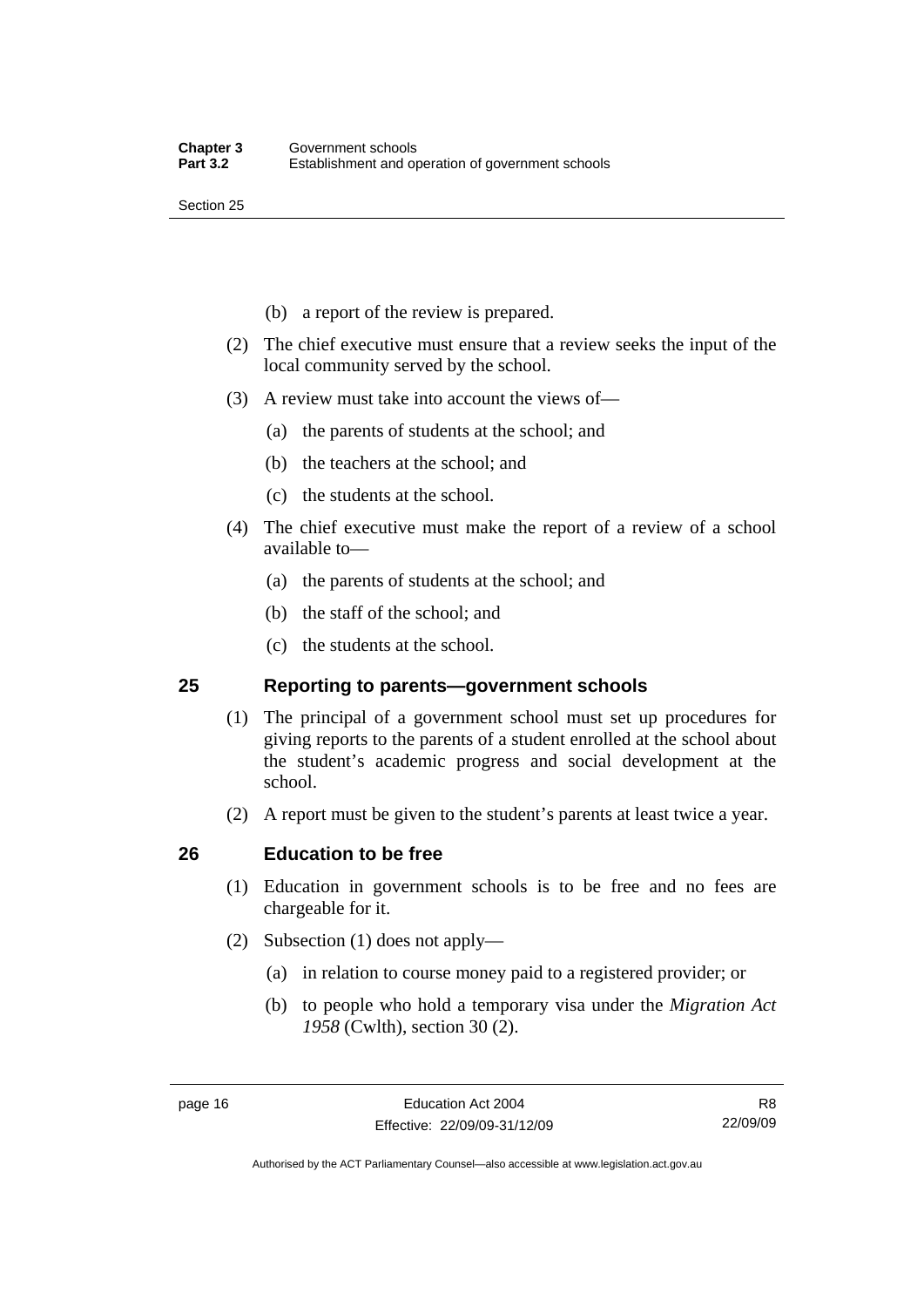<span id="page-26-0"></span>(3) In subsection (2):

*course money*—see the *Education Services for Overseas Students Act 2000* (Cwlth), section 7.

*registered provider*—see the *Education Services for Overseas Students Act 2000* (Cwlth), section 5.

#### **27 Voluntary financial contributions**

- (1) The school board of a government school may ask the parents of a student enrolled at the school, or anyone else, to make a financial contribution to the school.
- (2) The following principles apply in relation to financial contributions:
	- (a) each contribution is to be voluntary;
	- (b) a student at the school is not to be refused benefits or services because the student's parents do not make a contribution;
	- (c) a student is not to be approached or harassed for contributions;
	- (d) any record of contributions is confidential.
- (3) If the school board asks the parents of a student enrolled at the school to make a financial contribution, the school board must tell the parents about the principles that apply in relation to financial contributions.

#### **28 Secular education**

- (1) Education in government schools is to be non-sectarian, secular education.
- (2) Secular education in government schools may include the study of different religions as distinct from education in a particular religion.

#### **29 Religious education**

 (1) If parents of children at a government school ask the principal for their children to receive religious education in a particular religion,

| - R8     | Education Act 2004           | page 17 |
|----------|------------------------------|---------|
| 22/09/09 | Effective: 22/09/09-31/12/09 |         |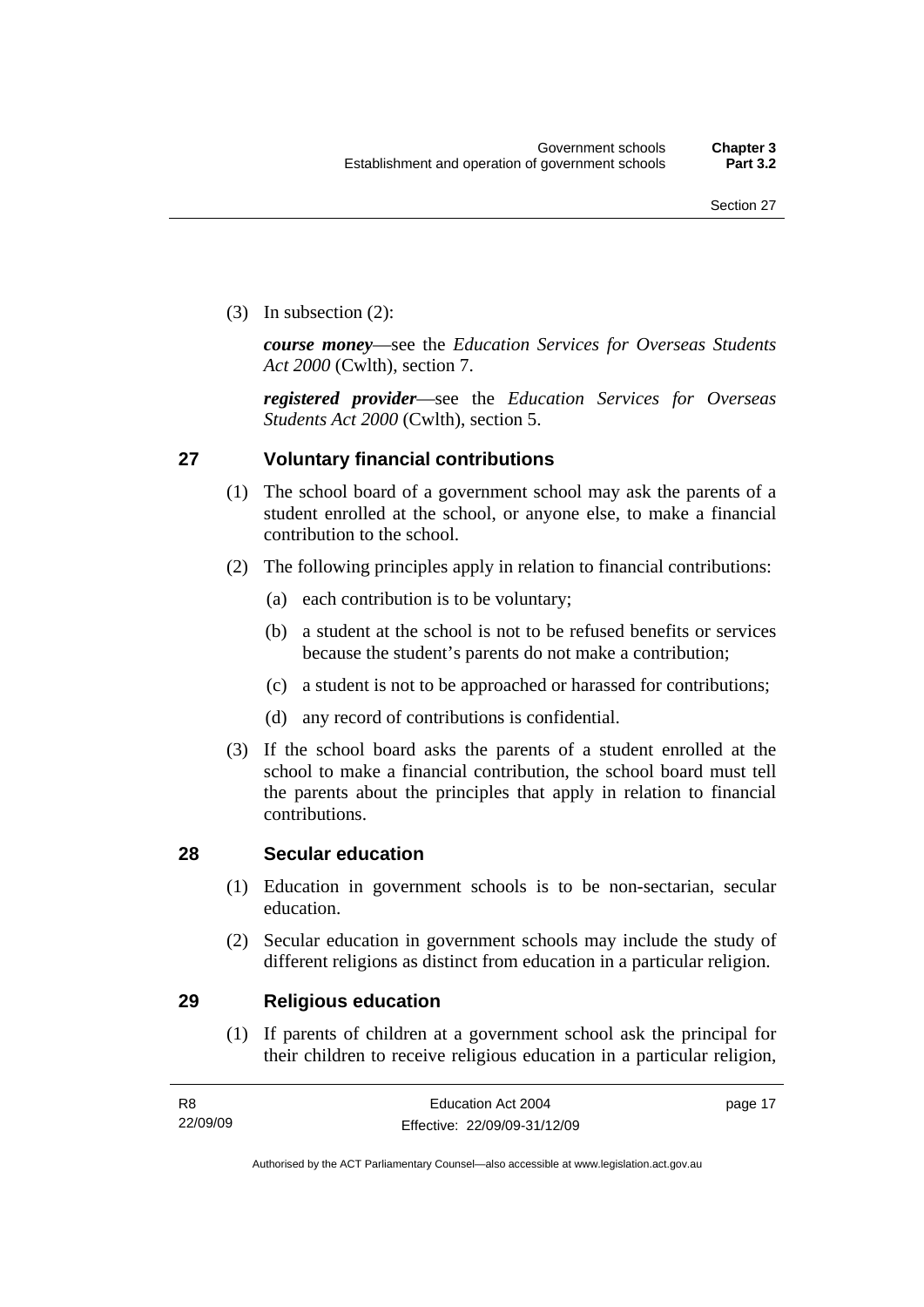<span id="page-27-0"></span>the principal must ensure that reasonable time is allowed for their children's religious education in that religion.

- (2) The principal must ensure that the educational program continues for students at the school not attending religious education.
- (3) Religious education must be authorised by the religious body to which the person providing the instruction belongs.
- (4) Students attending a religious education class at a government school must be separated from other students at the school while the class is held.
- (5) In this section:

*religious education* means education in a particular religion as distinct from the study of different religions.

### **30 Curriculum**

- (1) The chief executive must decide the curriculum requirements for students attending government schools (other than in years 11 and 12).
- (2) For subsection (1), the requirements include the framework of the curriculum and the principles on which the curriculum is based.

### **31 Approved educational courses for students at government schools**

- (1) The chief executive may approve educational courses for a student enrolled at a government school that may be provided to the student at a place other than the school.
- (2) An approval may be subject to conditions.
- (3) However, the chief executive may approve an educational course only if satisfied that—
	- (a) the standard of the course is appropriate; and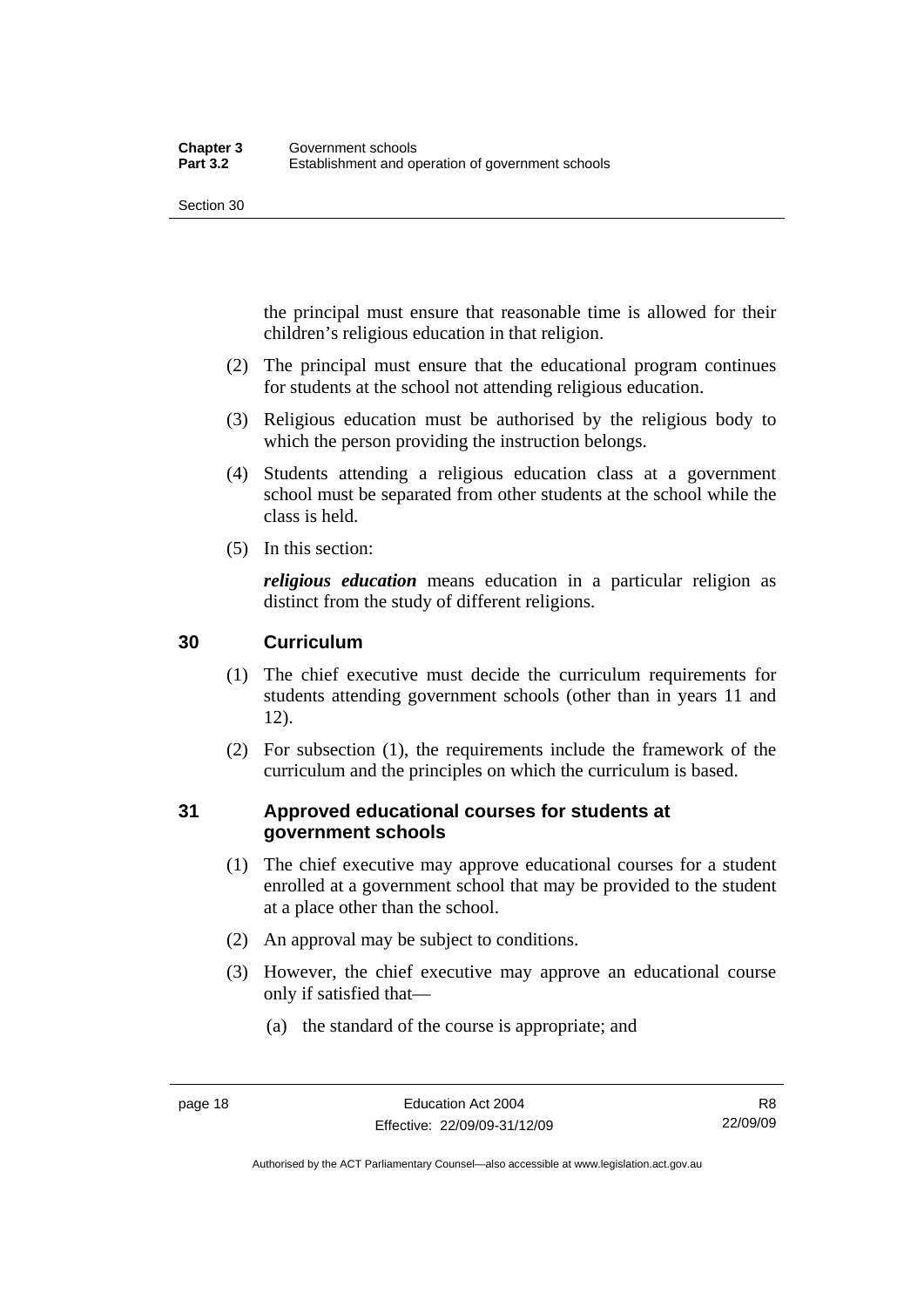- (b) there are adequate facilities for conducting the course; and
- (c) the premises where the course is to be conducted comply with any relevant Territory laws about health and safety standards.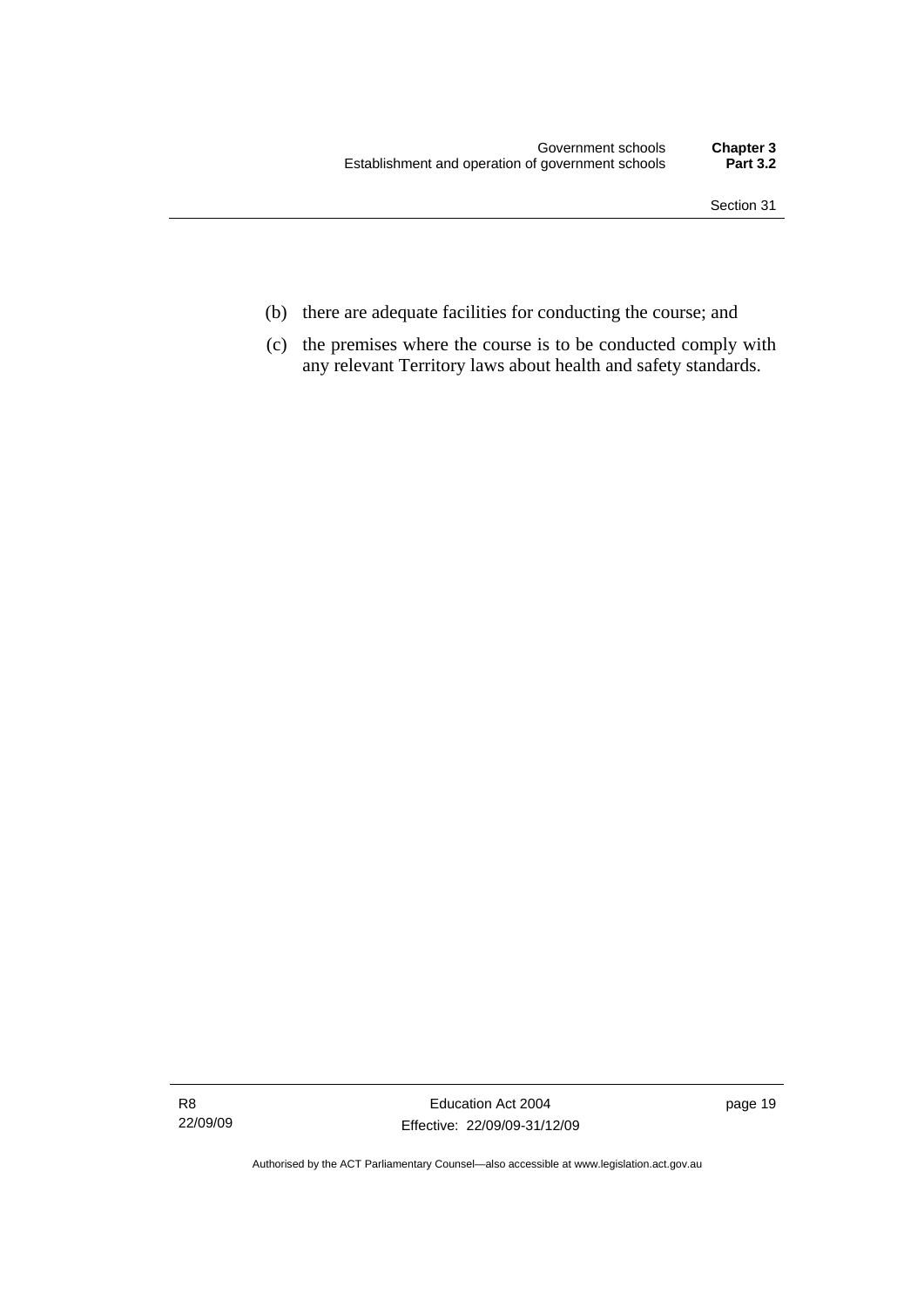# <span id="page-29-0"></span>**Part 3.3 Attendance at government schools**

### **32 Keeping of register of enrolments and attendances for government schools**

 (1) The principal of a government school, or the person giving an approved educational course (government), commits an offence if the principal or person fails to keep a register of enrolments and attendances.

Maximum penalty: 10 penalty units.

(2) An offence against this section is a strict liability offence.

### **33 Keeping records of enrolment and attendances for government schools**

- (1) The principal of a government school, or the person giving an approved educational course (government), must ensure that the following information is entered in the register of enrolments and attendances:
	- (a) the full name of each student enrolled at the school or course;
	- (b) a record of the attendance or nonattendance of the student at the school or course on every day when the school or course is open for attendance.

Maximum penalty: 10 penalty units.

- (2) The principal of a government school, or the person giving an approved educational course (government), commits an offence if—
	- (a) the principal or person makes an entry in the register of enrolments and attendances; and

Authorised by the ACT Parliamentary Counsel—also accessible at www.legislation.act.gov.au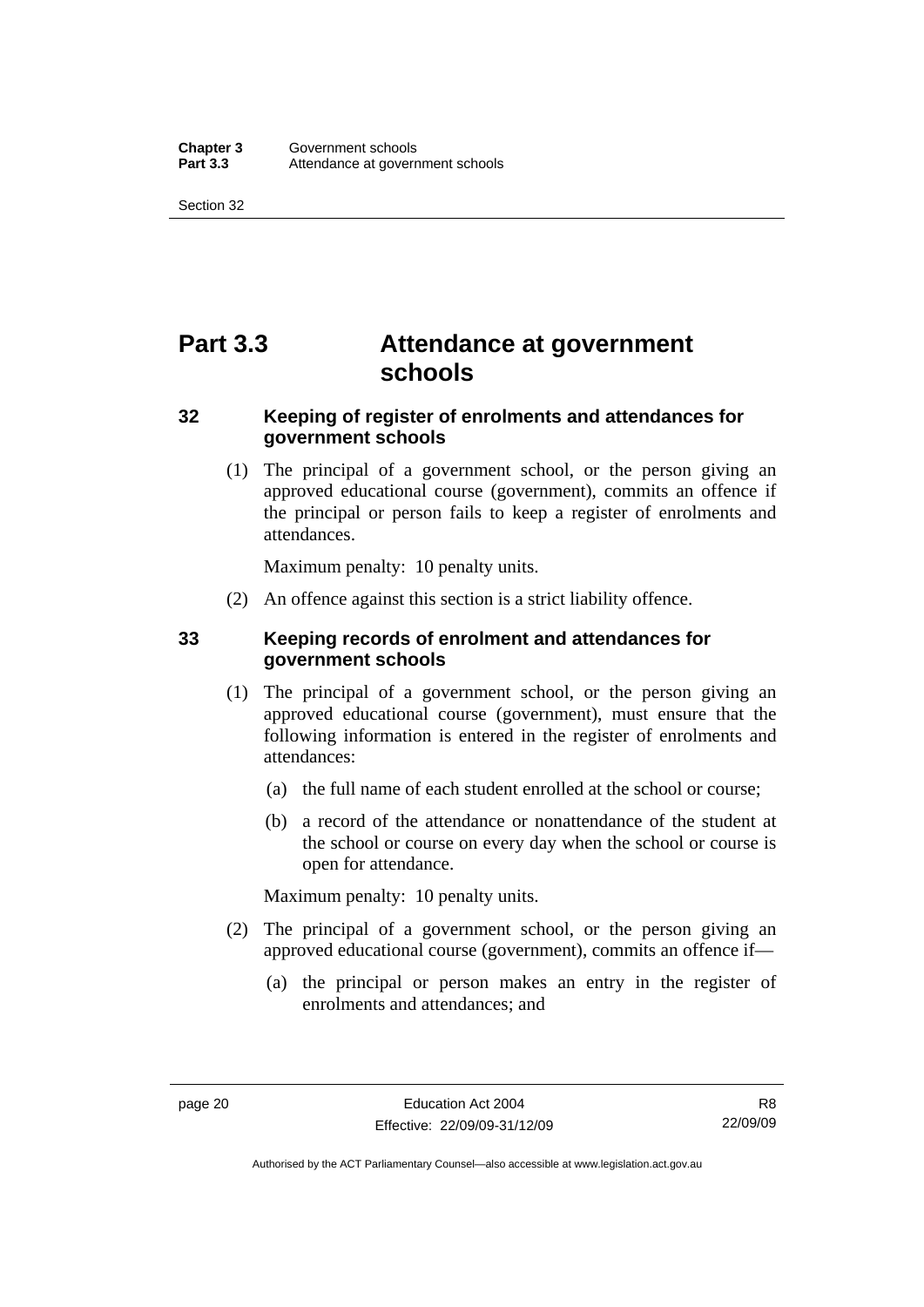<span id="page-30-0"></span> (b) the principal or person is reckless about whether the entry is correct.

Maximum penalty: 10 penalty units.

(3) An offence against subsection (1) is a strict liability offence.

#### **34 Inspection of register of enrolment and attendances for government schools**

- (1) The principal of a government school, or the person giving an approved educational course (government), commits an offence if—
	- (a) an authorised person (government) asks the principal or person to make the register of enrolments and attendances available to the authorised person; and
	- (b) the principal or person fails to make the register available as asked.

Maximum penalty: 10 penalty units.

- (2) The principal of a government school, or the person giving an approved educational course (government), commits an offence if—
	- (a) the chief executive or an authorised person (government) asks the principal or the person to give the chief executive or authorised person stated information about enrolments or attendances of students at the school or course during a stated period or at a stated time; and
	- (b) the principal or person fails to give the information in accordance with the request.

Maximum penalty: 50 penalty units

 (3) An authorised person (government) may make copies of the register of enrolments and attendances or any part of the register.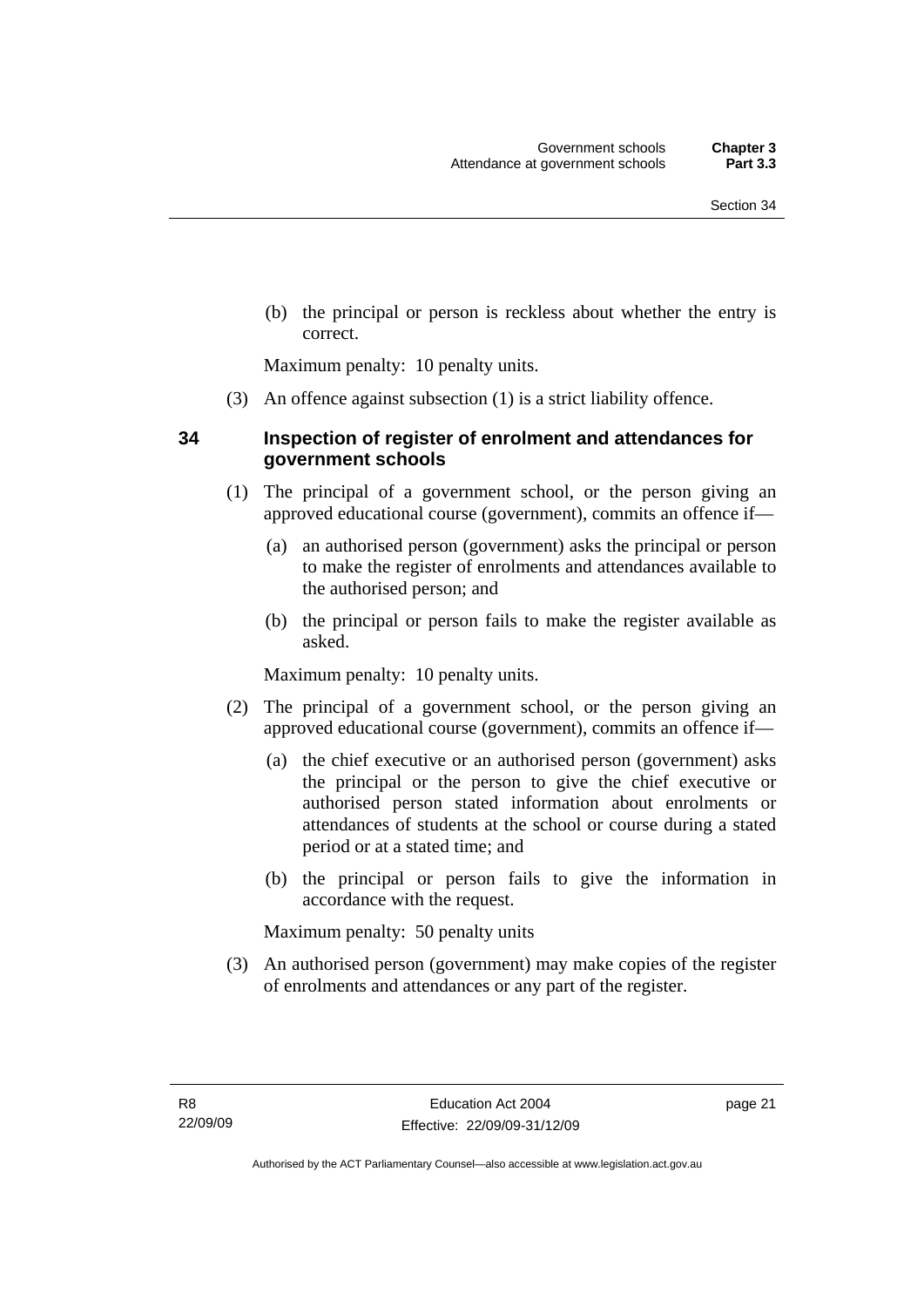- <span id="page-31-0"></span> (4) The principal of a government school, or the person giving an approved educational course (government), must take reasonable steps to assist an authorised person (government) in exercising functions under this section.
- (5) An offence against this section is a strict liability offence.

#### **35 Procedures to encourage school attendance at government schools**

- (1) The principal of a government school must set up procedures—
	- (a) to encourage students to attend school regularly; and
	- (b) to help parents to encourage their children to attend school regularly.
- (2) The principal must refer parents and children to support services that encourage children to attend school regularly when the procedures mentioned in subsection (1) are not successful.
- (3) If a student enrolled at a government school has not been attending school regularly, the principal of the school may, by written notice, require the student's parents and the child to meet with an authorised person at a stated place and time.

#### **36 Suspension, exclusion or transfer of student by chief executive**

- (1) This section applies if—
	- (a) a student attending a government school—
		- (i) is persistently and wilfully noncompliant; or
		- (ii) threatens to be violent or is violent to another student attending the school, a member of the staff of the school or anyone else involved in the school's operation; or
		- (iii) acts in a way that otherwise threatens the good order of the school or the safety or wellbeing of another student

Authorised by the ACT Parliamentary Counsel—also accessible at www.legislation.act.gov.au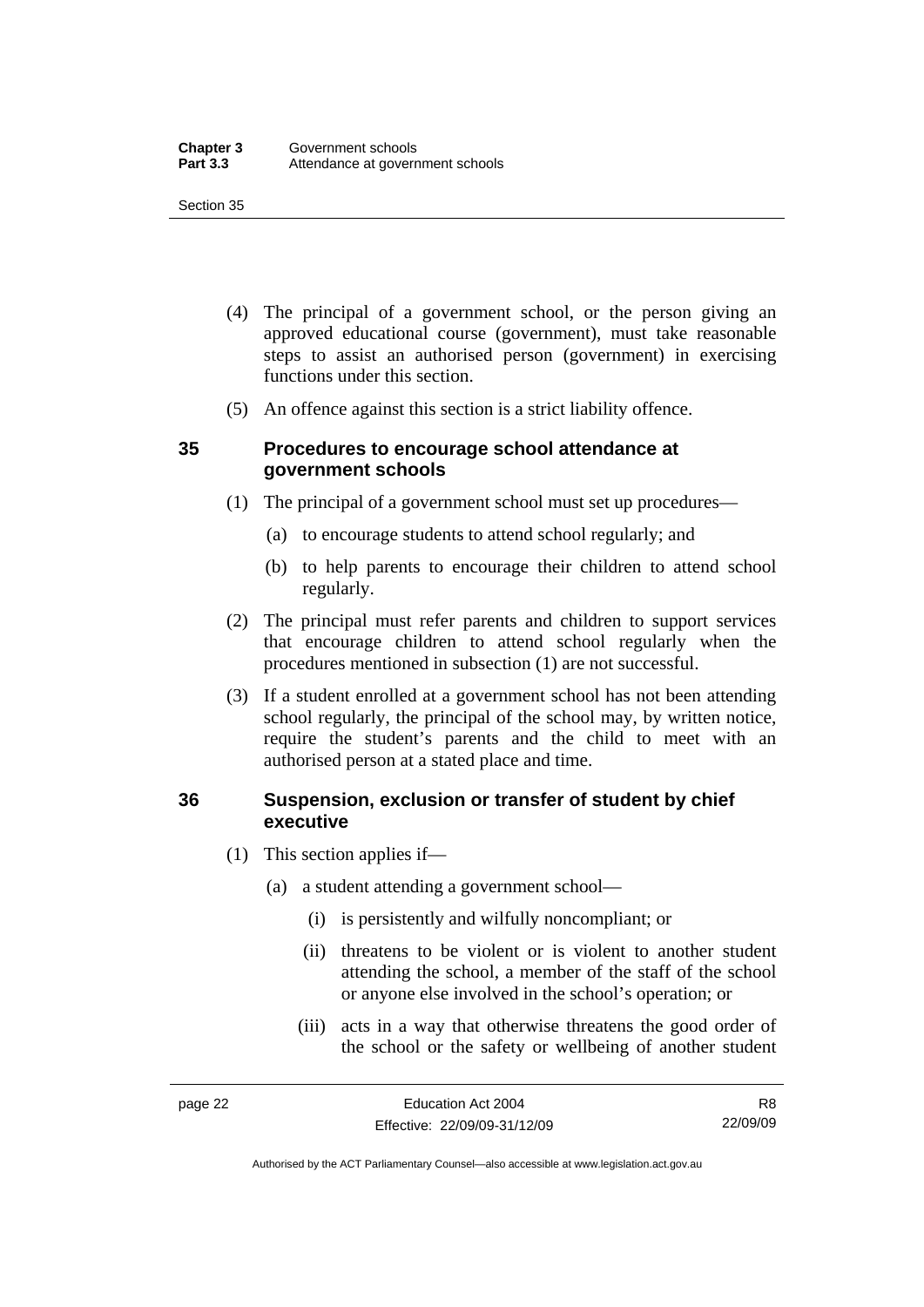attending the school, a member of staff of the school or anyone else involved in the school's operation; or

- (iv) displays behaviour that is disruptive to the student's learning or that of other students; and
- (b) the principal of the school is satisfied that action should be taken under this section.
- (2) The principal may recommend to the chief executive that the chief executive—
	- (a) suspend the student from the school for a stated period of not longer than 20 days; or
	- (b) transfer the student to another government school; or
	- (c) exclude the student from all government schools.
- (3) After considering the principal's recommendation, the chief executive may—
	- (a) give effect to the recommendation; or
	- (b) take any other action mentioned in subsection (2) that the chief executive considers appropriate; or
	- (c) suspend the student for not longer than 20 days.
- (4) The chief executive may exclude the student only if—
	- (a) the student's parents have been given an opportunity to be consulted, and told in writing, about the proposed exclusion of the child and the reasons for it; and
	- (b) the student has been given a reasonable opportunity to attend counselling, undertake relevant educational programs or receive other appropriate assistance; and
	- (c) as far as the student's maturity and capacity for understanding allow, the participation of the student has been sought, and any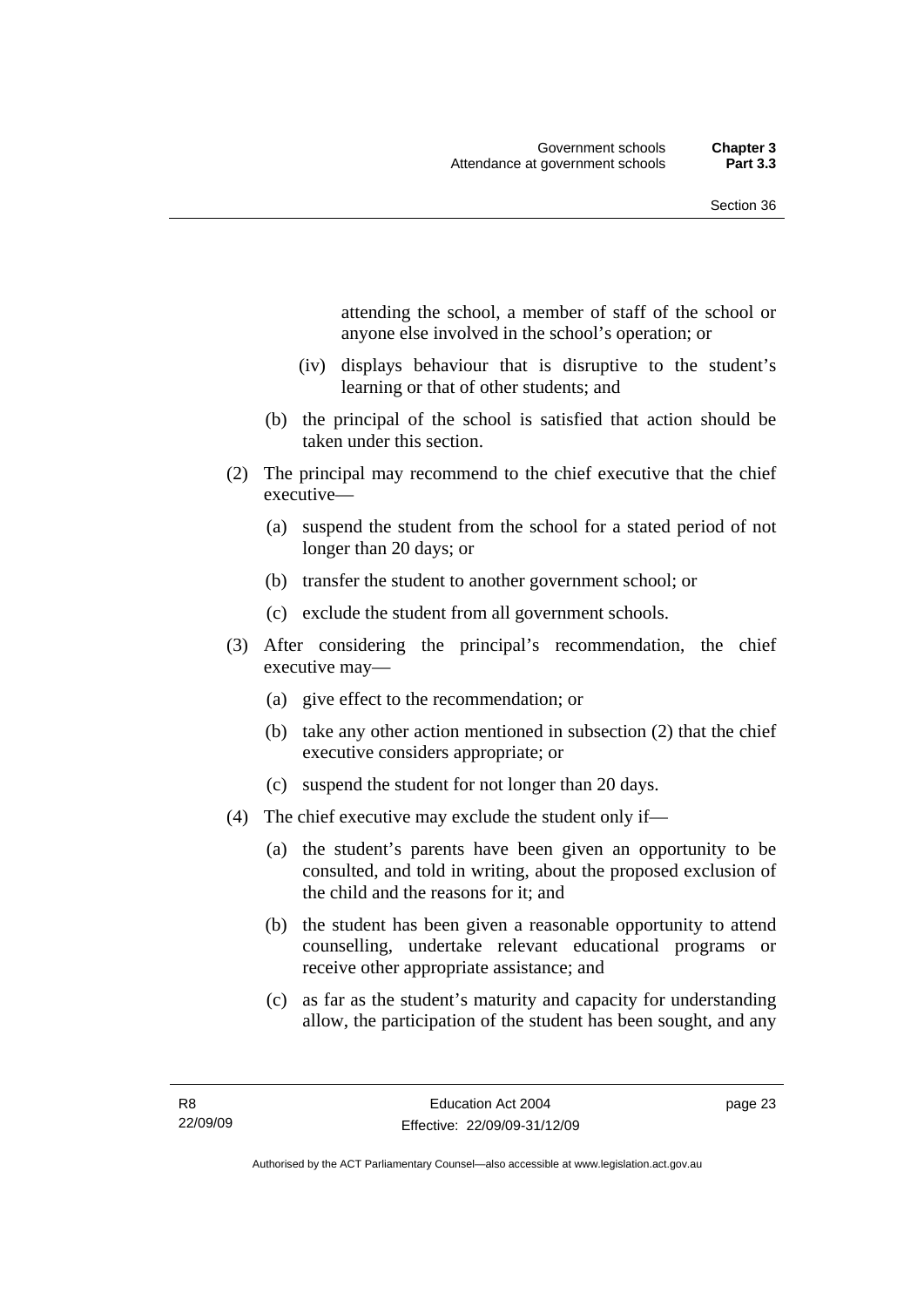views of the student considered, in deciding whether to exclude the student; and

- (d) the student has been given sufficient information about the decision-making process, in a language and way that the student can understand, to allow the student to take part in the process; and
- (e) the student has been offered alternatives for continuing the student's education during the exclusion.
- (5) The chief executive may suspend or transfer the student only if—
	- (a) the student's parents have been given an opportunity to be consulted, and told in writing, about the proposed suspension or transfer of the student and the reasons for it; and
	- (b) as far as the student's maturity and capacity for understanding allow, the participation of the student has been sought, and any views of the student considered, in deciding whether to suspend or transfer the student; and
	- (c) the student has been given sufficient information about the decision-making process, in a language and way that the student can understand, to allow the student to take part in the process; and
	- (d) the student has been given a reasonable opportunity to continue the child's education during the suspension.
- (6) Despite subsection (5), the chief executive may immediately suspend the student for not longer than 5 days if, in the chief executive's opinion, the circumstances are of such urgency or seriousness to require the child's immediate suspension.
- (7) However, before suspending the student under subsection (6), the chief executive must comply with the requirements of subsection  $(5)$  (a) to (d) to the extent that it is practicable and appropriate to do so.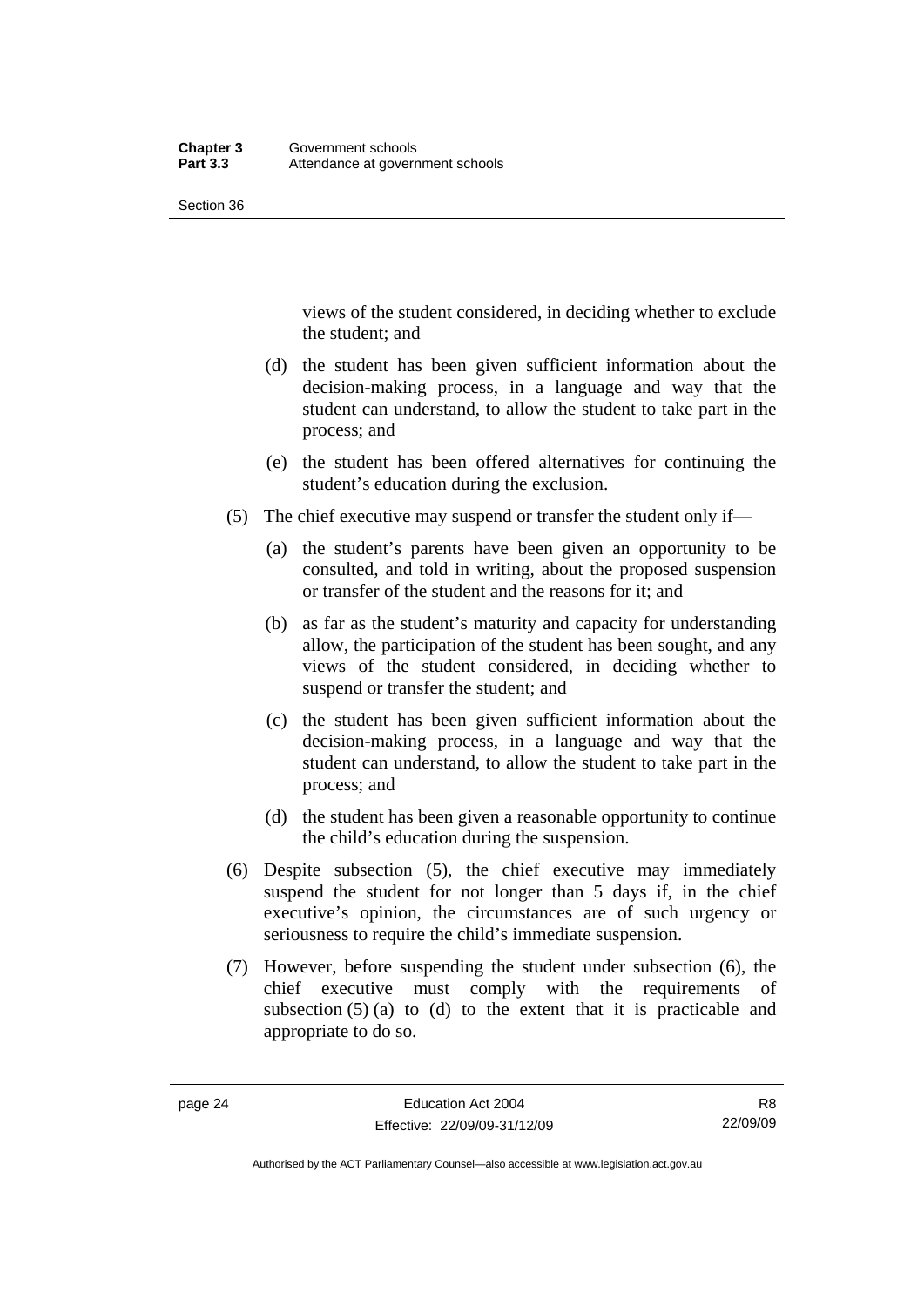- (8) To remove any doubt, the chief executive may suspend the student under subsection (6) while deciding what other action (if any) should be taken in relation to the student under this section.
- (9) If the student is suspended for 7 or more school days in a school term (whether or not consecutive school days), the chief executive must ensure that the student is given a reasonable opportunity to attend appropriate counselling.
- (10) The chief executive may delegate the chief executive's power to suspend a student from a government school for not longer than 5 days to the principal of the school.
	- *Note* For the making of delegations and the exercise of delegated functions, see Legislation Act, pt 19.4.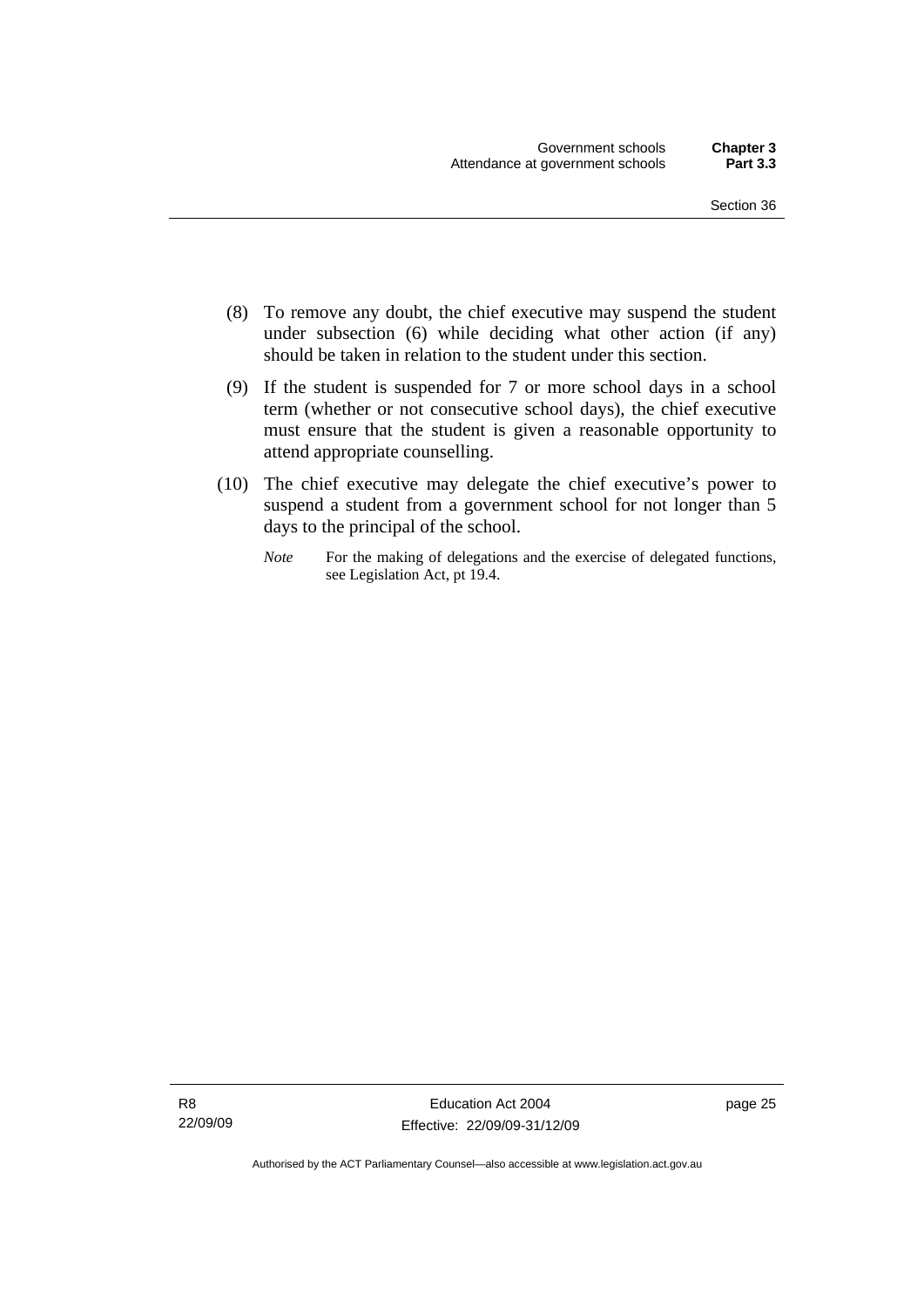# <span id="page-35-0"></span>**Part 3.4 School boards of government schools**

### **Division 3.4.1 Interpretation**

#### **37 Definitions for pt 3.4**

In this part:

*half-year* means a period of 6 months ending on 30 June or 31 December.

*money*, of a school, means money allocated to the school by the chief executive or otherwise received by the school.

#### **Examples of money otherwise received**

voluntary financial contributions, other donations and sponsorships

*Note* An example is part of the Act, is not exhaustive and may extend, but does not limit, the meaning of the provision in which it appears (see Legislation Act, s 126 and s 132).

#### *parents and citizens association*, of a school, means

- (a) the entity declared under section 40 (Declaration of parents and citizens associations in certain circumstances) to be the parents and citizens association of the school; or
- (b) if there is no declaration under that section for the school—the parents and citizens association incorporated under the *Associations Incorporation Act 1991* or the *Associations Incorporation Act 1953* (repealed) in relation to the school.

R8 22/09/09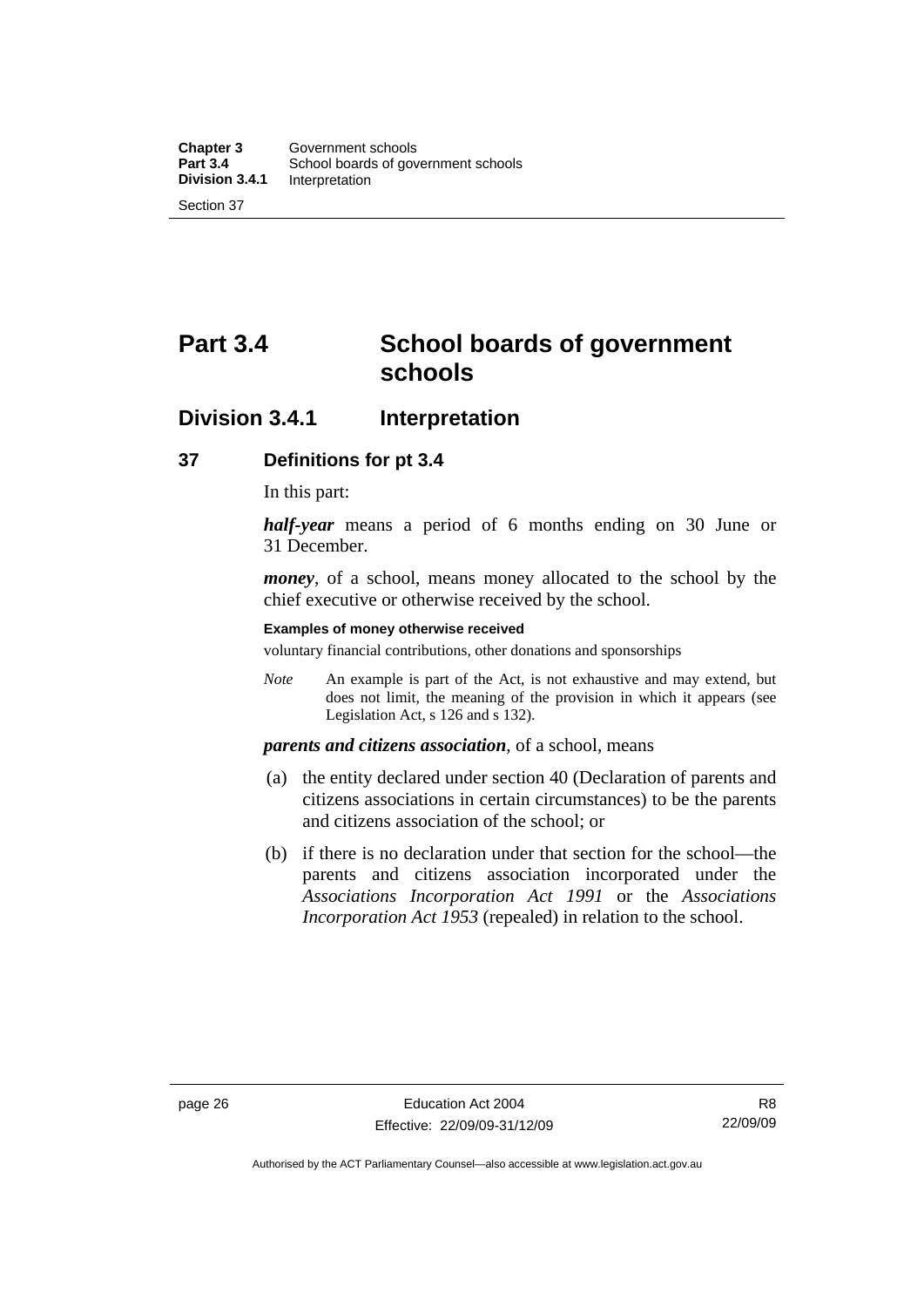*prescribed period*, for a term of office of a member of a school board (other than the principal), means the period—

- (a) beginning on whichever of the following is later:
	- (i) 1 April in the year of the member's election or appointment;
	- (ii) the date of the member's election or appointment; and
- (b) ending at the end of the March at least 12 months, and not more than 24 months, after the beginning of the period.

*school* means a government school, but does not include a preschool.

*small school* means a school (other than a school-related institution) where fewer than 4 teachers are employed.

*student* means a student who attends classes at a school for at least 12 hours per week.

### **Division 3.4.2 Establishment and membership**

#### **38 Establishment of school boards**

A school board is established for each government school.

*Note* Section 146 (Preschools) deals with opportunities for parents of children at preschools to participate in the conduct of the preschool.

**39 Functions of school boards etc** 

(1) The functions of the school board of a government school are—

- (a) to establish strategic direction and priorities for the school; and
- (b) to monitor and review school performance and to report on it to the chief executive, parents of students at the school and staff; and
- (c) to develop, maintain and review curriculum for the school; and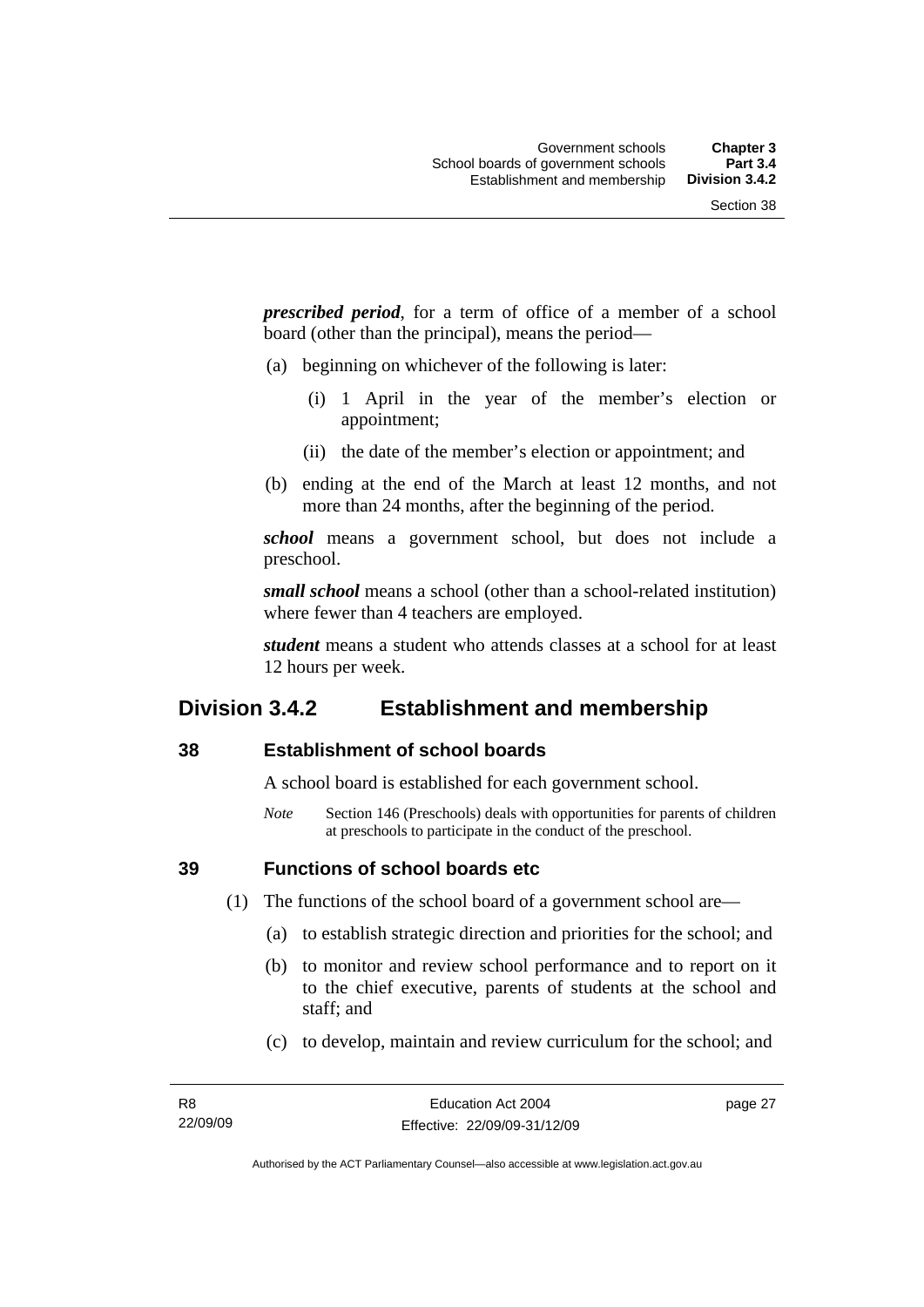(d) to develop and review education policies at the school; and

- (e) to establish budgetary policies for the school and approve the school budget; and
- (f) to establish policies for the efficient and effective use of school assets and the management of financial risk; and
- (g) to develop relationships between the school and the community and between the school and community organisations; and
- (h) to make recommendations to the chief executive on issues affecting the school; and
- (i) to encourage parent participation in their children's learning; and
- (j) to exercise any other function given to the board under this Act or any other Territory law.
- (2) The chief executive may give written directions to the school board about the exercise of its functions, either generally or in relation to a particular issue.
- (3) The chief executive must, in an annual report under the *Annual Reports (Government Agencies) Act 2004* for a financial year, include particulars of any direction given by the chief executive under this section in that financial year to a particular school board and not to school boards generally.
- (4) The school board must give effect to the chief executive's directions.
- (5) The chief executive is not required—
	- (a) to accept, or act in accordance with, a recommendation of the school board; or
	- (b) to carry out a policy decided by the school board.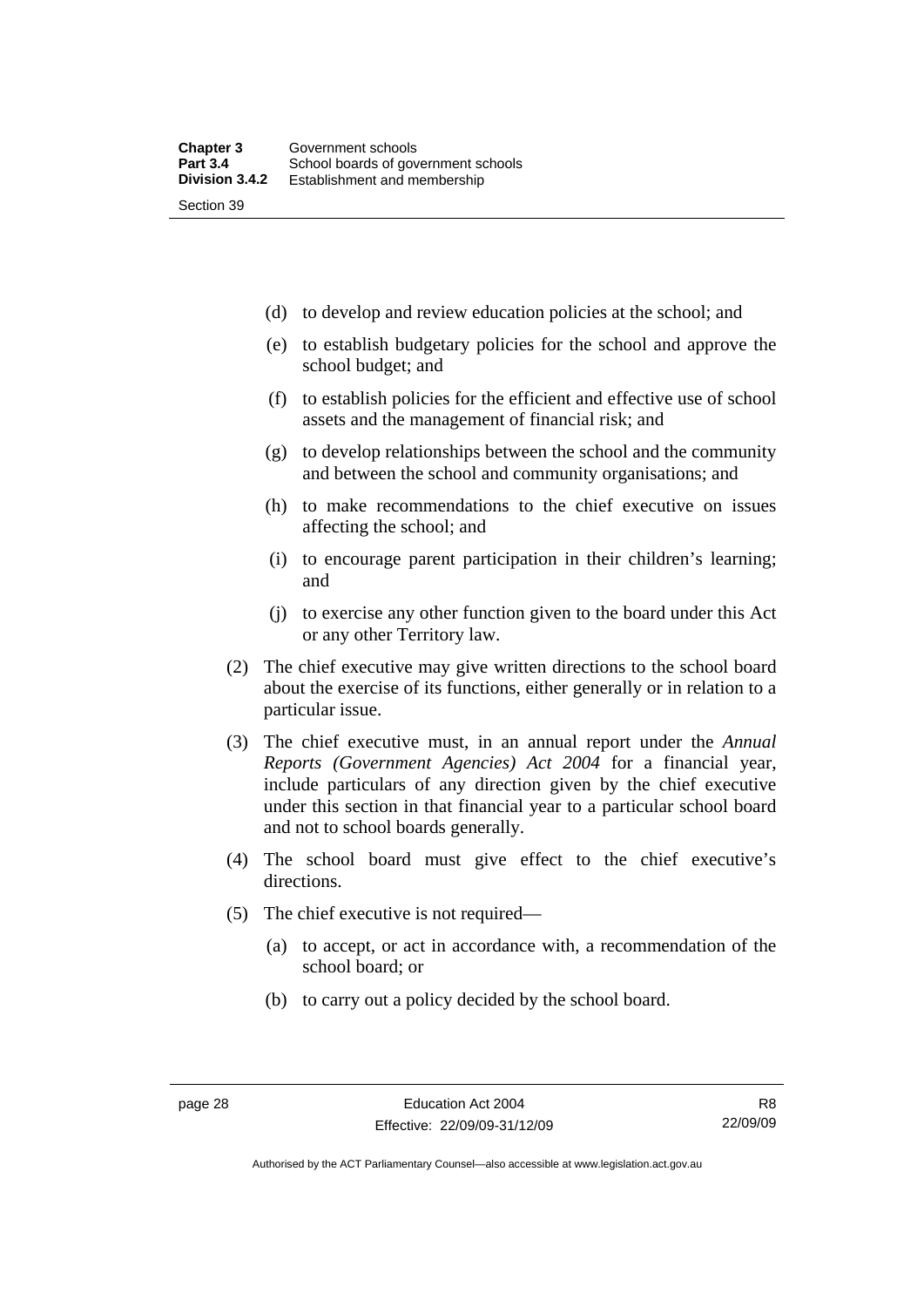### **40 Declaration of parents and citizens associations in certain circumstances**

- (1) If there is a dispute about the entity that should be the parents and citizens association of a government school, the chief executive must call a meeting of parents of students at the school and interested members of the community to discuss the entity to be the representative of the parents and community.
- (2) If, in the chief executive's opinion, it is appropriate in the circumstances to do so, the chief executive may call a meeting of parents of students at a government school and interested members of the community to discuss the entity to be the representative of the parents and community.
- (3) The chief executive may, after considering the outcome of a meeting under subsection (1) or (2) in relation to a government school, recommend to the Minister the entity to be the representative of the parents and community.
- (4) After receiving a recommendation under subsection (3), the Minister may, in writing, declare an entity to be the parents and citizens association of a government school.
- (5) A declaration under subsection (4) is a notifiable instrument.

*Note* A notifiable instrument must be notified under the Legislation Act.

### **41 Composition of school boards generally**

- (1) This section applies to a school board of a government school other than—
	- (a) a small school or a school-related institution; or
	- (b) a school to which section 43 (Composition of school boards of school-related institutions and other schools in special circumstances) applies.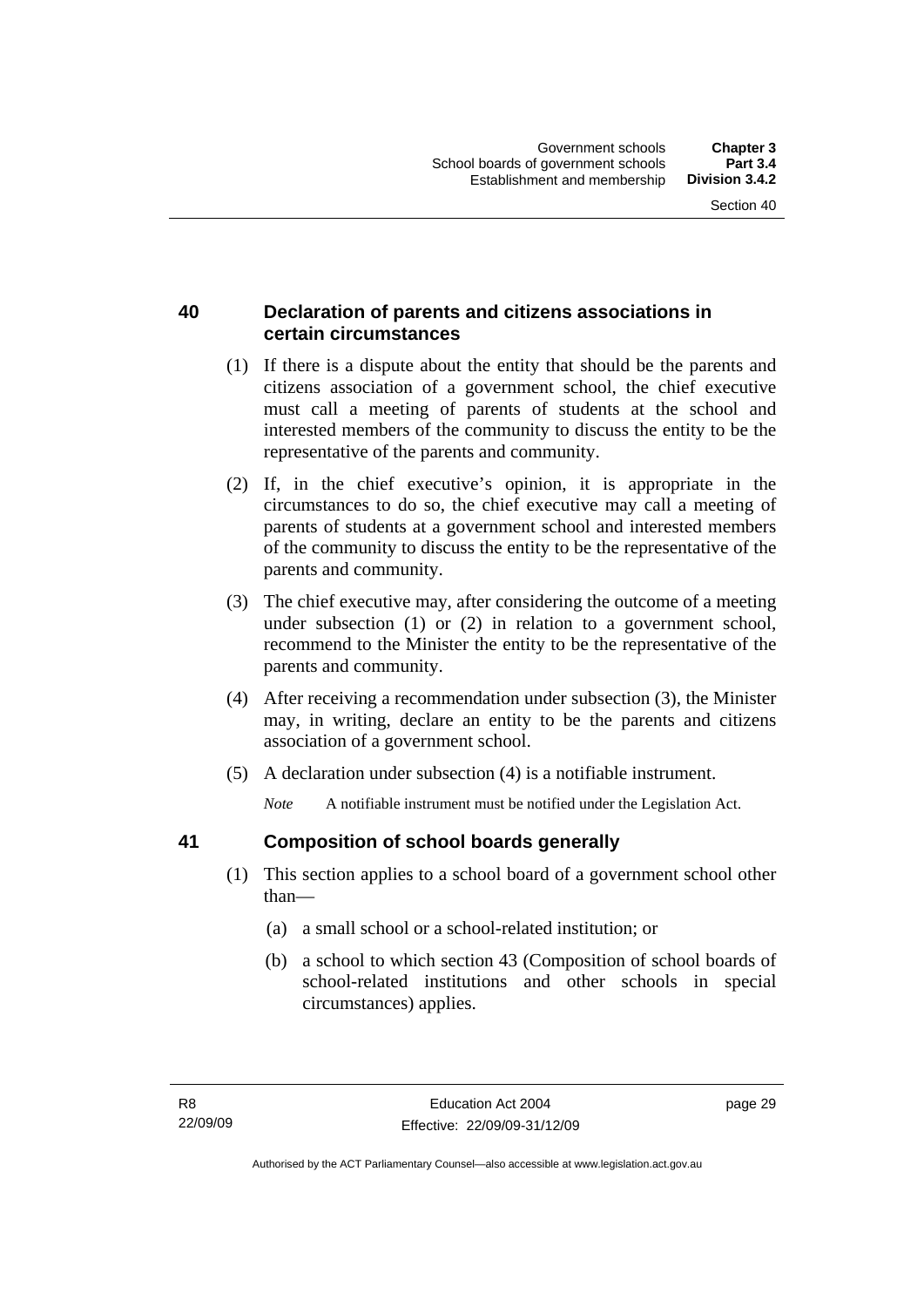- (2) The school board of a government school consists of—
	- (a) the principal of the school; and
	- (b) 1 member (the *appointed member*) appointed by the chief executive as the appointed member; and
	- (c) 2 members (the *staff members*) elected by staff of the school and appointed by the chief executive; and
	- (d) 3 members (the *parents and citizens members*) elected by the parents and citizens association of the school and appointed by the chief executive; and
	- (e) the members (the *board appointed members*) (if any) appointed by the board under subsection (6); and
	- (f) for a school prescribed under the regulations—2 members (the *student members*) elected by the students at the school and appointed by the chief executive.
	- *Note 1* For the making of appointments (including acting appointments), see the Legislation Act, pt 19.3.
	- *Note* 2 In particular, a person may be appointed for a particular provision of a law (see Legislation Act, s 7 (3)) and an appointment may be made by naming a person or nominating the occupant of a position (see s 207).
- (3) A person is eligible to be elected or appointed as a staff member only if the person is employed as a member of the staff of the school.
- (4) A person is eligible to be elected or appointed a student member only if the person is a student at the school.
- (5) The appointed member, staff members, parent and citizens members and student members are appointed for the prescribed period.
- (6) The school board may appoint 1 or more people to be members of the board for a term (not longer than 12 months) decided by the school board.

Authorised by the ACT Parliamentary Counsel—also accessible at www.legislation.act.gov.au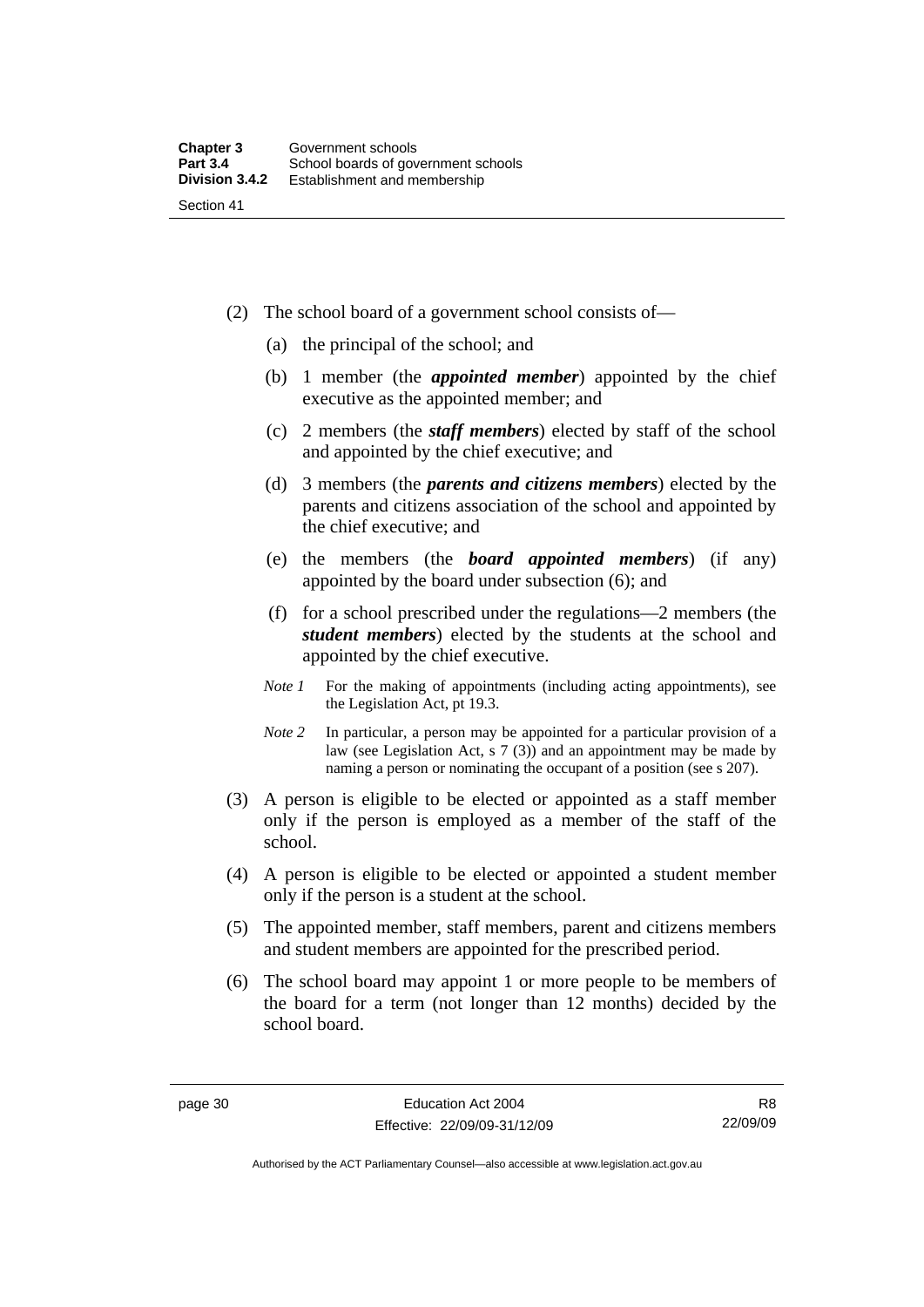(7) The school board must not make an appointment under subsection (6) if there would be more than 2 board appointed members at the same time.

#### **42 Composition of school boards of small schools**

- (1) This section applies to a school board of a small school other than a school to which section 43 (Composition of school boards of school-related institutions and other schools in special circumstances) applies.
- (2) The school board of a small school consists of—
	- (a) the principal of the school; and
	- (b) 1 member (the *appointed member*) appointed by the chief executive as the appointed member; and
	- (c) 1 member (the *staff member*) appointed by the chief executive as the staff member; and
	- (d) 2 members (the *parents and citizens members*) elected by the parents and citizens association of the school and appointed by the chief executive; and
	- (e) the members (the *board appointed member*) (if any) appointed by the board under subsection (6).
	- *Note 1* For the making of appointments (including acting appointments), see the Legislation Act, pt 19.3.
	- *Note* 2 In particular, a person may be appointed for a particular provision of a law (see Legislation Act, s 7 (3)) and an appointment may be made by naming a person or nominating the occupant of a position (see s 207).
- (3) A person is eligible to be appointed as the staff member only if the person is employed as a member of the staff of the school.
- (4) The staff member is to be appointed in a way prescribed under the regulations.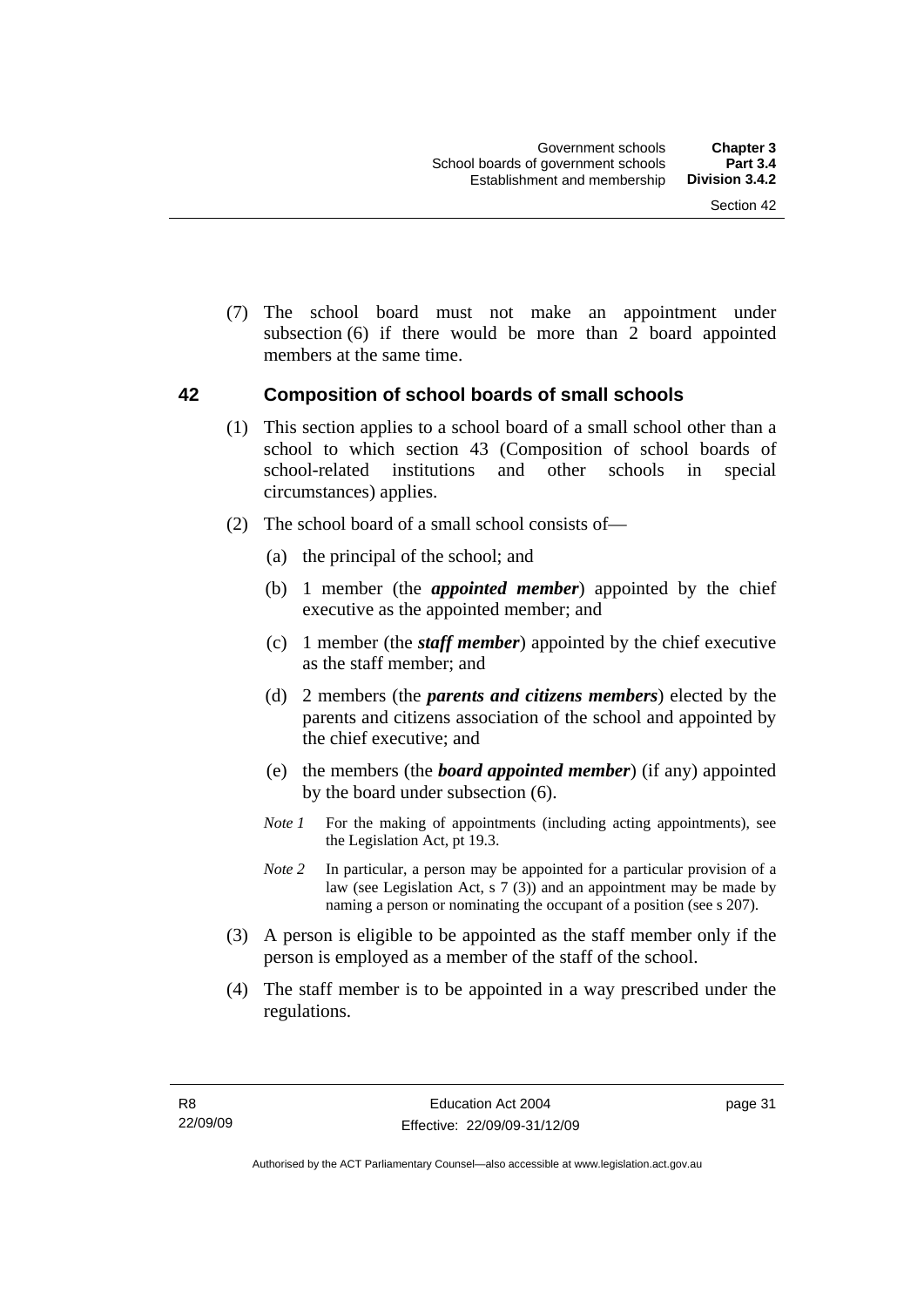- (5) The appointed member, staff member and parent and citizen members are appointed for the prescribed period.
- (6) The school board may appoint 1 or more people to be members of the board for a term (not longer than 12 months) decided by the school board.
- (7) The school board must not make an appointment under subsection (6) if there would be more than 2 board appointed members at the same time.

### **43 Composition of school boards of school-related institutions and other schools in special circumstances**

- (1) This section applies to a school that is—
	- (a) a school-related institution; or
	- (b) declared, in writing, by the chief executive to be a school to which special circumstances apply.
- (2) If the school is a school-related institution, the chief executive must, if practical, determine the composition of the school board of the school.

#### **Example**

It may not be practical to establish a school board for a school-related institution with fewer than 3 staff.

- *Note* An example is part of the Act, is not exhaustive and may extend, but does not limit, the meaning of the provision in which it appears (see Legislation Act, s 126 and s 132).
- (3) Subsection (2) does not prevent the chief executive from determining the composition of a single school board for 2 or more institutions.
- (4) If the chief executive makes a determination under subsection (2) for the school, the chief executive may also determine—
	- (a) the members who are required to be present at a meeting of the board; and

Authorised by the ACT Parliamentary Counsel—also accessible at www.legislation.act.gov.au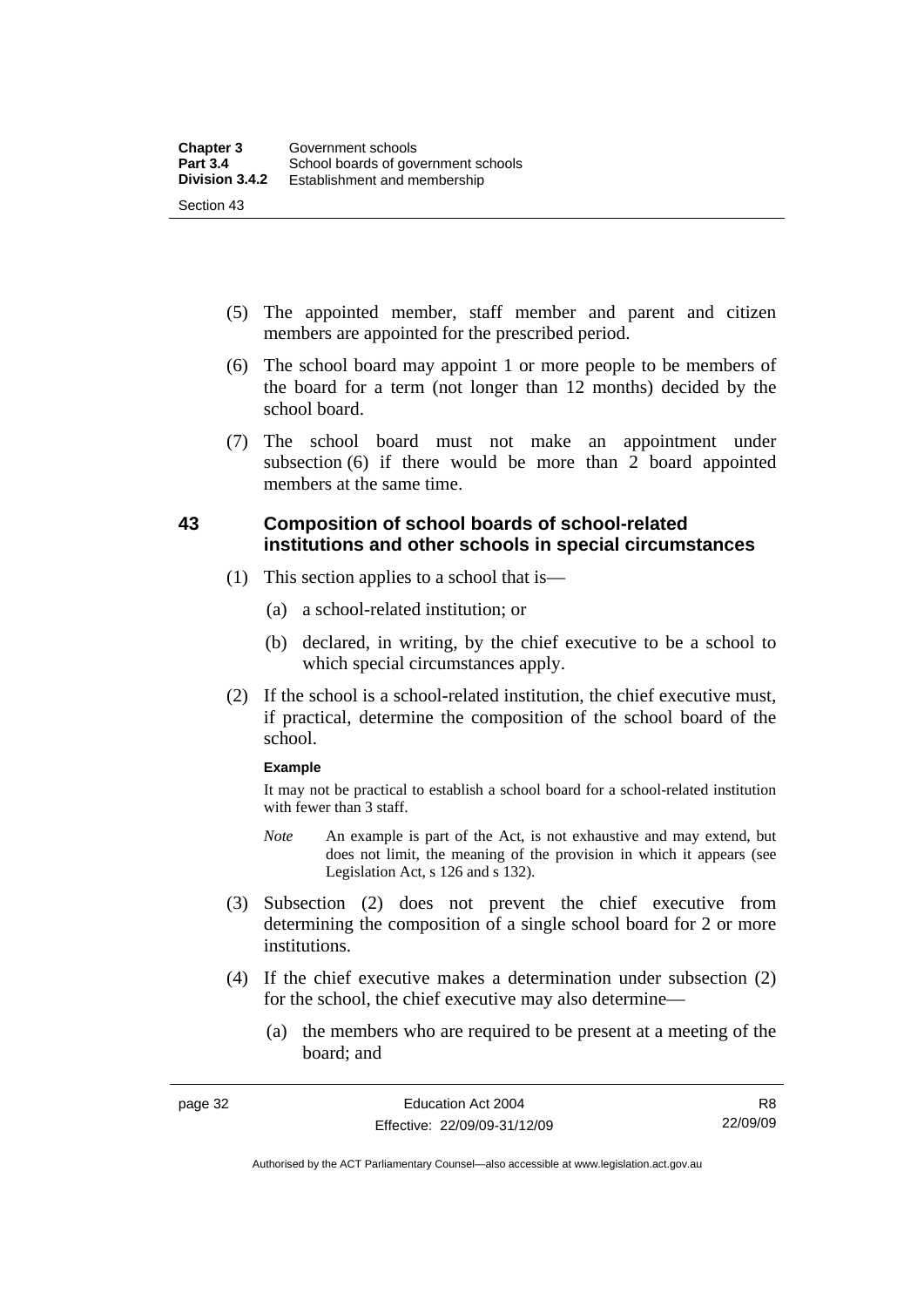- (b) the members who may not vote at a meeting of the board.
- (5) If the school is a school to which special circumstances apply, the chief executive may determine the following:
	- (a) the composition of the school board of the school;
	- (b) the members who are required to be present at a meeting of the board;
	- (c) the members who may not vote at a meeting of the board.
- (6) The chief executive may make a determination under subsection (2), (4) or (5) only with the Minister's written approval.
- (7) Before making the determination the chief executive must, if practical, consult with the parents of students at the school, at a general meeting of the parents, about the composition of the board.
- (8) In deciding whether or not to give the approval, the Minister must have regard to—
	- (a) the need for the principal of the school to be a member of the board; and
	- (b) the need for the chief executive to be represented on the board; and
	- (c) whether staff of the school and students at the school have been consulted about the composition of the board; and
	- (d) any comments made by the staff and students at the school about the composition of the board; and
	- (e) the administrative needs, educational or related objectives, and any special characteristics of the school.
- (9) The chief executive may appoint a person in accordance with the determination to be a member of the board of the school.
	- *Note 1* For the making of appointments (including acting appointments), see Legislation Act, pt 19.3.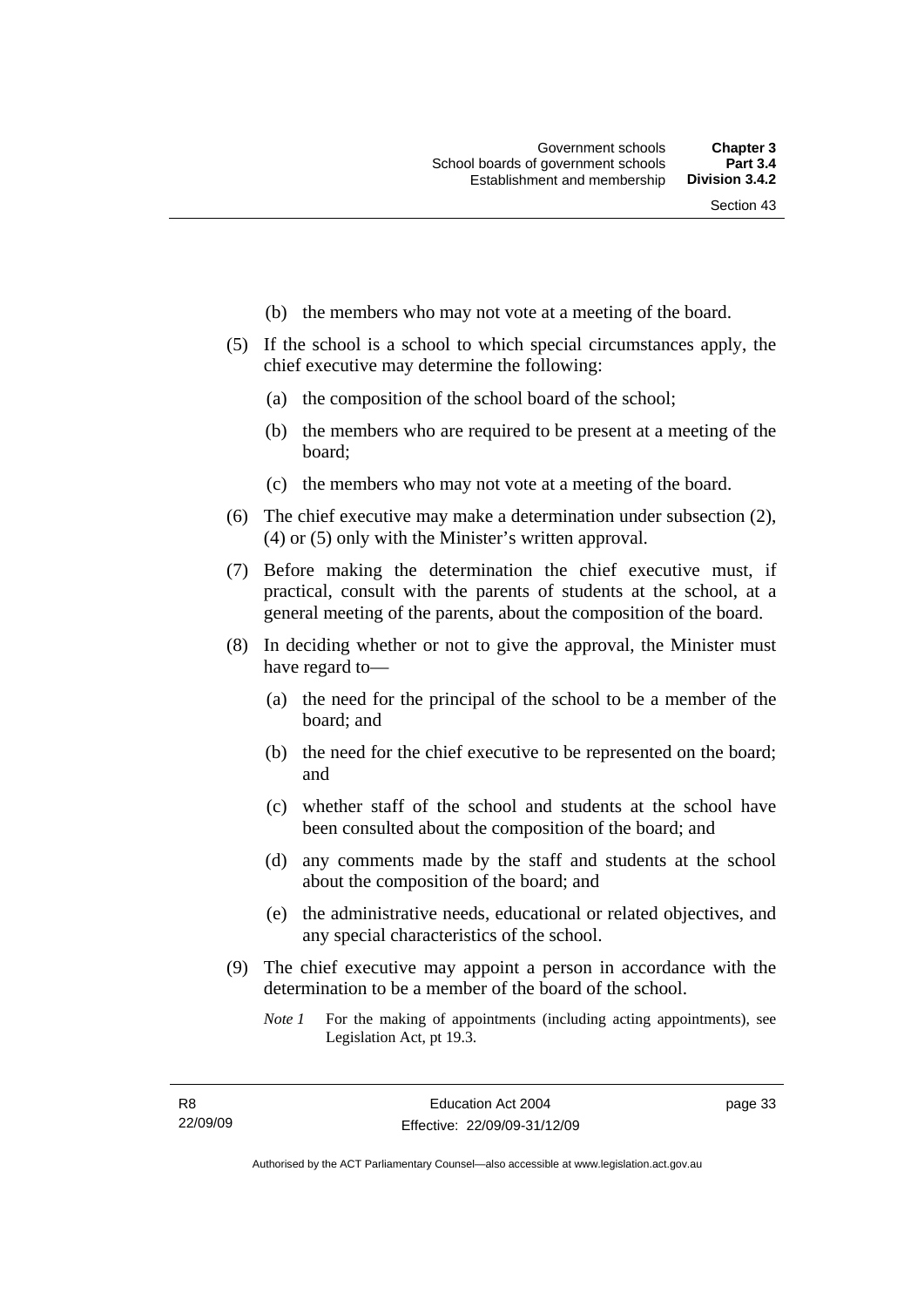Section 44

- *Note 2* In particular, an appointment may be made by naming a person or nominating the occupant of a position (see s 207).
- (10) A member of the board is appointed for the term stated in the instrument making or evidencing the appointment.
- (11) A determination under subsection (2), (4) or (5) must be in writing and is a disallowable instrument.
	- *Note* A disallowable instrument must be notified, and presented to the Legislative Assembly, under the Legislation Act.

#### **44 Ending of appointment of members of school board**

- (1) The chief executive must end the appointment of a member of the school board of a government school if the member ceases to be eligible to be appointed or elected to the position.
- (2) The chief executive must end the appointment of a member of the school board of a government school, other than the principal of the school, if—
	- (a) the member is absent from 3 consecutive meetings of the board without reasonable excuse or leave given by the board; or
	- (b) contravenes section 49 (Disclosure of interests by members of school boards) without reasonable excuse.
- (3) The chief executive may end the appointment of a member of the school board of a government school, other than the principal at the school, for misbehaviour or physical or mental incapacity.
	- *Note* A person's appointment also ends if the person resigns (see Legislation Act, s 210).

### **45 Chairperson and deputy chairperson of school boards**

- (1) The members of the school board of a government school must, whenever necessary, elect—
	- (a) a member to be chairperson; and

Authorised by the ACT Parliamentary Counsel—also accessible at www.legislation.act.gov.au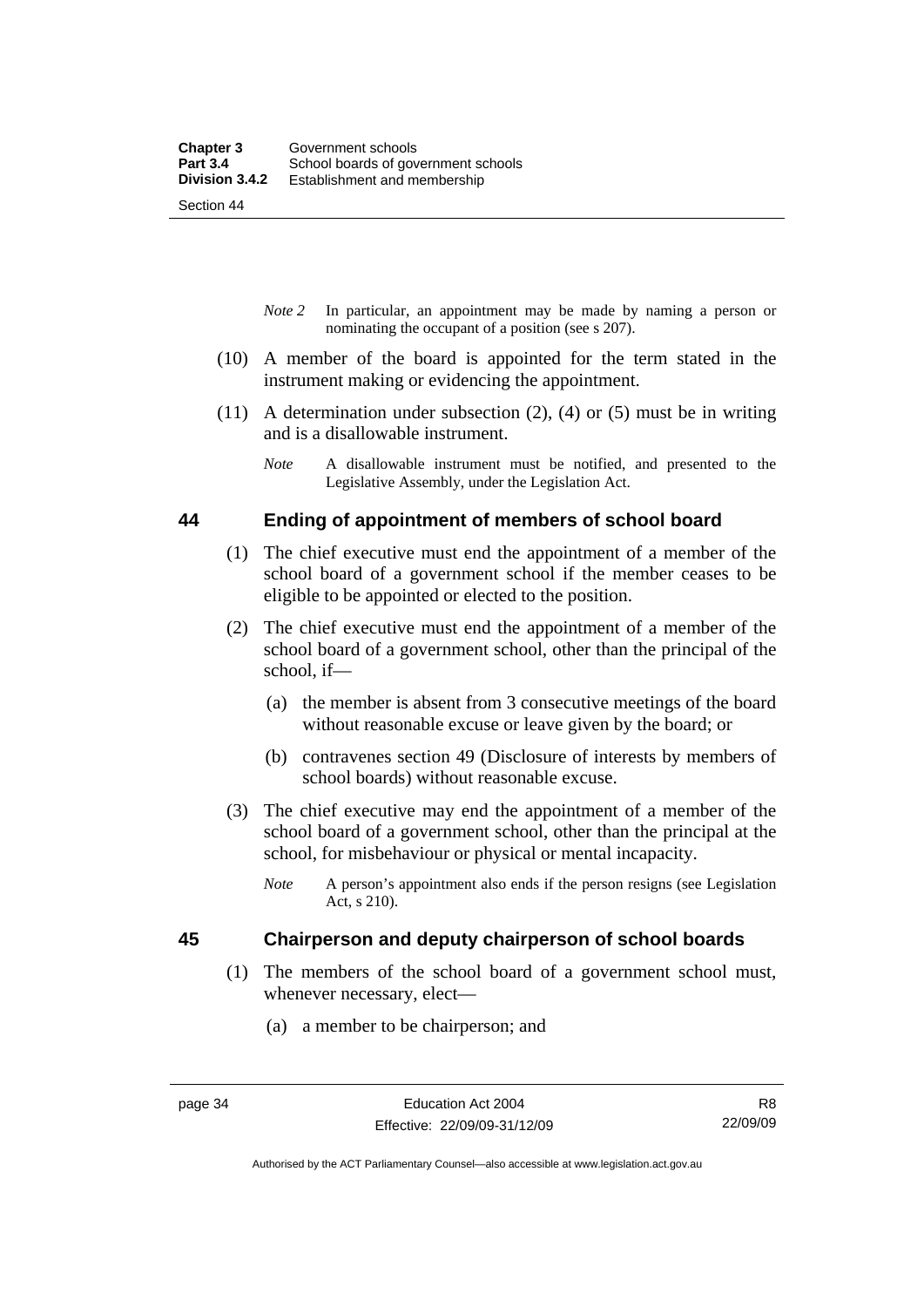- (b) another member to be deputy chairperson.
- (2) The school board must tell the chief executive of the election of a member as chairperson or deputy chairperson.
- (3) The members of the school board must not appoint the principal of the school or a member of staff of the school to be chairperson of the board.

### **46 School boards to take part in selection of school principals**

The members of the school board of a government school must, whenever necessary, nominate a member of the board as a member of any selection panel established by the chief executive to make recommendations to the chief executive about the appointment of the principal for the school.

# **Division 3.4.3 Proceedings of school boards**

### **47 Time and place of meetings of school boards**

- (1) The school board of a government school meets at the times and places it decides.
- (2) However, the school board must meet at least 4 times a year.
- (3) The chairperson—
	- (a) may at any time call a meeting of the school board; and
	- (b) must call a meeting if asked by the Minister, the chief executive or 3 members of the board.
- (4) If the chairperson is not available to call a meeting for any reason, the deputy chairperson or the principal of the school may call a meeting of the school board.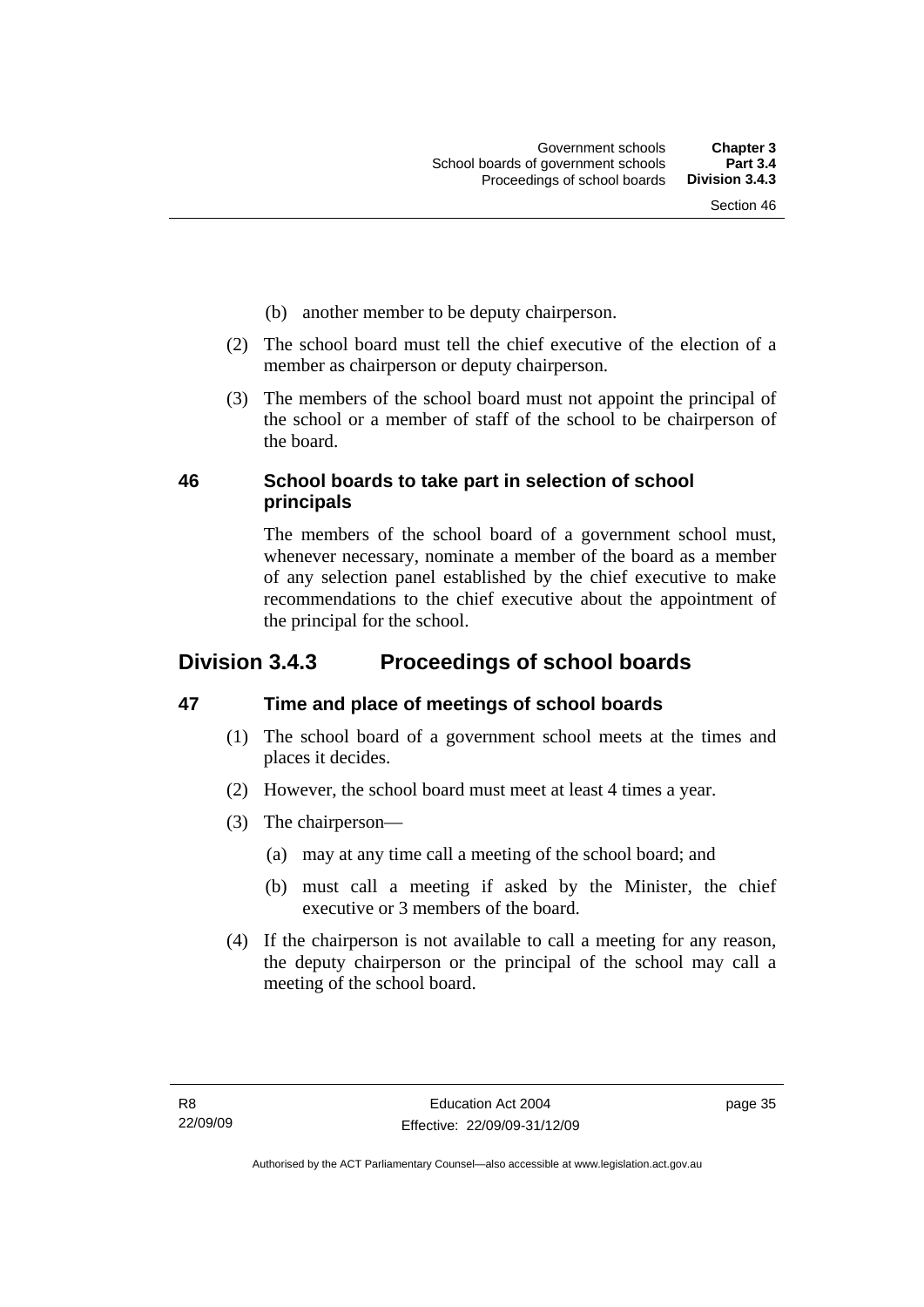**48 Procedures governing proceedings of school boards** 

- (1) The chairperson of the school board of a government school presides at all meetings of the board at which the chairperson is present.
- (2) If the chairperson is absent, the deputy chairperson presides.
- (3) If the chairperson and deputy chairperson are both absent, the member chosen by the members present presides.
- (4) Business may be carried out at a meeting of the school board only if 3 or more members are present and—
	- (a) for the school board of a school other than a school to which section 43 (Composition of school boards of school-related institutions and other schools in special circumstances) applies—at least 1 of the members present is a staff member and at least 1 of the members present is a parents and citizens association member; or
	- (b) for the school board of a school to which section 43 applies the members (if any) who are required, under the determination under section 43 (4) or (5) applying to the school, to be present at a meeting of the school board are present.
- (5) At a meeting of the school board each member (other than a nonvoting member) has a vote on each question to be decided.
- (6) A question is to be decided by a majority of the votes of the members present and voting but, if the votes are equal, the member presiding has a casting vote.
- (7) The school board may hold meetings, or allow members to take part in meetings, by telephone, closed-circuit television or another form of communication.
- (8) A member who takes part in a meeting under subsection (7) is taken to be present at the meeting.

Authorised by the ACT Parliamentary Counsel—also accessible at www.legislation.act.gov.au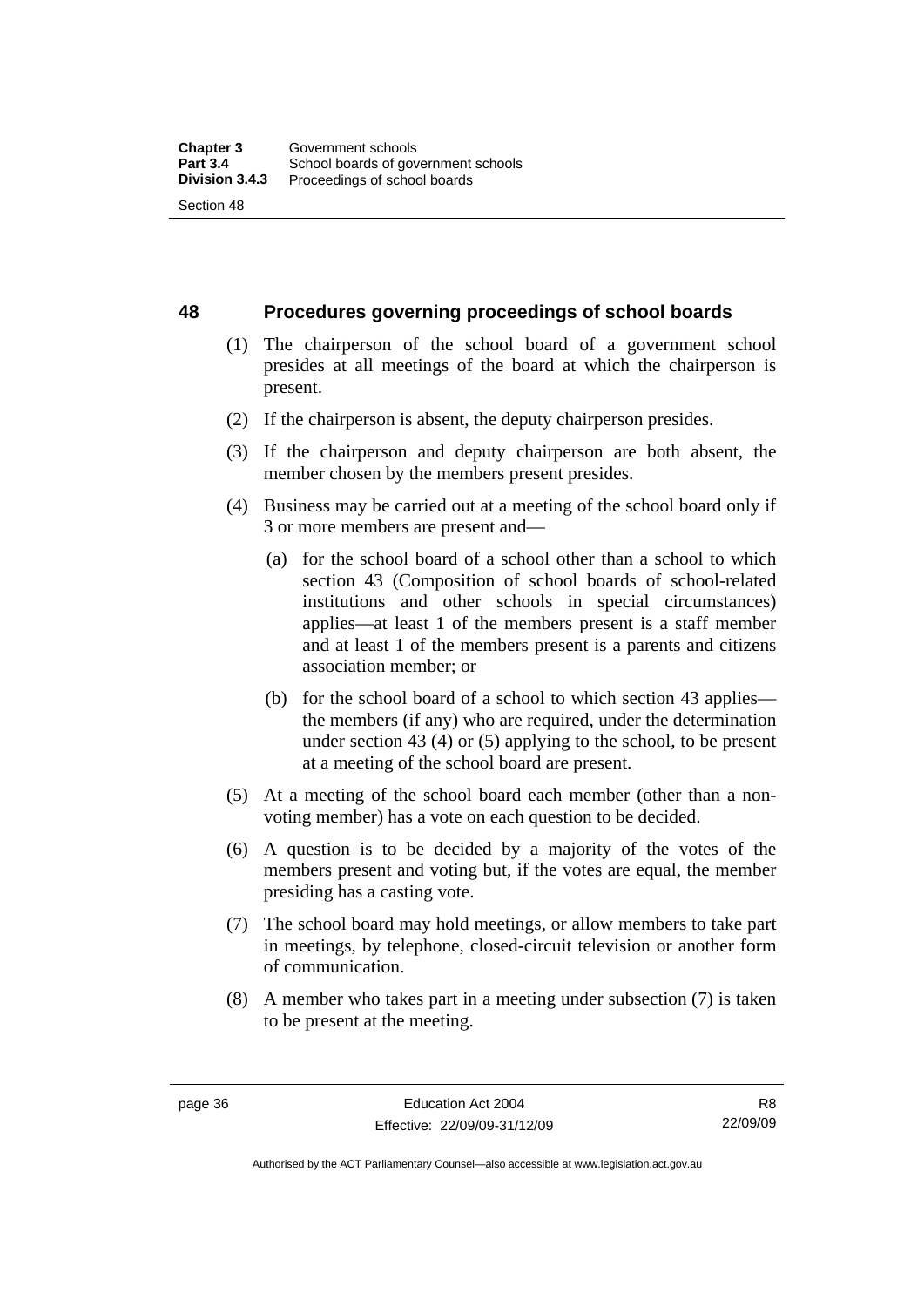- (9) A resolution of the school board is a valid resolution, even though it is not passed at a meeting of the board, if—
	- (a) all members (other than the non-voting members) agree, in writing, to the proposed resolution; and
	- (b) notice of the resolution is given under procedures decided by the school board.
- (10) The school board must keep minutes of its meetings.
- (11) The school board may conduct its proceedings (including its meetings) as it otherwise considers appropriate.
- (12) In this section:

*non-voting member* means—

- (a) for the school board of a school other than a school to which section 43 applies—a board appointed member; or
- (b) for the school board of a school to which section 43 applies—a member who, under the determination under section 43 (4) or (5) applying to the school, may not vote at a meeting of the school board.

#### **49 Disclosure of interests by members of school boards**

- (1) This section applies to a member of a school board if—
	- (a) the member has a direct or indirect financial interest in an issue being considered, or about to be considered, by the board; and
	- (b) the interest could conflict with the proper exercise of the member's functions in relation to the board's consideration of the issue.
- (2) As soon as practicable after the relevant facts come to the member's knowledge, the member must disclose the nature of the interest to a meeting of the school board.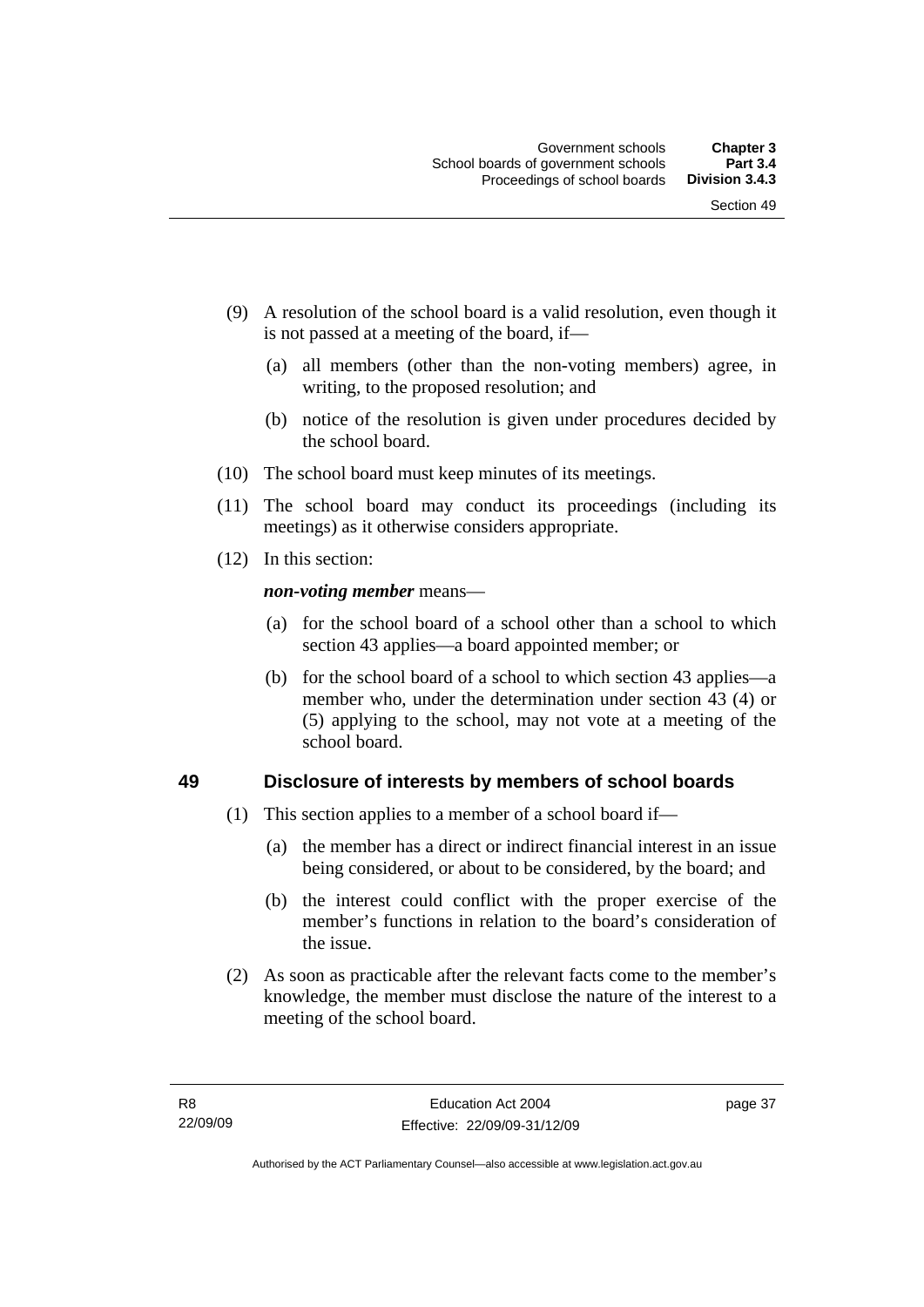- (3) The disclosure must be recorded in the school board's minutes and, unless the board otherwise decides, the member (the *first member*) must not—
	- (a) be present when the board considers the issue; or
	- (b) take part in a decision of the board on the issue.
- (4) Any other member who also has a direct or indirect financial interest in the issue must not—
	- (a) be present when the school board is considering its decision under subsection (3) in relation to the first member; or
	- (b) take part in making the decision.
- (5) Within 14 days after the end of each financial year, the chairperson of the school board must give the chief executive a statement of any disclosure of interest made under this section in relation to the school board during the financial year.

#### **49A Protection of members of school boards**

- (1) A person who is, or has been, a member of a school board of a government school is not civilly liable for an act or omission done honestly in the exercise of a function under this Act.
- (2) Any liability that would, apart from subsection (1), attach to a person attaches to the Territory.

### **Division 3.4.4 Financial matters**

#### **50 School boards to approve budgets**

- (1) The school board of a government school must approve a budget for each year.
- (2) The school board must approve the budget before the date decided by the chief executive.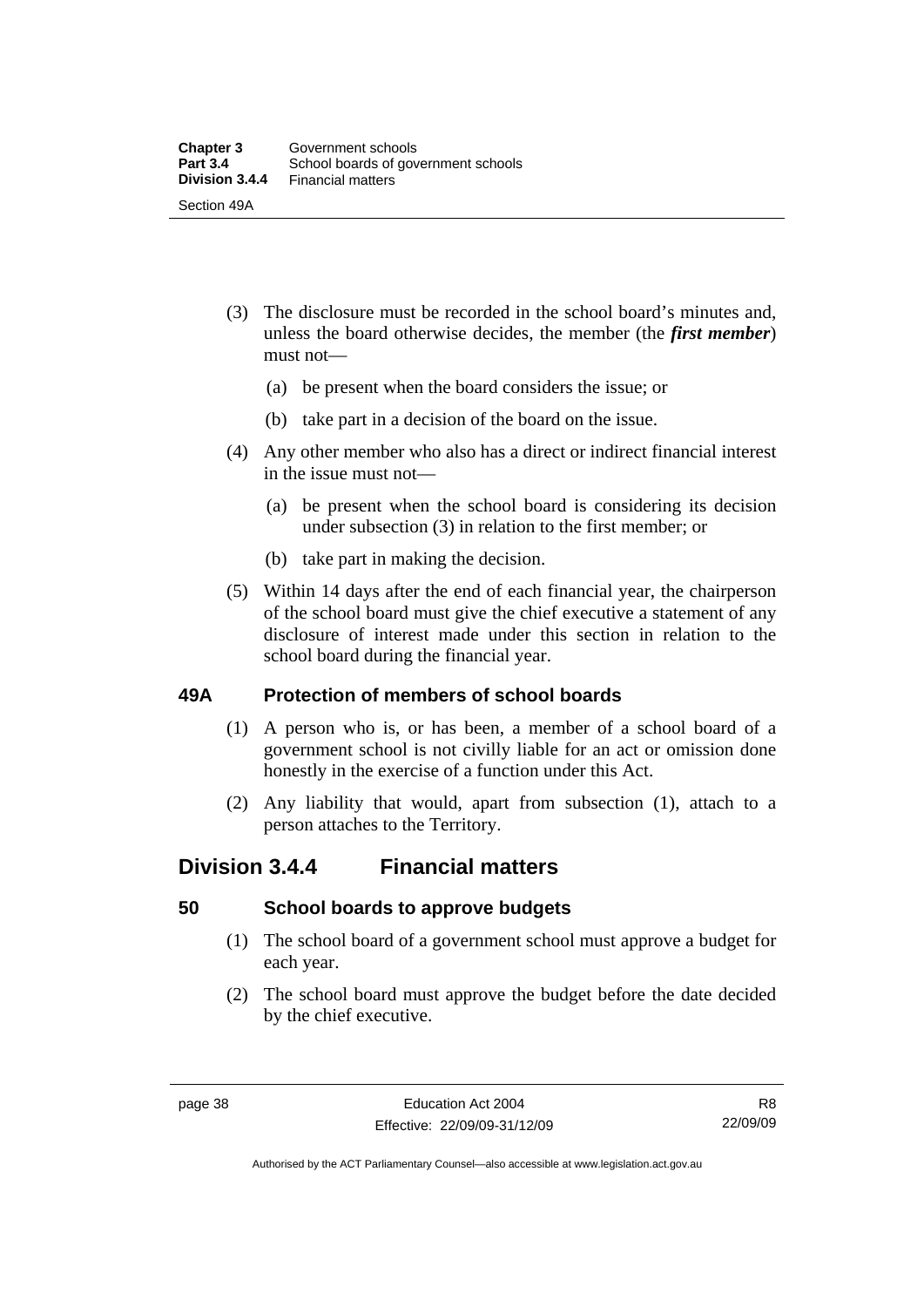- (3) The budget may only be approved by the school board if it is in the form, and based on the accounting or other policies or practices, (if any) required by the chief executive.
- (4) The chief executive may ask the school board to approve a budget for a part of a year.
- (5) The school board must comply with the request.
- (6) If the school board approves the budget, money of the school may be spent in accordance with the budget.

### **51 Application of money of school**

The school board of a government school may approve the spending of money of the school only in payment or discharge of the costs of, or liabilities incurred by, the school.

### **52 School boards to approve financial statement and report**

- (1) As soon as practicable after the end of each half-year (but not later than the date decided by the chief executive), the school board of a government school must approve a financial statement for the halfyear, in a form approved by the chief executive or as the chief executive directs.
- (2) As soon as practicable after the end of each year (but not later than the date decided by the chief executive), the school board of a government school must approve an annual report on the board's operations during the year.
- (3) The annual report must include—
	- (a) the financial statements approved under subsection (1) for each half-year; and
	- (b) a statement of how voluntary contributions made to the school have been or will be spent; and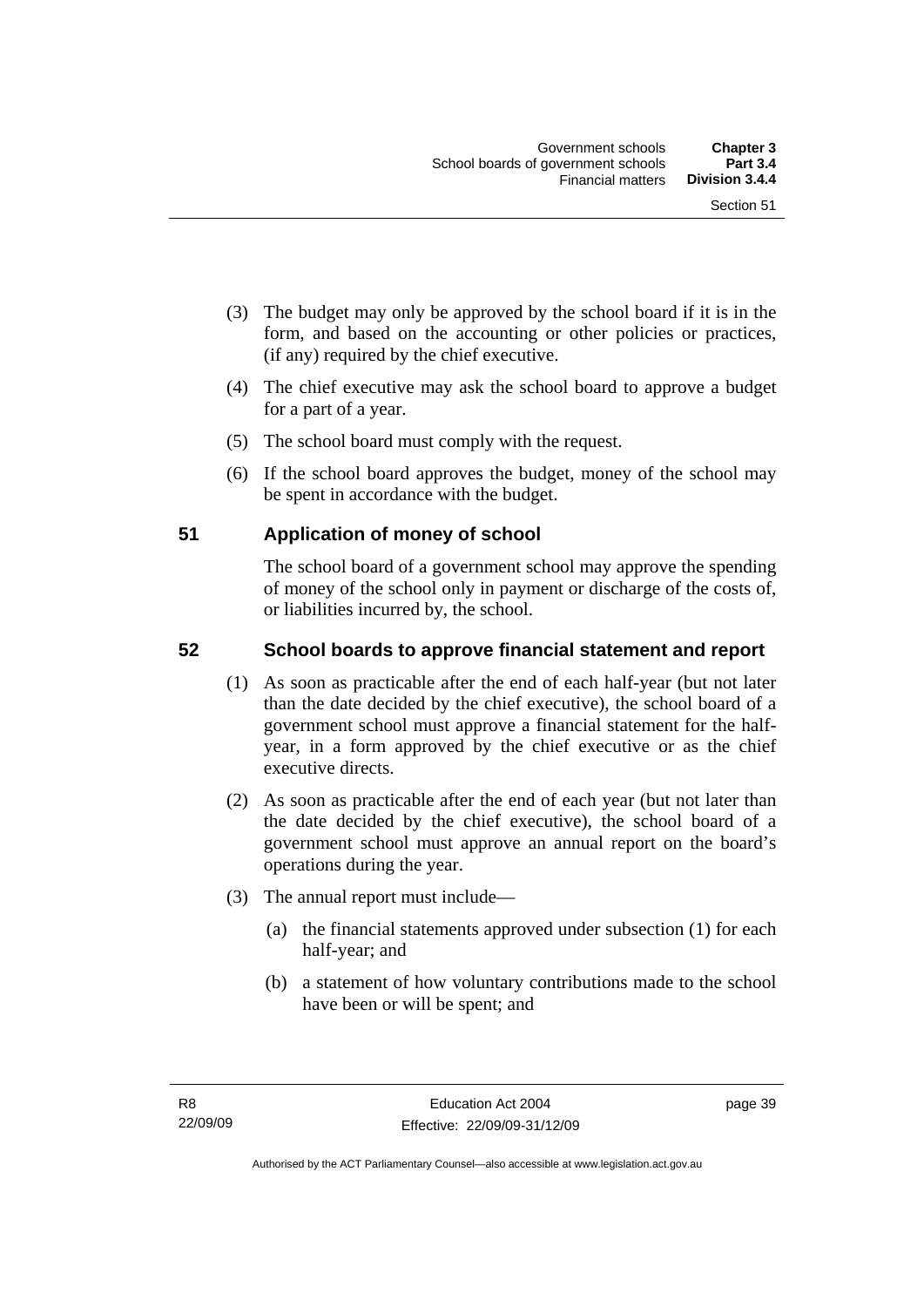- (c) if a school board is holding funds in reserve—a statement setting out the purposes for which the funds are being held and the amount being held for each of those purposes.
- *Note* If a form is approved under s 154 for a statement under par (c), the form must be used.
- (4) The school board must give a copy of each report approved under this section to the chief executive.
- (5) The chief executive may issue guidelines about what is, or is not, holding funds in reserve.

#### **53 School boards to make available summaries of budget and annual report**

- (1) Not later than 14 days after approving the budget for a year, the school board of a government school must make a summary of the budget available to parents of students at the school and to the staff and students of the school.
- (2) Not later than 14 days after approving the annual report for a year, the school board of a government school must make a summary of the report available to parents of students at the school and to the staff and students of the school.

Authorised by the ACT Parliamentary Counsel—also accessible at www.legislation.act.gov.au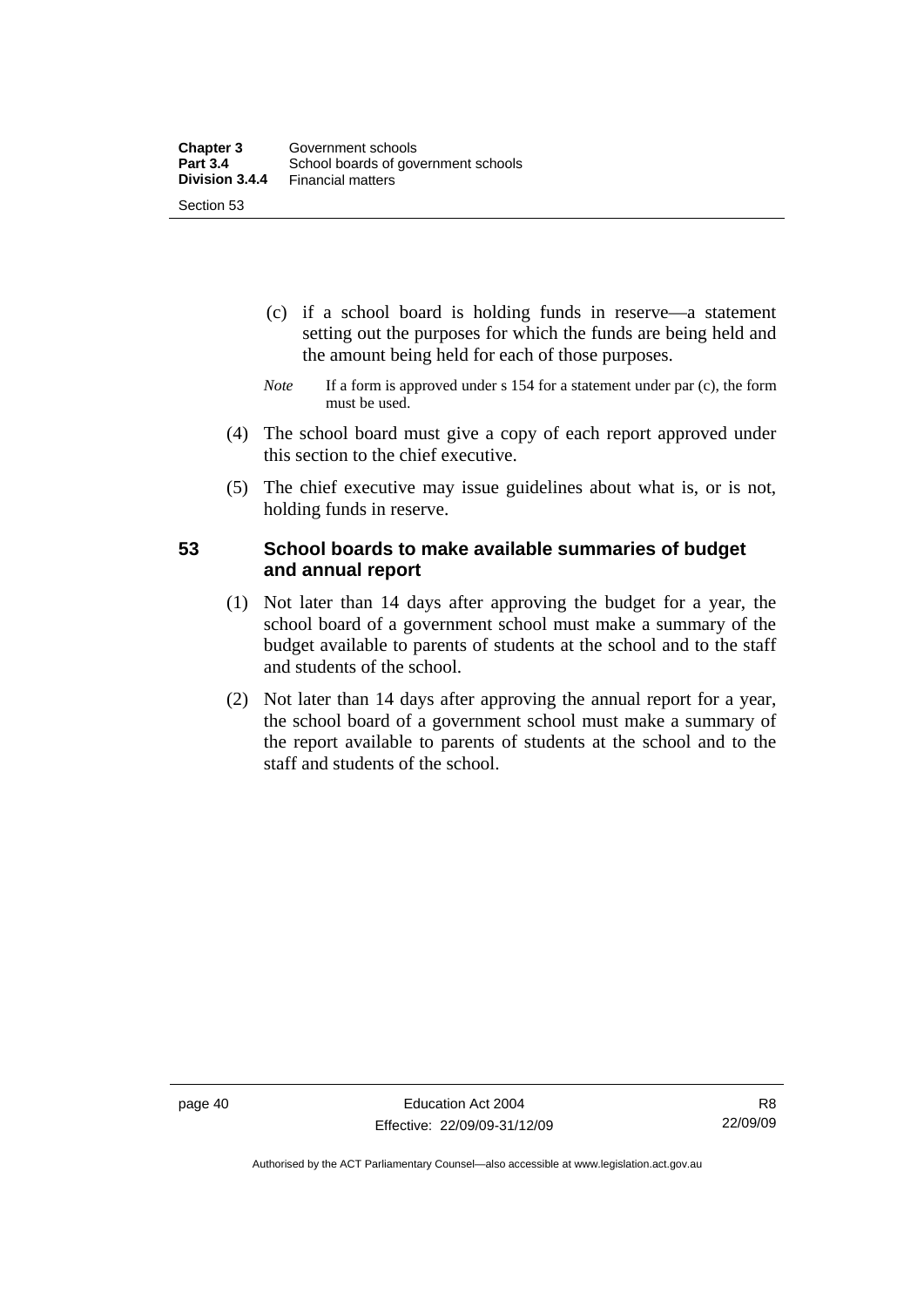# **Part 3.5 Government Schools Education Council**

### **Division 3.5.1 Establishment and membership**

### **54 Establishment of council (government)**

The Government Schools Education Council (in this part called the *council*) is established.

### **55 Functions of council (government)**

The functions of the council are—

- (a) to advise the Minister on any aspect of the ACT government school system; and
- (b) when asked by the Minister under this paragraph, to inquire into and give advice to the Minister on any aspect of the ACT government school system; and
- (c) to meet with the Non-Government Schools Education Council to discuss matters of mutual interest; and
- (d) to exercise any other function given to the council under this Act or any other Territory law.
- *Note* The Minister must present a copy of any advice given under s 55 (a) or (b) to the Legislative Assembly (see s 66A).

### **56 Membership of council (government)**

The council consists of the following members:

- (a) the chief executive;
- (b) the members (*appointed members*) appointed under section 57.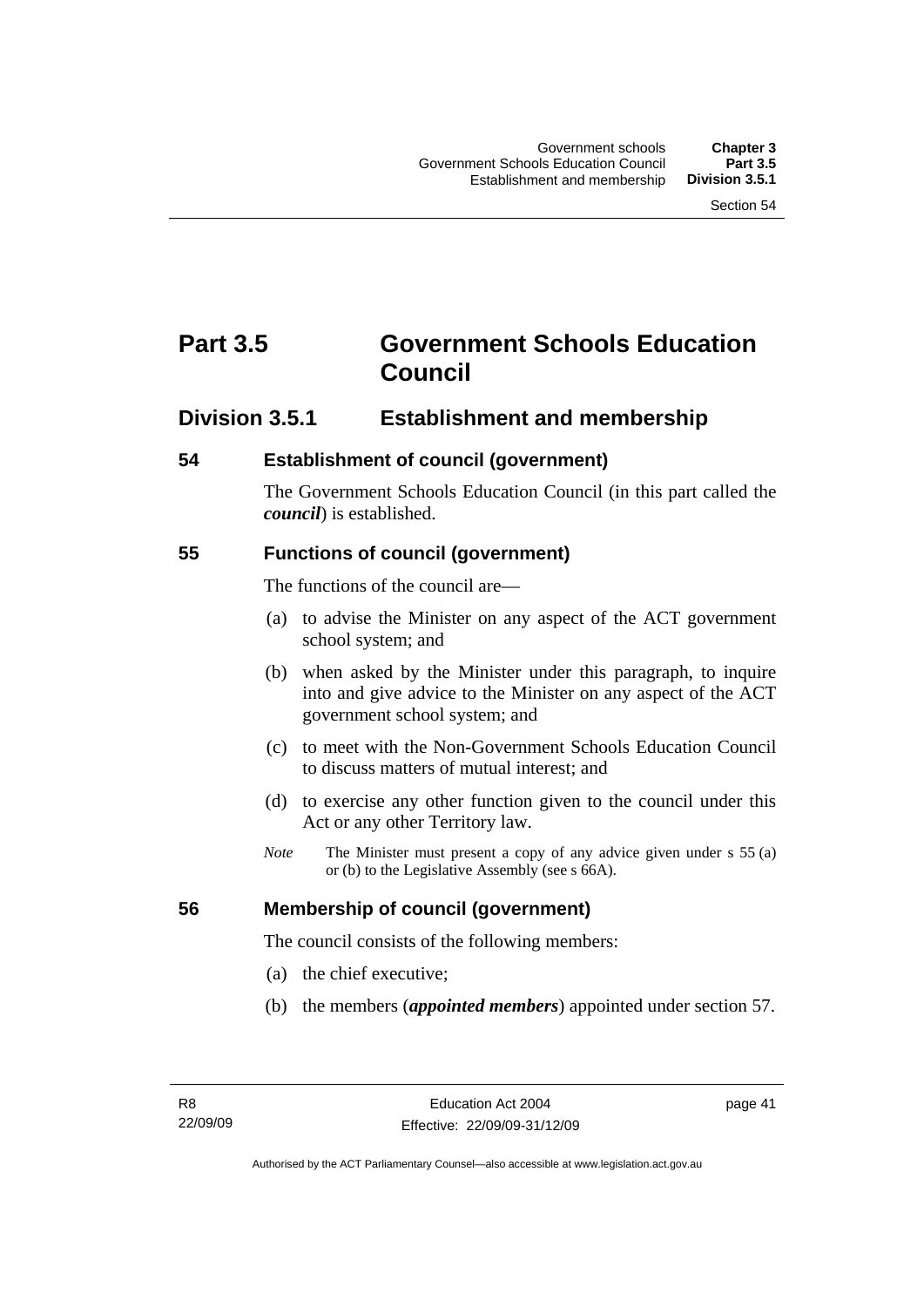# **57 Appointed members of council (government)**

- (1) The Minister must appoint the following members of the council:
	- (a) a chairperson;
	- (b) 6 people who, in the Minister's opinion, have experience in 1 or more of the areas of business and commerce, public policy, early childhood care, education, the special needs of young people and teacher education (the *community members*);
	- (c) 10 people who, in the Minister's opinion, represent the views of government school education (the *education members*).
	- *Note 1* For the making of appointments (including acting appointments), see Legislation Act, pt 19.3.
	- *Note 2* In particular, an appointment may be made by naming a person or nominating the occupant of a position (see s 207).
	- *Note 3* Certain Ministerial appointments require consultation with a Legislative Assembly committee and are disallowable (see Legislation Act, div 19.3.3).
- (2) For subsection (1) (c), the Minister must appoint—
	- (a) 2 education members chosen from nominations of the peak organisation representing principals; and
	- (b) 2 education members chosen from nominations of the government teacher union; and
	- (c) 2 education members chosen from nominations of the peak organisation representing parent associations of government schools; and
	- (d) 2 education members chosen from nominations of the peak organisation representing students; and
	- (e) 1 education member chosen from nominations of the peak organisation representing school boards; and

R8 22/09/09

Authorised by the ACT Parliamentary Counsel—also accessible at www.legislation.act.gov.au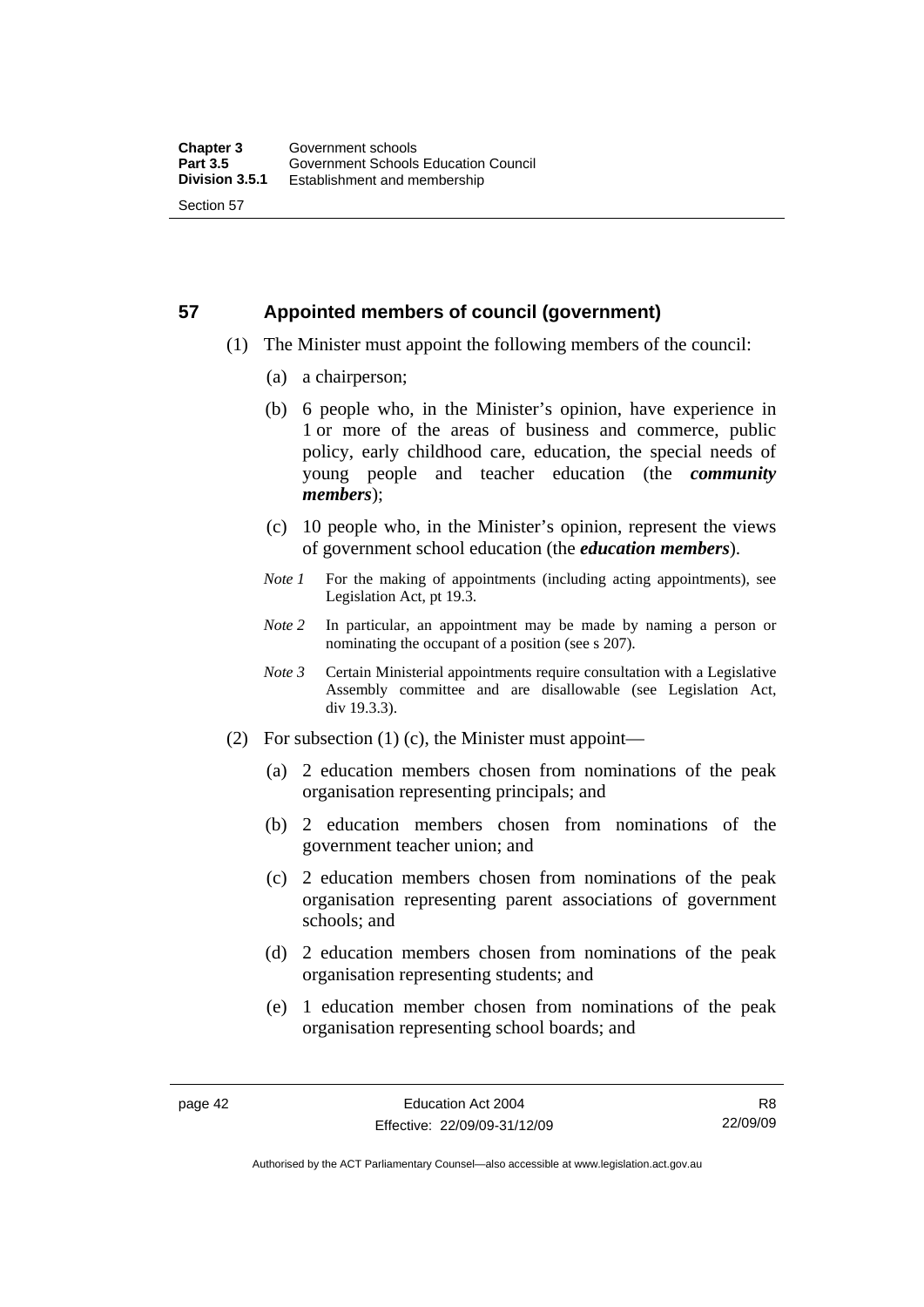(f) 1 education member chosen from nominations of the peak organisation representing preschool parents.

#### **58 Deputy chairperson of council (government)**

- (1) The appointed members must, whenever necessary, elect another appointed member to be deputy chairperson.
- (2) The council must tell the Minister of the election of an appointed member as deputy chairperson.

#### **59 Term of appointment to council (government)**

- (1) An appointed member is to be appointed for a term not longer than 3 years.
- (2) The instrument appointing, or evidencing the appointment of, an appointed member must state whether the person is appointed as chairperson or a community or education member.
	- *Note* A person may be reappointed to a position if the person is eligible to be appointed to the position (see Legislation Act, s 208 and dict, pt 1, def *appoint*).

### **60 Ending of appointment to council (government)**

- (1) The Minister may end the appointment of an appointed member—
	- (a) for misbehaviour; or
	- (b) for contravening section 65 (Disclosure of interests by members of council (government)).
	- *Note* A person's appointment also ends if the person resigns (see Legislation Act, s 210).
- (2) The Minister may also end the appointment of an education member if satisfied that the person no longer represents the views of the organisation from which the person was chosen.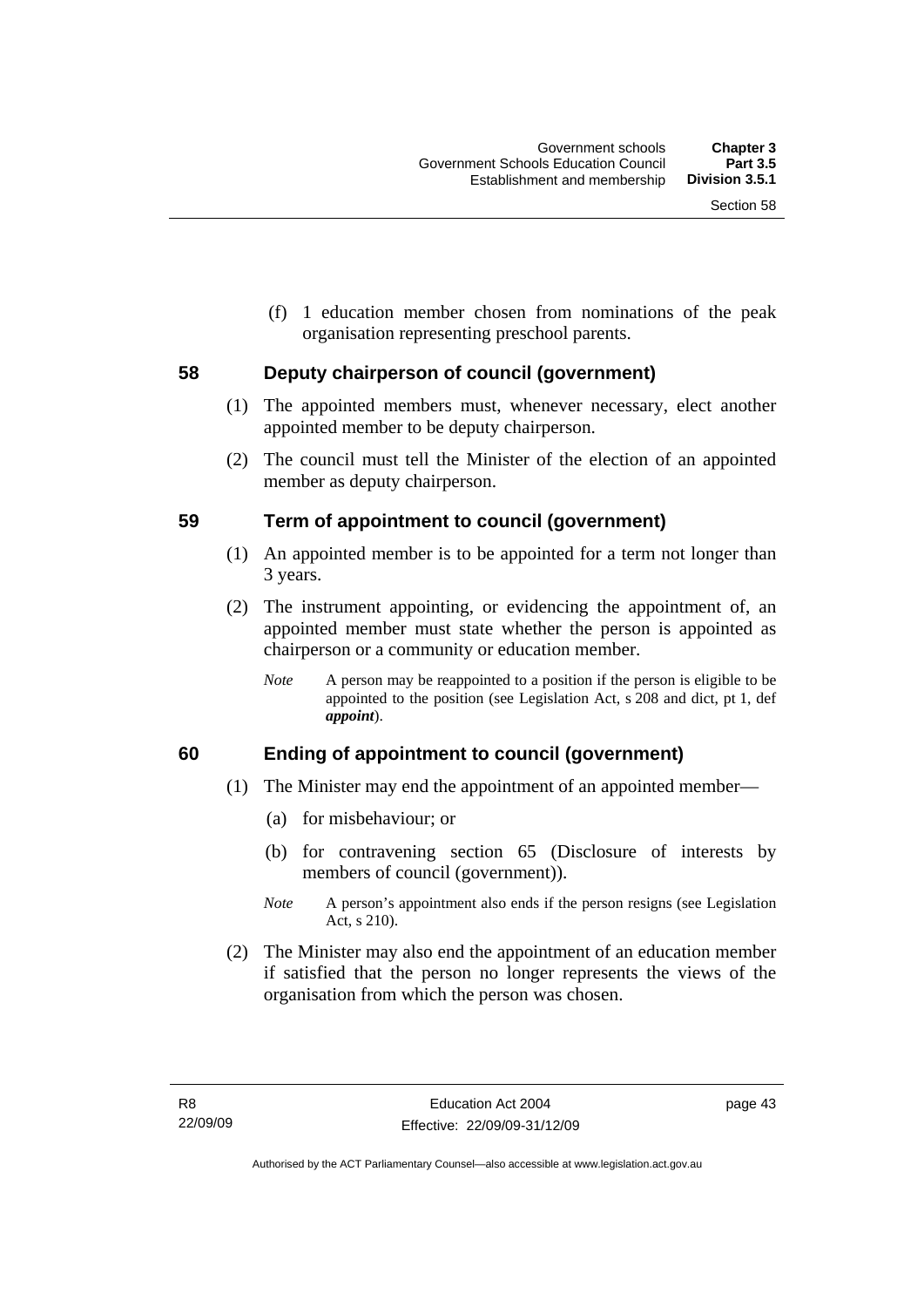### **61 Conditions of appointment generally of appointed members**

An appointed member holds the position on the conditions not provided by this Act or another Territory law that are decided by the Minister.

### **62 Arrangements for staff**

- (1) The council may arrange with the chief executive to use public servants in the administrative unit under the chief executive's control.
- (2) The *Public Sector Management Act 1994* applies to the management by the council of public servants the subject of an arrangement under subsection (1).

## **Division 3.5.2 Proceedings of council (government)**

### **63 Time and place of meetings of council (government)**

- (1) The council meets at the times and places it decides.
- (2) However, the council must meet at least twice a year.
- (3) The chairperson—
	- (a) may at any time call a meeting of the council; and
	- (b) must call a meeting if asked by the Minister, the chief executive or at least 9 members.
- (4) If the chairperson is not available to call a meeting for any reason, the deputy chairperson may call a meeting of the council.

### **64 Procedures governing proceedings of council (government)**

 (1) The chairperson of the council presides at all meetings of the council at which the chairperson is present.

R8 22/09/09

Authorised by the ACT Parliamentary Counsel—also accessible at www.legislation.act.gov.au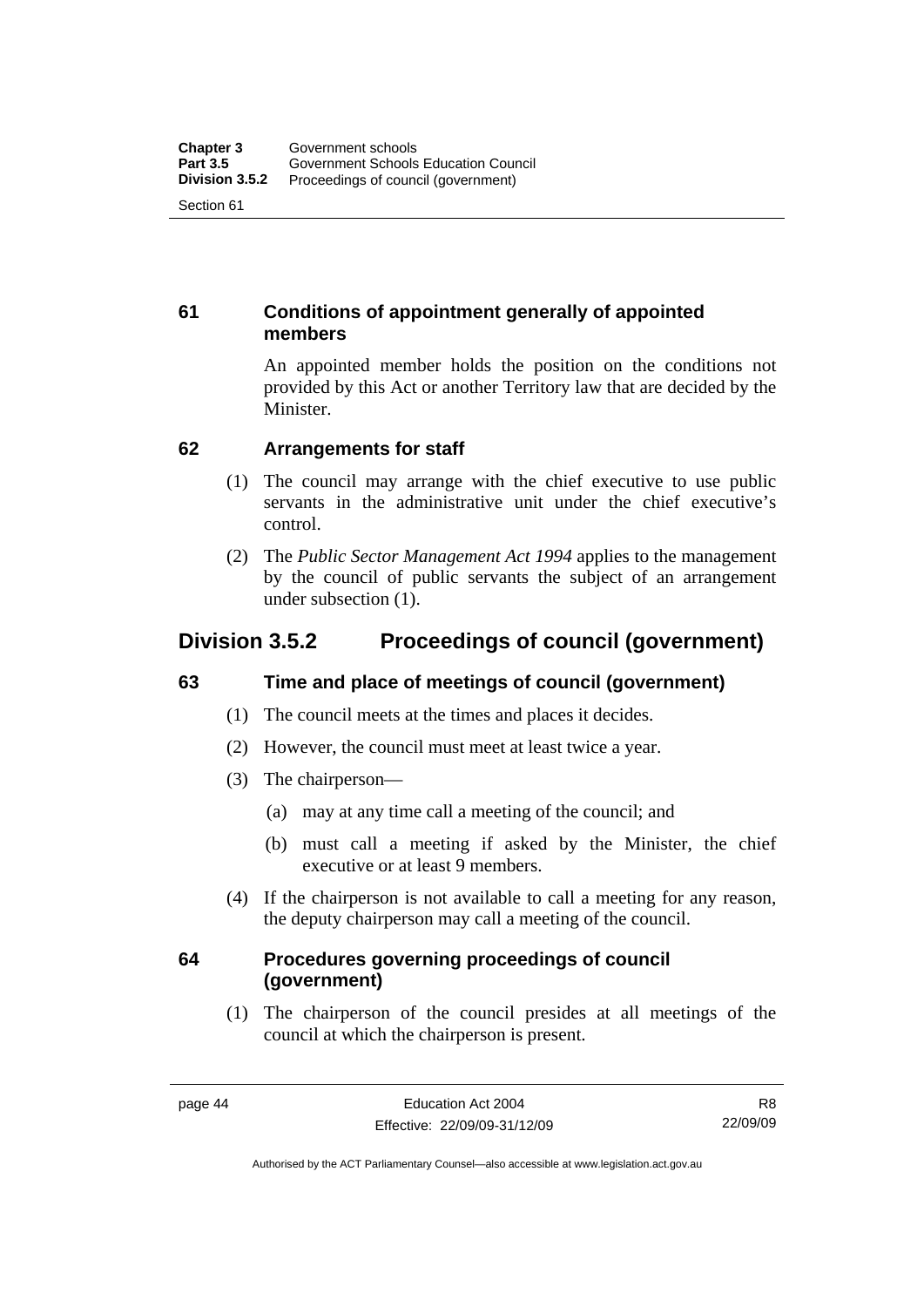- (2) If the chairperson is absent, the deputy chairperson presides.
- (3) If the chairperson and deputy chairperson are both absent, the member chosen by the members present presides.
- (4) Business may be carried out at a meeting of the council only if 9 members are present.
- (5) At a meeting of the council each appointed member has a vote on each question to be decided.
- (6) A question is to be decided by a majority of the votes of the members present and voting but, if the votes are equal, the member presiding has a casting vote.
- (7) The council may hold meetings, or allow members to take part in meetings, by telephone, closed-circuit television or another form of communication.
- (8) A member who takes part in a meeting under subsection (7) is taken to be present at the meeting.
- (9) A resolution of the council is a valid resolution, even though it was not passed at a meeting of the council, if—
	- (a) all appointed members agree, in writing, to the proposed resolution; and
	- (b) notice of the resolution is given under procedures decided by the council.
- (10) The council must keep minutes of its meetings.
- (11) The council may conduct its proceedings (including its meetings) as it otherwise considers appropriate.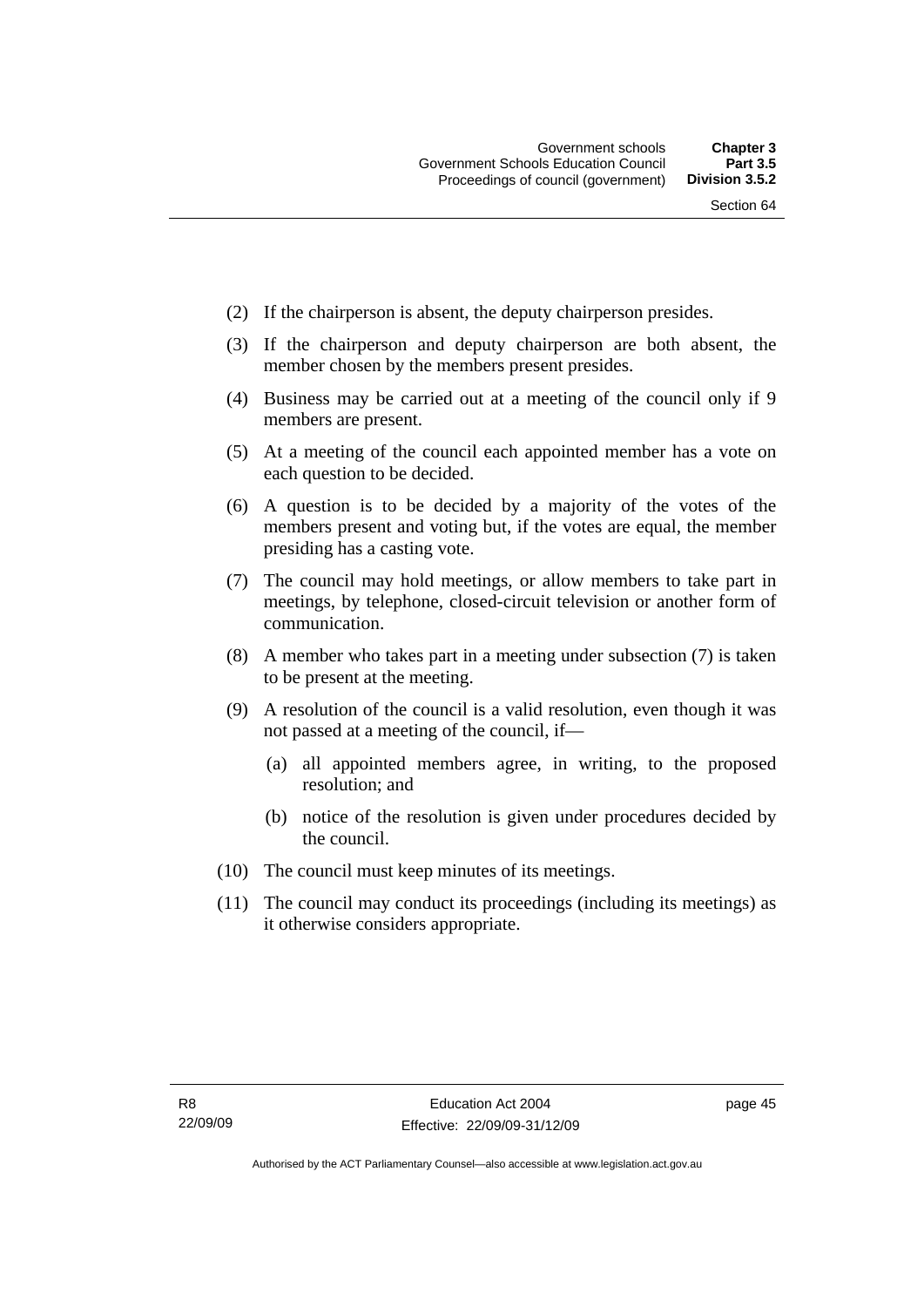### **65 Disclosure of interests by members of council (government)**

- (1) This section applies to a member of the council if—
	- (a) the member has a direct or indirect financial interest in an issue being considered, or about to be considered, by the council; and
	- (b) the interest could conflict with the proper exercise of the member's functions in relation to the council's consideration of the issue.
- (2) As soon as practicable after the relevant facts come to the member's knowledge, the member must disclose the nature of the interest to a meeting of the council.
- (3) The disclosure must be recorded in the council's minutes and, unless the council otherwise decides, the member (the *first member*) must not—
	- (a) be present when the council considers the issue; or
	- (b) take part in a decision of the council on the issue.
- (4) Any other member who also has a direct or indirect financial interest in the issue must not—
	- (a) be present when the council is considering its decision under subsection (3) in relation to the first member; or
	- (b) take part in making the decision.
- (5) Within 14 days after the end of each financial year, the chairperson of the council must give the Minister a statement of any disclosure of interest made under this section during the financial year.

Authorised by the ACT Parliamentary Counsel—also accessible at www.legislation.act.gov.au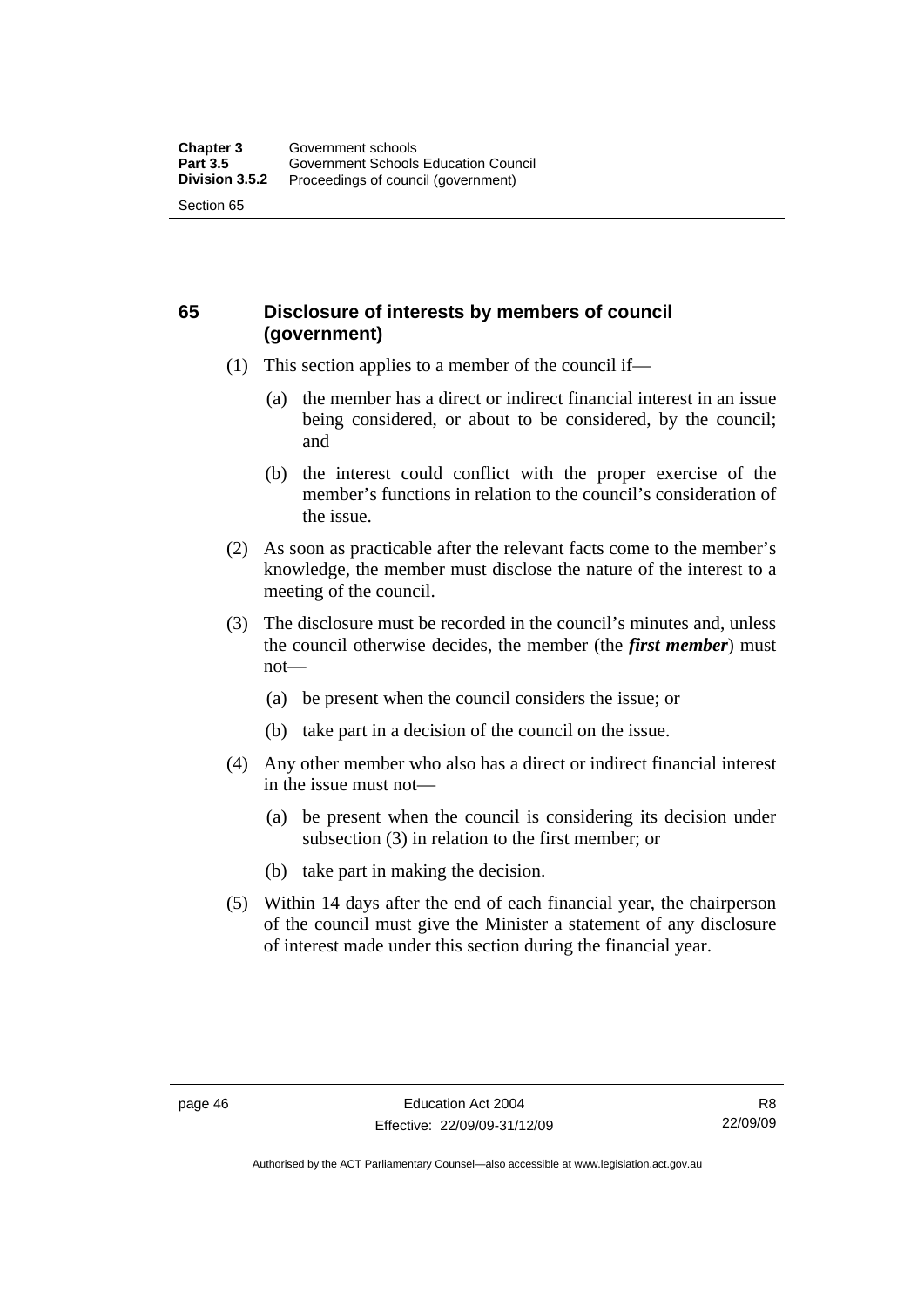# **Division 3.5.3 Other provisions relating to council (government)**

#### **66 Minister to seek advice**

- (1) Before deciding the budget priorities and strategic directions for government schools each year, the Minister must ask for, and consider the advice of, the Government Schools Education Council.
- (2) This section does not limit the matters that the Minister may take into account in deciding the budget priorities and strategic directions for government schools.

### **66A Minister to present advice of council (government)**

The Minister must present a copy of advice given to the Minister under section 55 (a) or (b) (Functions of council (government)) to the Legislative Assembly within 6 sitting days after the day it is given to the Minister.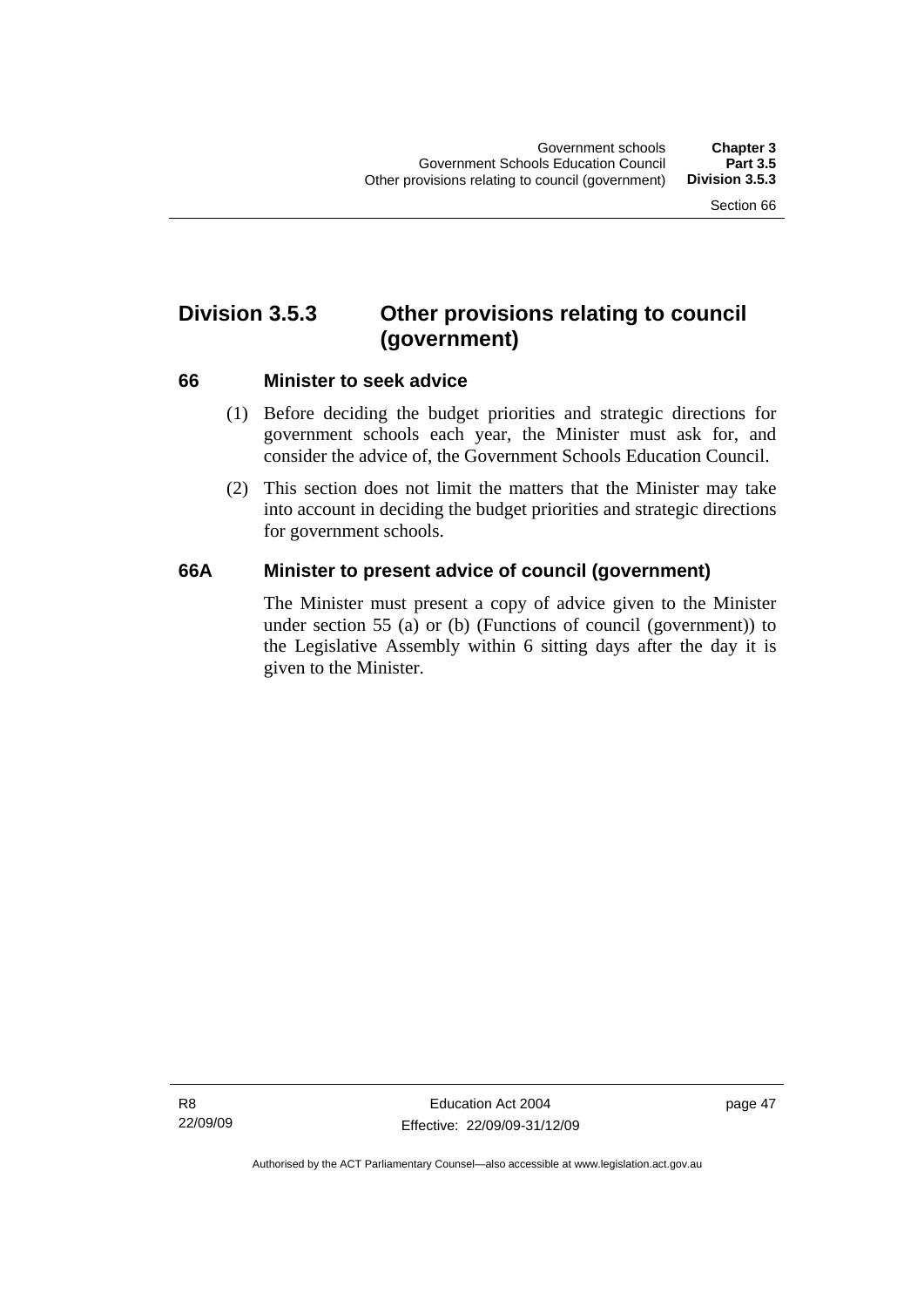# **Part 3.6 Other provisions**

### **Division 3.6.1 Authorised persons (government)**

#### **67 Appointment of authorised persons (government)**

- (1) The chief executive may appoint a person to be an authorised person (government) for this Act or a provision of this Act, other than chapter 4 (Non-government schools).
	- *Note 1* For the making of appointments (including acting appointments), see the Legislation Act, pt 19.3.
	- *Note 2* In particular, a person may be appointed for a particular provision of a law (see Legislation Act, s 7 (3)) and an appointment may be made by naming a person or nominating the occupant of a position (see s 207).
- (2) The regulations may prescribe a person to be an authorised person (government) for this Act or a provision of this Act, other than chapter 4.
- (3) A person may be appointed as an authorised person (government) under subsection (1) only if—
	- (a) the person is an Australian citizen or a permanent resident of Australia; and
	- (b) the chief executive is satisfied that the person is a suitable person to be appointed, having regard in particular to—
		- (i) whether the person has any criminal convictions; and
		- (ii) the person's employment record; and
	- (c) the person has satisfactorily completed adequate training to exercise the powers of an authorised person (government) proposed to be given to the person.

Authorised by the ACT Parliamentary Counsel—also accessible at www.legislation.act.gov.au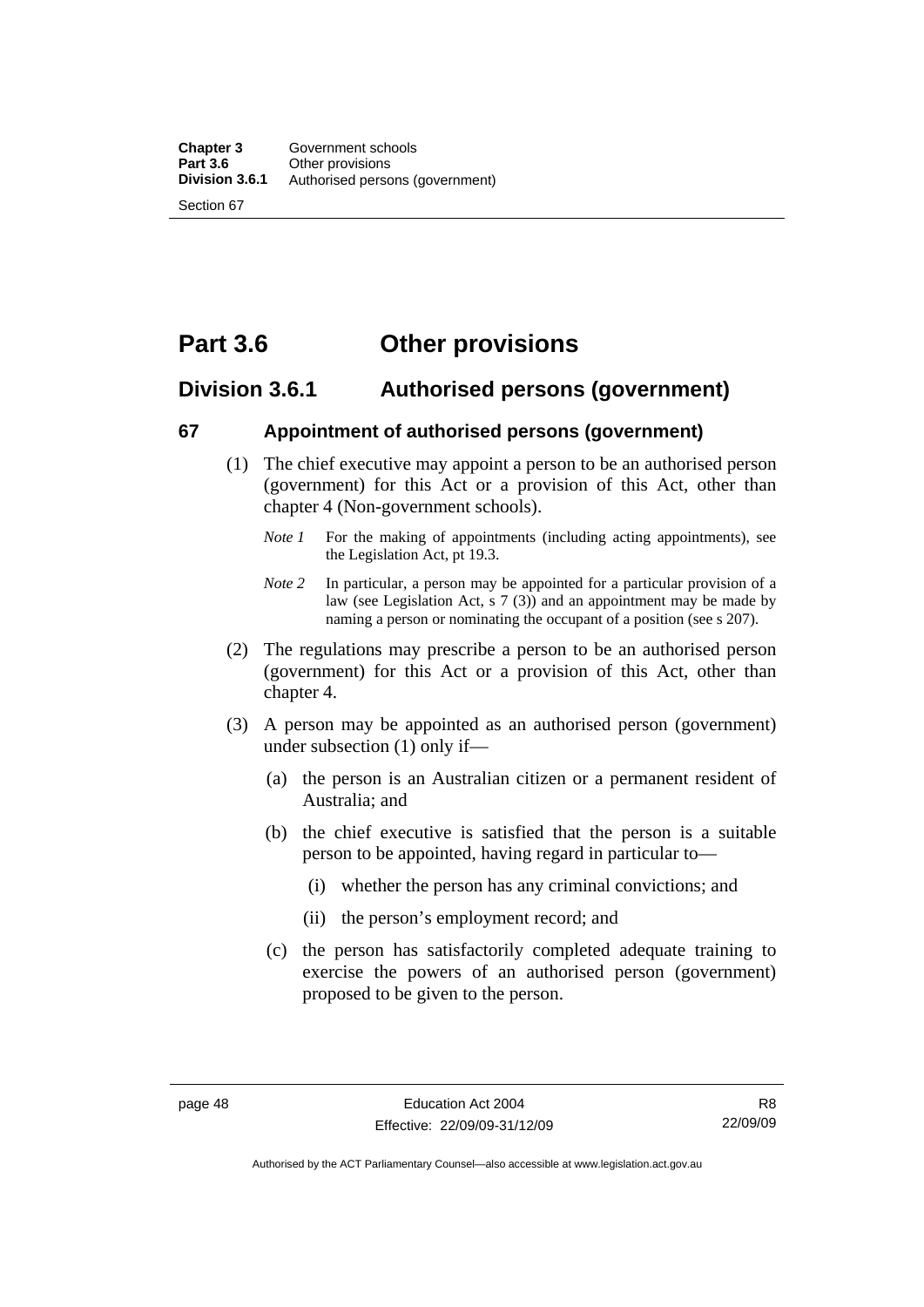### **68 Identity cards for authorised persons (government)**

- (1) The chief executive must give an authorised person (government) an identity card that states the person is an authorised person (government) for this Act, or stated provisions of this Act, and shows—
	- (a) a recent photograph of the person; and
	- (b) the name of the person; and
	- (c) the date of issue of the card; and
	- (d) an expiry date for the card; and
	- (e) anything else prescribed under the regulations.
- (2) A person who ceases to be an authorised person (government) must return his or her identity card to the chief executive as soon as practicable, but within 21 days after the day the person ceases to be an authorised person.

Maximum penalty: 1 penalty unit.

(3) An offence against subsection (2) is a strict liability offence.

### **Division 3.6.2 Inspection powers for government schools**

### **69 Power not to be exercised before identity card shown etc**

- (1) An authorised person (government) may exercise a power under this chapter in relation to a person only if the authorised person first shows the person his or her identity card.
- (2) An authorised person (government) may not remain in a government school entered under this division if, when asked by the principal, the authorised person does not show his or her identity card.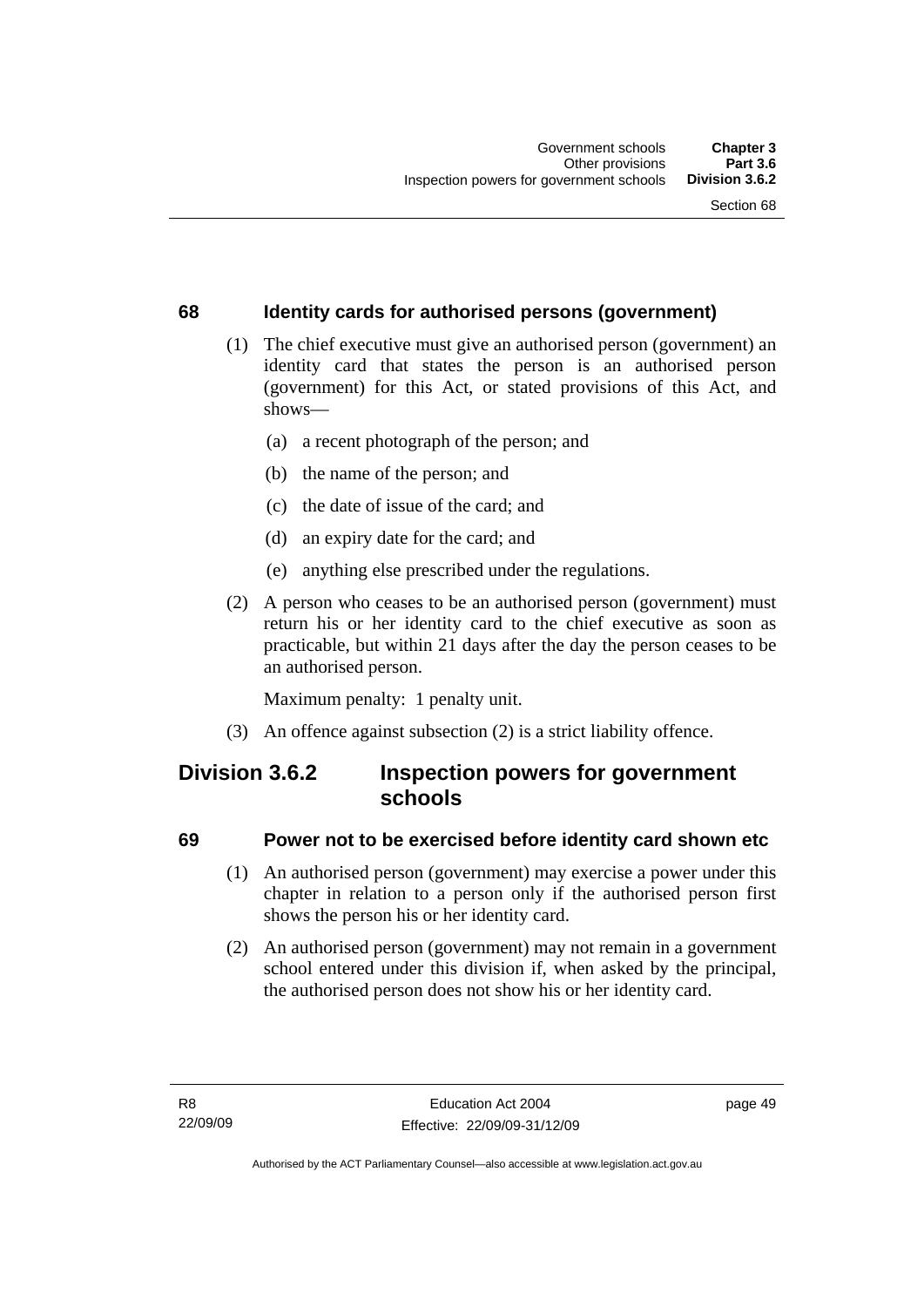### **70 Entry to government schools**

An authorised person (government) may enter a government school at any time.

#### **71 Powers on entry**

An authorised person (government) who enters a government school under section 70 may inspect the school or anything in it (including the register of enrolment and attendances).

page 50 Education Act 2004 Effective: 22/09/09-31/12/09

R8 22/09/09

Authorised by the ACT Parliamentary Counsel—also accessible at www.legislation.act.gov.au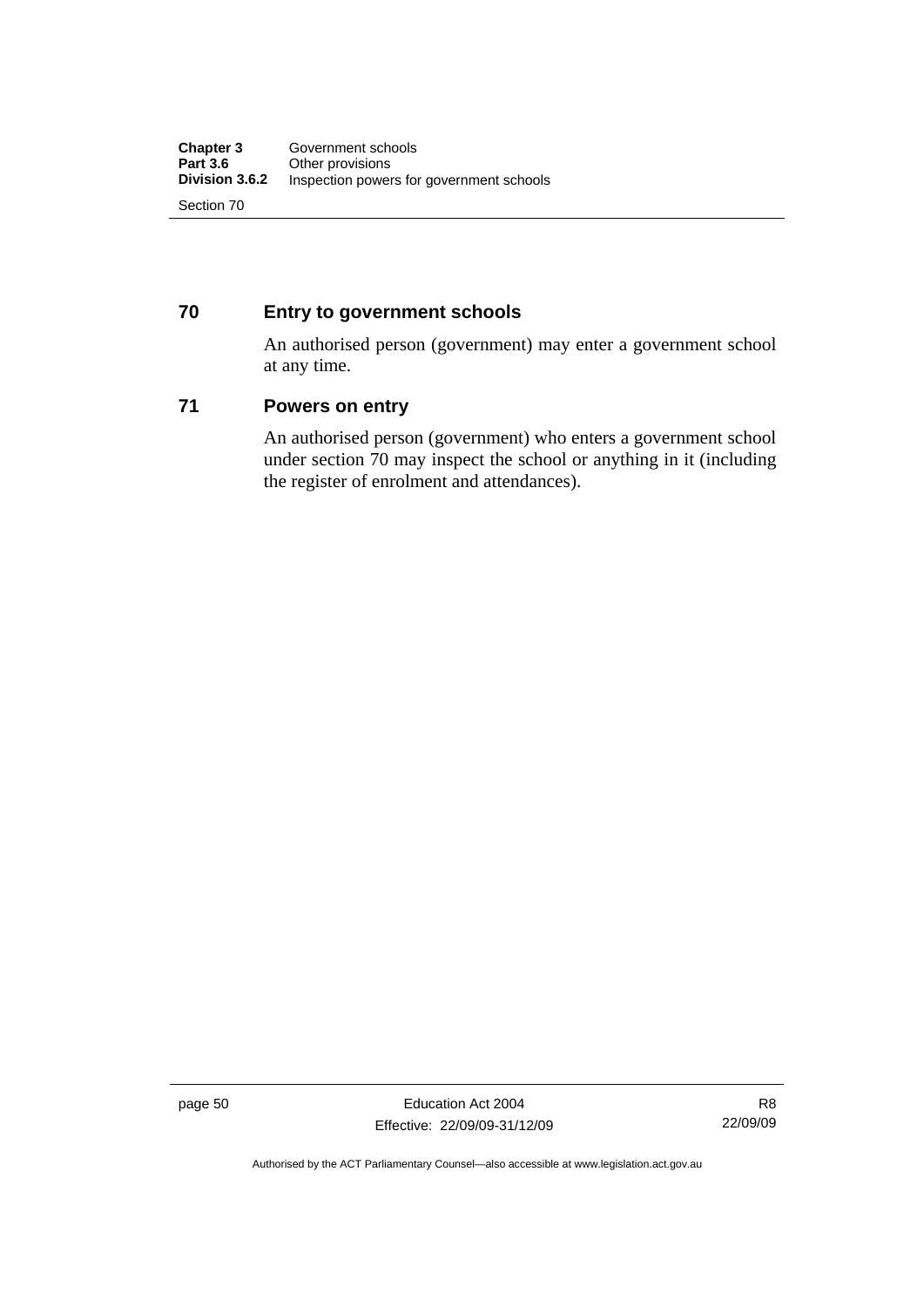# **Chapter 4 Non-government schools**

# **Part 4.1 General**

### **74 Meaning of** *school* **in ch 4**

In this chapter:

*school* does not include a government school.

### **75 Principles on which ch 4 based**

The following are the principles on which this chapter is based:

- (a) the non-government school sector consists of schools from a range of different educational and religious philosophies;
- (b) the variety of schools in the sector reflects the diversity of the community in the ACT and the preferences of parents for a particular style of education for their children;
- (c) the non-government schools sector is committed to—
	- (i) developing the spiritual, physical, emotional and intellectual welfare of its students; and
	- (ii) innovation, diversity and choice; and
	- (iii) maximising student outcomes; and
	- (iv) teacher, parent and student participation in all aspects of school education; and
	- (v) promoting the partnership between home and school; and
	- (vi) preparing students for their full participation in all aspects of a democratic society.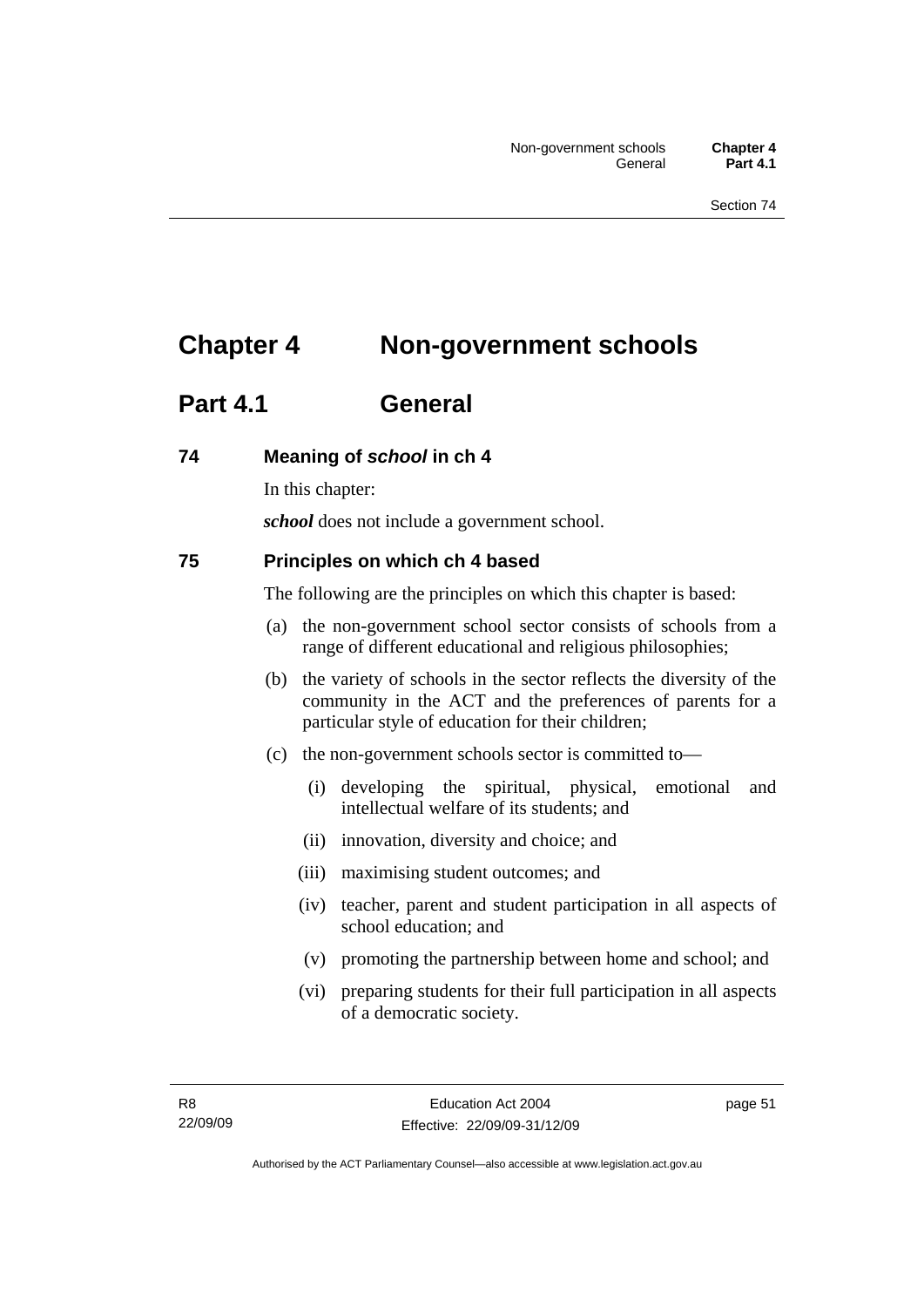Section 77

### **77 Registrar**

The Minister must appoint a Registrar of Non-Government Schools.

- *Note 1* For the making of appointments (including acting appointments), see Legislation Act, pt 19.3.
- *Note* 2 In particular, an appointment may be made by naming a person or nominating the occupant of a position (see s 207).
- *Note 3* Certain Ministerial appointments require consultation with a Legislative Assembly committee and are disallowable (see Legislation Act, div 19.3.3).

#### **78 Functions of registrar**

The registrar has the following functions:

- (a) to register non-government schools;
- (b) to keep a register of non-government schools;
- (c) to exercise any other function given to the registrar under this Act or any other Territory law.

#### **79 Register of non-government schools**

- (1) The registrar must keep a register of non-government schools.
- (2) A person may, without charge, inspect the register of non-government schools during ordinary business hours at the office of the chief executive.
- (3) A person may, on payment of the reasonable copying costs, obtain a copy of all or part of the register.

#### **80 Availability of information about operation of nongovernment schools and their educational programs**

 (1) The principal of a non-government school must make available to parents of students at the school and to the staff and students of the school information about the school's educational programs and policies, and the operation of the school.

R8 22/09/09

Authorised by the ACT Parliamentary Counsel—also accessible at www.legislation.act.gov.au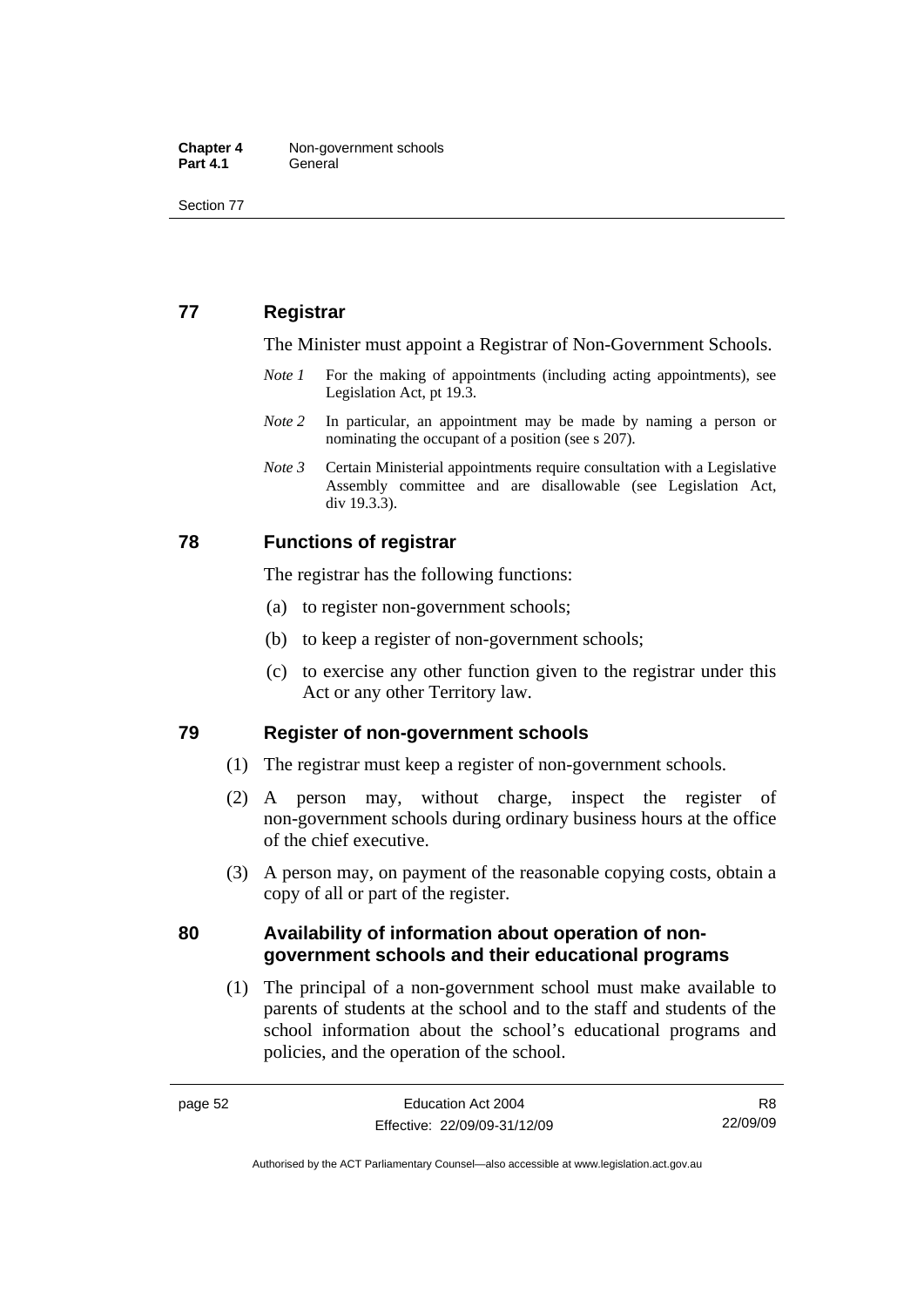(2) The principal of a non-government school must also consult parents of students at the school about the operation of the school, including its educational programs and policies.

### **81 Approved educational courses for students at nongovernment schools**

- (1) The principal of a non-government school may approve educational courses that may be provided to a student enrolled at the school at a place other than the school.
- (2) An approval may be subject to conditions.
- (3) However, the principal may approve an educational course only if satisfied that—
	- (a) the standard of the course is appropriate; and
	- (b) there are adequate facilities for conducting the course; and
	- (c) the premises where the course is to be conducted comply with any relevant Territory laws about health and safety standards.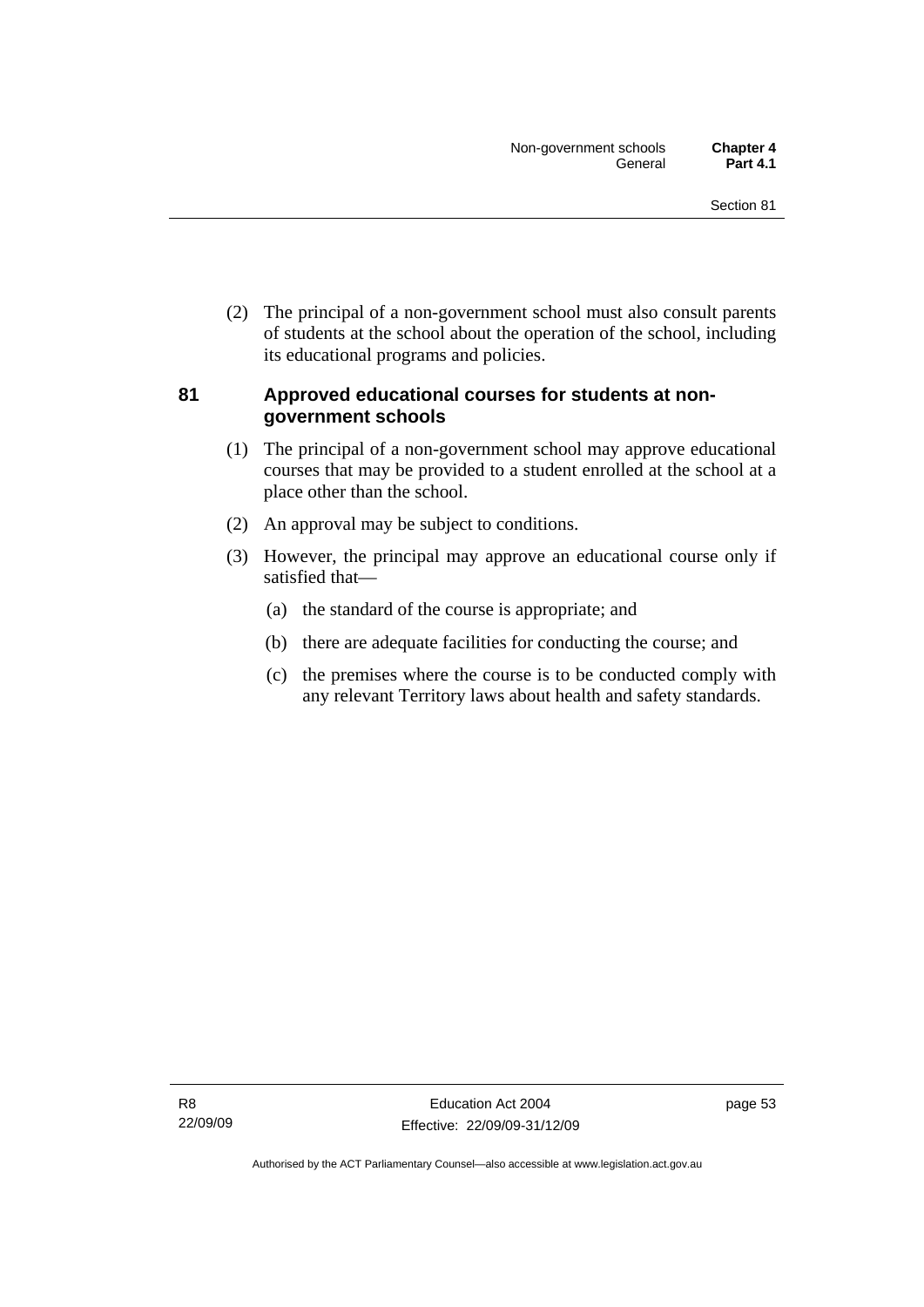Section 82

# **Part 4.2 Registration—non-government schools**

#### **82 Schools to be registered**

 (1) A person must not conduct a school unless it is registered or provisionally registered under this part.

Maximum penalty: 50 penalty units.

- (2) The principal of a school commits an offence if—
	- (a) the school is not registered or provisionally registered under this part; and
	- (b) the school begins educating a student at any educational level.

Maximum penalty: 20 penalty units.

- (3) The principal of a school commits an offence if—
	- (a) the school is not registered or provisionally registered under this part for education at a particular campus; and
	- (b) the school begins educating a student at that campus.

Maximum penalty: 10 penalty units.

- (4) The principal of a school commits an offence if—
	- (a) the school is not registered or provisionally registered under this part for education at a particular education level; and
	- (b) the school begins educating a student at that education level.

Maximum penalty: 10 penalty units.

(5) An offence against this section is a strict liability offence.

R8 22/09/09

Authorised by the ACT Parliamentary Counsel—also accessible at www.legislation.act.gov.au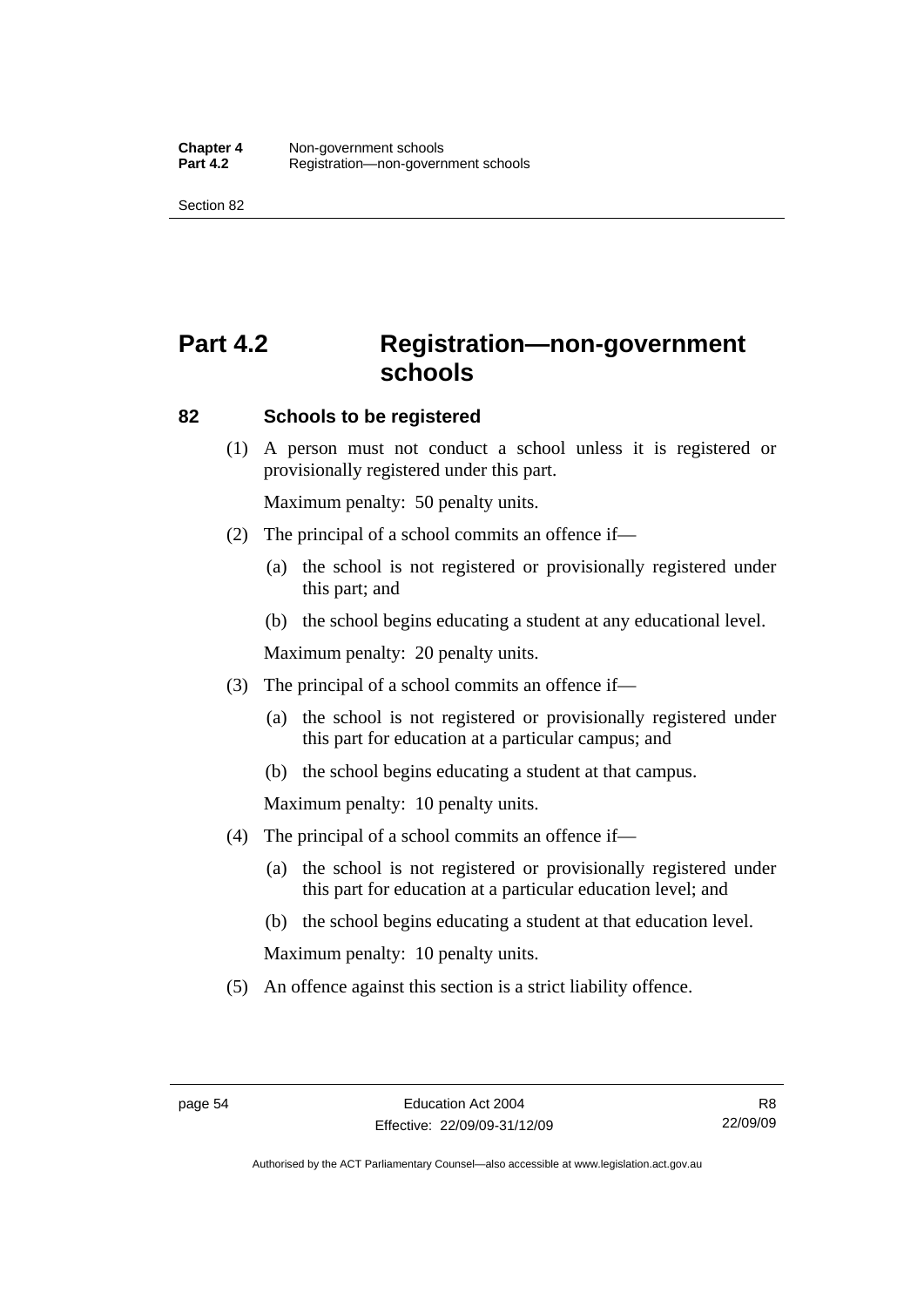### **83 Applications for in-principle approval for proposed registration**

- (1) This section applies if a person intends to make application under—
	- (a) section 85 for provisional registration of a school; or
	- (b) section 88A for registration of a school at an additional campus; or
	- (c) section 89 for registration of a school at an additional educational level.
- (2) The person must apply in writing to the Minister for approval (*inprinciple approval*) to apply for the proposed registration.
- (3) The application must state the day the person proposes to begin operating the school or operating the school at the additional campus or additional educational level (the *proposed opening day*).
- (4) The proposed opening day must be at least 2 years, but not more than 4 years, after the day the application is made.
- (5) The chief executive must publish notice of the making of the application in a daily newspaper.
- (6) The notice must state that written comments on the proposed registration may be made to the Minister within a stated period of at least 60 days after the day the notice is published.
- (7) The chief executive must make a copy of the application available for inspection by members of the public at the chief executive's office during ordinary business hours.

### **84 Deciding in-principle applications**

- (1) In deciding whether to give in-principle approval for the provisional registration of a school, the Minister must have regard to—
	- (a) whether the proposed school would undermine the viability of existing schools; and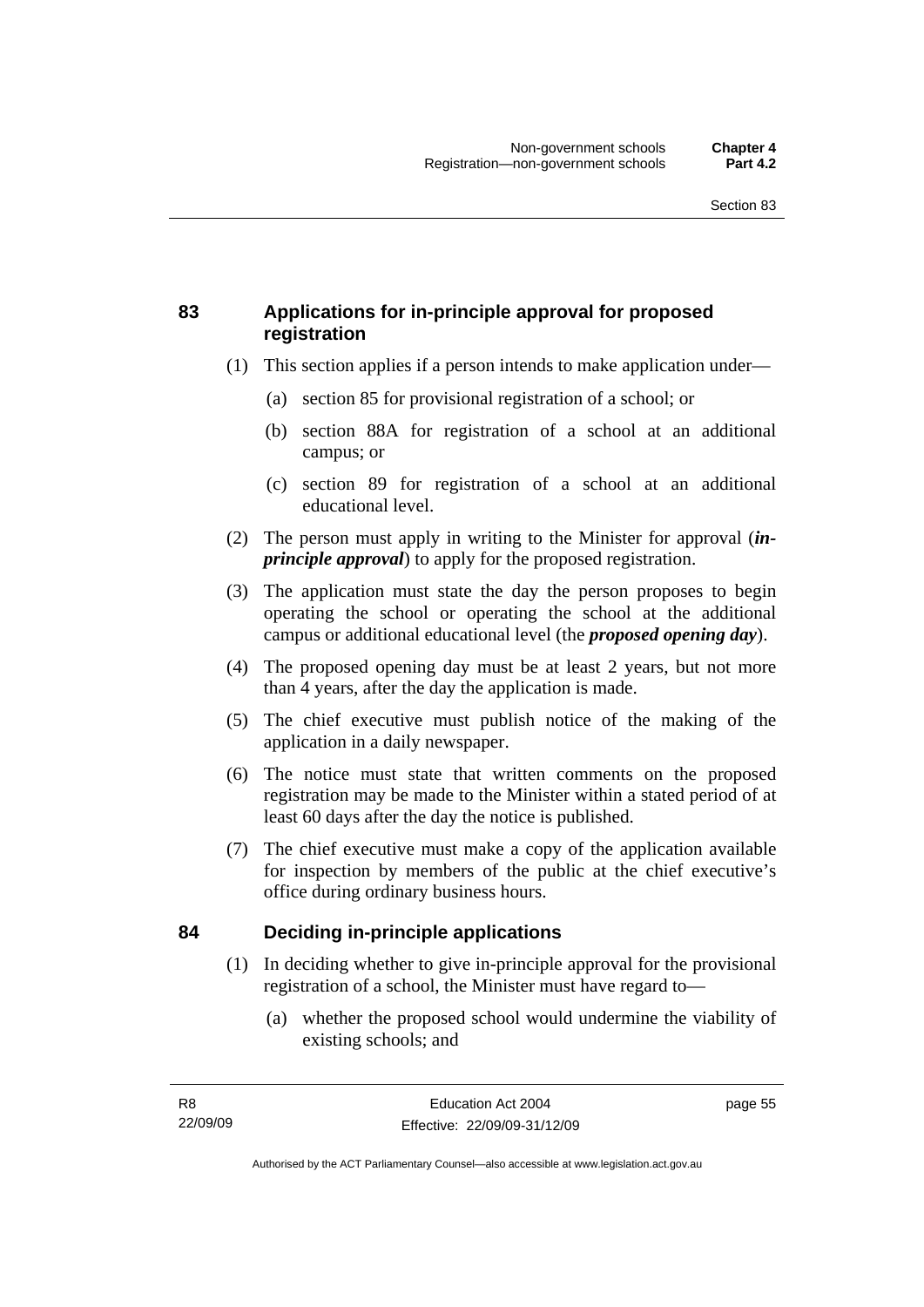Section 84

- (b) whether there is, or is likely to be, demand in the community for the proposed school, including—
	- (i) any increase, or likely increase, in the number of schoolage children in the area where the school is to be located; and
	- (ii) the level of registration of interest shown by the community for the proposed school.
- (2) In deciding whether to give in-principle approval for the registration of a school at an additional campus, the Minister must have regard to—
	- (a) whether the provision of the additional campus by the school would undermine the viability of other existing schools; and
	- (b) the demand for the additional campus, including the level of registration of interest shown by the community for the proposed provision of the additional campus by the school.
- (3) In deciding whether to give in-principle approval for the registration of a school at an additional educational level, the Minister must have regard to—
	- (a) whether the provision of the additional educational level by the school would undermine the viability of other existing schools; and
	- (b) the demand for the additional educational level, including the level of registration of interest shown by the community for the proposed provision of the additional educational level by the school.
- (4) If the Minister is satisfied after considering the application, and after having regard to any comments made under section 83 (6) and the matters mentioned in subsection  $(1)$ ,  $(2)$  or  $(3)$ , that in-principle approval should be given for the proposed registration, the Minister must, by written notice, give the person in-principle approval for the proposed application.

Authorised by the ACT Parliamentary Counsel—also accessible at www.legislation.act.gov.au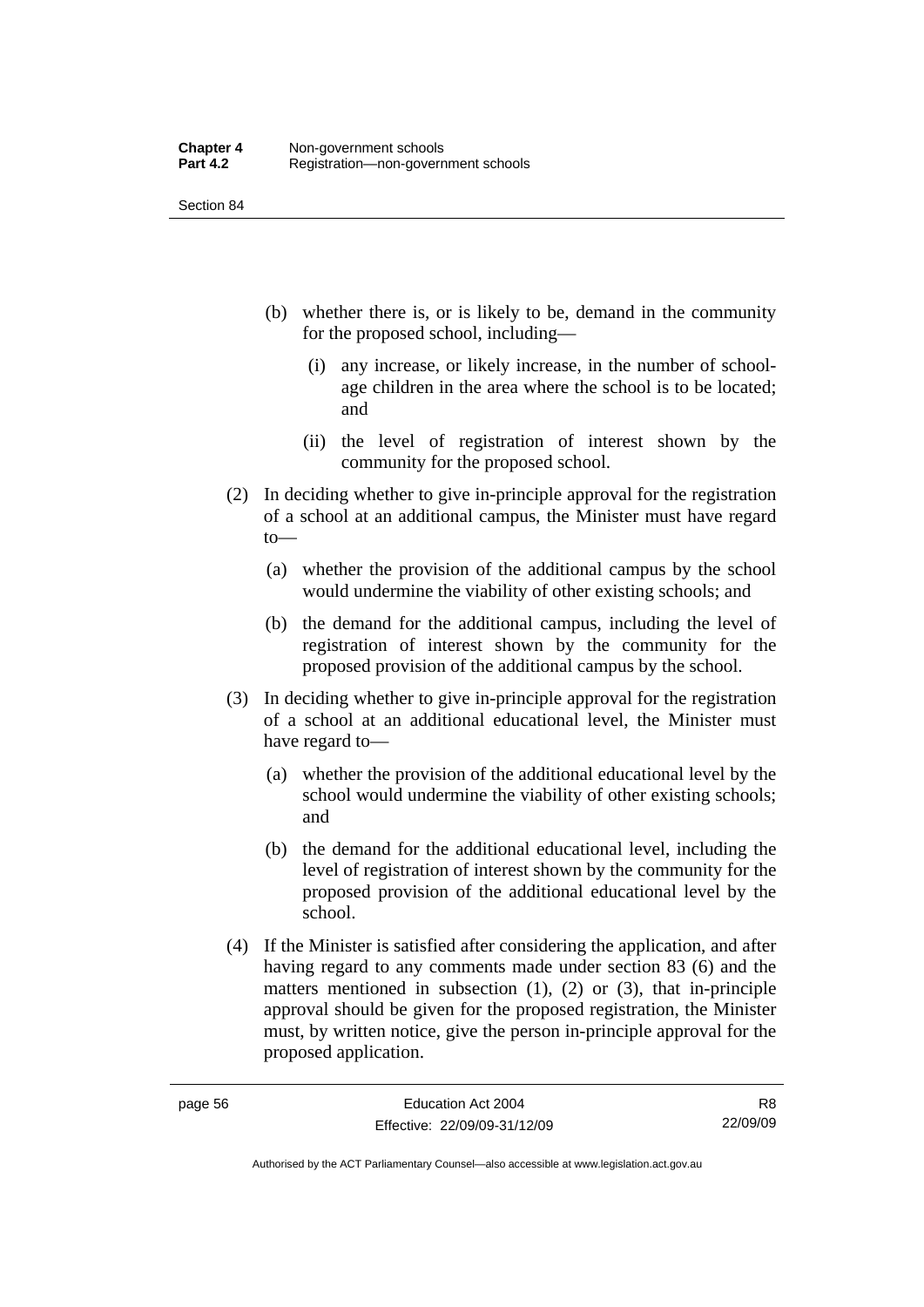- (5) If the Minister is not satisfied after considering the application, and after having regard to any comments made under section 83 (6) and the matters mentioned in subsection  $(1)$ ,  $(2)$  or  $(3)$ , that in-principle approval should be given for the proposed registration, the Minister must, by written notice, refuse to give the person in-principle approval for the proposed application.
- (6) A notice under subsection (4) or (5) must state the Minister's reasons for giving or refusing to give in-principle approval for the proposed registration.
- (7) The chief executive must make a copy of the Minister's reasons available for inspection by members of the public at the chief executive's office during ordinary business hours.
- (8) An in-principle approval lapses on whichever of the following is later:
	- (a) 2 years after the day it is given;
	- (b) the proposed opening day.

### **85 Application for provisional registration**

- (1) This section applies if—
	- (a) a person has in-principle approval under section 84 to apply for provisional registration of a school; and
	- (b) the person has given the registrar written notice of the person's intention to apply at least the prescribed period before the first day of the school year or term when it is proposed to begin operating the school; and
	- (c) the in-principle approval has not lapsed.
- (2) The person may apply in writing to the Minister for provisional registration of the school.
- (3) The application must state where the school is to be located.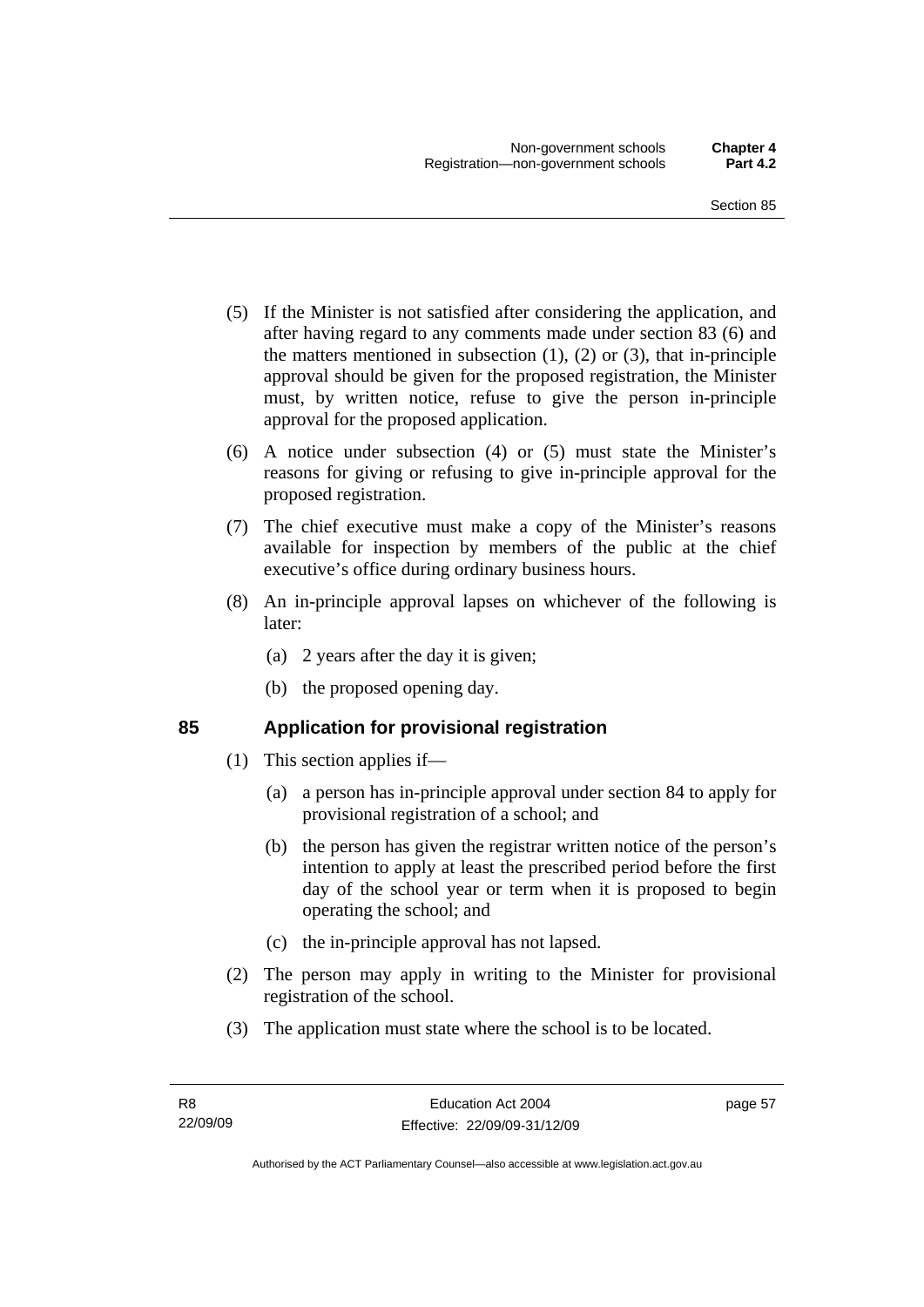Section 86

- (4) The chief executive must publish notice of the making of the application in a daily newspaper.
- (5) The chief executive must make a copy of the application for provisional registration available for inspection by members of the public at the chief executive's office during ordinary business hours.
- (6) In this section:

#### *prescribed period* means—

- (a) 6 months; or
- (b) if the Minister approves a shorter period for the notice—that period.

#### **86 Provisional registration**

- (1) This section applies if an application is made under section 85 for provisional registration of a school.
- (2) Before deciding whether the school should be provisionally registered, the Minister must appoint a panel to report to the Minister on the application.
	- *Note 1* For the making of appointments (including acting appointments), see the Legislation Act, pt 19.3.
	- *Note 2* In particular, a person may be appointed for a particular provision of a law (see Legislation Act, s 7 (3)) and an appointment may be made by naming a person or nominating the occupant of a position (see s 207).
	- *Note 3* Certain Ministerial appointments require consultation with an Assembly committee and are disallowable (see Legislation Act, div 19.3.3).
- (3) If the Minister is satisfied after considering the panel's report that the school meets the criteria mentioned in subsection (6), the Minister must direct the registrar to provisionally register the school.

*Note* Section 93 deals with the duration of provisional registration.

R8 22/09/09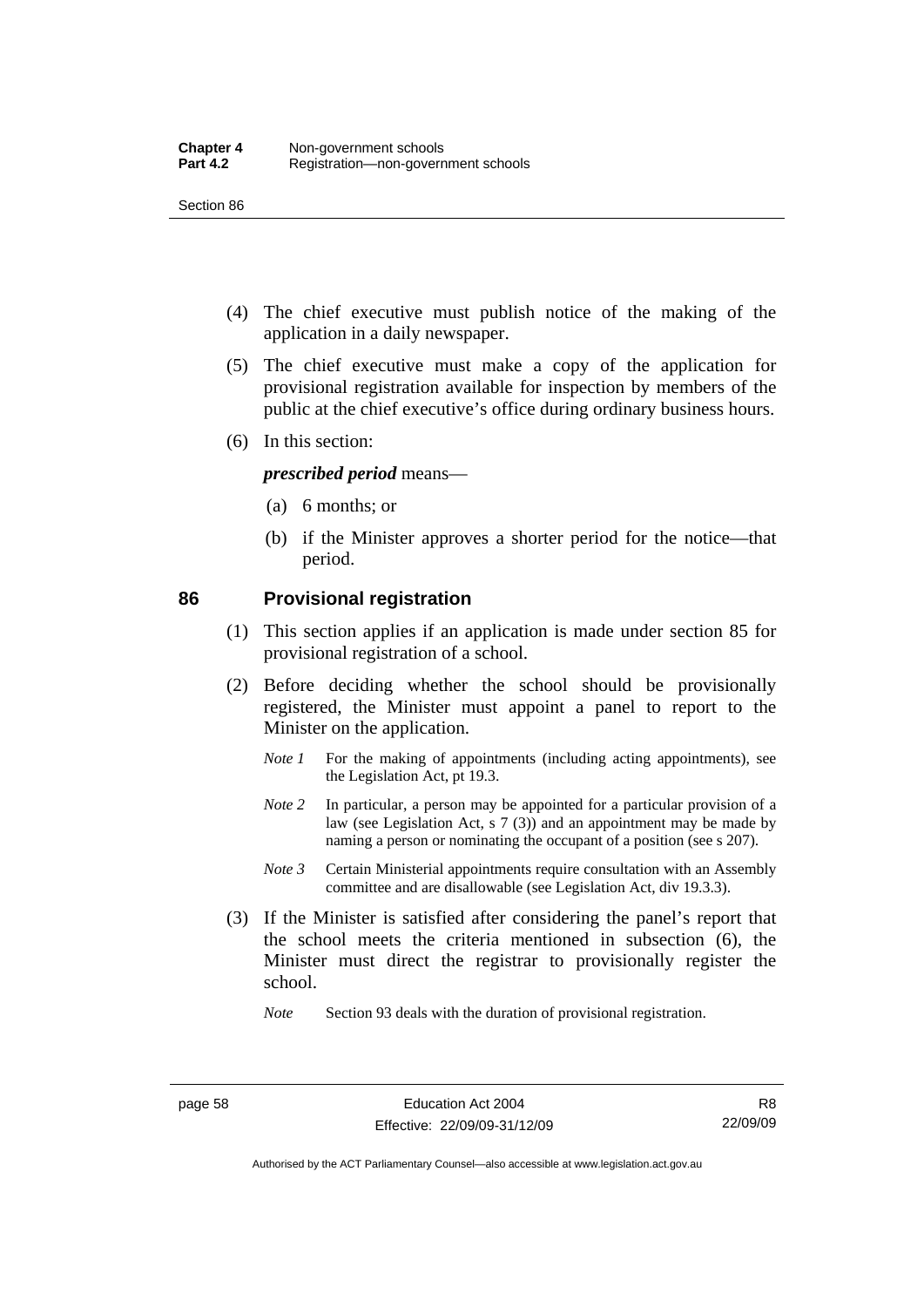- (4) If the Minister directs the registrar to provisionally register the school, the registrar must provisionally register the school by—
	- (a) entering particulars of the school required under the regulations in the register of non-government schools; and
	- (b) giving the proprietor of the school a certificate of provisional registration for the school.
- (5) If the Minister is not satisfied after considering the panel's report that the school meets the criteria mentioned in subsection (6), the Minister must direct the registrar to refuse to provisionally register the school.
- (6) The criteria for provisional registration of a school are that—
	- (a) the proprietor of the school is a corporation; and
	- (b) the school will have appropriate policies, facilities and equipment for—
		- (i) the curriculum to be offered by the school; and
		- (ii) the safety and welfare of its students; and
	- (c) the curriculum (including the framework of the curriculum and the principles on which the curriculum is based) will meet the curriculum requirements for students attending government schools; and
	- (d) the nature and content of the education to be offered at the school will be appropriate for the educational levels for which provisional registration of the school is sought; and
	- (e) the teaching staff will be qualified to teach at the educational levels at which they are to be employed to teach; and
	- (f) the school will have satisfactory processes to monitor quality educational outcomes; and
	- (g) the school will be financially viable.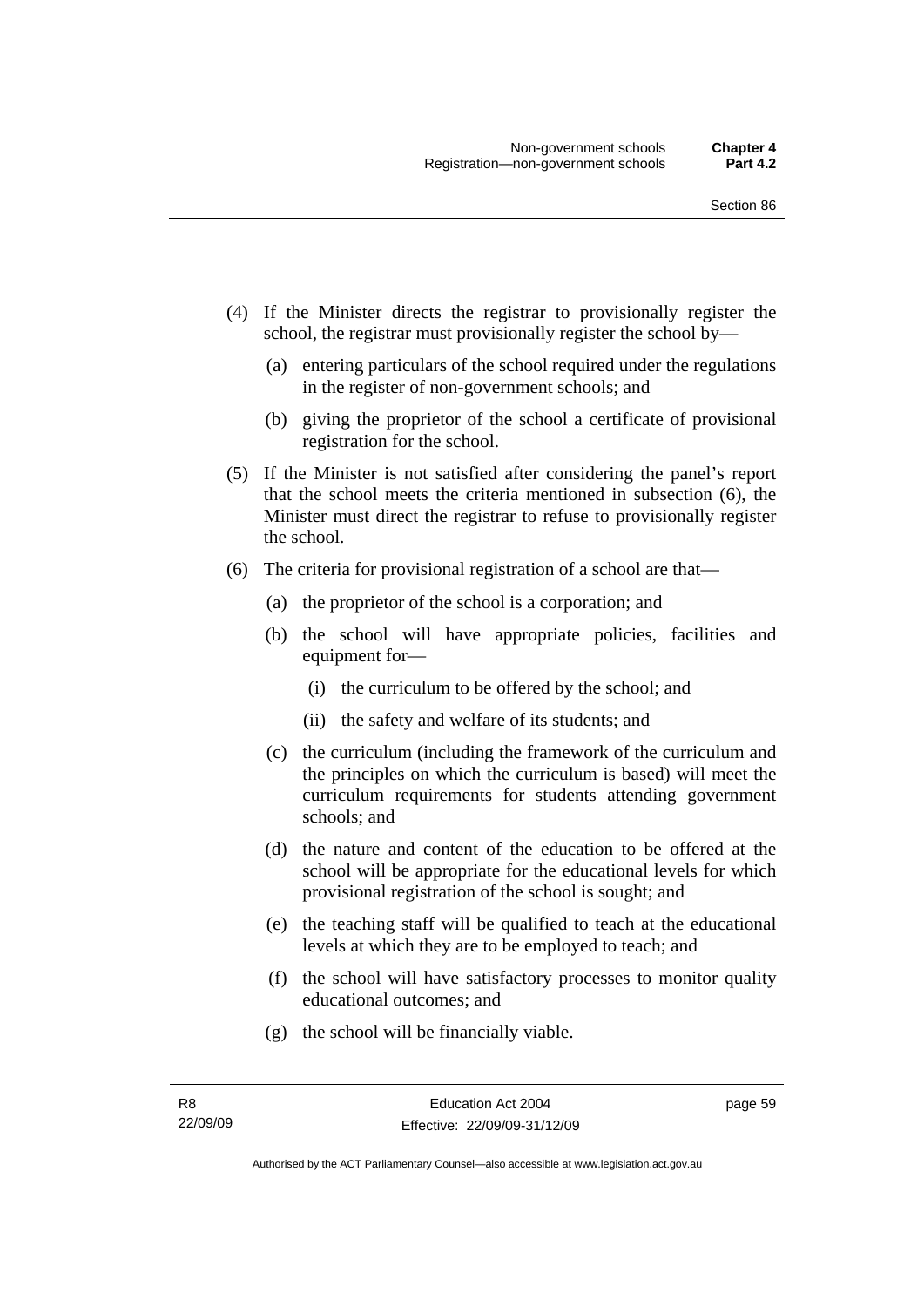### **87 Application for registration**

- (1) This section applies to a school that has been provisionally registered for at least 12 months.
- (2) The proprietor of the school may apply in writing to the Minister for registration of the school at the educational levels for which the school is provisionally registered.
- (3) The chief executive must publish notice of the making of the application in a daily newspaper.
- (4) The chief executive must make a copy of the application for registration available for inspection by members of the public at the chief executive's office during ordinary business hours.

#### **88 Registration**

- (1) This section applies if an application is made under section 87 for registration of a school.
- (2) Before deciding whether the school should be registered, the Minister must appoint a panel to report to the Minister on the application.
	- *Note 1* For the making of appointments (including acting appointments), see the Legislation Act, pt 19.3.
	- *Note* 2 In particular, a person may be appointed for a particular provision of a law (see Legislation Act, s 7 (3)) and an appointment may be made by naming a person or nominating the occupant of a position (see s 207).
	- *Note 3* Certain Ministerial appointments require consultation with an Assembly committee and are disallowable (see Legislation Act, div 19.3.3).
- (3) If the Minister is satisfied after considering the panel's report that the school meets the criteria mentioned in subsection (6), the Minister must direct the registrar to register the school for a stated period of not longer than 5 years.
- (4) If the Minister directs the registrar to register the school, the registrar must register the school by—

Authorised by the ACT Parliamentary Counsel—also accessible at www.legislation.act.gov.au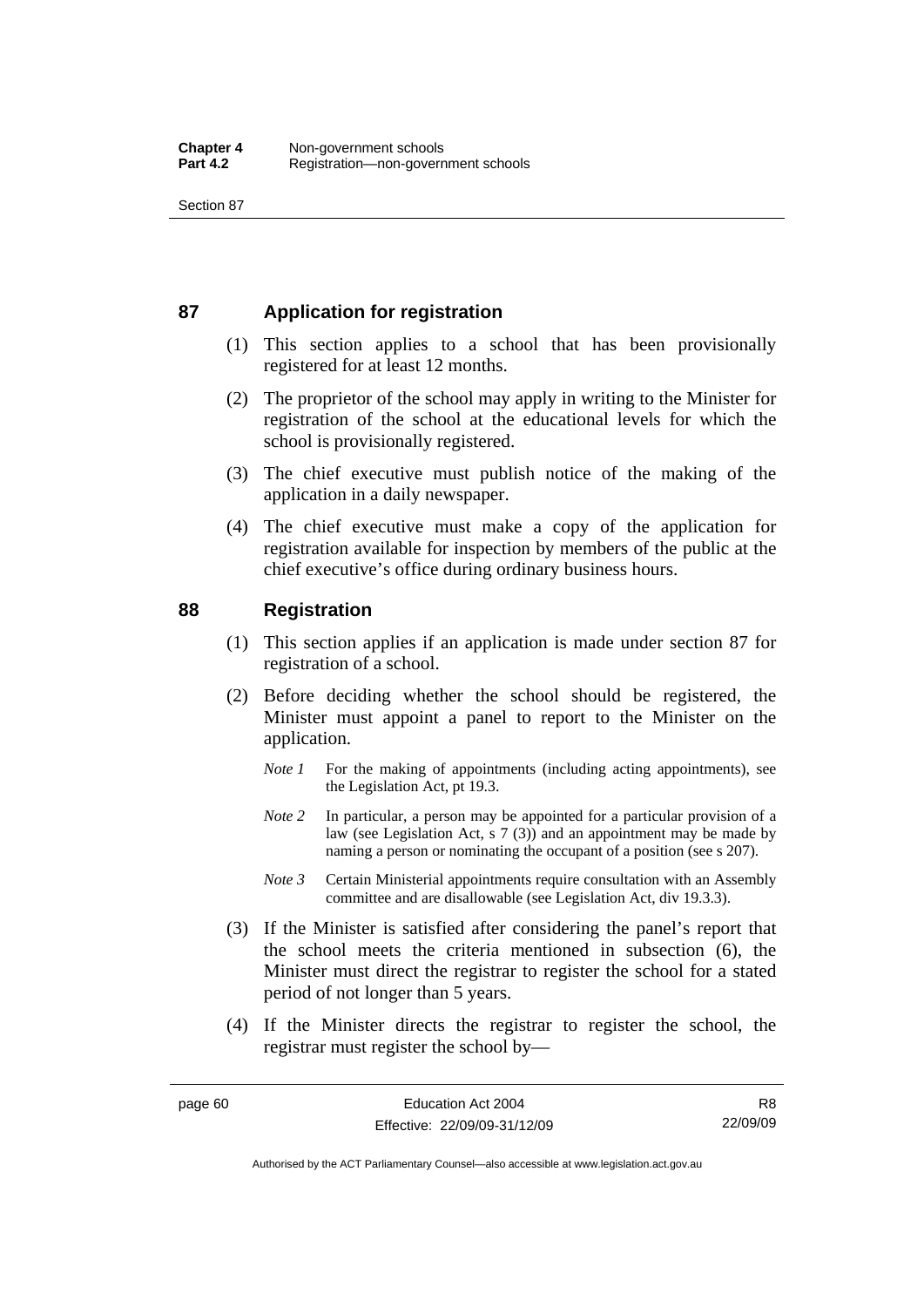- (a) entering particulars of the school required under the regulations in the register of non-government schools; and
- (b) giving the proprietor of the school a certificate of registration for the school.
- (5) If the Minister is not satisfied after considering the panel's report that the school meets the criteria mentioned in subsection (6), the Minister must direct the registrar to refuse to register the school.
- (6) The criteria for registration of a school are that—
	- (a) the proprietor of the school is a corporation; and
	- (b) the school has appropriate policies, facilities and equipment for—
		- (i) the curriculum offered by the school; and
		- (ii) the safety and welfare of its students; and
	- (c) the curriculum (including the framework of the curriculum and the principles on which the curriculum is based) meets the curriculum requirements for students attending government schools; and
	- (d) the nature and content of the education offered at the school are appropriate for the educational levels for which the school is provisionally registered; and
	- (e) the teaching staff are qualified to teach at the educational levels at which they are employed to teach; and
	- (f) the school has satisfactory processes to monitor quality educational outcomes; and
	- (g) the school is financially viable.

#### **88A Application for registration at additional campus**

(1) This section applies if—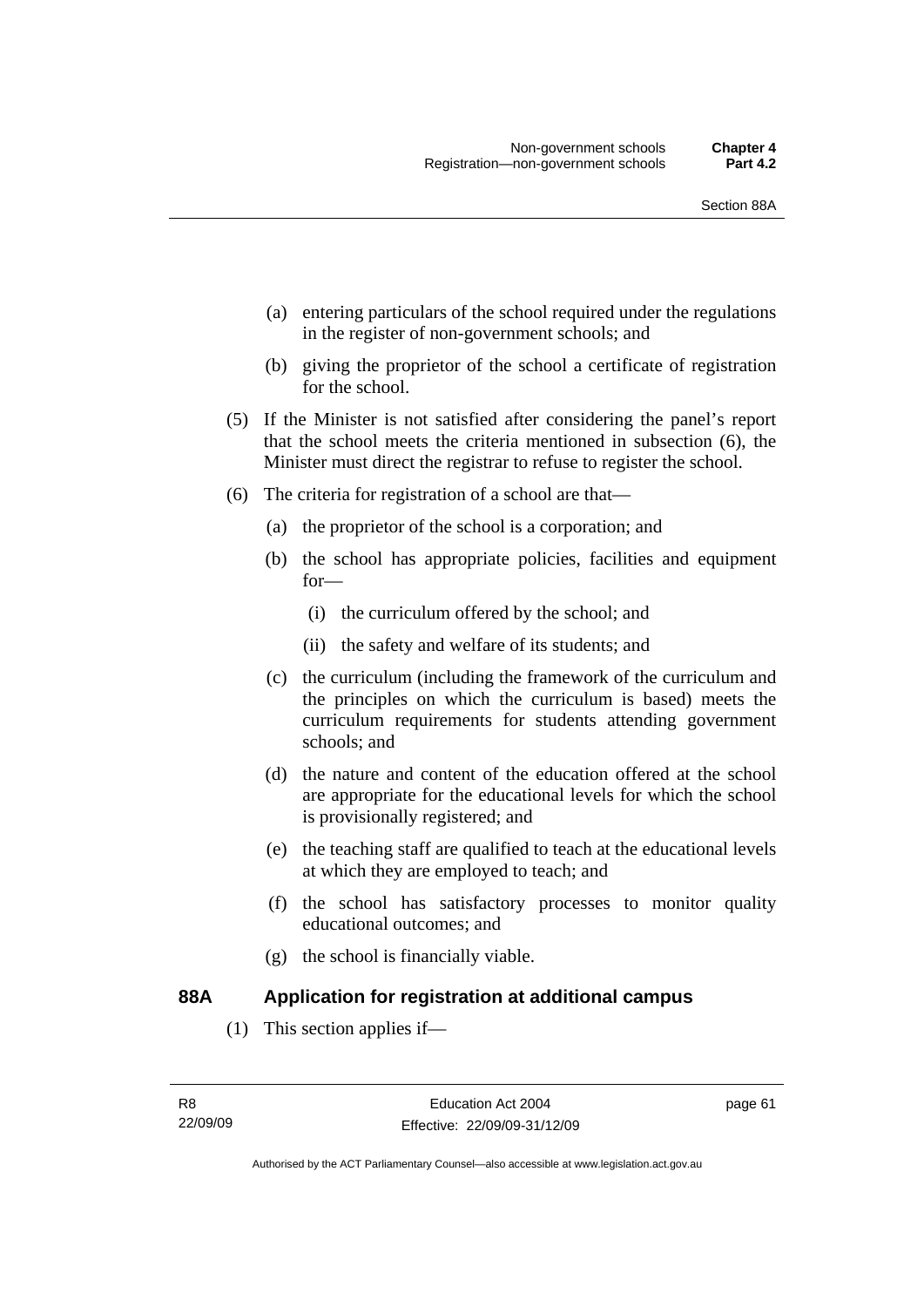Section 88B

- (a) a proprietor of a registered non-government school has in-principle approval under section 84 (Deciding in-principle applications) to apply for registration of the school at a stated additional campus; and
- (b) the proprietor has given the registrar written notice of the proprietor's intention to apply at least the prescribed period before the first day of the school year or term when it is proposed to begin operating the school at the additional campus; and
- (c) the in-principle approval has not lapsed.
- (2) The proprietor of the school may apply in writing to the Minister for registration of the school at the additional campus.
- (3) The chief executive must publish notice of the making of the application in a daily newspaper.
- (4) The notice must state that written comments on the proposed registration may be made to the Minister within a stated period of at least 60 days after the day the notice is published.
- (5) The chief executive must make a copy of the application available for inspection by members of the public at the chief executive's office during ordinary business hours.
- (6) In this section:

*prescribed period* means—

- (a) 6 months; or
- (b) if the Minister approves a shorter period for the application that period.

#### **88B Registration at additional campus**

 (1) This section applies if an application is made under section 88A for registration of a school at an additional campus.

R8 22/09/09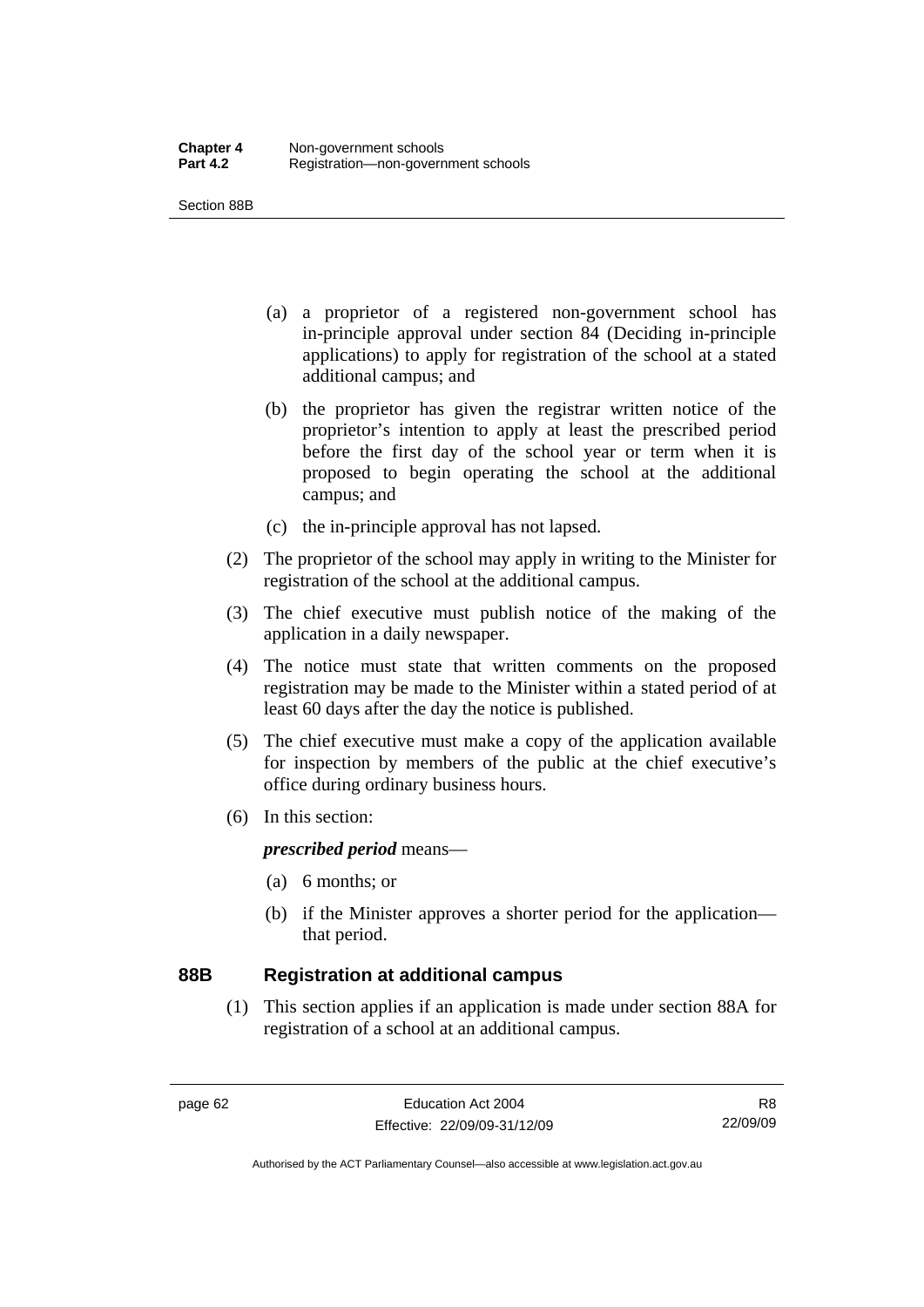- (2) Before deciding whether the school should be registered at the additional campus, the Minister must appoint a panel to report to the Minister on the application.
	- *Note 1* For the making of appointments (including acting appointments), see the Legislation Act, pt 19.3.
	- *Note 2* In particular, a person may be appointed for a particular provision of a law (see Legislation Act, s 7 (3)) and an appointment may be made by naming a person or nominating the occupant of a position (see s 207).
	- *Note 3* Certain Ministerial appointments require consultation with an Assembly committee and are disallowable (see Legislation Act, div 19.3.3).
- (3) If the Minister is satisfied after considering the panel's report that the school meets the criteria mentioned in subsection (7), the Minister must direct the registrar to register the school at the additional campus.
- (4) If the Minister directs the registrar to register the school at the additional campus, the registrar must register the school at the additional campus by—
	- (a) entering the particulars of the school required under the regulations in the register of non-government schools; and
	- (b) giving the proprietor of the school a certificate of registration that includes the additional campus (a *new certificate*).
- (5) If the registrar gives the proprietor a new certificate, the proprietor must return the school's existing certificate of registration to the registrar within 14 days after the day the proprietor receives the new certificate.
- (6) If the Minister is not satisfied after considering the panel's report that the school meets the criteria mentioned in subsection (7), the Minister must direct the registrar to refuse to register the school at the additional campus.
- (7) The criteria for registration of a school at an additional campus are that—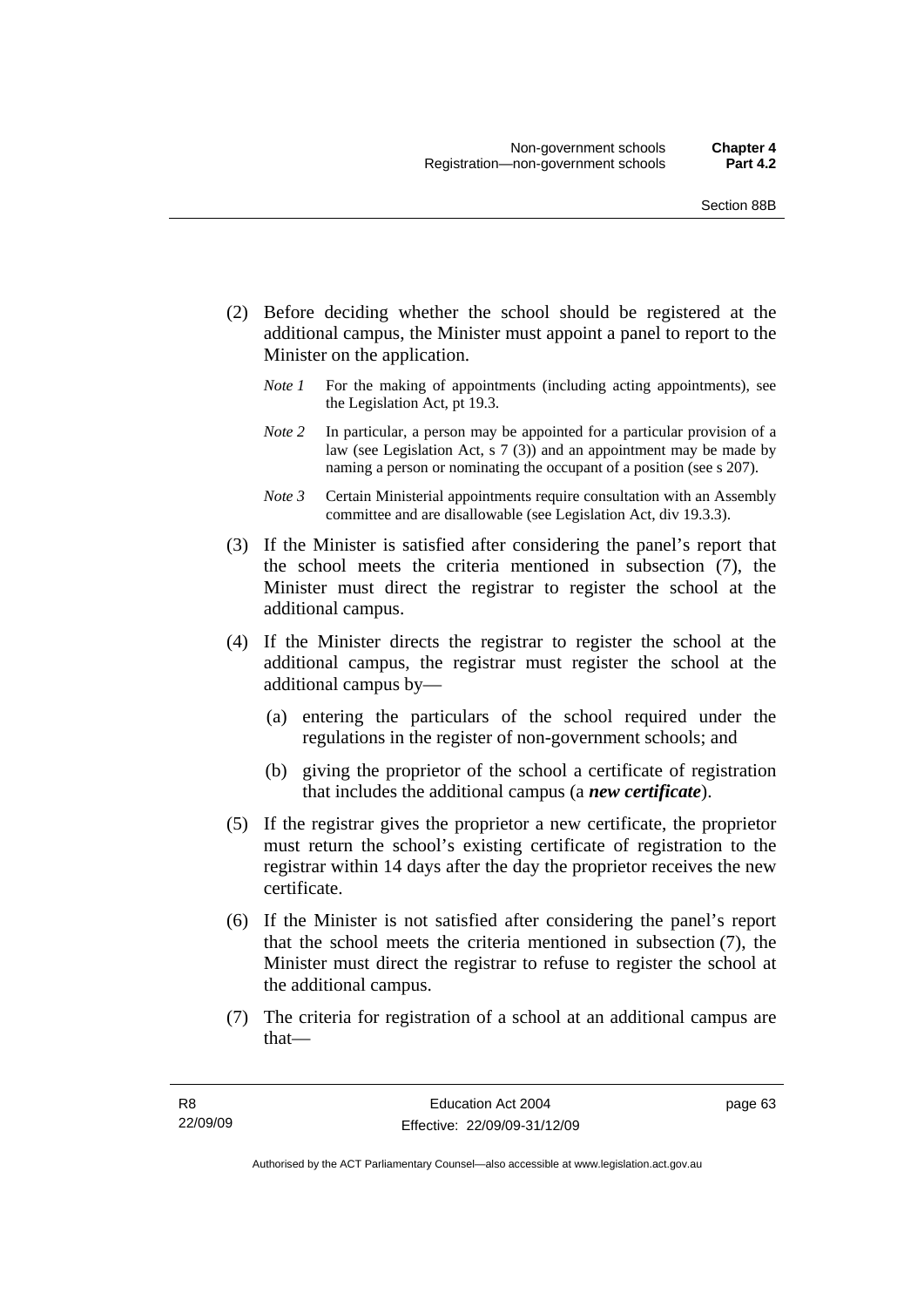- (a) the school will have appropriate policies, facilities and equipment for—
	- (i) the curriculum to be offered by the school at the additional campus; and
	- (ii) the safety and welfare of its students at the additional campus; and
- (b) the curriculum (including the framework of the curriculum and the principles on which the curriculum is based) meets the curriculum requirements for students attending government schools; and
- (c) the nature and content of the education to be offered at the school will be appropriate for the additional campus; and
- (d) the teaching staff will be qualified to teach at the additional campus; and
- (e) the school will have satisfactory processes to monitor quality educational outcomes at the additional campus; and
- (f) the school will be financially viable.

#### **89 Application for registration at additional educational levels**

- (1) This section applies if—
	- (a) a proprietor of a registered non-government school has inprinciple approval under section 84 (Deciding in-principle applications) to apply to operate the school at a stated additional educational level; and
	- (b) the proprietor has given the registrar written notice of the proprietor's intention to apply at least the prescribed period before the first day of the school year or term when it is proposed to begin operating the school at the additional educational level; and

R8 22/09/09

Authorised by the ACT Parliamentary Counsel—also accessible at www.legislation.act.gov.au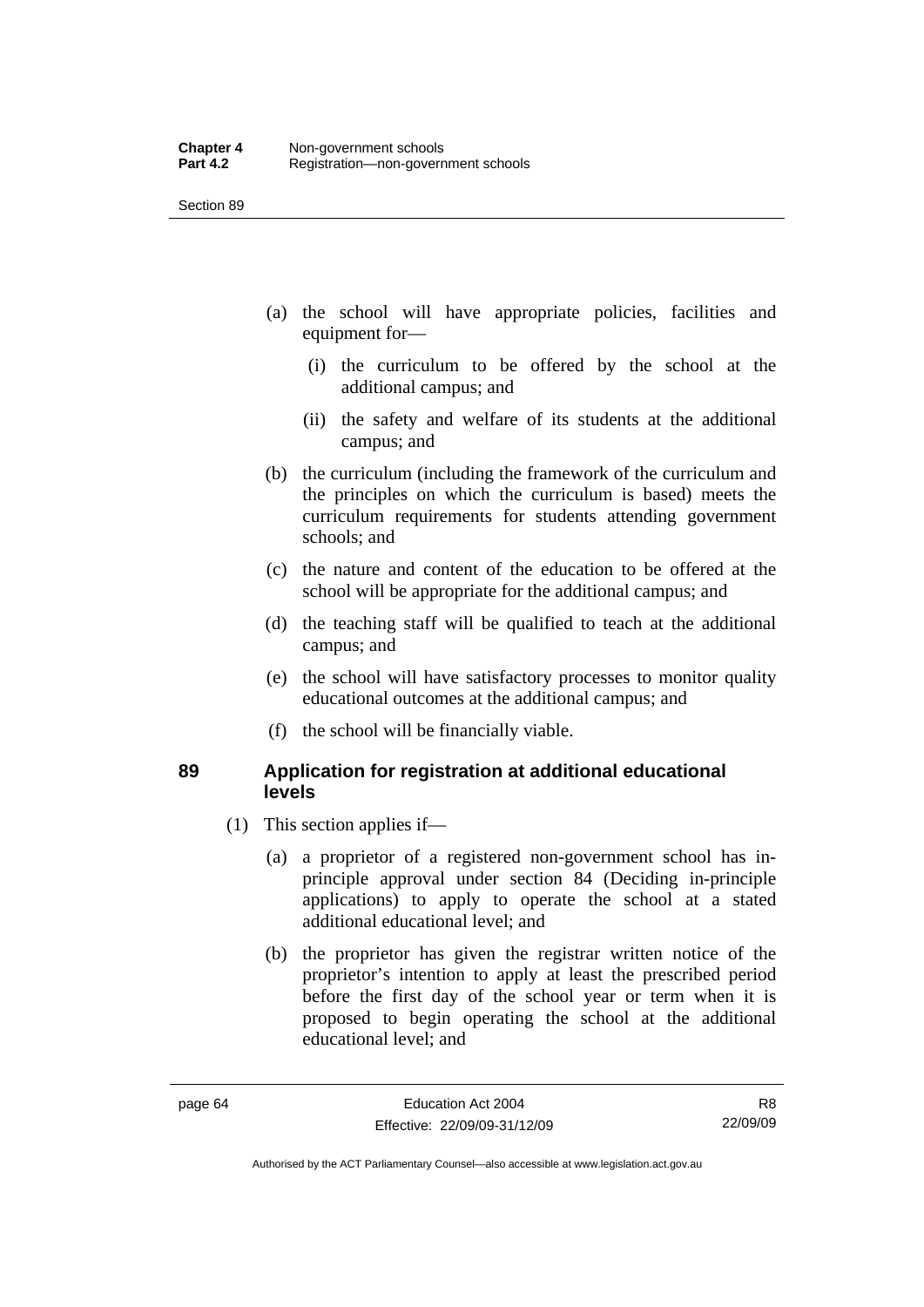- (c) the in-principle approval has not lapsed.
- (2) The proprietor of the school may apply in writing to the Minister for registration of the school at the additional educational level.
- (3) The chief executive must publish notice of the making of the application in a daily newspaper.
- (4) The notice must state that written comments on the proposed registration may be made to the Minister within a stated period of at least 60 days after the day the notice is published.
- (5) The chief executive must make a copy of the application available for inspection by members of the public at the chief executive's office during ordinary business hours.
- (6) In this section:

*prescribed period* means—

- (a) 6 months; or
- (b) if the Minister approves a shorter period for the application that period.

#### **90 Registration at additional educational levels**

- (1) This section applies if an application made under section 89 for registration of a school at an additional educational level.
- (2) Before deciding whether a school should be registered at the additional educational level, the Minister must appoint a panel to report to the Minister on the application.
	- *Note 1* For the making of appointments (including acting appointments), see the Legislation Act, pt 19.3.
	- *Note* 2 In particular, a person may be appointed for a particular provision of a law (see Legislation Act, s 7 (3)) and an appointment may be made by naming a person or nominating the occupant of a position (see s 207).
	- *Note 3* Certain Ministerial appointments require consultation with an Assembly committee and are disallowable (see Legislation Act, div 19.3.3).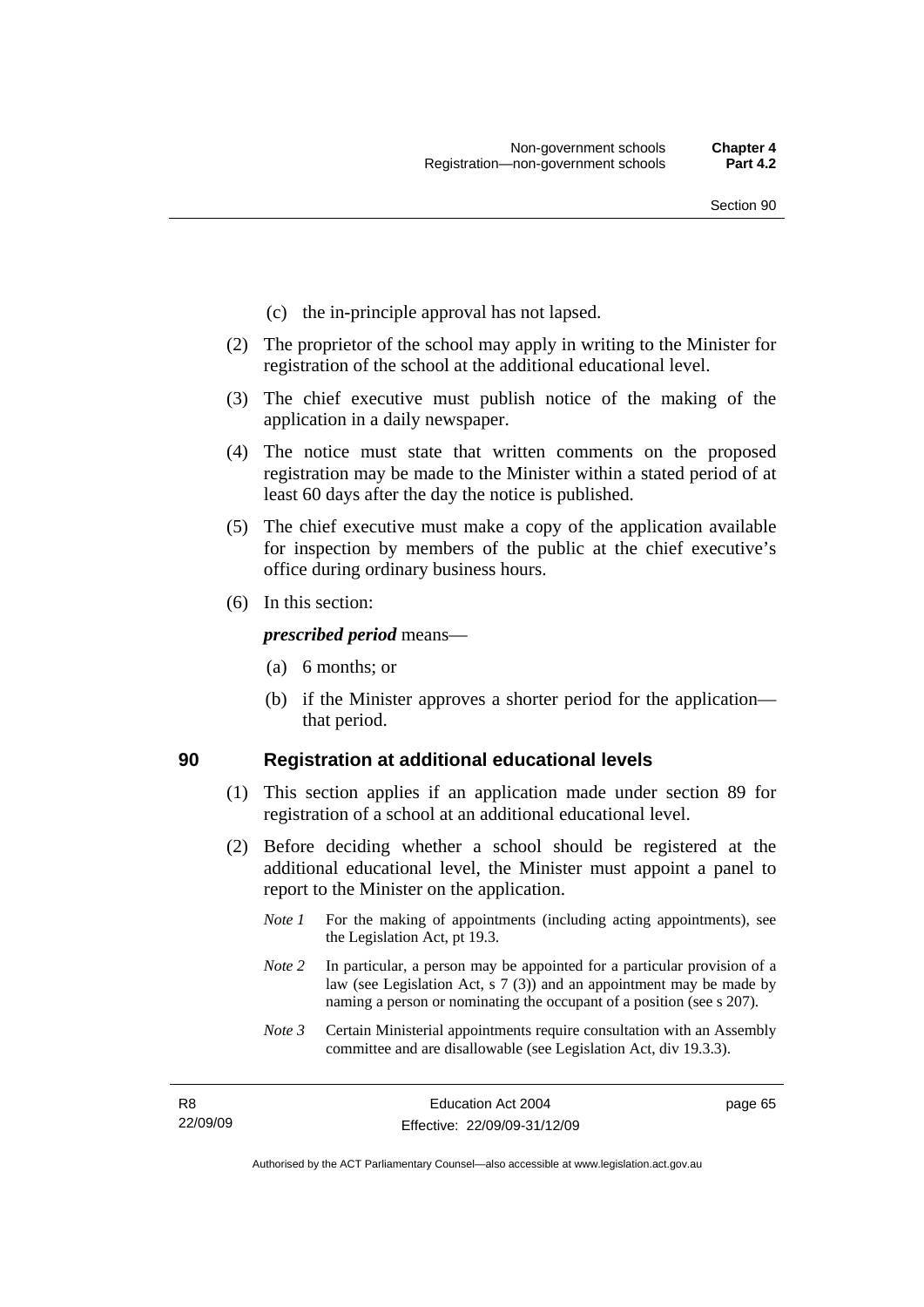- (3) If the Minister is satisfied after considering the panel's report that the school meets the criteria mentioned in subsection (7), the Minister must direct the registrar to register the school at the additional educational level.
- (4) If the Minister directs the registrar to register the school at the additional educational level, the registrar must register the school at the additional educational level by—
	- (a) entering the particulars of the school required under the regulations in the register of non-government schools; and
	- (b) giving the proprietor of the school a certificate of registration that includes the additional educational level (a *new certificate*).
- (5) If the registrar gives the proprietor a new certificate, the proprietor must return the school's existing certificate of registration to the registrar within 14 days after the day the proprietor receives the new certificate.
- (6) If the Minister is not satisfied after considering the panel's report that the school meets the criteria mentioned in subsection (7), the Minister must direct the registrar to refuse to register the school at the additional educational level.
- (7) The criteria for registration of a school at an additional educational level are that—
	- (a) the school will have appropriate policies, facilities and equipment for—
		- (i) the curriculum to be offered by the school at the additional educational level; and
		- (ii) the safety and welfare of its students at the additional educational level; and
	- (b) the curriculum (including the framework of the curriculum and the principles on which the curriculum is based) meets the

R8 22/09/09

Authorised by the ACT Parliamentary Counsel—also accessible at www.legislation.act.gov.au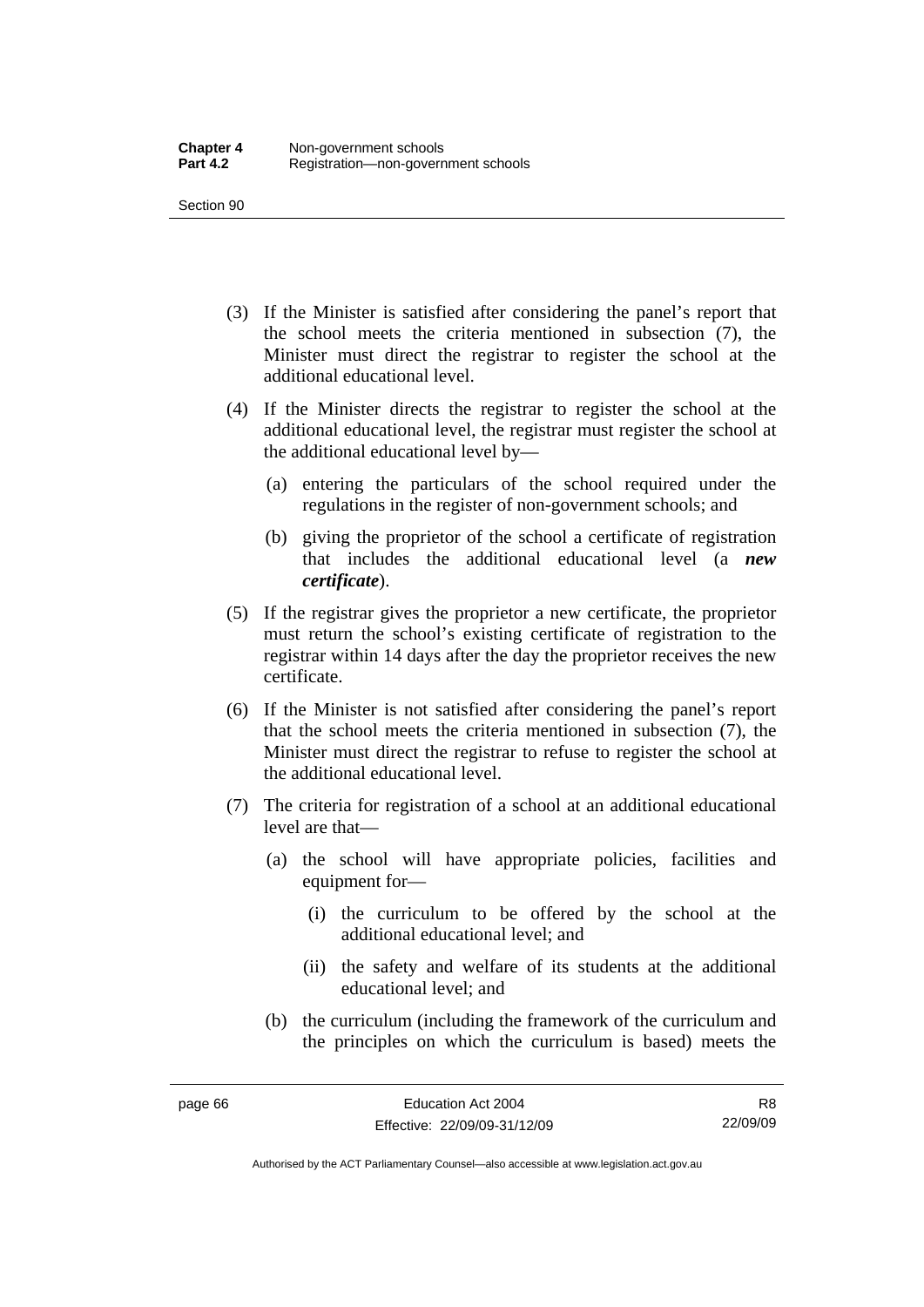curriculum requirements for students attending government schools; and

- (c) the nature and content of the education to be offered at the school will be appropriate for the additional educational level; and
- (d) the teaching staff will be qualified to teach at the additional educational level; and
- (e) the school will have satisfactory processes to monitor quality educational outcomes at the additional educational level; and
- (f) the school will be financially viable.

#### **91 Conditions of provisional registration or registration**

The conditions of provisional registration or registration of a school under this part are that—

- (a) the proprietor of the school remains a corporation; and
- (b) the school has appropriate policies, facilities and equipment for—
	- (i) the curriculum offered by the school; and
	- (ii) the safety and welfare of its students; and
- (c) the curriculum (including the framework of the curriculum and the principles on which the curriculum is based) meets the curriculum requirements for students attending government schools; and
- (d) the nature and content of the education offered at the school are appropriate for the educational levels for which the school is provisionally registered or registered; and
- (e) the teaching staff are qualified to teach at the educational levels at which they are employed to teach; and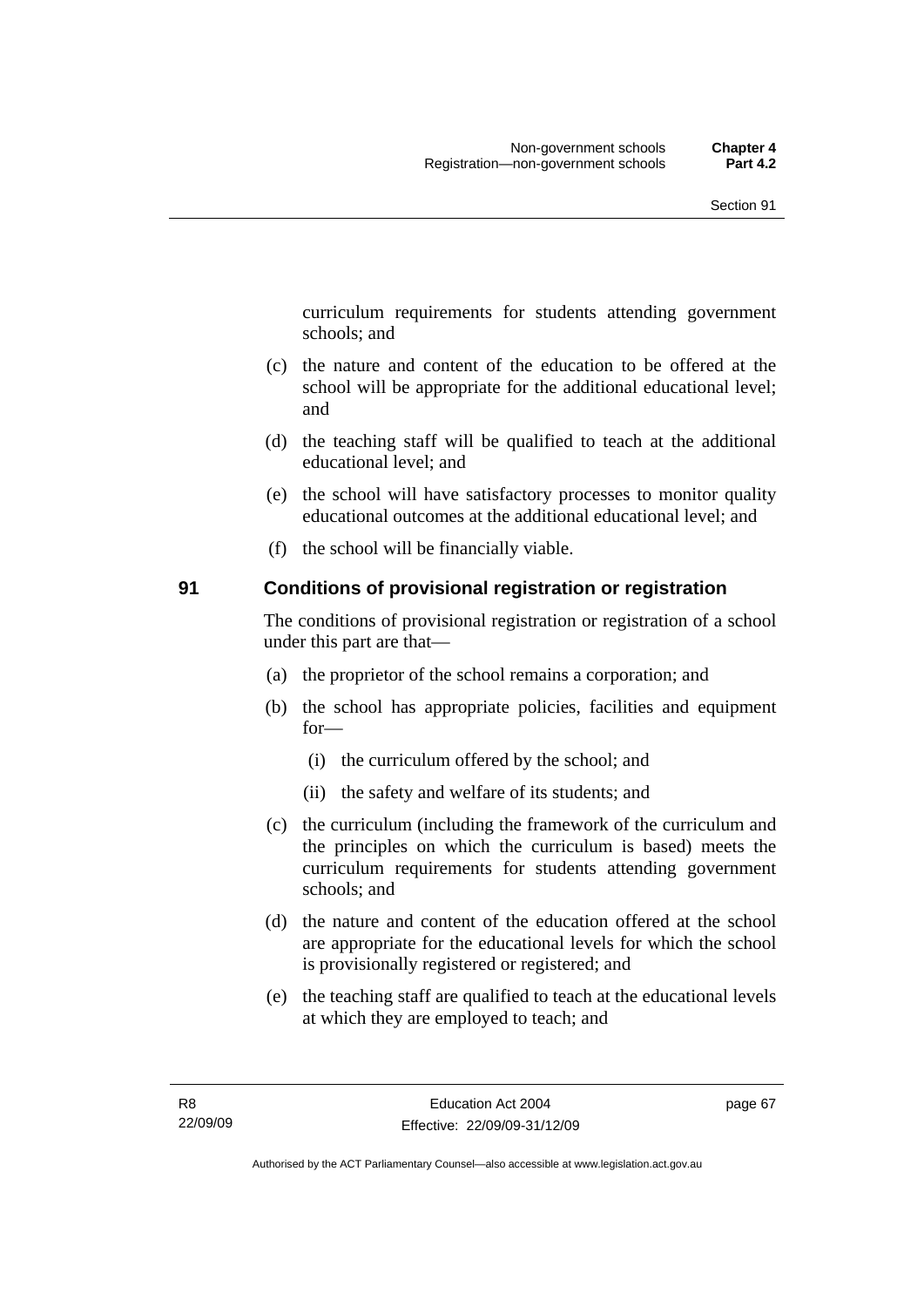- (f) the school has satisfactory processes to monitor quality educational outcomes; and
- (g) the school is financially viable.

#### **92 Certificate of provisional registration or registration**

- (1) A certificate of provisional registration or registration of a nongovernment school must—
	- (a) state the proprietor of the school; and
	- (b) state the educational level or levels for which the school is provisionally registered or registered under this part; and
	- (c) state the location of the campus or campuses for which the school is provisionally registered or registered under this part; and
	- (d) state the term of provisional registration or registration; and
	- (e) include any other particulars required under the regulations.
- (2) The registrar may include any other particulars in the certificate that the registrar considers appropriate.
- (3) The proprietor of a registered non-government school must tell the registrar in writing about a change in any of the particulars of the certificate within 1 month after the day the change happens.

#### **93 Period of provisional registration and registration**

- (1) Provisional registration of a school ends when the earliest of the following happens:
	- (a) 2 years after the school is provisionally registered;
	- (b) the school is registered under section 88.
- (2) Registration of a school is for a period not longer than 5 years stated in the school's certificate of registration.

R8 22/09/09

Authorised by the ACT Parliamentary Counsel—also accessible at www.legislation.act.gov.au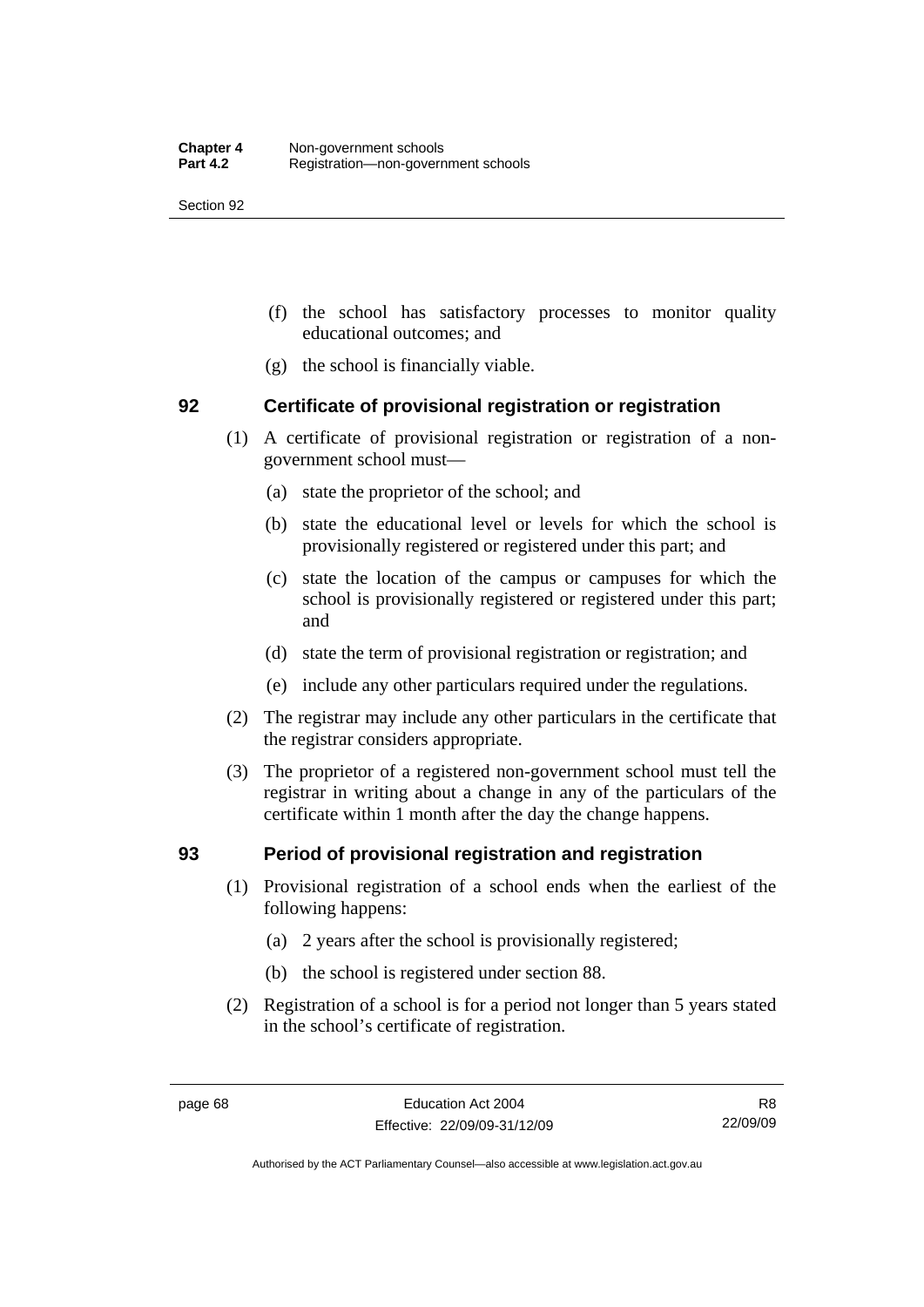#### **94 Investigation of complaints—non-government schools**

- (1) The proprietor of a non-government school must develop and implement a complaints policy for the school.
- (2) The proprietor of a non-government school must, as soon as practicable, investigate any complaint about the administration, management and operation of the school that, in the proprietor's opinion, is not a frivolous or vexatious complaint.

#### **95 Cancellation of provisional registration or registration**

- (1) The Minister may direct the registrar to cancel the provisional registration or registration of a school if satisfied on reasonable grounds—
	- (a) that a condition of the school's provisional registration or registration has been contravened; or
	- (b) that the school's proprietor or principal has otherwise contravened this Act.
	- *Note* Section 91 (Conditions of provisional registration or registration) sets out the conditions of registration.
- (2) Before directing the registrar to cancel the provisional registration or registration of a school, the Minister must give the proprietor of the school a written notice—
	- (a) stating the grounds on which the Minister proposes to direct the registrar to cancel the provisional registration or registration; and
	- (b) stating the facts that, in the Minister's opinion, establish the grounds; and
	- (c) telling the proprietor that the proprietor may, within 14 days beginning the day after the day the proprietor receives the notice, give a written response to the Minister about the matters in the notice.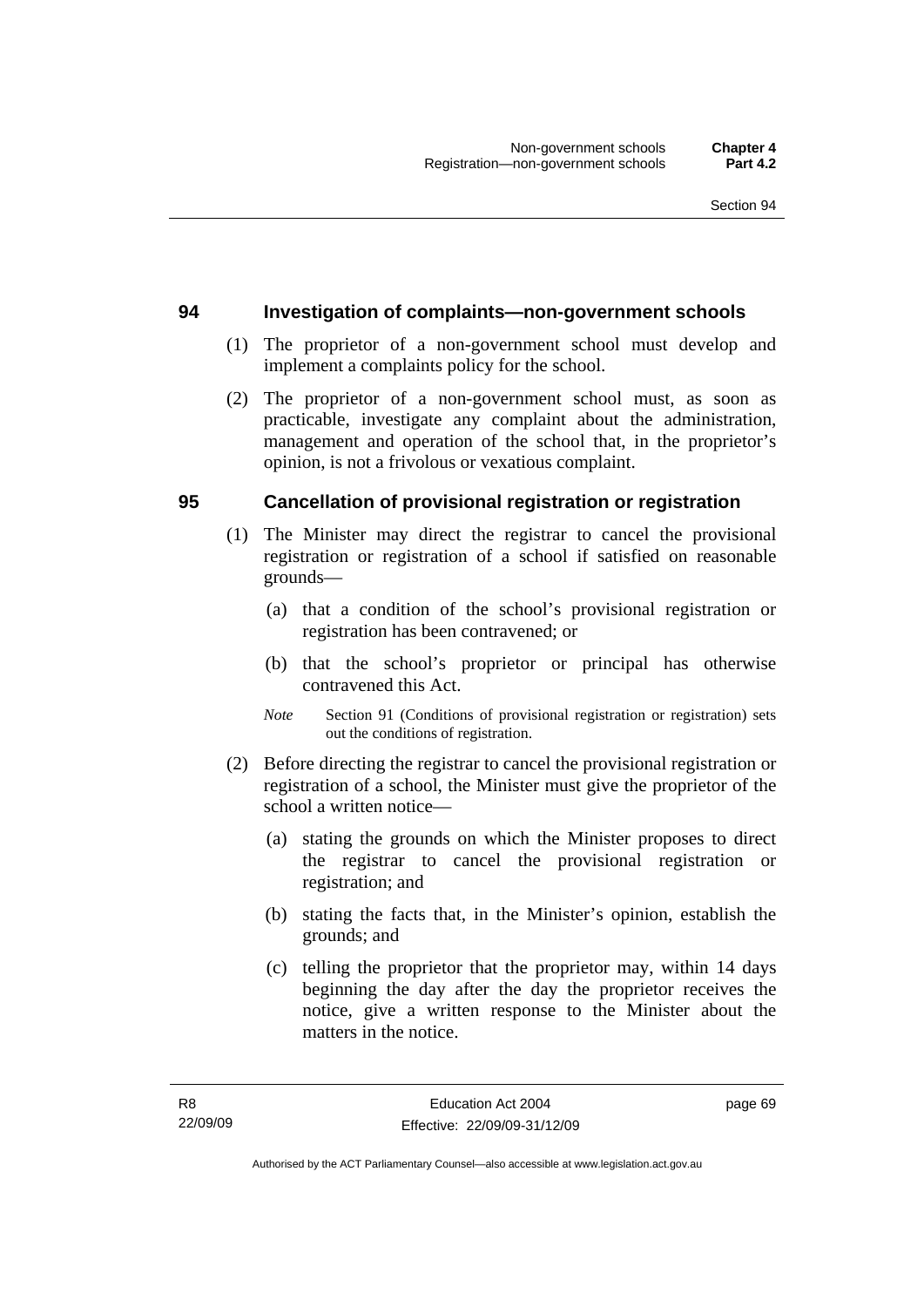- (3) In deciding whether to direct the registrar to cancel the provisional registration or registration, the Minister must consider any response given to the Minister in accordance with subsection (2) (c).
- (4) If the Minister is satisfied that the grounds for cancelling the provisional registration or registration have been established, the Minister may direct the registrar to cancel the school's provisional registration or registration.
- (5) If the Minister directs the registrar to cancel the school's provisional registration or registration, the registrar must cancel the provisional registration or registration by noting the cancellation in the particulars of the school in the register of non-government schools.
- (6) The Minister must give the proprietor written notice of the Minister's decision.
- (7) Cancellation of provisional registration or registration takes effect on the day when notice of the cancellation is given to the proprietor or, if the notice states a later date of effect, that date.

#### **96 Application for renewal of registration**

- (1) The proprietor of a non-government school that is registered under this part may apply in writing to the Minister for renewal of the registration.
- (2) The application must be made at least the prescribed period before the registration ends.
- (3) In this section:

#### *prescribed period* means—

- (a) 6 months; or
- (b) if the Minister approves a shorter period—that period.

Authorised by the ACT Parliamentary Counsel—also accessible at www.legislation.act.gov.au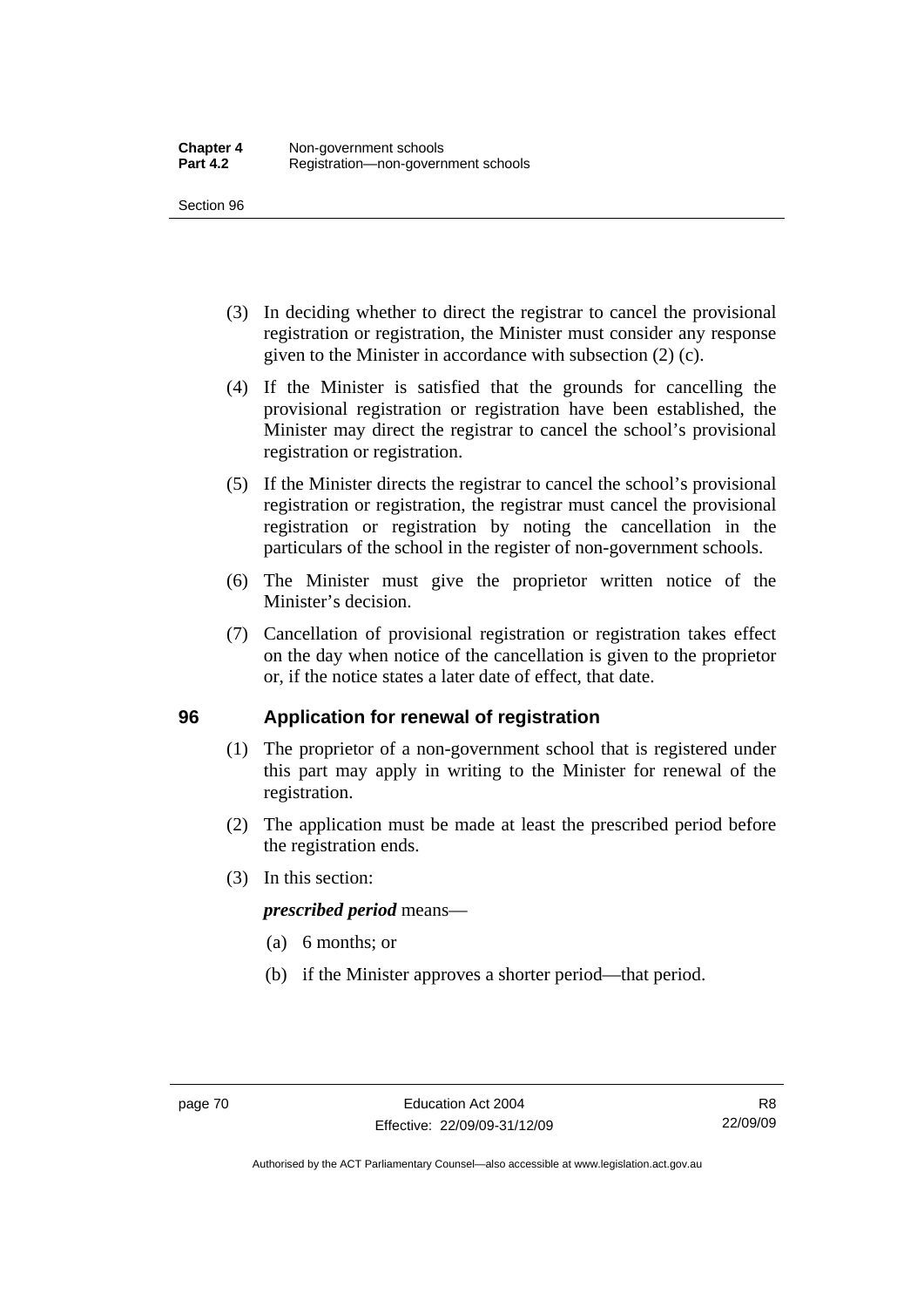#### **97 Renewal of registration**

- (1) This section applies if application is made under section 96 for renewal of registration of a school.
- (2) Before deciding whether the registration of a school should be renewed, the Minister must appoint a panel to report to the Minister on the application.
	- *Note 1* For the making of appointments (including acting appointments), see the Legislation Act, pt 19.3.
	- *Note 2* In particular, a person may be appointed for a particular provision of a law (see Legislation Act, s 7 (3)) and an appointment may be made by naming a person or nominating the occupant of a position (see s 207).
	- *Note 3* Certain Ministerial appointments require consultation with an Assembly committee and are disallowable (see Legislation Act, div 19.3.3).
- (3) If the Minister is satisfied, after considering the panel's report, that the school meets the criteria mentioned in subsection (6), the Minister must direct the registrar to renew the registration of the school for a stated period of not longer than 5 years.
- (4) If the Minister directs the registrar to renew the registration of the school, the registrar must renew the registration by—
	- (a) entering the particulars of the school required under the regulations in the register of non-government schools; and
	- (b) giving the proprietor of the school a certificate of registration for the school.
- (5) If the Minister is not satisfied, after considering the panel's report, that the school meets the criteria mentioned in subsection (6), the Minister must direct the registrar to refuse to renew the registration of the school.
- (6) The criteria for renewal of registration of a school are that—
	- (a) the proprietor of the school remains a corporation; and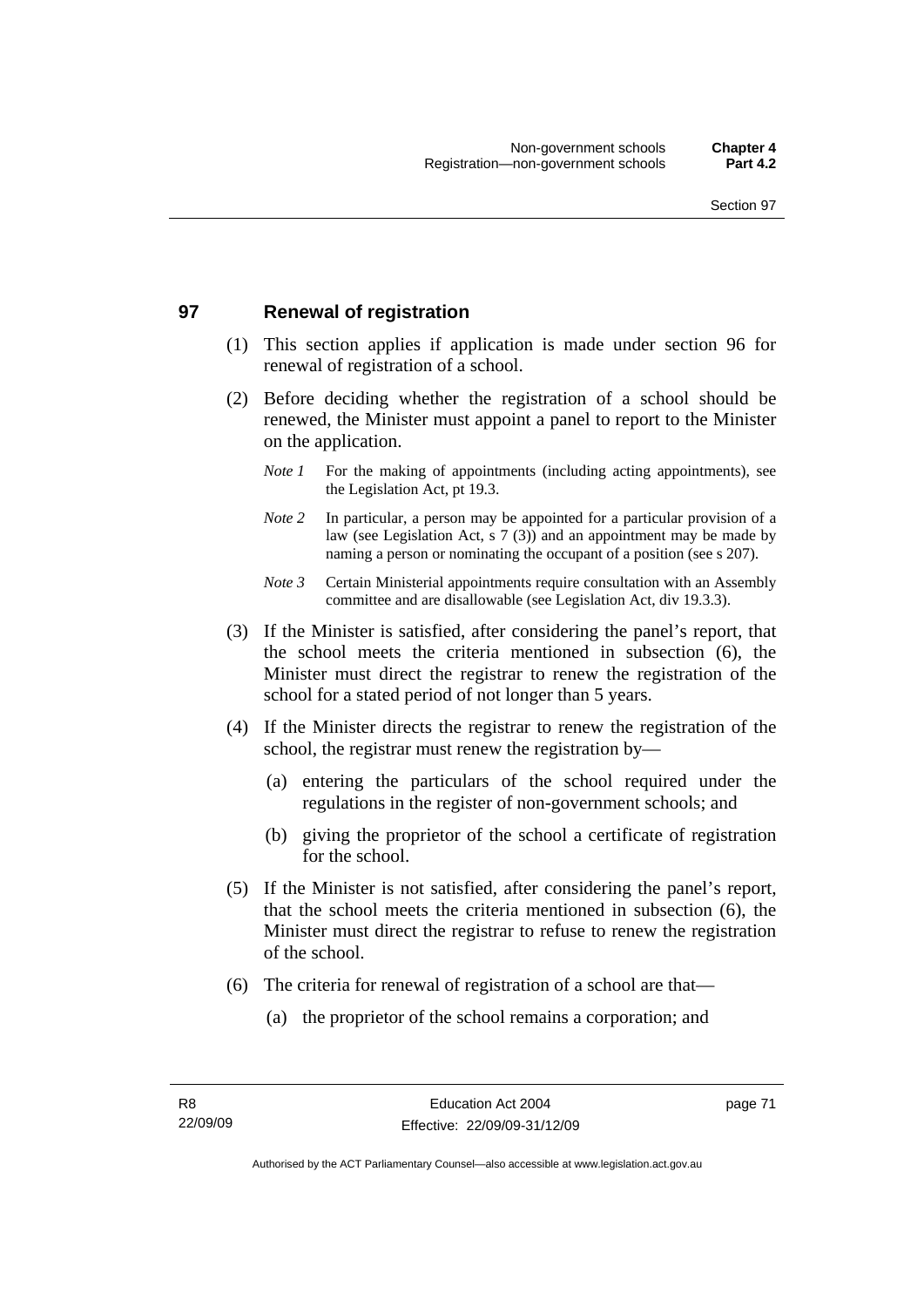- (b) the school has appropriate policies, facilities and equipment for—
	- (i) the curriculum offered by the school; and
	- (ii) the safety and welfare of its students; and
- (c) the curriculum (including the framework of the curriculum and the principles on which the curriculum is based) meets the curriculum requirements for students attending government schools; and
- (d) the nature and content of the education offered at the school are appropriate for the educational levels for which the school is provisionally registered or registered; and
- (e) the teaching staff are qualified to teach at the educational levels at which they are employed to teach; and
- (f) the school has satisfactory processes to monitor quality educational outcomes; and
- (g) the school is financially viable.

#### **98 Inspection of panel reports for school registration etc**

- (1) This section applies to a report to the Minister by a panel under any of the following provisions:
	- (a) section 86 (Provisional registration);
	- (b) section 88 (Registration);
	- (c) section 88B (Registration at additional campus);
	- (d) section 90 (Registration at additional educational levels);
	- (e) section 97 (Renewal of registration).
- (2) A person may, without charge, inspect a copy of the report during ordinary business hours at the office of the chief executive.

Authorised by the ACT Parliamentary Counsel—also accessible at www.legislation.act.gov.au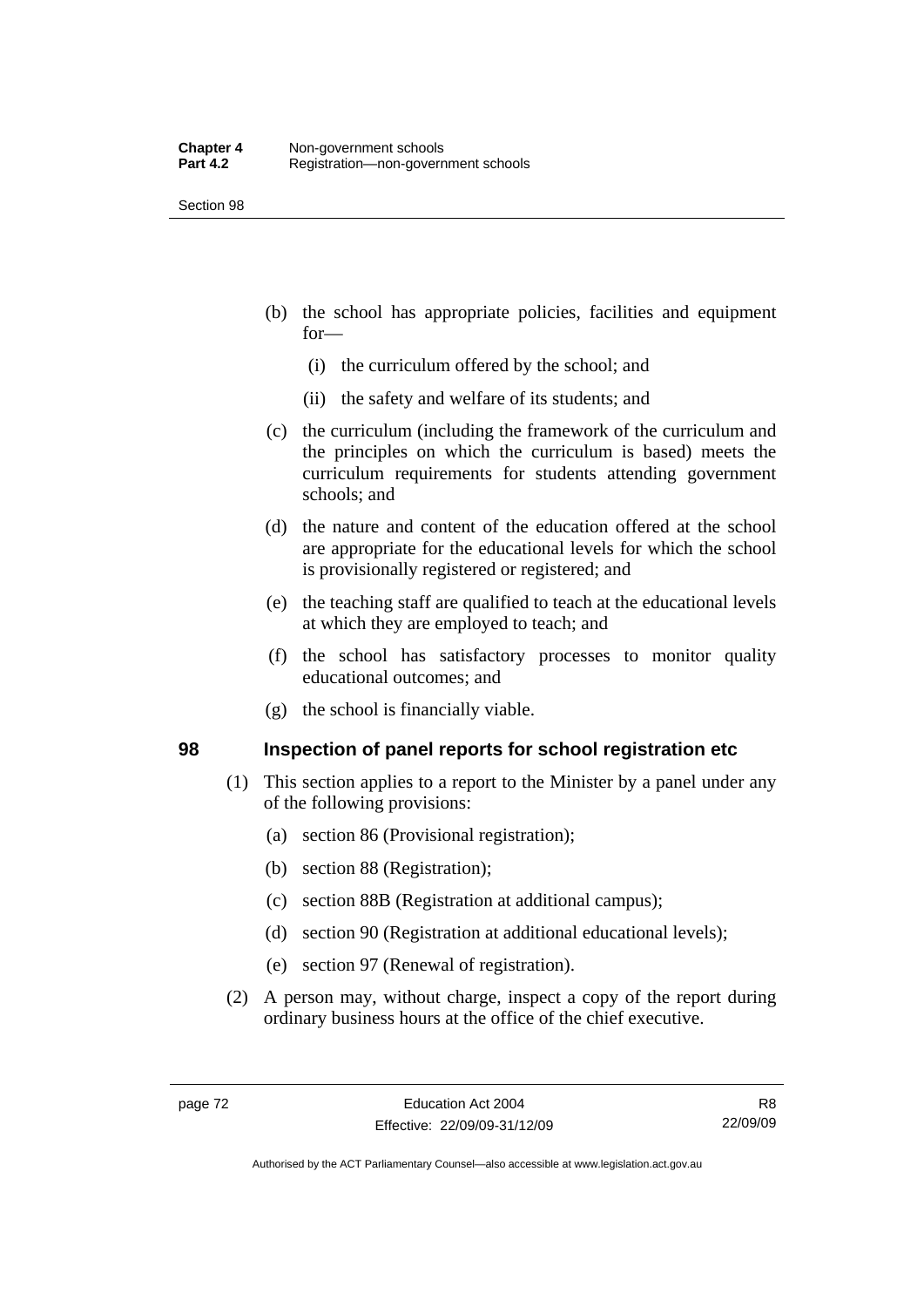(3) A person may, on payment of the reasonable copying costs, obtain a copy of all or part of the report.

Authorised by the ACT Parliamentary Counsel—also accessible at www.legislation.act.gov.au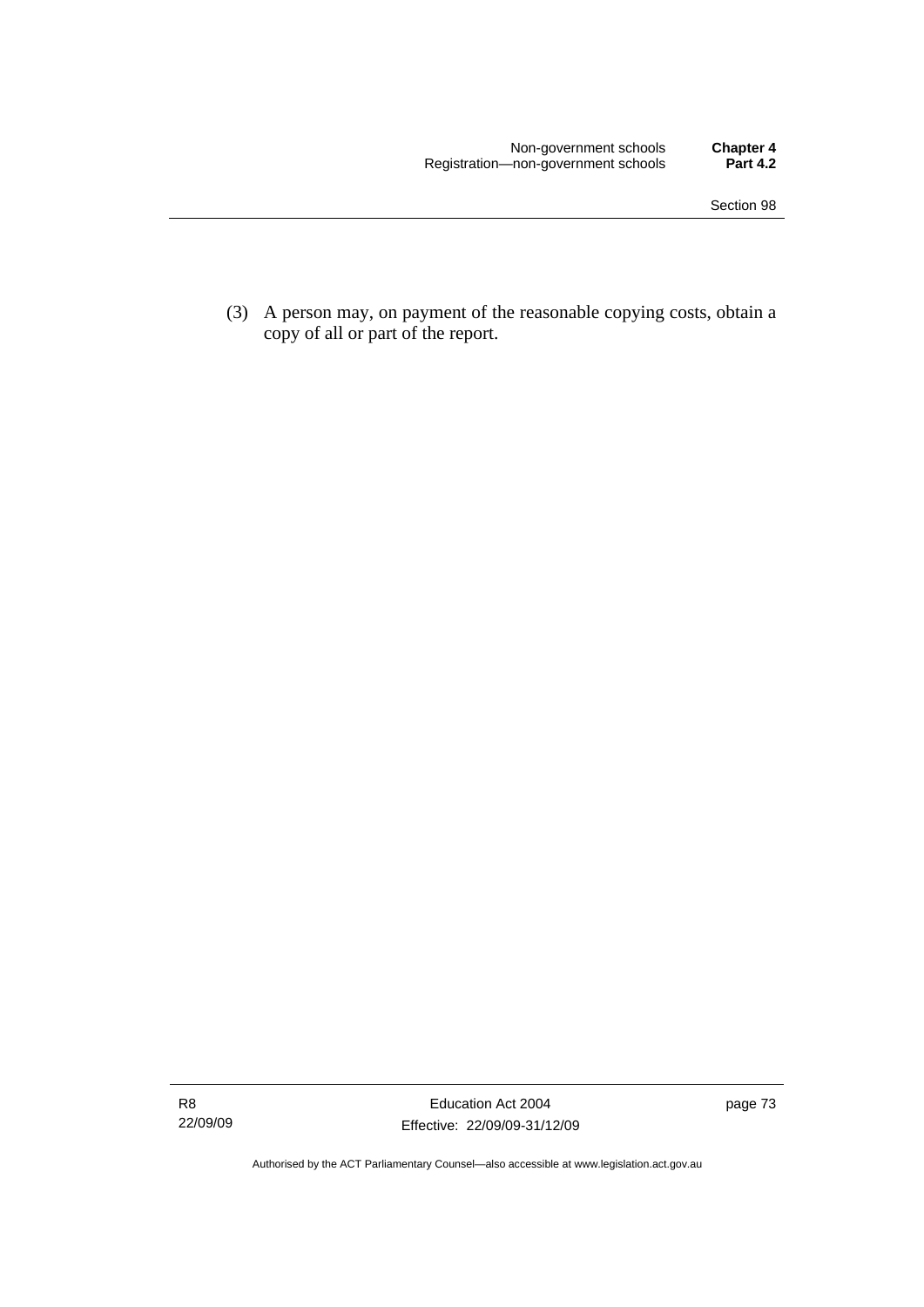## **Part 4.3 Attendance at non-government schools**

#### **99 Keeping of register of enrolments and attendances for non-government schools**

 (1) The principal of a non-government school, or the person giving an approved educational course (non-government), commits an offence if the principal or person fails to keep a register of enrolments and attendances

Maximum penalty: 10 penalty units.

(2) An offence against this section is a strict liability offence.

#### **100 Keeping records of enrolment and attendances for nongovernment schools**

- (1) The principal of a non-government school, or the person giving an approved educational course (non-government), must ensure that the following information is entered in the register of enrolments and attendances:
	- (a) the full name of each student enrolled at the school or course;
	- (b) a record of the attendance or nonattendance of the student at the school or course on every day when the school or course is open for attendance.

Maximum penalty: 10 penalty units.

- (2) The principal of a non-government school, or the person giving an approved educational course (non-government), commits an offence if—
	- (a) the principal or person makes an entry in the register of enrolments and attendances; and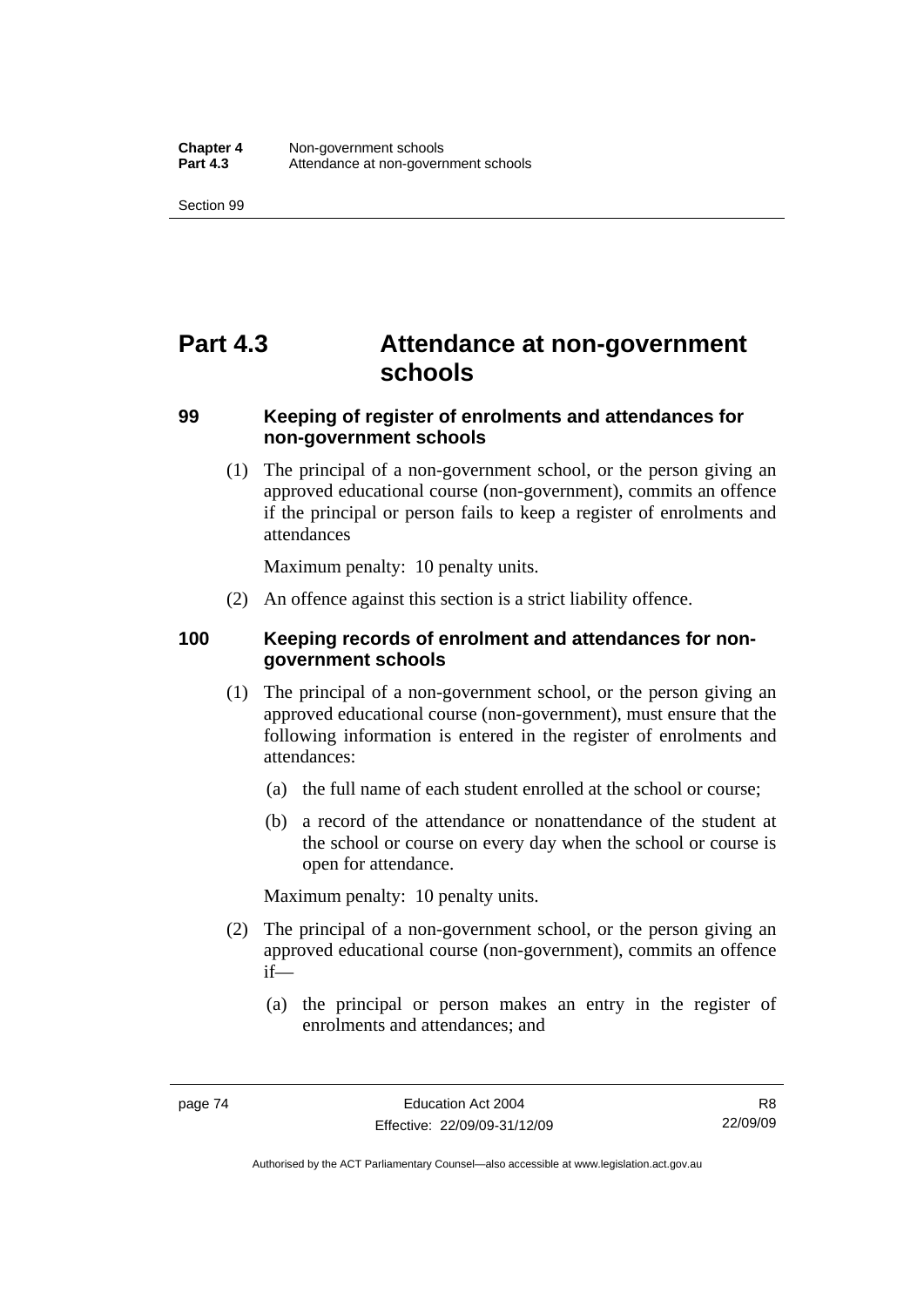(b) the principal or person is reckless about whether the entry is correct.

Maximum penalty: 10 penalty units.

(3) An offence against subsection (1) is a strict liability offence.

#### **101 Inspection of register of enrolment and attendances for non-government schools**

- (1) The principal of a non-government school, or the person giving an approved educational course (non-government), commits an offence if—
	- (a) an authorised person (non-government) asks the principal or person to make the register of enrolments and attendances available to the authorised person; and
	- (b) the principal or person fails to make the register available as asked.

Maximum penalty: 10 penalty units.

- (2) The principal of a non-government school, or the person giving an approved educational course (non-government), commits an offence if—
	- (a) the chief executive or an authorised person (non-government) asks the principal or the person to give the chief executive or authorised person stated information about enrolments or attendances of students at the school or course during a stated period or at a stated time; and
	- (b) the principal or person fails to give the information in accordance with the request.

Maximum penalty: 50 penalty units.

 (3) An authorised person (non-government) may make copies of the register of enrolments and attendances or any part of the register.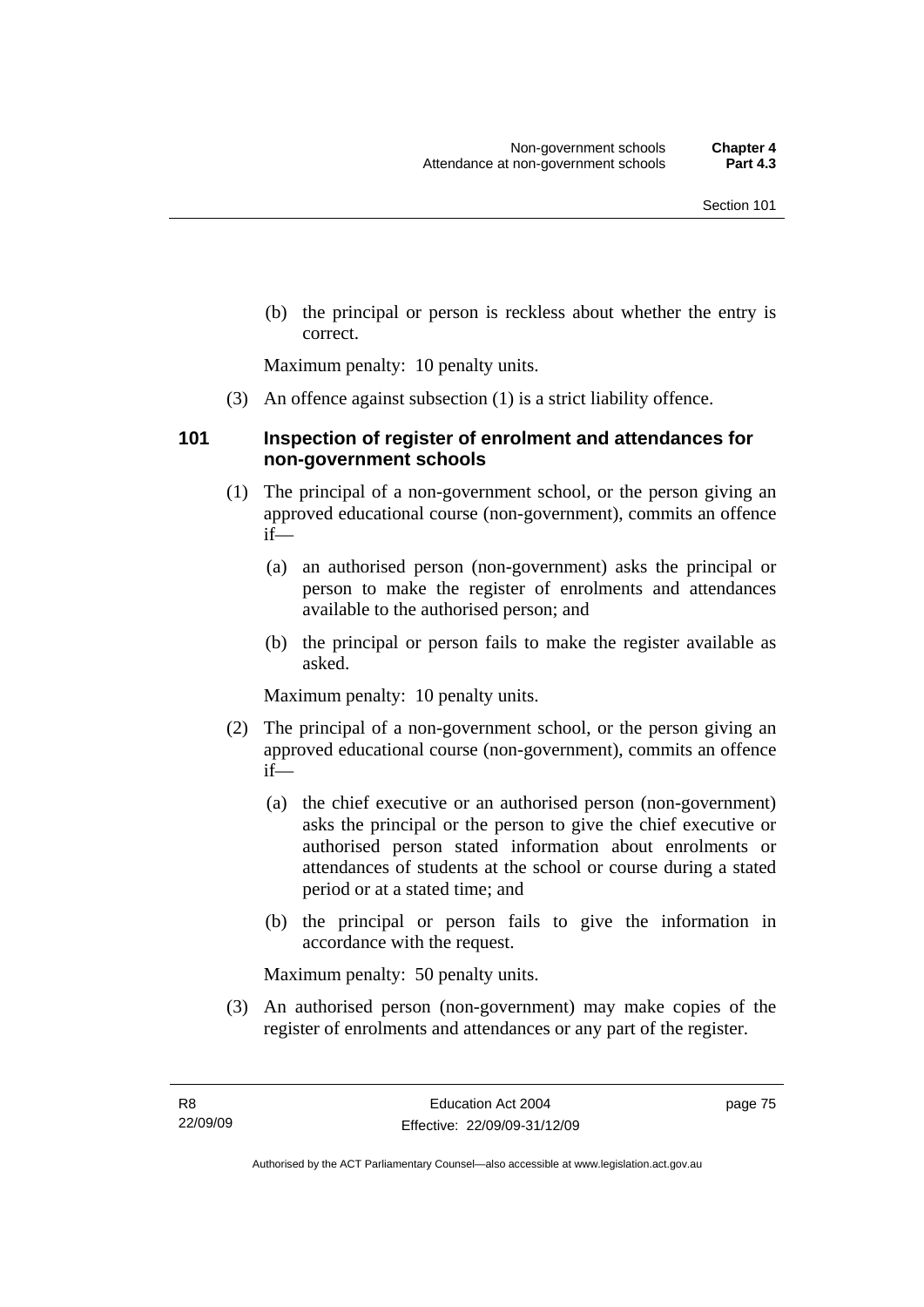- (4) The principal of a non-government school, or the person giving an approved educational course (non-government), must take reasonable steps to assist an authorised person (non-government) in exercising functions under this section.
- (5) An offence against this section is a strict liability offence.

#### **102 Procedures to encourage attendance at non-government schools**

- (1) The principal of a non-government school must set up procedures—
	- (a) to encourage students to attend school regularly; and
	- (b) to help parents to encourage their children to attend school regularly.
- (2) The principal must refer parents and children to support services that encourage children to attend school regularly when the procedures mentioned in subsection (1) are not successful.
- (3) If a student enrolled at a non-government school has not been attending school regularly, the principal of the school may, by written notice, require the student's parents and the student to meet with an authorised person (non-government) at a stated place and time.

#### **103 Reporting to parents—non-government schools**

- (1) The principal of a non-government school must set up procedures for giving reports to the parents of a student enrolled at the school about the student's academic progress and social development at the school.
- (2) A report must be given to the student's parents at least twice a year.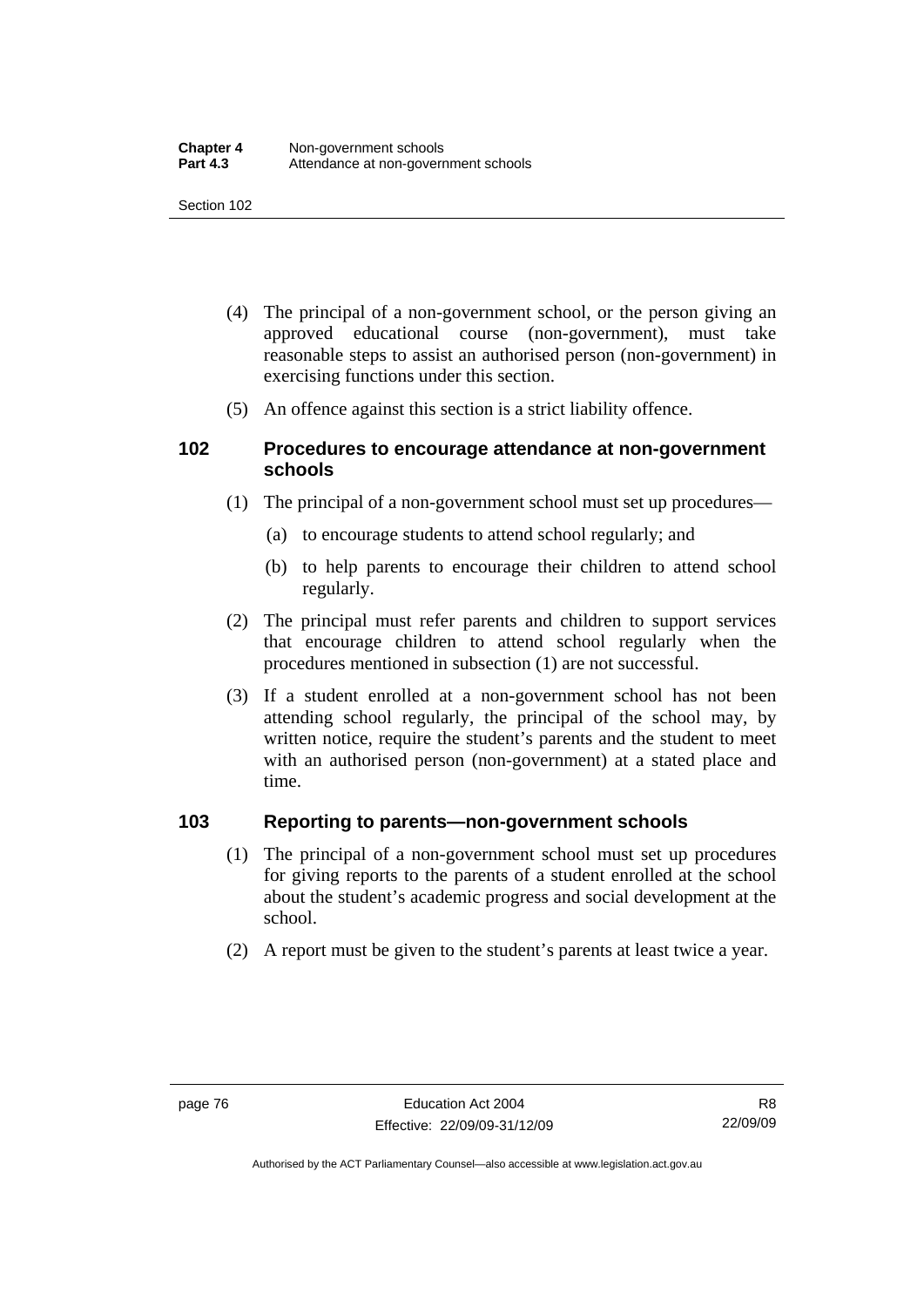#### **104 Suspension, transfer or exclusion of students—Catholic systemic schools**

- (1) This section applies if—
	- (a) a student attending a non-government school that is a Catholic systemic school—
		- (i) is persistently and wilfully noncompliant; or
		- (ii) threatens to be violent or is violent to another student attending the school, a member of the staff of the school or anyone else involved in the school's operation; or
		- (iii) acts in a way that otherwise threatens the good order of the school or the safety or wellbeing of another student attending the school, a member of staff of the school or anyone else involved in the school's operation; or
		- (iv) displays behaviour that is disruptive to the student's learning or that of other students; and
	- (b) the principal of the school is satisfied that action should be taken under this section.
- (2) The principal may recommend to the director that the director—
	- (a) suspend the student from the school for a stated period of not longer than 20 days; or
	- (b) transfer the student to another Catholic systemic school; or
	- (c) exclude the student from all Catholic systemic schools.
- (3) After considering the principal's recommendation, the director may—
	- (a) give effect to the recommendation; or
	- (b) take any other action mentioned in subsection (2) that the director considers appropriate; or
	- (c) suspend the student for not longer than 20 days.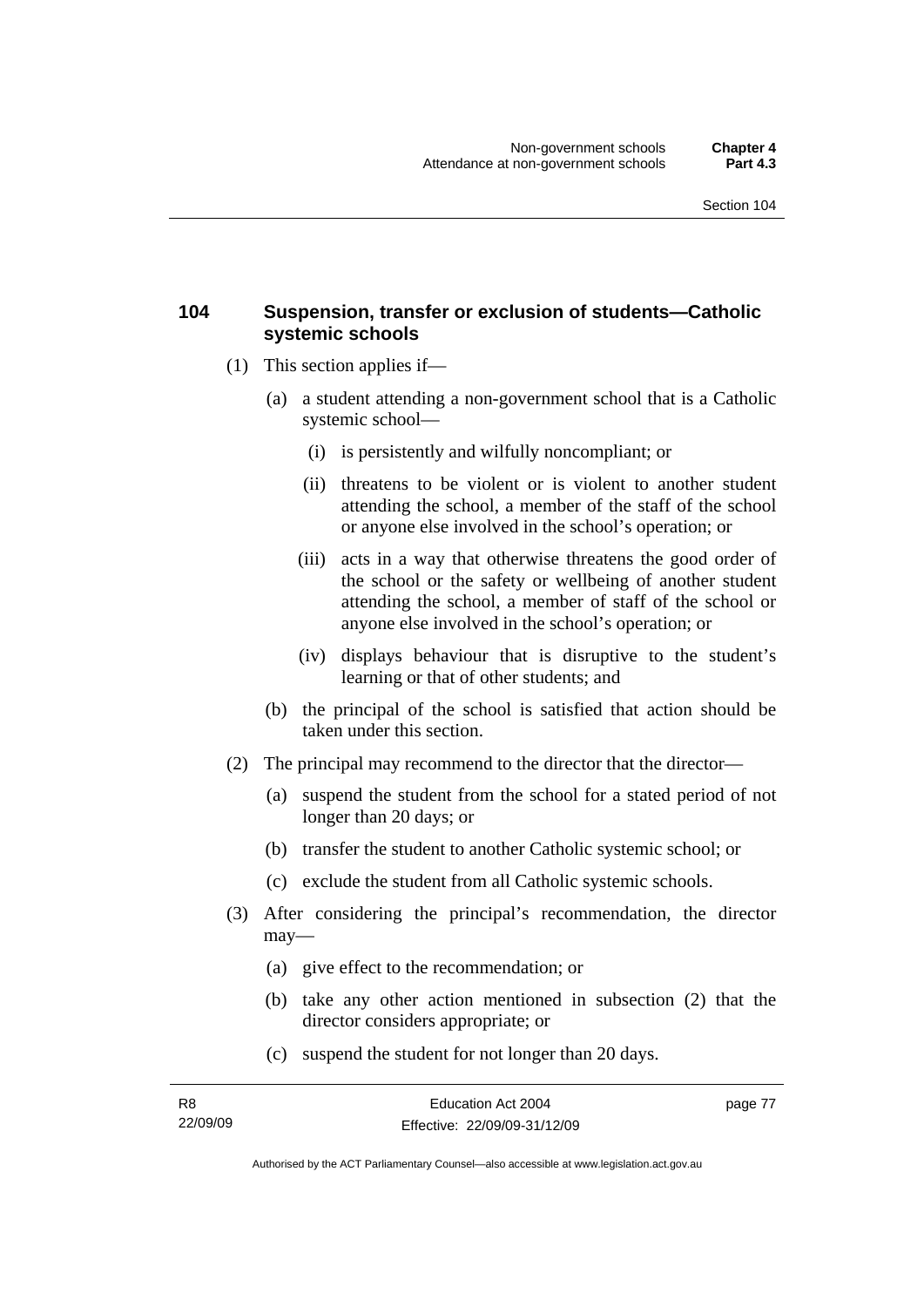- (4) The director may exclude the student only if—
	- (a) the student's parents have been given an opportunity to be consulted, and told in writing, about the proposed exclusion of the student and the reasons for it; and
	- (b) the student has been given a reasonable opportunity to attend counselling, undertake relevant educational programs or receive other appropriate assistance; and
	- (c) as far as the student's maturity and capacity for understanding allow, the participation of the student has been sought, and any views of the student considered, in deciding whether to exclude the student; and
	- (d) the student has been given sufficient information about the decision-making process, in a language and way that the student can understand, to allow the student to take part in the process; and
	- (e) the student has been offered information about alternatives for continuing the student's education after the exclusion.
- (5) The director may suspend or transfer the student only if—
	- (a) the student's parents have been given an opportunity to be consulted, and told in writing, about the proposed suspension or transfer of the student and the reasons for it; and
	- (b) as far as the student's maturity and capacity for understanding allow, the participation of the student has been sought, and any views of the student considered, in deciding whether to suspend or transfer the student; and
	- (c) the student has been given sufficient information about the decision-making process, in a language and way that the student can understand, to allow the student to take part in the process; and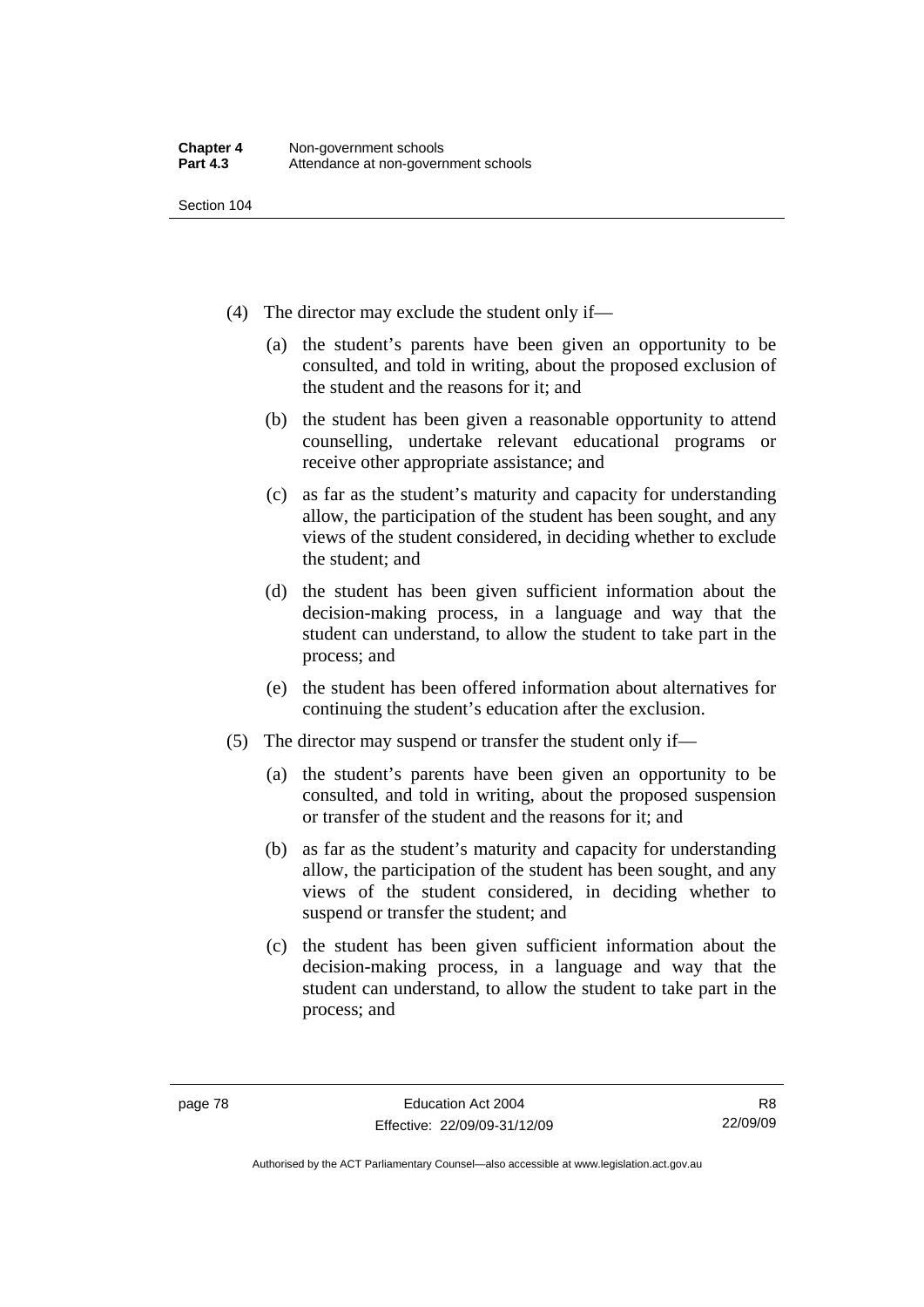- (d) the student has been given a reasonable opportunity to continue the student's education during the suspension.
- (6) Despite subsection (5), the director may immediately suspend the student for not longer than 5 days if, in the director's opinion, the circumstances are of such urgency or seriousness to require the student's immediate suspension.
- (7) However, before suspending the student under subsection (6), the director must comply with the requirements of subsection (5) (a) to (d) to the extent that it is practicable and appropriate to do so.
- (8) To remove any doubt, the director may suspend the student under subsection (6) while deciding what other action (if any) should be taken in relation to the student under this section.
- (9) If the student is suspended for 7 or more school days in a school term (whether or not consecutive school days), the director must ensure that the student is given a reasonable opportunity to attend appropriate counselling.
- (10) The director may delegate the director's power to suspend a student from a school for not longer than 5 days to the principal of the school.

- (11) If the director excludes a student from all Catholic systemic schools, the director must give the registrar written notice of the exclusion.
- (12) In this section:

*director* means the person occupying the position prescribed under the regulations.

#### **105 Suspension or exclusion of students—other nongovernment schools**

(1) This section applies if—

*Note* For the making of delegations and the exercise of delegated functions, see Legislation Act, pt 19.4.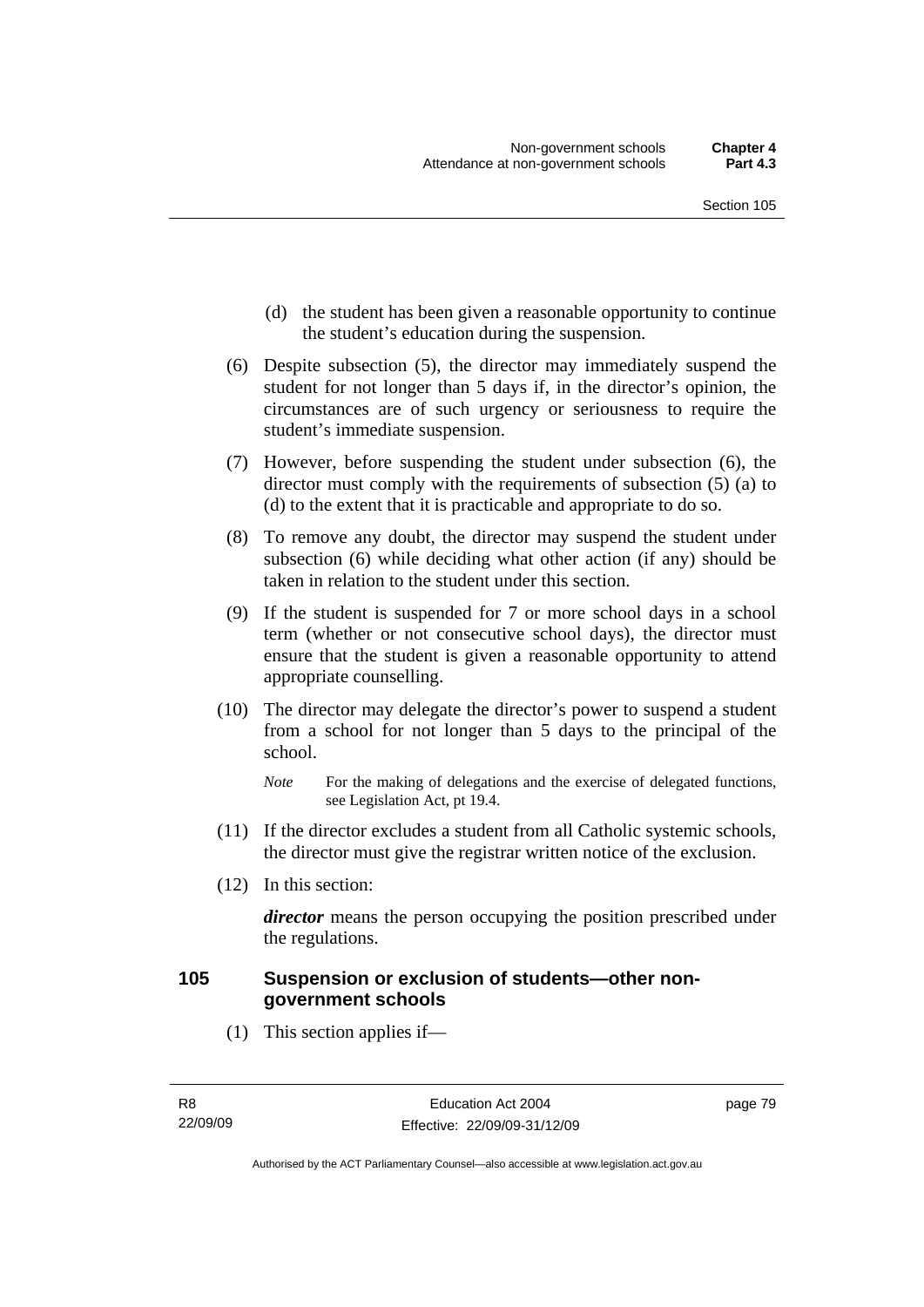- (a) a student attending a non-government school (other than a Catholic systemic school)—
	- (i) is persistently and wilfully noncompliant; or
	- (ii) threatens to be violent or is violent to another student attending the school, a member of the staff of the school or anyone else involved in the school's operation; or
	- (iii) acts in a way that otherwise threatens the good order of the school or the safety or wellbeing of another student attending the school, a member of staff of the school or anyone else involved in the school's operation; or
	- (iv) displays behaviour that is disruptive to the student's learning or that of other students; and
- (b) the principal of the school is satisfied that action should be taken under this section.
- (2) The principal may—
	- (a) suspend the student from the school for a stated period of not longer than 20 days; or
	- (b) exclude the student from the school.
- (3) The principal may exclude the student only if—
	- (a) the student's parents have been given an opportunity to be consulted, and told in writing, about the proposed exclusion of the student and the reasons for it; and
	- (b) the student has been given a reasonable opportunity to attend counselling, undertake relevant educational programs or receive other appropriate assistance; and
	- (c) as far as the student's maturity and capacity for understanding allow, the participation of the student has been sought, and any views of the student considered, in deciding whether to exclude the student; and

R8 22/09/09

Authorised by the ACT Parliamentary Counsel—also accessible at www.legislation.act.gov.au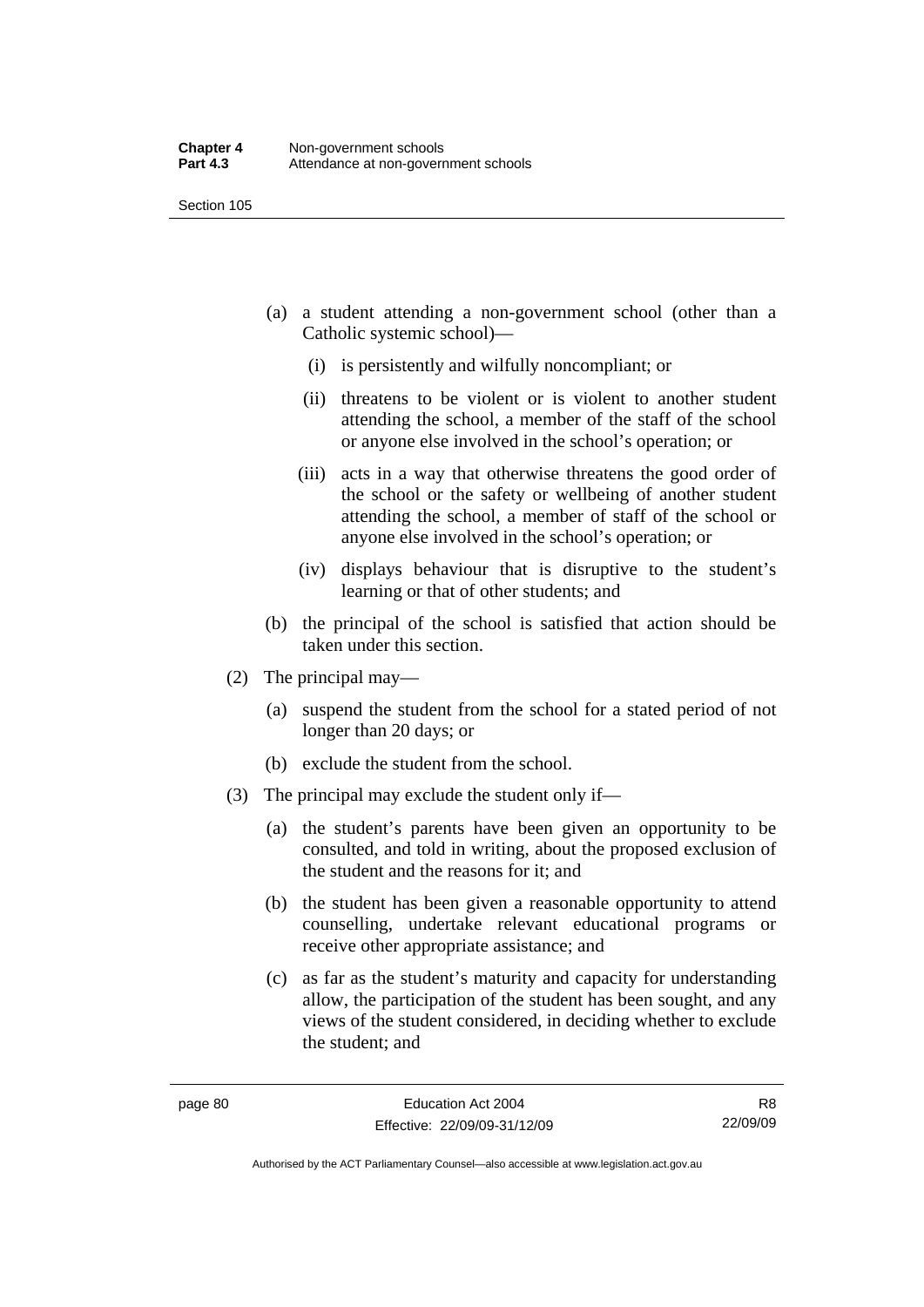- (d) the student has been given sufficient information about the decision-making process, in a language and way that the student can understand, to allow the student to take part in the process; and
- (e) the student has been offered information about alternatives for continuing the student's education after the exclusion.
- (4) The principal may suspend the student only if—
	- (a) the student's parents have been given an opportunity to be consulted, and told in writing, about the proposed suspension of the student and the reasons for it; and
	- (b) as far as the student's maturity and capacity for understanding allow, the participation of the student has been sought, and any views of the student considered, in deciding whether to suspend the student; and
	- (c) the student has been given sufficient information about the decision-making process, in a language and way that the student can understand, to allow the student to take part in the process; and
	- (d) the student has been given a reasonable opportunity to continue the student's education during the suspension.
- (5) Despite subsection (4), the principal may immediately suspend a student for not longer than 5 days if, in the principal's opinion, the circumstances are of such urgency or seriousness to require the student's immediate suspension.
- (6) However, before suspending a student under subsection (5), the principal must comply with the requirements of subsection (4) (a) to (d) to the extent that it is practicable and appropriate to do so.
- (7) To remove any doubt, the principal may suspend the student under subsection (5) while deciding what other action (if any) should be taken in relation to the student under this section.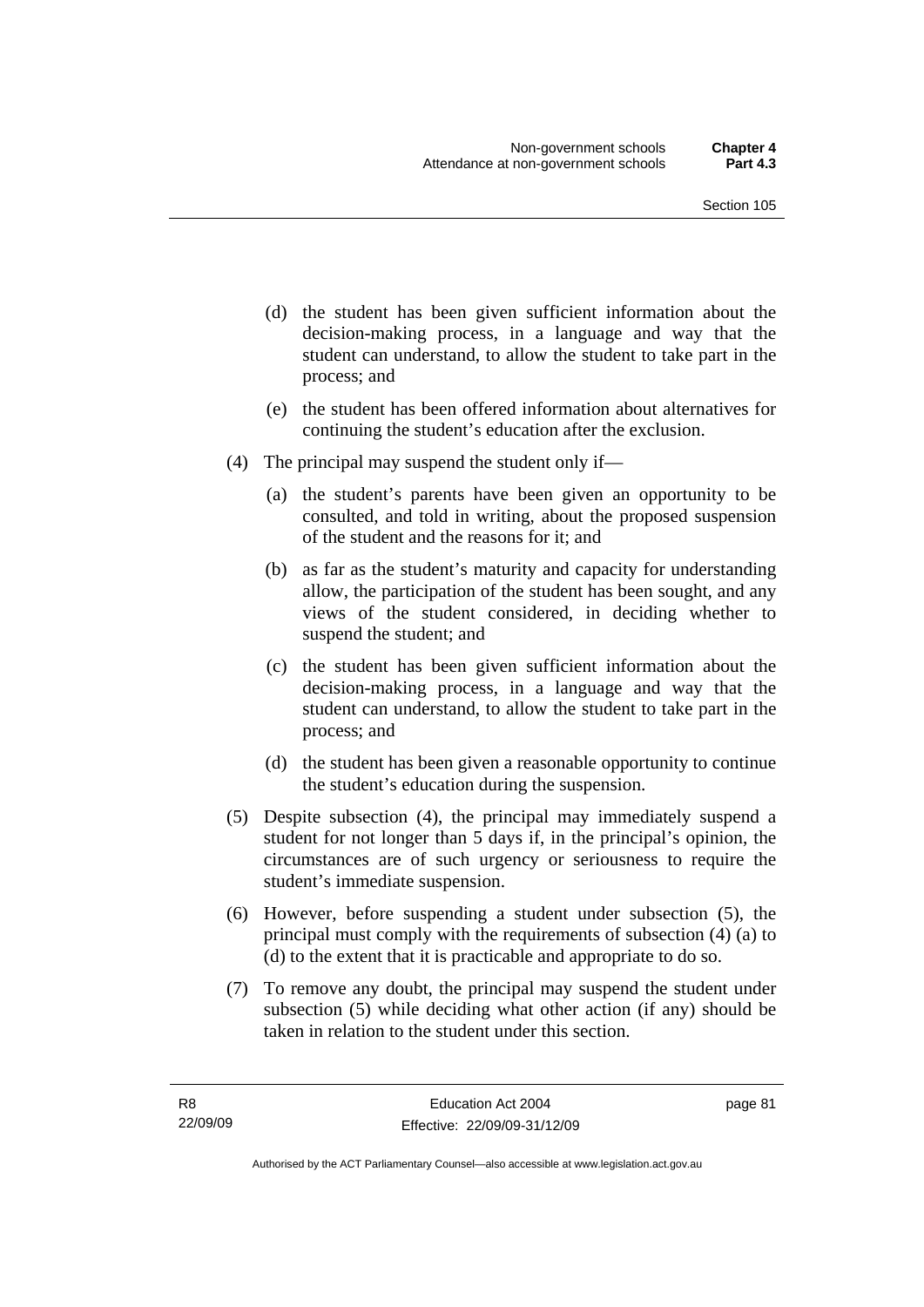- (8) If the student is suspended for 7 or more school days in a school term (whether or not consecutive school days), the principal must ensure that the student is given a reasonable opportunity to attend appropriate counselling.
- (9) If the principal of the school excludes a student from the school, the principal must give the registrar written notice of the exclusion.

page 82 Education Act 2004 Effective: 22/09/09-31/12/09

R8 22/09/09

Authorised by the ACT Parliamentary Counsel—also accessible at www.legislation.act.gov.au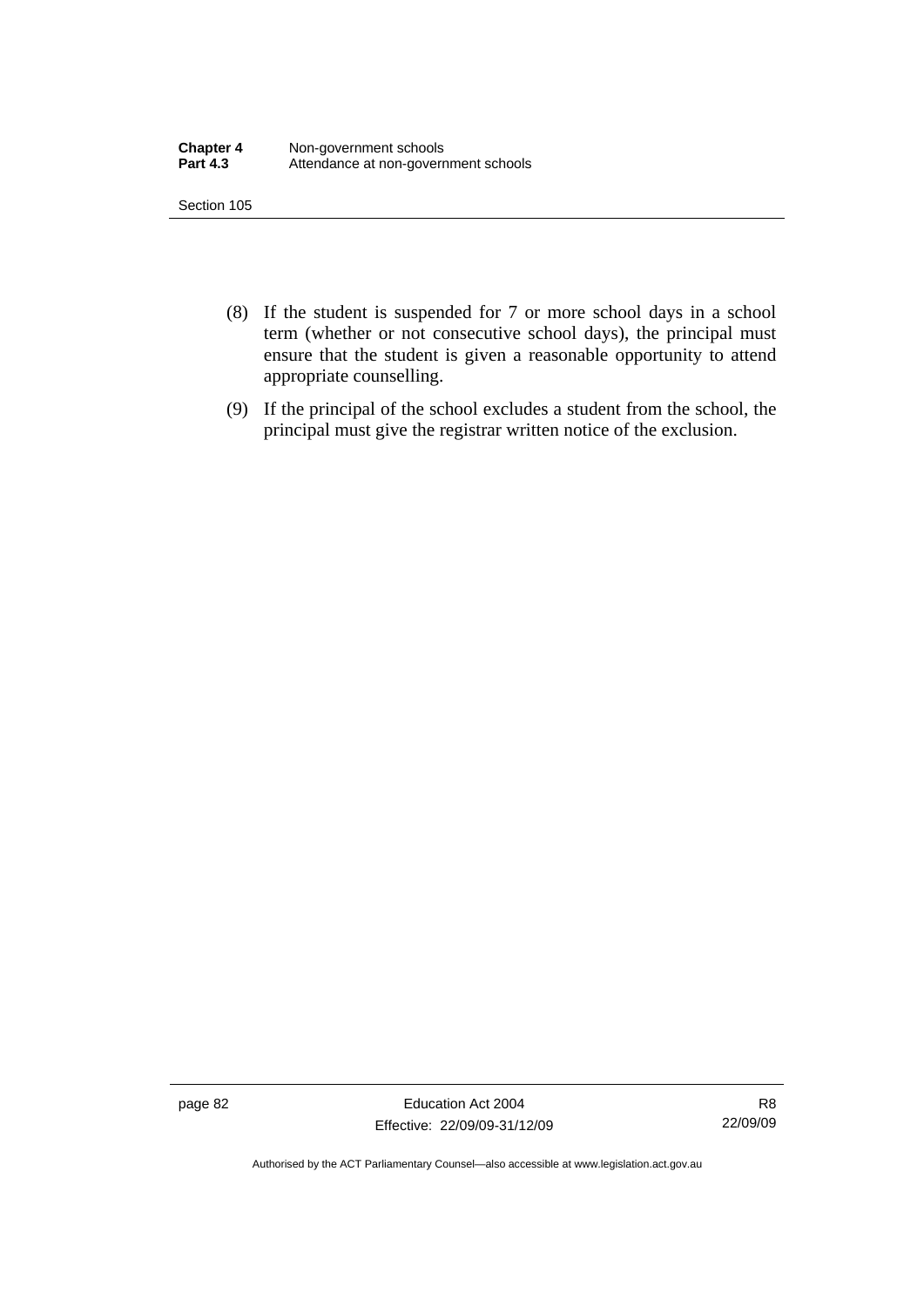## **Part 4.4 Non-government Schools Education Council**

### **Division 4.4.1 Establishment and membership**

#### **106 Establishment of council (non-government)**

The Non-government Schools Education Council (in this part called the *council*) is established.

#### **107 Functions of council (non-government)**

The functions of the council are—

- (a) to advise the Minister on any aspect of non-government schooling; and
- (b) when asked by the Minister under this paragraph, to inquire into and give advice to the Minister on any aspect of nongovernment schooling; and
- (c) to meet with the Government Schools Education Council to discuss matters of mutual interest; and
- (d) to exercise any other function given to the council under this Act or any other Territory law.
- *Note* The Minister must present a copy of any advice given under s 107 (a) or (b) to the Legislative Assembly (see s 118A).

#### **108 Membership of council (non-government)**

The council consists of the members appointed under section 109.

#### **109 Members of council (non-government)**

- (1) The Minister must appoint the following members of the council:
	- (a) a chairperson;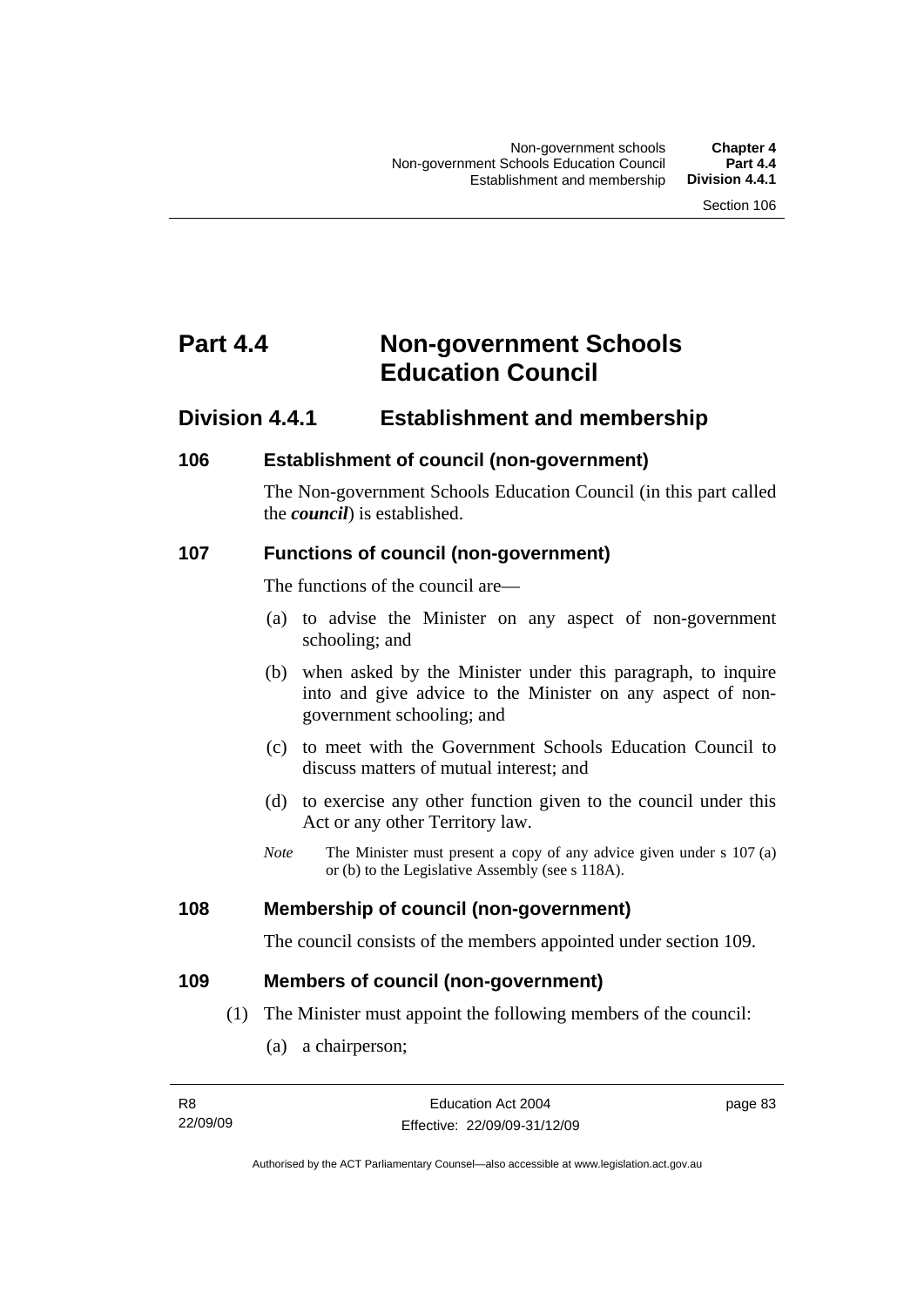- (b) 4 people who, in the Minister's opinion, represent the views of the general community (the *community members*);
- (c) 6 people who, in the Minister's opinion, represent the views of non-government school education (the *education members*).
- *Note 1* For the making of appointments (including acting appointments), see the Legislation Act, pt 19.3.
- *Note* 2 In particular, a person may be appointed for a particular provision of a law (see Legislation Act, s 7 (3)) and an appointment may be made by naming a person or nominating the occupant of a position (see s 207).
- *Note 3* Certain Ministerial appointments require consultation with an Assembly committee and are disallowable (see Legislation Act, div 19.3.3).
- (2) For subsection (1) (c), the Minister must appoint—
	- (a) 3 education members chosen from nominations of organisations representing Catholic schools; and
	- (b) 1 education member chosen from nominations of organisations representing non-Catholic independent schools; and
	- (c) 1 education member chosen from nominations of the nongovernment school union; and
	- (d) 1 education member chosen from nominations of organisations representing parent associations of non-government schools.

#### **110 Deputy chairperson of council (non-government)**

- (1) The members of the council must, whenever necessary, elect another member to be deputy chairperson.
- (2) The council must tell the Minister of the election of the member as deputy chairperson.

#### **111 Term of appointment to council (non-government)**

 (1) A member of the council is to be appointed for a term not longer than 3 years.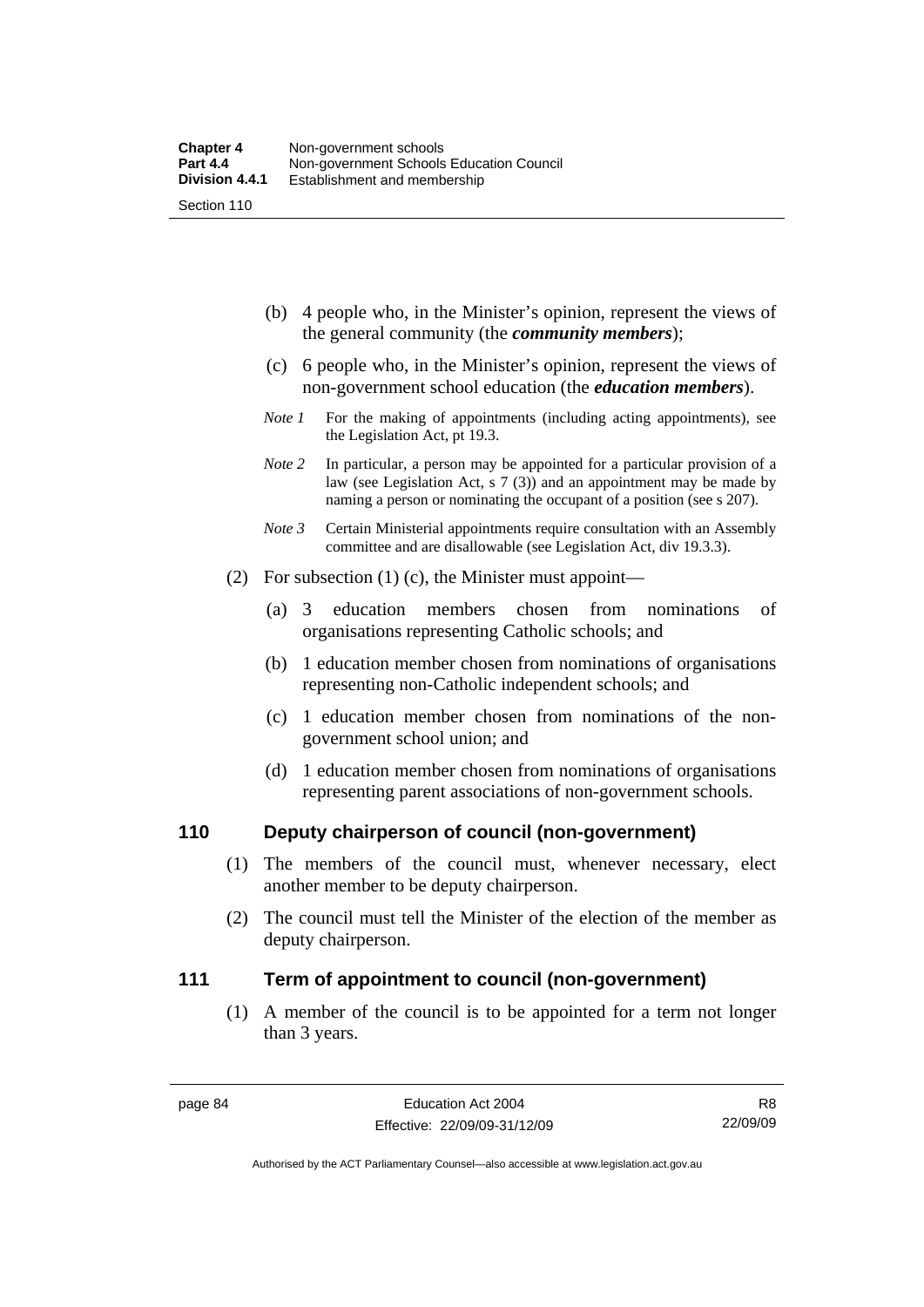- (2) The instrument appointing, or evidencing the appointment of, a member of the council must state whether the person is appointed as chairperson or a community or education member.
	- *Note* A person may be reappointed to a position if the person is eligible to be appointed to the position (see Legislation Act, s 208 and dict, pt 1, def *appoint*).

#### **112 Ending of appointment to council (non-government)**

- (1) The Minister may end the appointment of a member of the council—
	- (a) for misbehaviour; or
	- (b) for contravening section 117 (Disclosure of interests by members of council (non-government)).
- (2) The Minister may also end the appointment of an education member if satisfied that the person no longer represents the views of the organisation from which the person was chosen.
	- *Note* A person's appointment also ends if the person resigns (see Legislation Act s 210).

#### **113 Conditions of appointment generally of council (nongovernment) members**

A member of the council holds the position on the conditions not provided by this Act or another Territory law that are decided by the Minister.

#### **114 Arrangements for staff**

- (1) The council (non-government) may arrange with the chief executive to use public servants in the administrative unit under the chief executive's control.
- (2) The *Public Sector Management Act 1994* applies to the management by the council (non-government) of public servants the subject of an arrangement under subsection (1).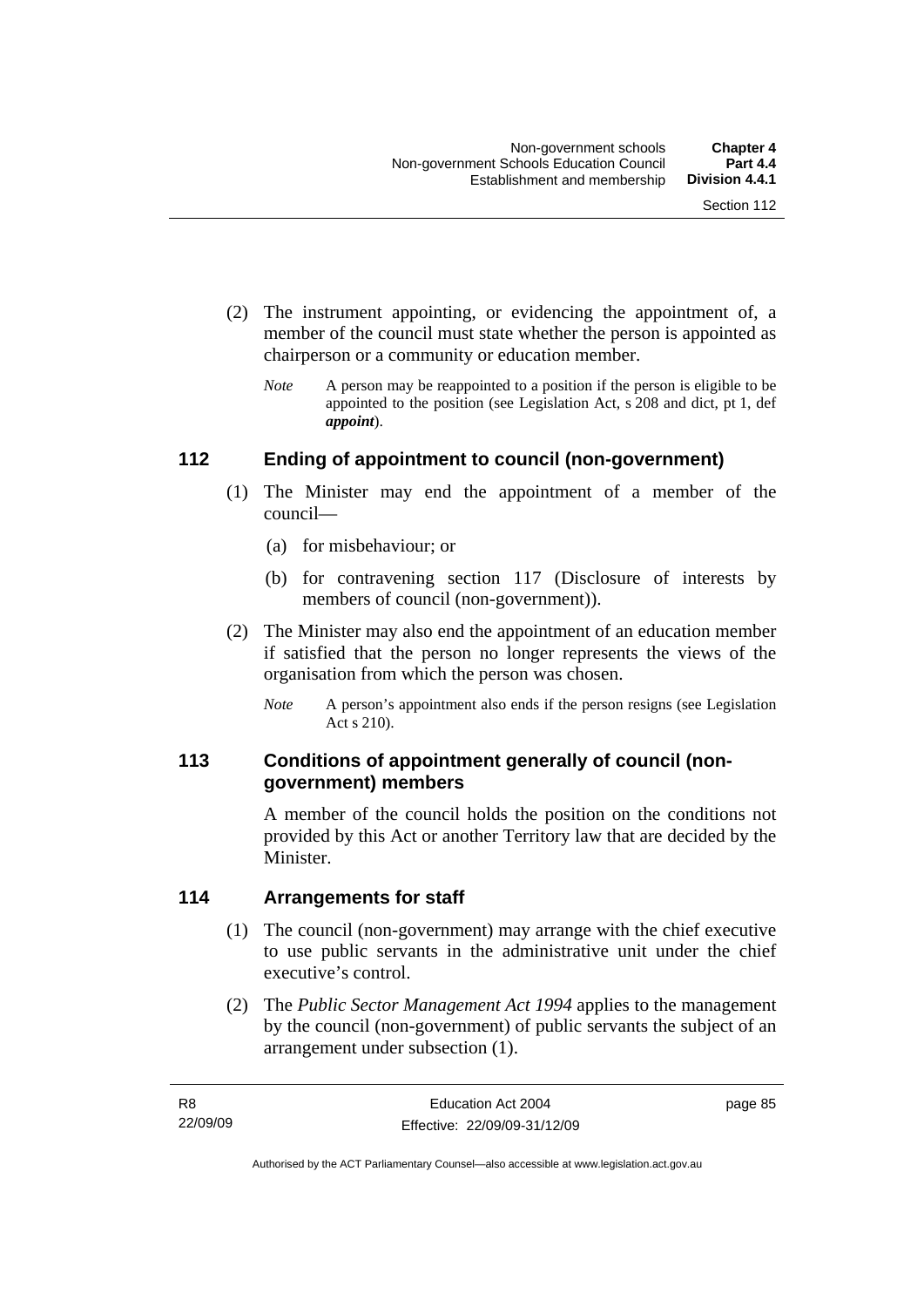## **Division 4.4.2 Proceedings of council (nongovernment)**

#### **115 Time and place of meetings of council (non-government)**

- (1) The council meets at the times and places it decides.
- (2) However, the council must meet at least twice a year.

#### **116 Proceedings of council (non-government)**

- (1) The council must keep minutes of its meetings.
- (2) The council may conduct its proceedings (including its meetings) as it considers appropriate.

#### **117 Disclosure of interests by members of council (nongovernment)**

- (1) This section applies to a member of the council if—
	- (a) the member has a direct or indirect financial interest in an issue being considered, or about to be considered, by the council; and
	- (b) the interest could conflict with the proper exercise of the member's functions in relation to the council's consideration of the issue.
- (2) As soon as practicable after the relevant facts come to the member's knowledge, the member must disclose the nature of the interest to a meeting of the council.
- (3) The disclosure must be recorded in the council's minutes and, unless the council otherwise decides, the member (the *first member*) must not—
	- (a) be present when the council considers the issue; or
	- (b) take part in a decision of the council on the issue.

Authorised by the ACT Parliamentary Counsel—also accessible at www.legislation.act.gov.au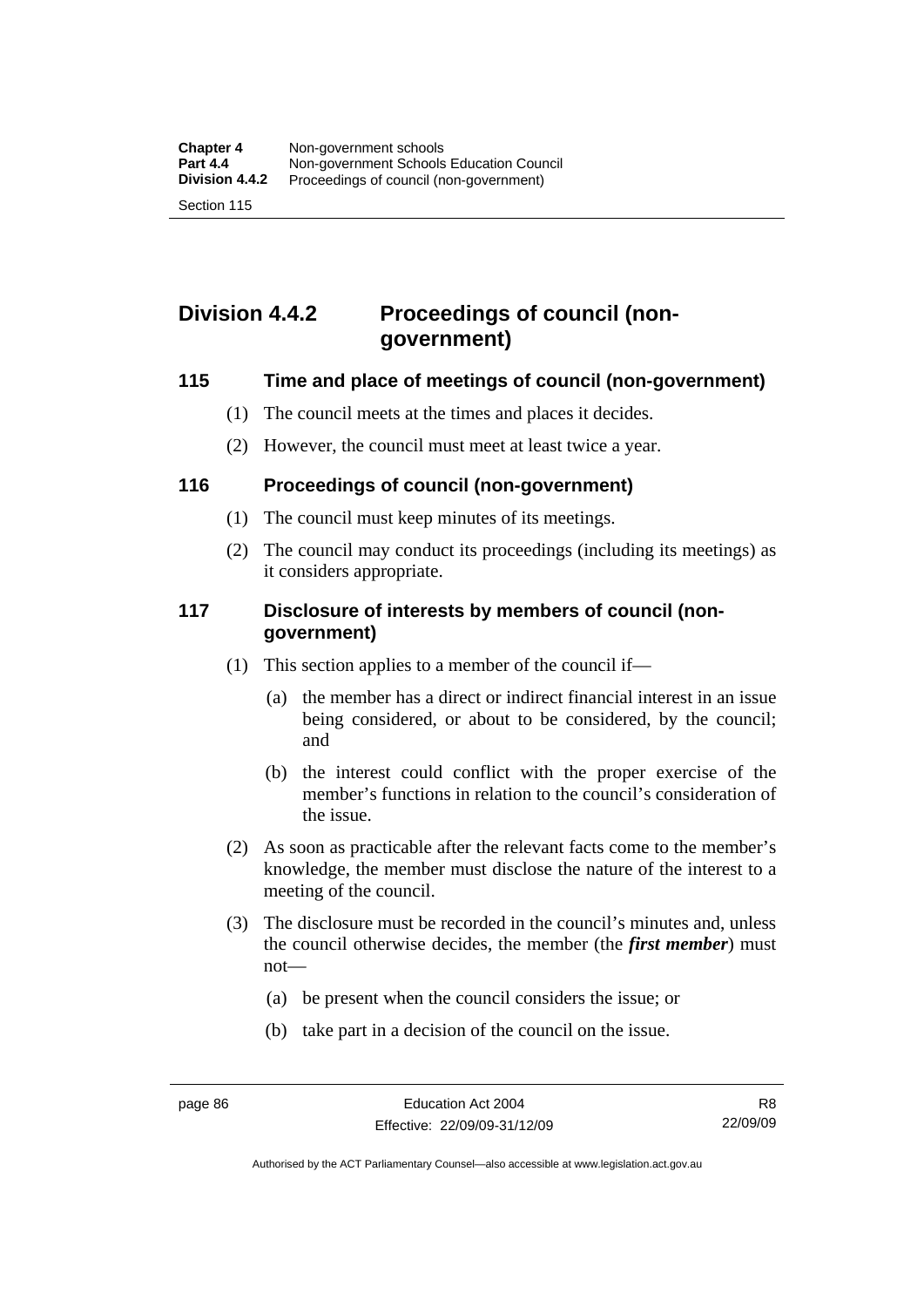- (4) Any other member who also has a direct or indirect financial interest in the issue must not—
	- (a) be present when the council is considering its decision under subsection (3) in relation to the first member; or
	- (b) take part in making the decision.
- (5) Within 14 days after the end of each financial year, the chairperson of the council must give the Minister a statement of any disclosure of interest made under this section during the financial year.

## **Division 4.4.3 Other provisions relating to council (non-government)**

#### **118 Minister to seek advice**

- (1) Before deciding the budget priorities for non-government schools each year, the Minister must ask for, and consider the advice of, the Non-government Schools Education Council.
- (2) This section does not limit the matters that the Minister may take into account in deciding the budget priorities for non-government schools.

#### **118A Minister to present advice of council (non-government)**

The Minister must present a copy of advice given to the Minister under section 107 (a) or (b) (Functions of council (nongovernment)) to the Legislative Assembly within 6 sitting days after the day it is given to the Minister.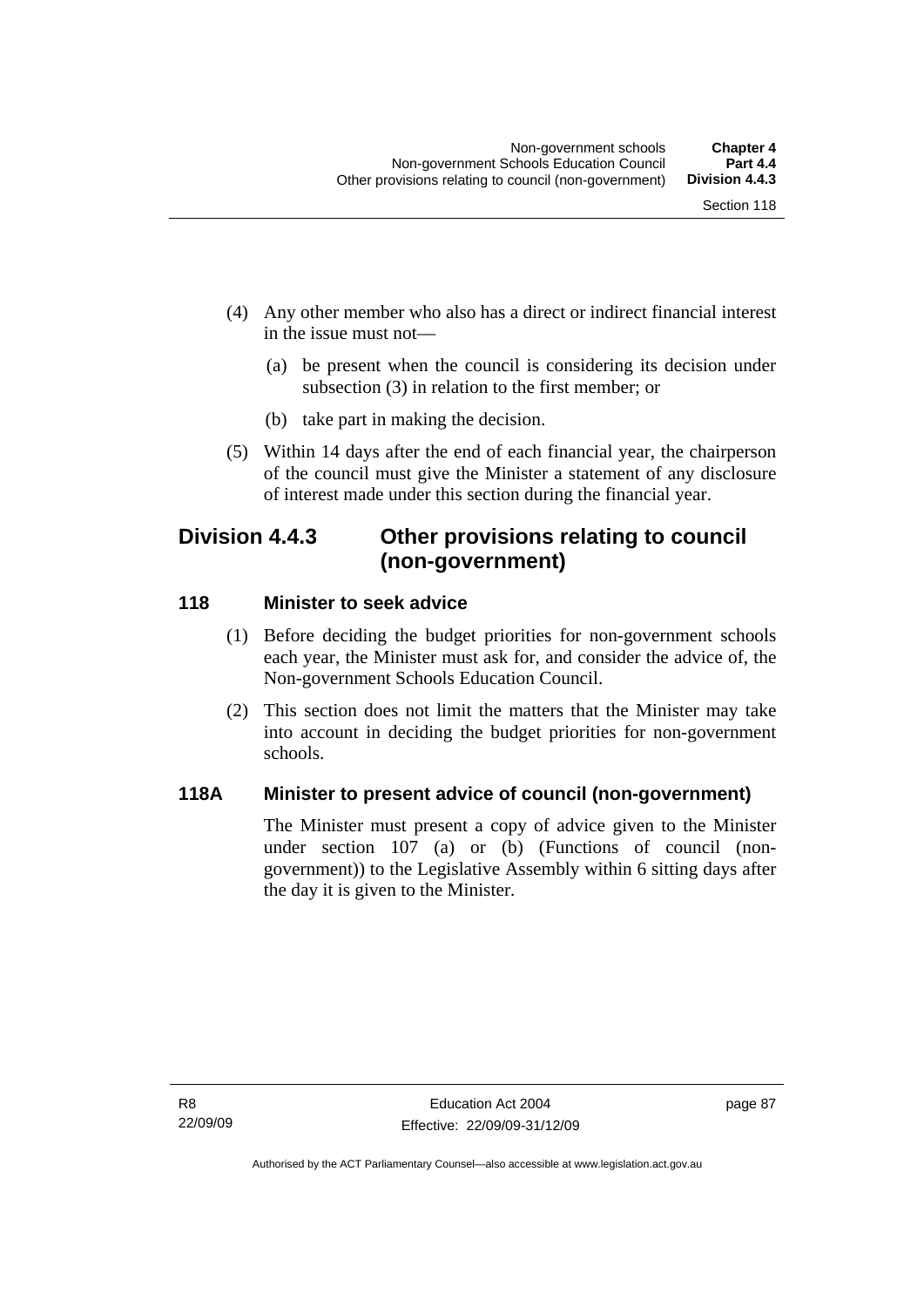# **Part 4.5 Other provisions**

## **Division 4.5.1 Authorised persons (nongovernment)**

#### **119 Appointment of authorised persons (non-government)**

- (1) The chief executive may appoint a person to be an authorised person (non-government) for this chapter or a provision of this chapter.
	- *Note 1* For the making of appointments (including acting appointments), see the Legislation Act, pt 19.3.
	- *Note 2* In particular, a person may be appointed for a particular provision of a law (see Legislation Act, s 7 (3)) and an appointment may be made by naming a person or nominating the occupant of a position (see s 207).
- (2) The regulations may prescribe a person to be an authorised person (non-government) for this chapter or a provision of this chapter.
- (3) A person may be appointed as an authorised person (nongovernment) under subsection (1) only if—
	- (a) the person is an Australian citizen or a permanent resident of Australia; and
	- (b) the chief executive is satisfied that the person is a suitable person to be appointed, having regard in particular to—
		- (i) whether the person has any criminal convictions; and
		- (ii) the person's employment record; and
	- (c) the person has satisfactorily completed adequate training to exercise the powers of an authorised person (non-government) proposed to be given to the person.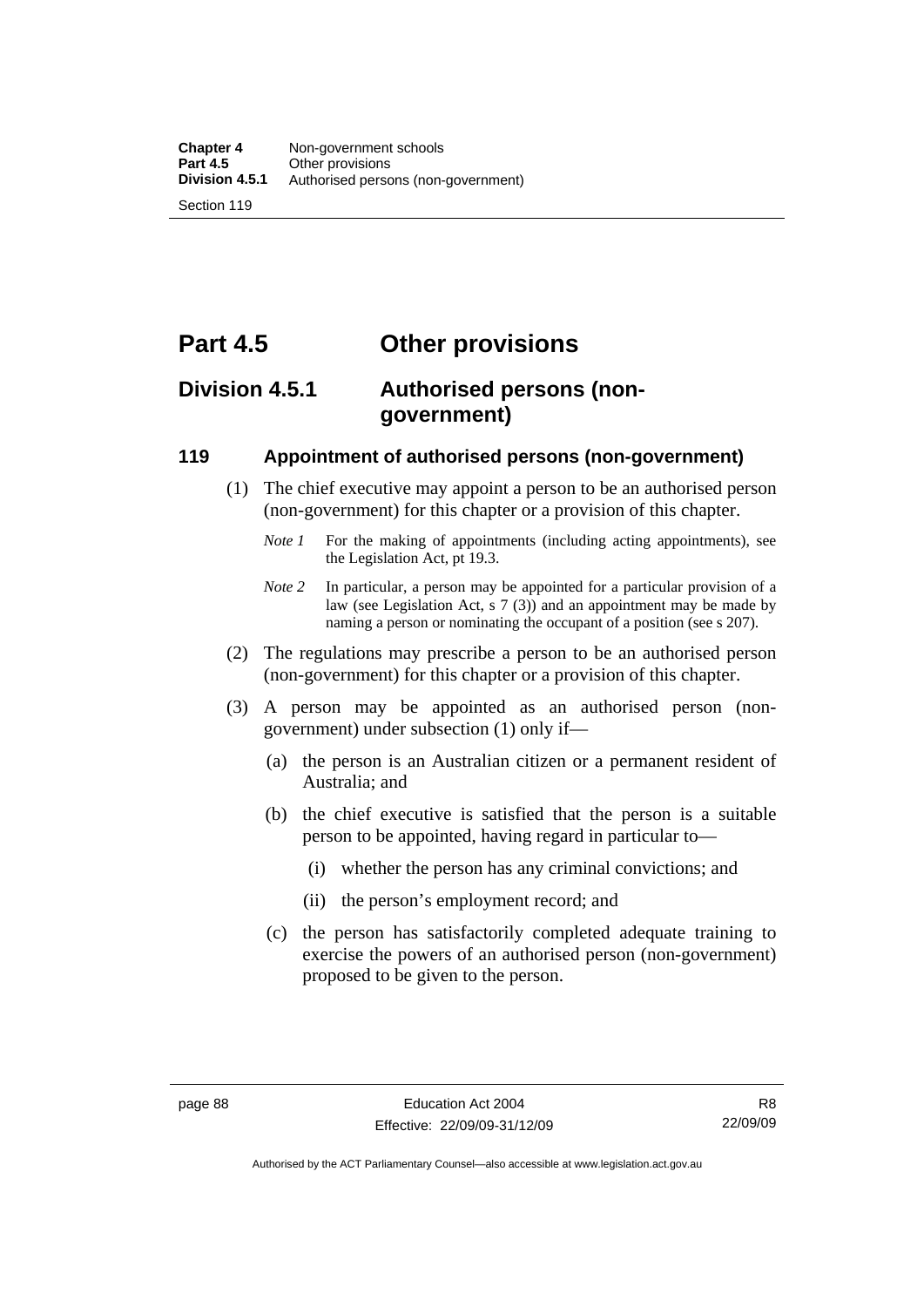#### **120 Identity cards for authorised persons (non-government)**

- (1) The chief executive must give an authorised person (nongovernment) an identity card that states the person is an authorised person (non-government) for this chapter, or stated provisions of this chapter, and shows—
	- (a) a recent photograph of the person; and
	- (b) the name of the person; and
	- (c) the date of issue of the card; and
	- (d) an expiry date for the card; and
	- (e) anything else prescribed under the regulations.
- (2) A person who ceases to be an authorised person (non-government) must return his or her identity card to the chief executive as soon as practicable, but within 21 days after the day the person ceases to be an authorised person.

Maximum penalty: 1 penalty unit.

(3) An offence against subsection (2) is a strict liability offence.

## **Division 4.5.2 Inspection powers for non-government schools**

#### **121 Power not to be exercised before identity card shown etc**

- (1) An authorised person (non-government) may exercise a power under this chapter in relation to a person only if the authorised person first shows the person his or her identity card.
- (2) An authorised person (non-government) may not remain in a nongovernment school entered under this division if, when asked by the principal, the authorised person does not show his or her identity card.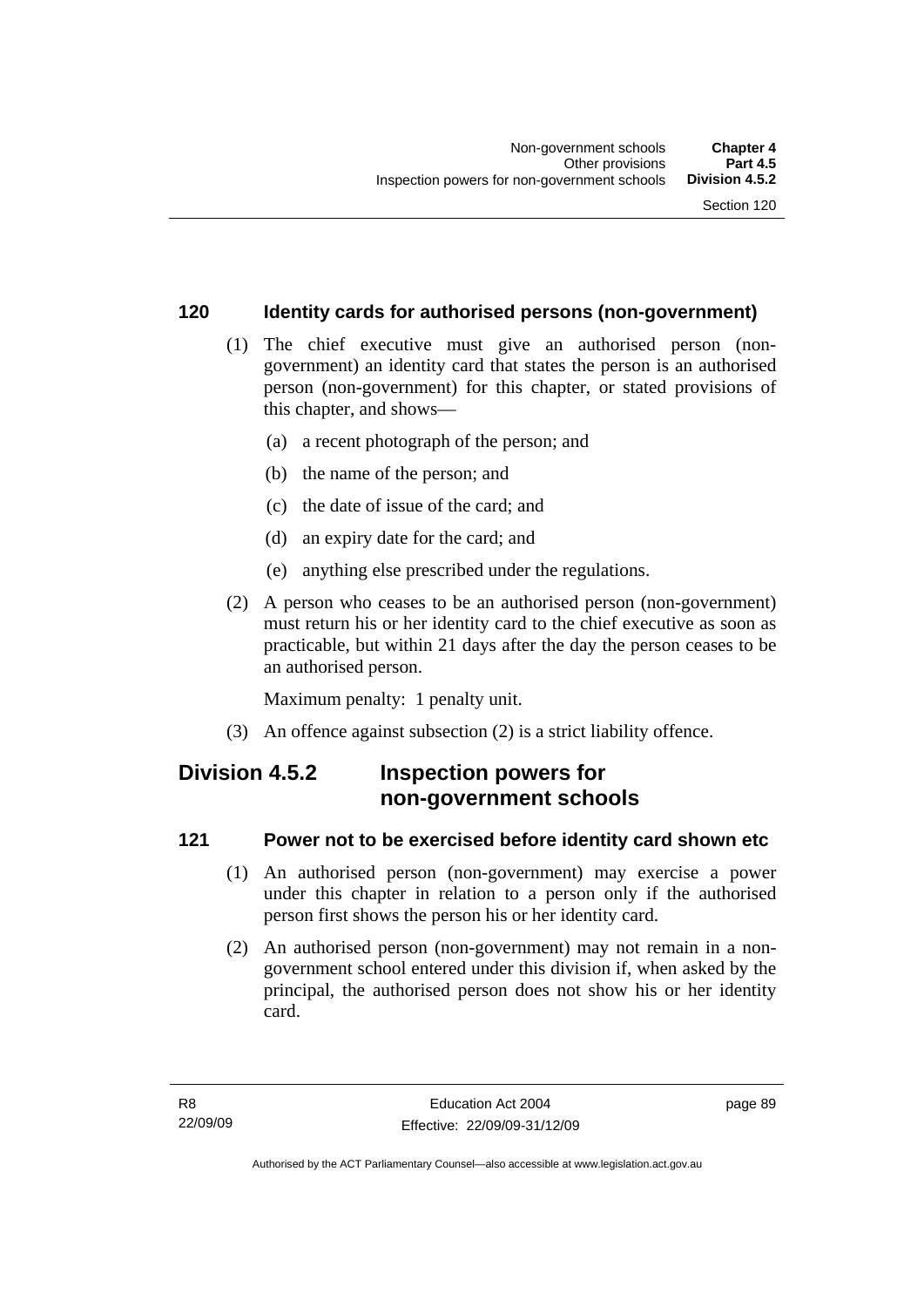#### **122 Entry to non-government schools for inspections**

To find out whether this Act is being complied with, an authorised person (non-government) may enter a non-government school at any time when it is being used as a school under this Act.

#### **123 Entry to non-government schools with consent**

- (1) An authorised person (non-government) may enter a nongovernment school at any other time if the principal of the school consents to the entry.
- (2) An authorised person (non-government) may, without the principal's consent, enter the non-government school to ask for consent to enter the school.

#### **124 Consent to entry**

- (1) This section applies if an authorised person (non-government) intends to ask the principal of a non-government school to consent to the authorised person entering the school.
- (2) Before asking for the consent, the authorised person (nongovernment) must tell the principal—
	- (a) the reason for the entry; and
	- (b) that the principal is not required to consent.
- (3) If the consent is given, the authorised person (non-government) must ask the principal to sign an acknowledgment of the consent.
- (4) The acknowledgment must state that—
	- (a) the principal was told—
		- (i) the reason for the entry; and
		- (ii) that the principal is not required to consent; and

R8 22/09/09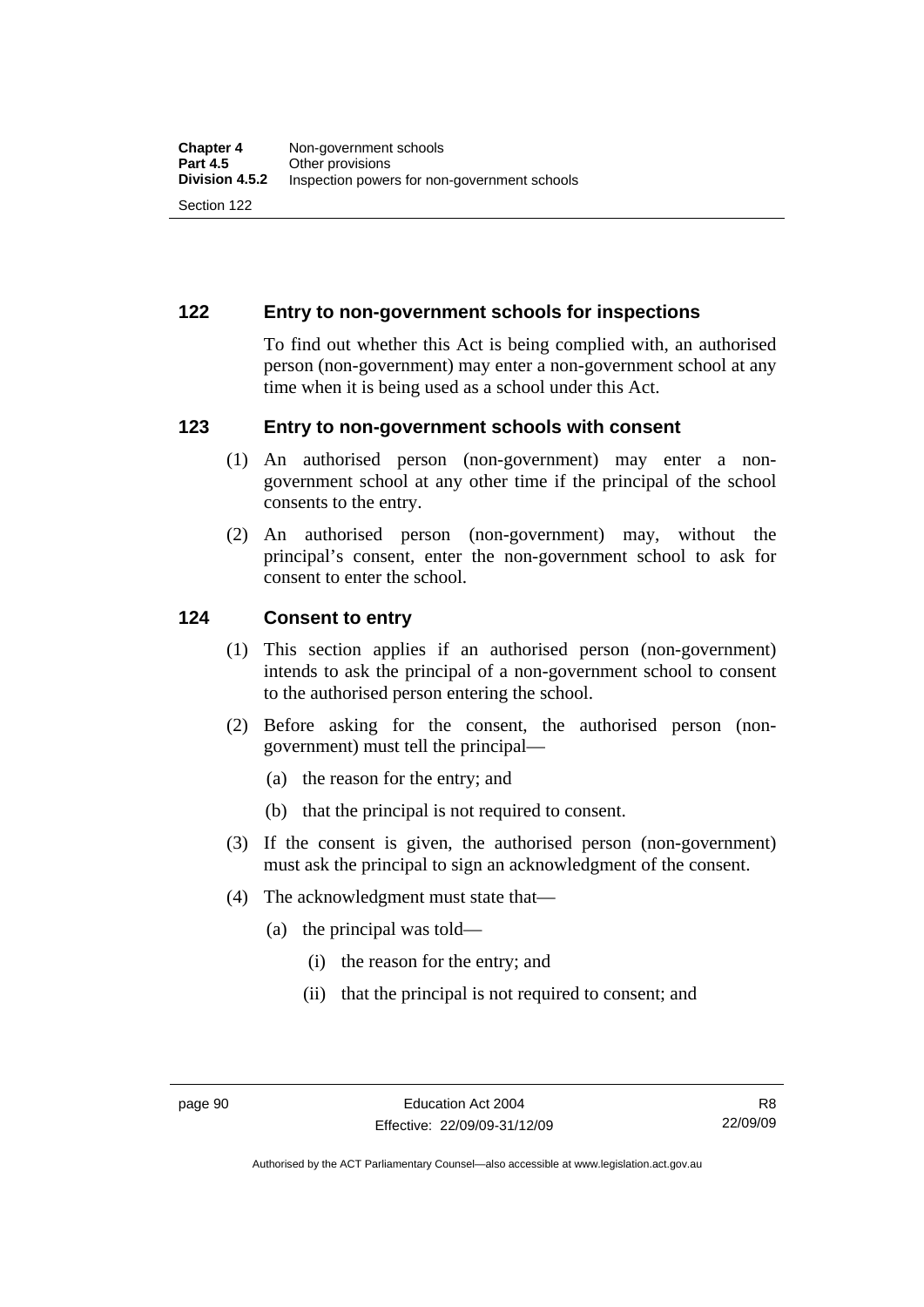- (b) the principal gives an authorised person (non-government) consent to enter the school and exercise powers under this chapter; and
- (c) the time and date the consent was given.
- (5) If the principal signs an acknowledgment of consent, the authorised person (non-government) must immediately give a copy to the principal.
- (6) A court may assume that the principal did not consent if—
	- (a) a question arises, in a proceeding in the court, whether the principal consented to the authorised person (non-government) entering the school under this chapter; and
	- (b) an acknowledgment under this section is not produced in evidence for the entry; and
	- (c) it is not proved that the principal consented to the entry.

#### **125 Powers on entry**

An authorised person (non-government) who enters a nongovernment school under section 122 (Entry to non-government schools for inspections) or section 123 (Entry to non-government schools with consent) may inspect the school or anything in it (including the register of enrolments and attendances).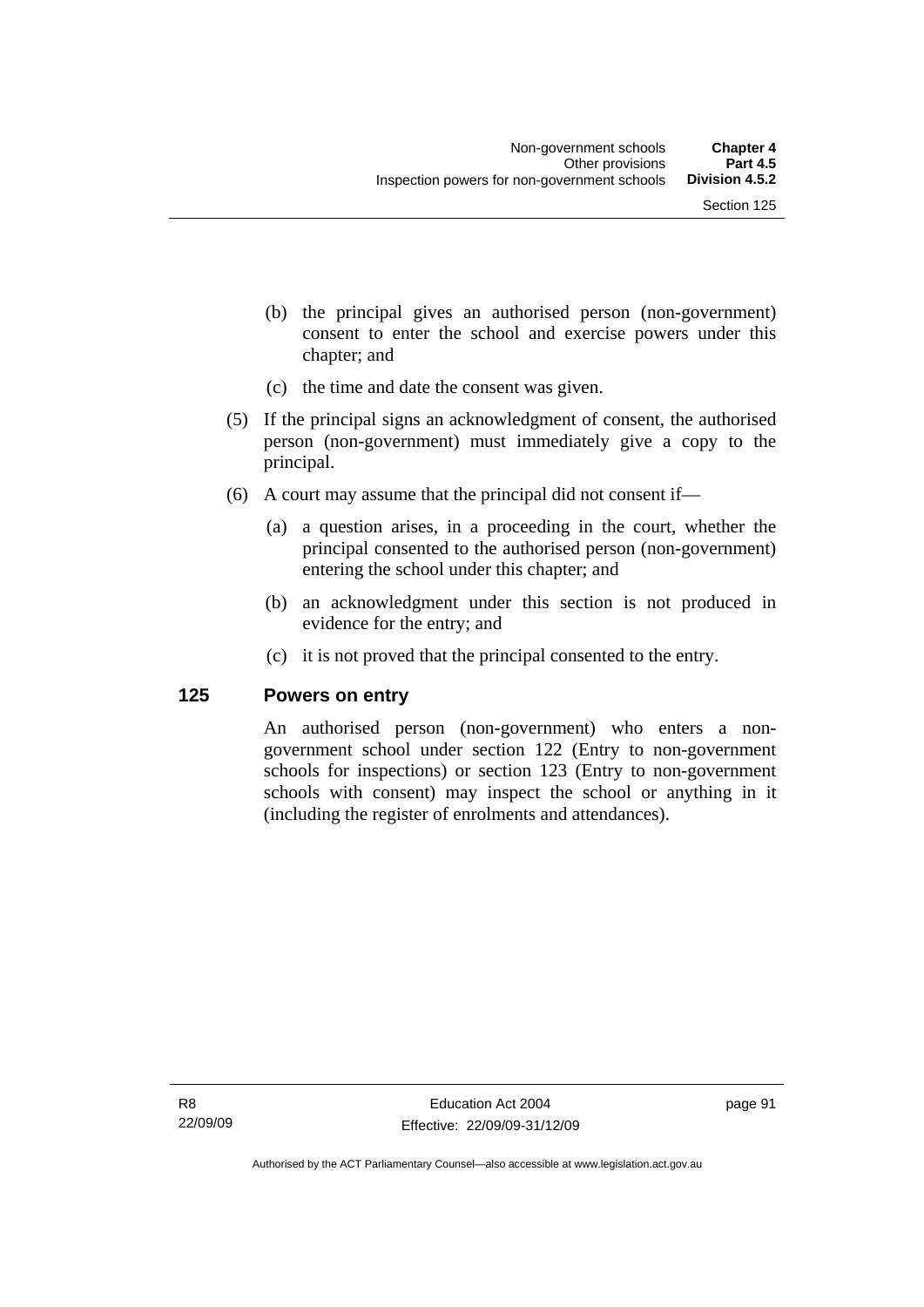**Chapter 5** Home education Part 5.1 **General** 

Section 128

## **Chapter 5 Home education**

## **Part 5.1 General**

#### **128 Principles on which ch 5 based**

The following are the principles on which this chapter is based:

- (a) parents have the right to choose a suitable educational environment for their children;
- (b) there is a diversity of religious and educational philosophies held by parents providing home education for their children;
- (c) the diversity of educational philosophies reflects the diversity of preferences of parents for particular forms of education for their children;
- (d) home education is committed to—
	- (i) offering a broad range of opportunities that foster in each child the development of the child's unique spiritual, emotional, physical, social and intellectual being; and
	- (ii) valuing the individual needs, interests and aptitudes of each child; and
	- (iii) preparing each child to become an independent and effective local and global citizen.

Authorised by the ACT Parliamentary Counsel—also accessible at www.legislation.act.gov.au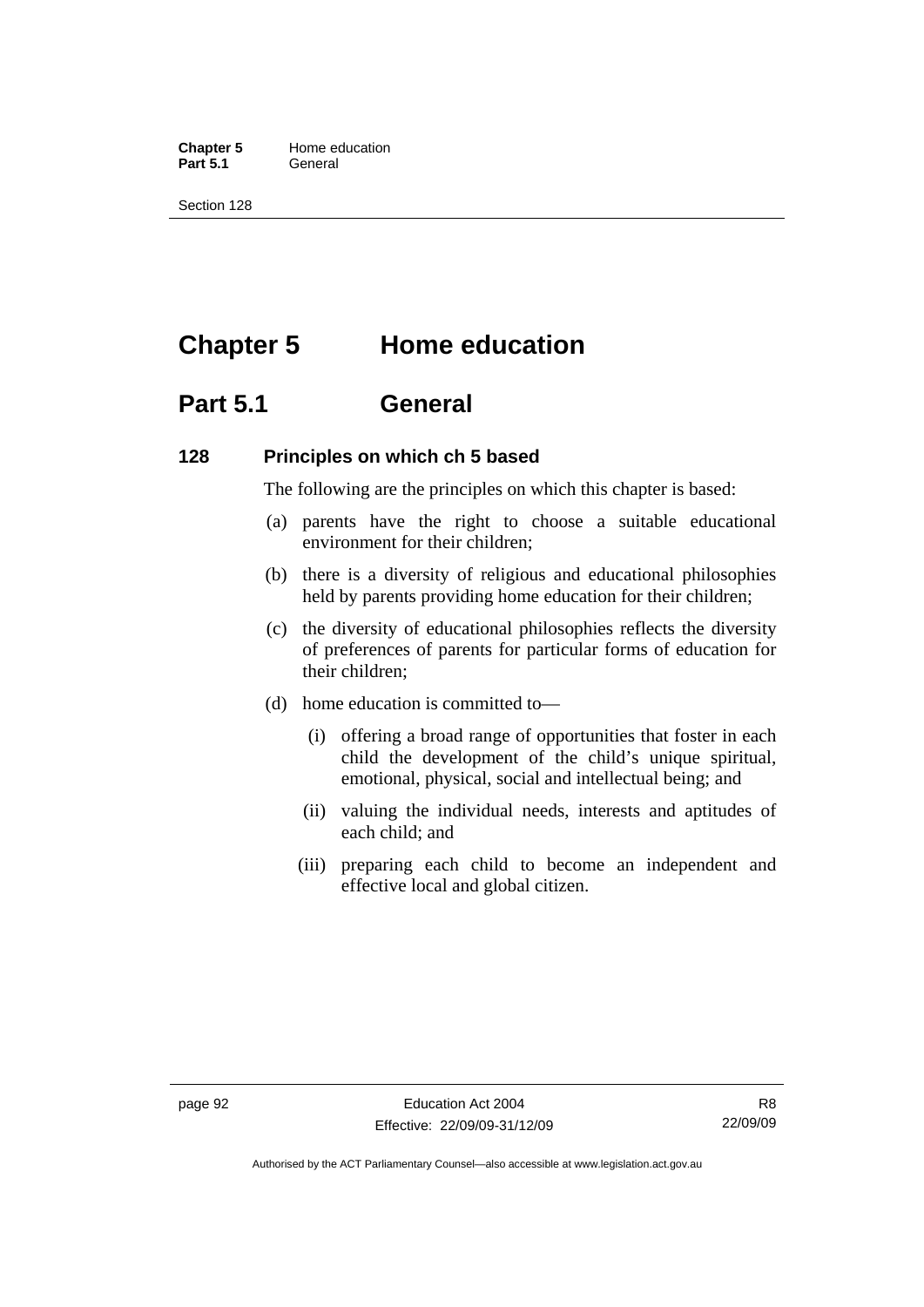## **Part 5.2 Registration—home education**

#### **129 Meaning of** *home education*

In this Act:

*home education*, in relation to a child, means education conducted by 1 or both of the child's parents from a home base.

#### **130 Provisional registration for home education**

- (1) The parents of a child may apply, in writing, to the chief executive for registration of the child for home education.
- (2) On receiving an application under subsection (1), the chief executive must provisionally register the child for home education.
- (3) Provisional registration for home education ends—
	- (a) 6 months after the day the provisional registration begins; or
	- (b) if the child is registered sooner under section 131 (3)—on the day the child is registered.

### **131 Registration for home education**

- (1) This section applies if a child is provisionally registered for home education under section 130.
- (2) Also, this section applies if—
	- (a) the parents of a child apply in writing to the chief executive for registration for home education; and
	- (b) immediately before the application, the child was registered or approved (however described) under the law of a State or another Territory for home education.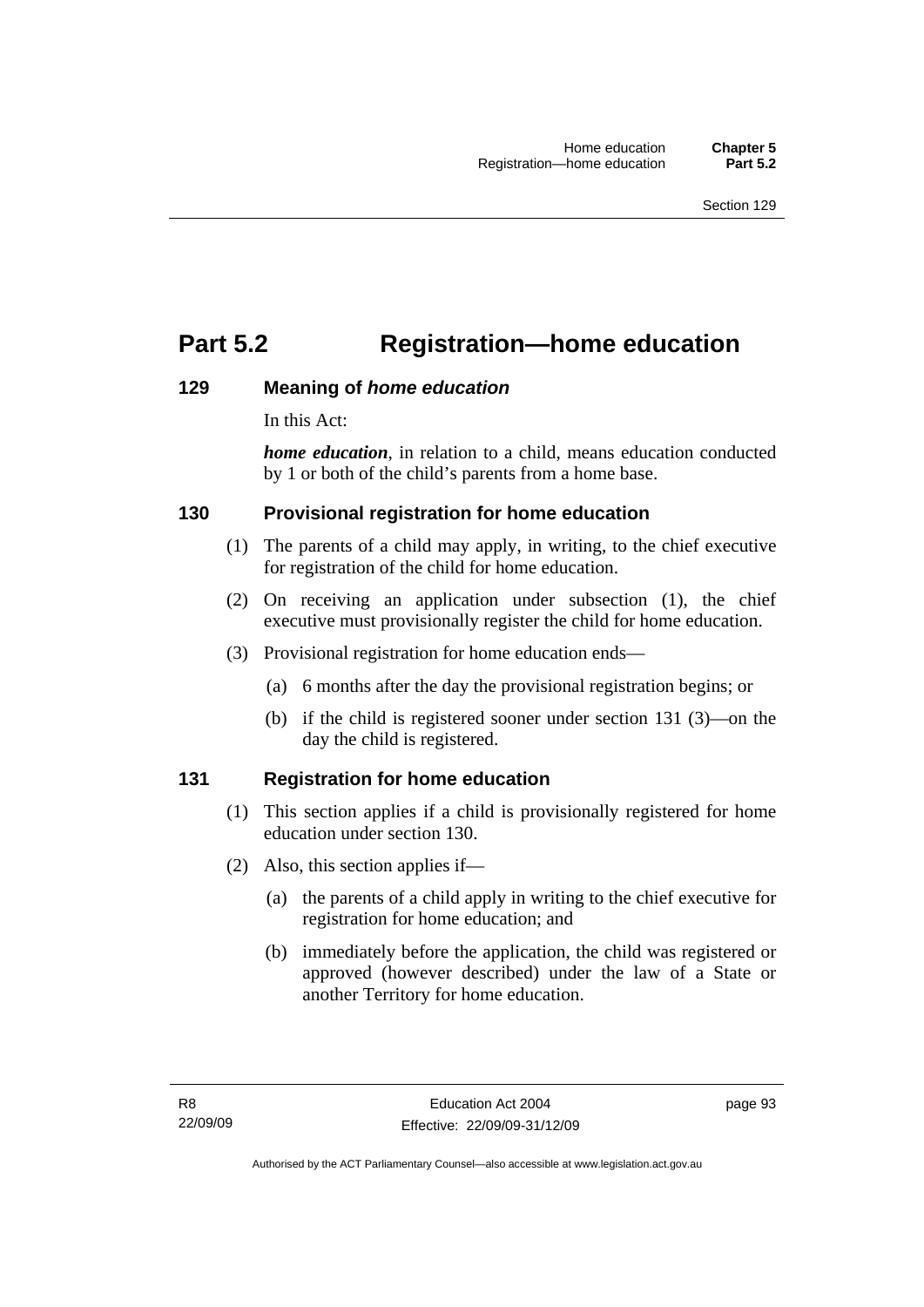- (3) The chief executive may register the child for home education for a period of not longer than 2 years if satisfied that the conditions for registration will be complied with.
- (4) To decide whether the conditions for registration will be complied with, an authorised person (government) may inspect any education programs, materials or other records proposed to be used for the home education.

#### **132 Conditions of registration for home education**

The registration of a child for home education is subject to the following conditions:

- (a) the parents of the child are to provide high-quality education for the child;
- (b) the parents of the child must document the educational opportunities offered by the parents to their child and the strategies they use to encourage their child to learn;
- (c) the parents of the child must make available for inspection on request by the chief executive any education programs, materials or other records used for the home education.

#### **133 Registration of child**

If the chief executive approves the registration of a child for home education, the chief executive must—

- (a) enter the particulars prescribed under the regulations in the home education register kept under section 139 (Home education register); and
- (b) give the parents of the child a certificate of registration for the child.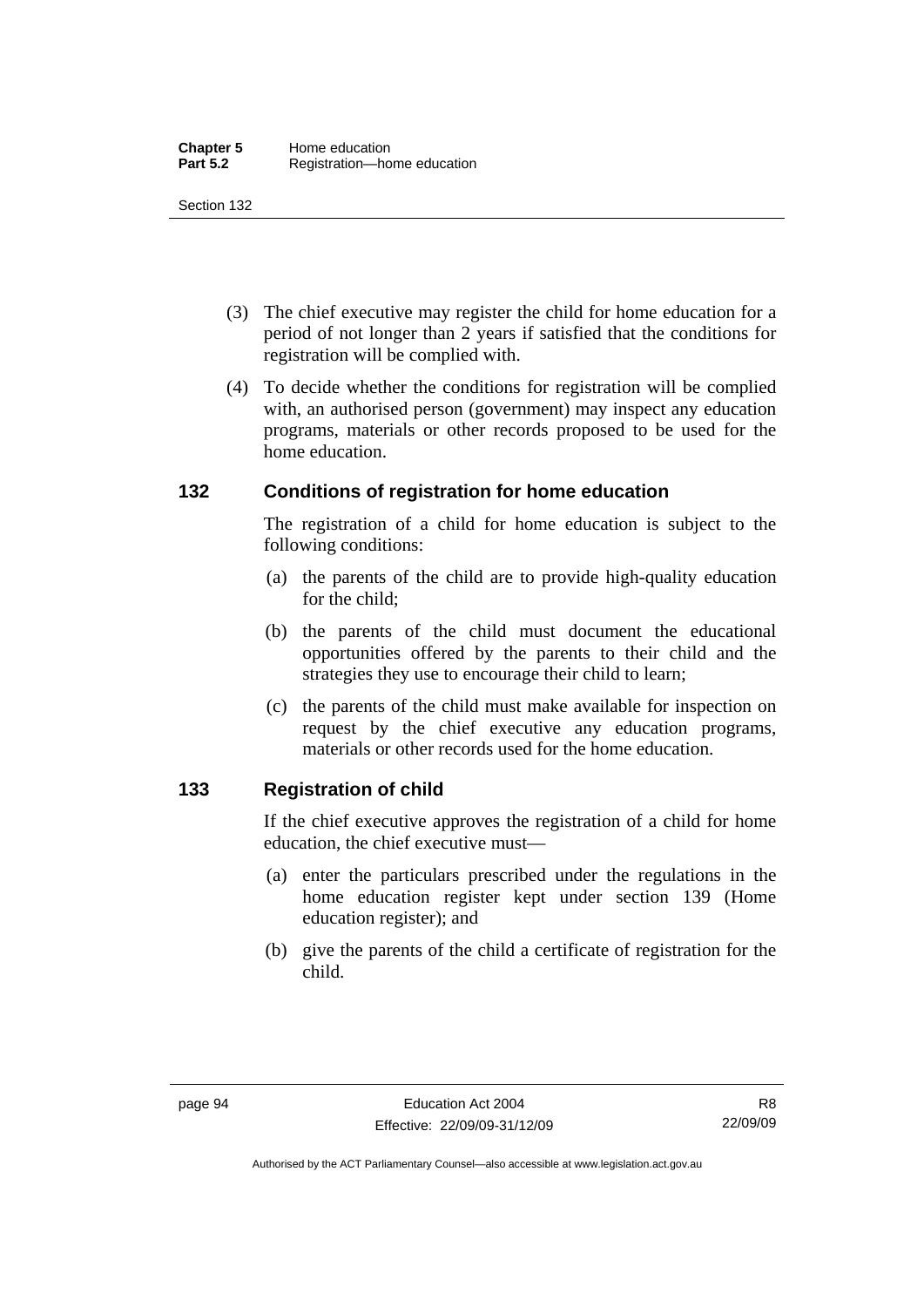#### **134 Period of registration**

Registration of a child for home education is for the period (not longer than 2 years) stated in the certificate of registration.

#### **135 Cancellation of registration for home education**

- (1) The chief executive may cancel the registration of a child for home education if the chief executive is satisfied on reasonable grounds that a parent has contravened a condition of the registration.
- (2) Before cancelling registration, the chief executive must give the parents a written notice—
	- (a) stating the grounds on which the chief executive proposes to cancel the registration; and
	- (b) stating the facts that, in the chief executive's opinion, establish the grounds; and
	- (c) telling the parents that they may, within 30 days beginning the day after the day they receive the notice, give a written response to the chief executive about the matters in the notice.
- (3) In deciding whether to cancel registration, the chief executive must consider any response given to the chief executive in accordance with subsection  $(2)$  (c).
- (4) However, the chief executive must not cancel the registration if satisfied that—
	- (a) the parents have demonstrated that the contravention has been rectified and that they will comply with the conditions of the registration; and
	- (b) it is not otherwise in the public interest that the registration be cancelled.
- (5) The chief executive must give the parents written notice of the decision.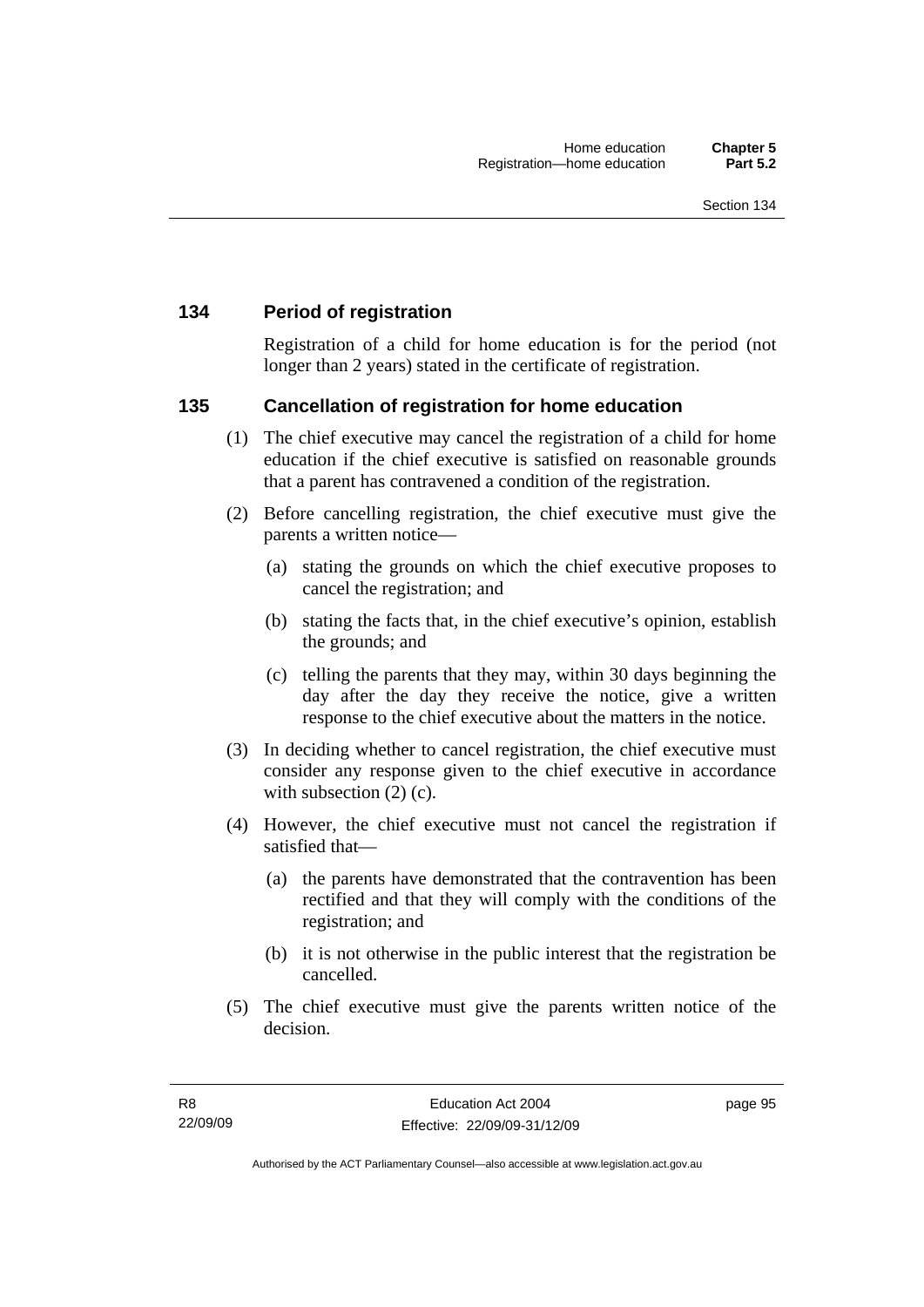(6) Cancellation of registration takes effect on the day when notice of the cancellation is given to the parents or, if the notice states a later date of effect, that date.

#### **136 Certificate of registration for home education**

A certificate of registration for home education must state—

- (a) the name of the child registered for home education; and
- (b) the names of the child's parents; and
- (c) the address of the home base from which the home education will be carried out; and
- (d) the period of registration; and
- (e) the conditions of registration; and
- (f) any other particulars prescribed under the regulations.

#### **137 Renewal of registration for home education**

- (1) The parents of a child who is registered for home education under this part may apply in writing to the chief executive for renewal of the registration.
- (2) The application must be made at least the prescribed period before the registration ends.
- (3) The chief executive may renew the registration of the child for home education for a period of not longer than 2 years if satisfied that the conditions for registration will be complied with.
- (4) In this section:

#### *prescribed period* means—

- (a) 3 months; or
- (b) if the chief executive approves a shorter period—that period.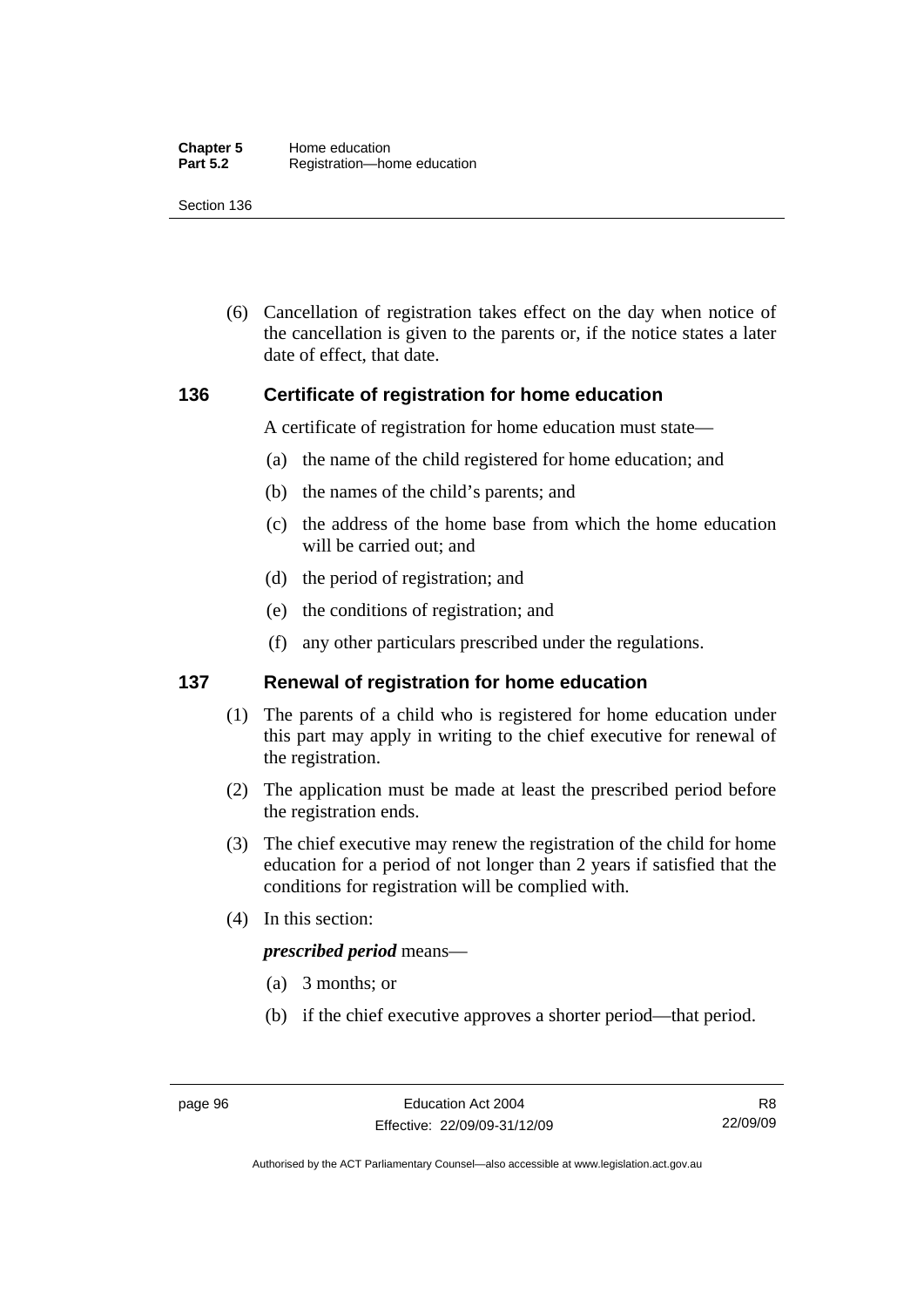#### **138 Home education reports**

The parents of a child registered for home education must give the chief executive a report about the educational progress of the child once every year.

#### **139 Home education register**

The chief executive must keep a register of children registered for home education.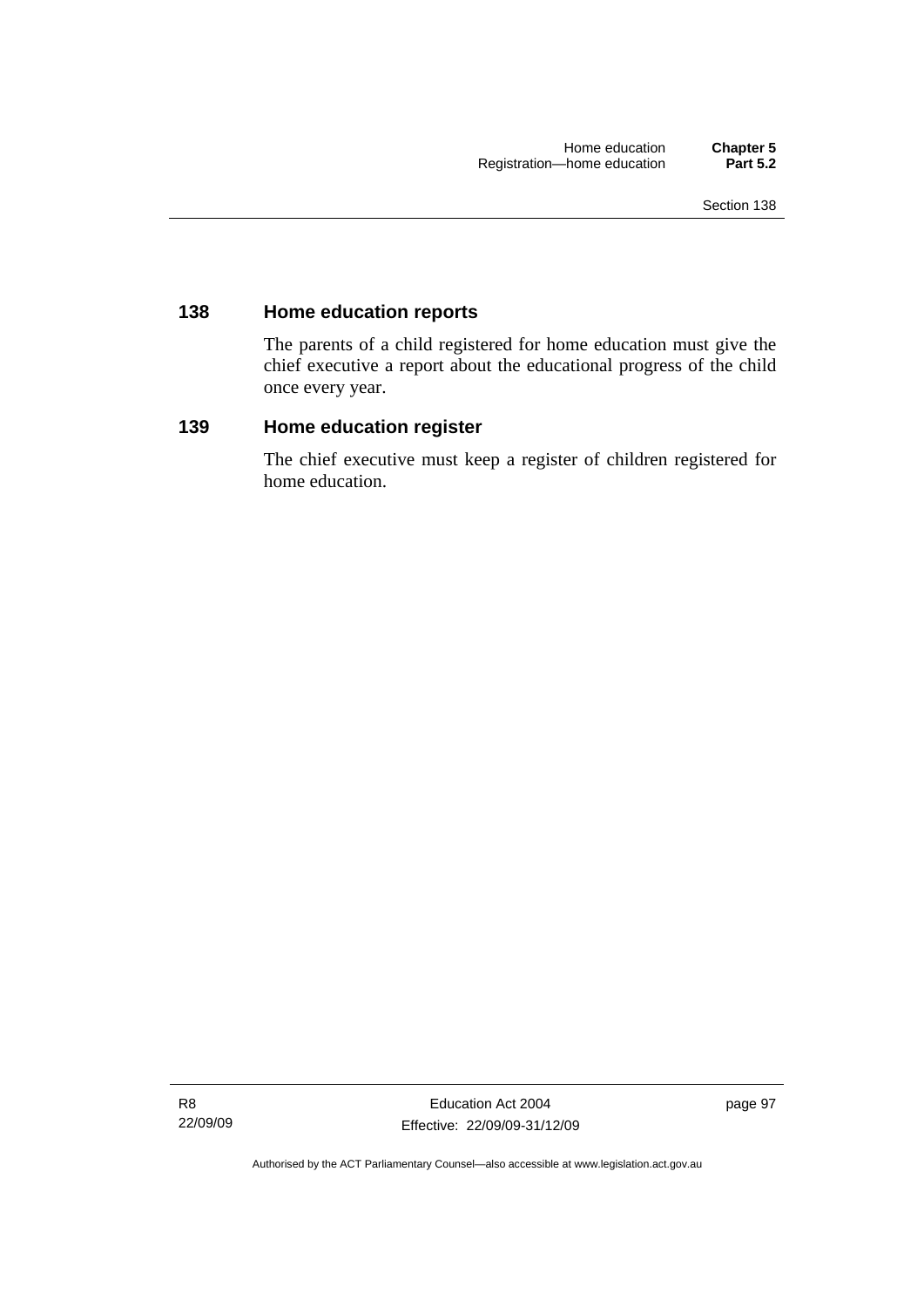## **Chapter 6 Miscellaneous**

## **Part 6.1 Notification and review of decisions**

#### **140 Definitions***—***pt 6.1**

In this part:

*decision-maker* means—

- (a) for an internally reviewable decision—a person mentioned in schedule 1, column 5 in relation to the decision; or
- (b) for a reviewable decision—
	- (i) the internal reviewer in relation to the decision; or
	- (ii) if the decision is made personally by the Minister or chief executive—a person mentioned in schedule 1, column 5 in relation to the decision.

*internally reviewable decision* means a decision (other than a decision made personally by the Minister or chief executive) mentioned in schedule 1, column 3 under a provision of this Act mentioned in column 2 in relation to the decision.

*internal reviewer*—see section 144 (1).

*internal review notice*—see the *ACT Civil and Administrative Tribunal Act 2008*, section 67B (1).

#### *reviewable decision* means—

 (a) a decision of an internal reviewer in relation to an internally reviewable decision; or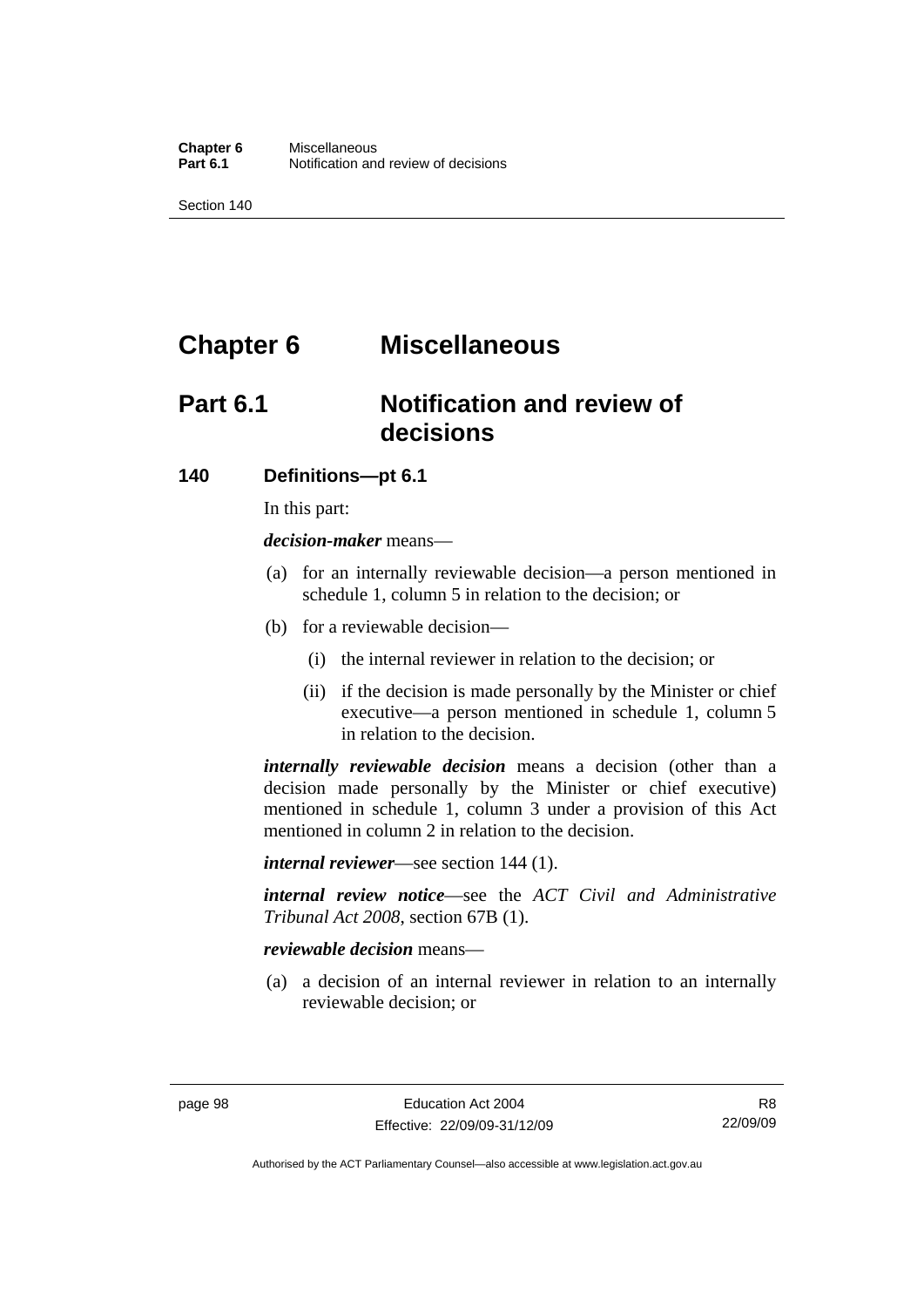(b) if a decision is made personally by the Minister or chief executive—a decision mentioned in schedule 1, column 3 under a provision of this Act mentioned in column 2 in relation to the decision.

## **141 Internal review notices**

If a decision-maker makes an internally reviewable decision, the decision-maker must give an internal review notice to each entity mentioned in schedule 1, column 4 in relation to the decision.

- *Note 1* The decision-maker must also take reasonable steps to give an internal review notice to any other person whose interests are affected by the decision (see *ACT Civil and Administrative Tribunal Act 2008*, s 67B).
- *Note 2* The requirements for internal review notices are prescribed under the *ACT Civil and Administrative Tribunal Act 2008*.

# **142 Applications for internal review**

- (1) The following may apply to the decision-maker for review of an internally reviewable decision:
	- (a) an entity mentioned in schedule 1, column 4 in relation to the decision;
	- (b) any other person whose interests are affected by the decision.
- (2) The application must—
	- (a) be in writing; and
	- (b) state the applicant's name and address; and
	- (c) set out the applicant's reasons for making the application.
	- *Note* If a form is approved under s 154 for the application, the form must be used.
- (3) The application must be given to the decision-maker within—
	- (a) 28 days after the day the applicant is given the internal review statement; or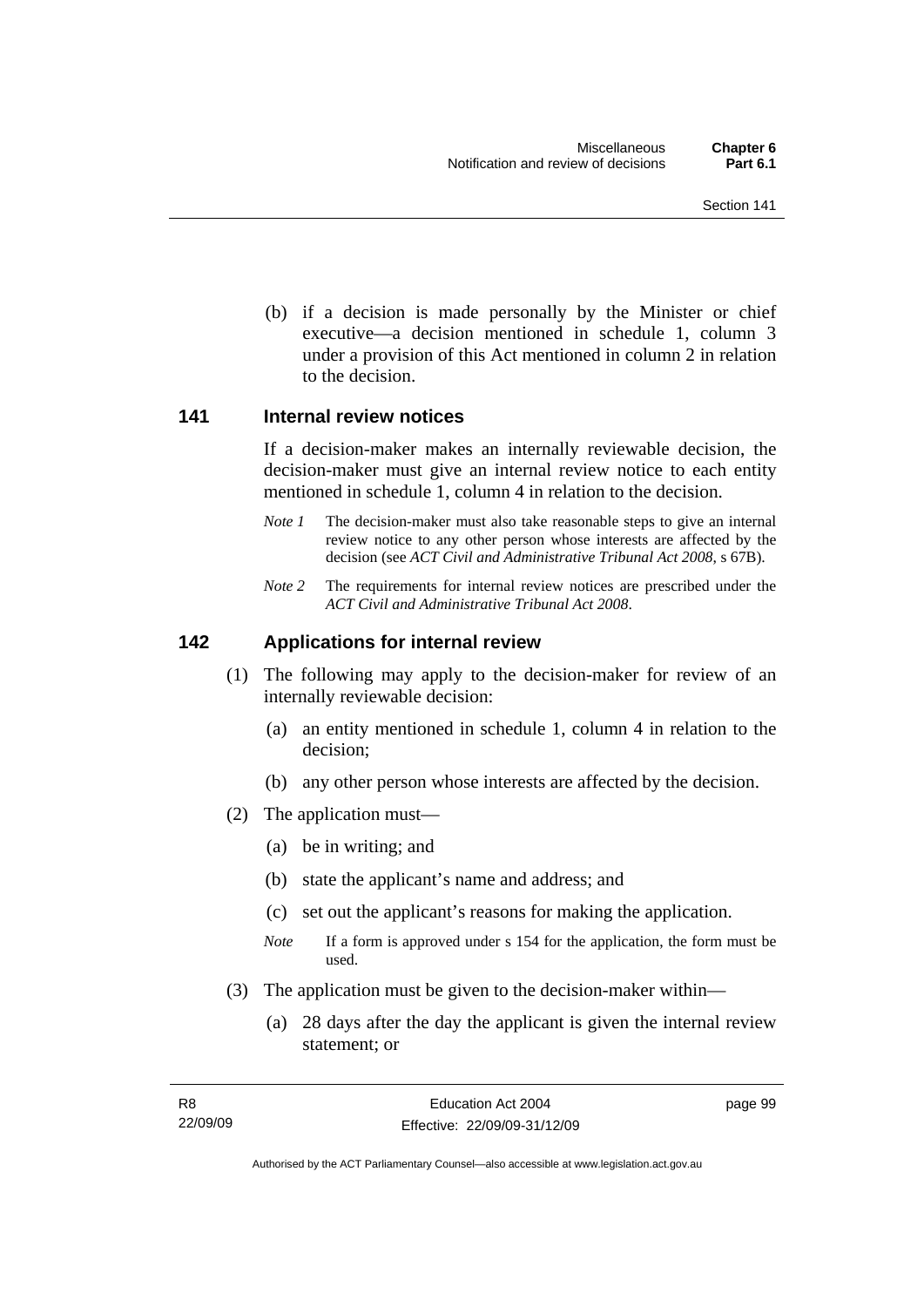Section 143

 (b) a longer period allowed by the internal reviewer before or after the end of the 28-day period.

# **143 Applications not stay reviewable decisions**

Making an application for internal review of an internally reviewable decision does not affect the operation of the decision.

## **144 Internal review**

- (1) If application is made for internal review of an internally reviewable decision, the decision-maker must arrange for someone else (the *internal reviewer*) to review the decision.
- (2) The internal reviewer must, within 28 days after the decision-maker receives the application for internal review—
	- (a) confirm the decision; or
	- (b) vary the decision; or
	- (c) set aside the decision and substitute its own decision.
- (3) If the decision is not varied or set aside within the 28-day period, the decision is taken to have been confirmed by the internal reviewer.

## **145 Reviewable decision notices**

If a decision-maker makes a reviewable decision, the decision-maker must give a reviewable decision notice to—

- (a) for a decision in relation to an internally reviewable decision each entity that is given an internal review notice; or
- (b) for a decision made personally by the Minister or chief executive—each entity mentioned in schedule 1, column 4 in relation to the decision.
- *Note 1* The decision-maker must also take reasonable steps to give a reviewable decision notice to anyone whose interests are affected by the decision (see *ACT Civil and Administrative Tribunal Act 2008*, s 67A).

Authorised by the ACT Parliamentary Counsel—also accessible at www.legislation.act.gov.au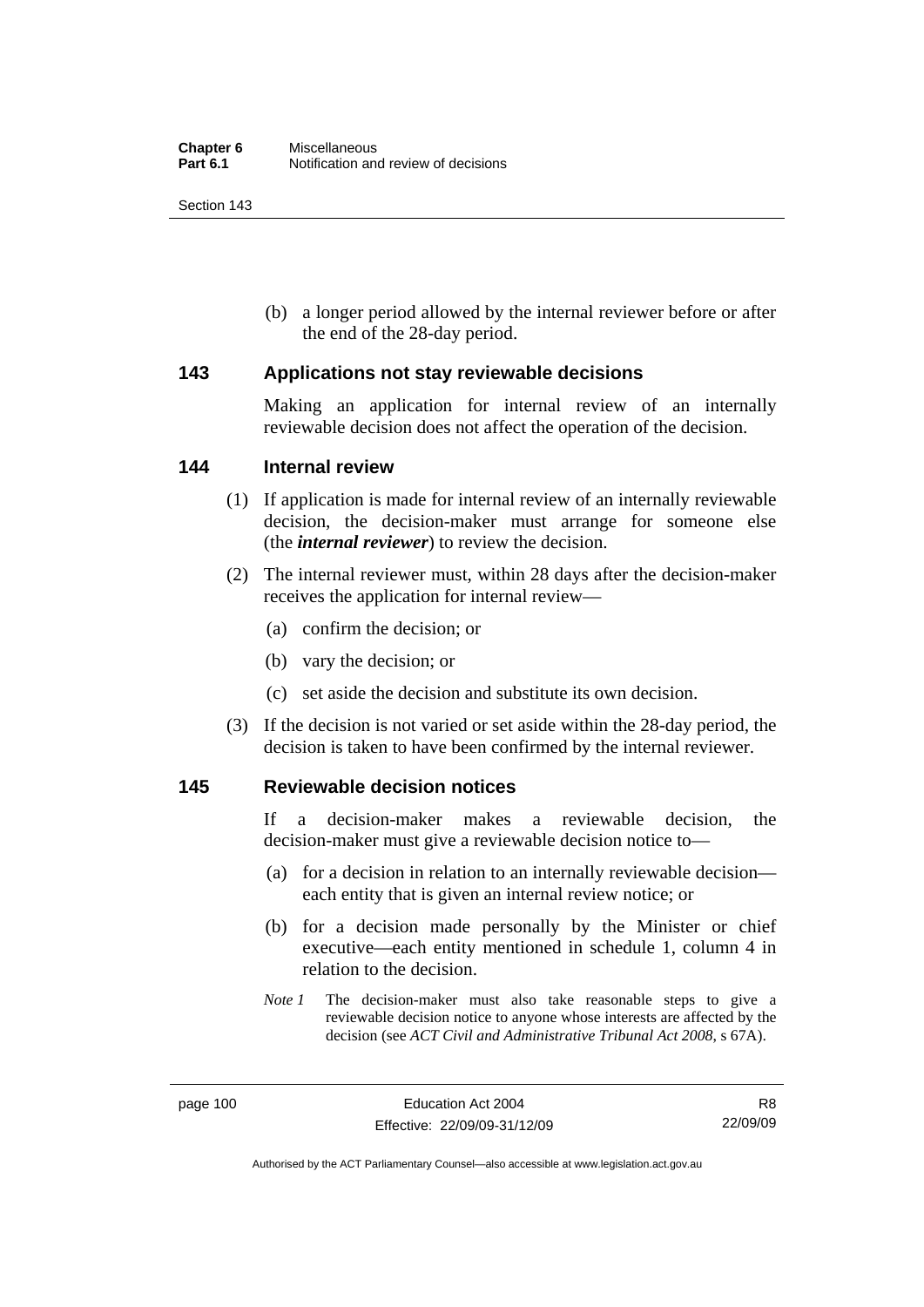*Note 2* The requirements for reviewable decision notices are prescribed under the *ACT Civil and Administrative Tribunal Act 2008*.

# **145A Applications to ACAT**

The following may apply to the ACAT for review of a reviewable decision:

- (a) an entity mentioned in schedule 1, column 4;
- (b) any other person whose interests are affected by the decision.
- *Note* If a form is approved under the *ACT Civil and Administrative Tribunal Act 2008* for the application, the form must be used.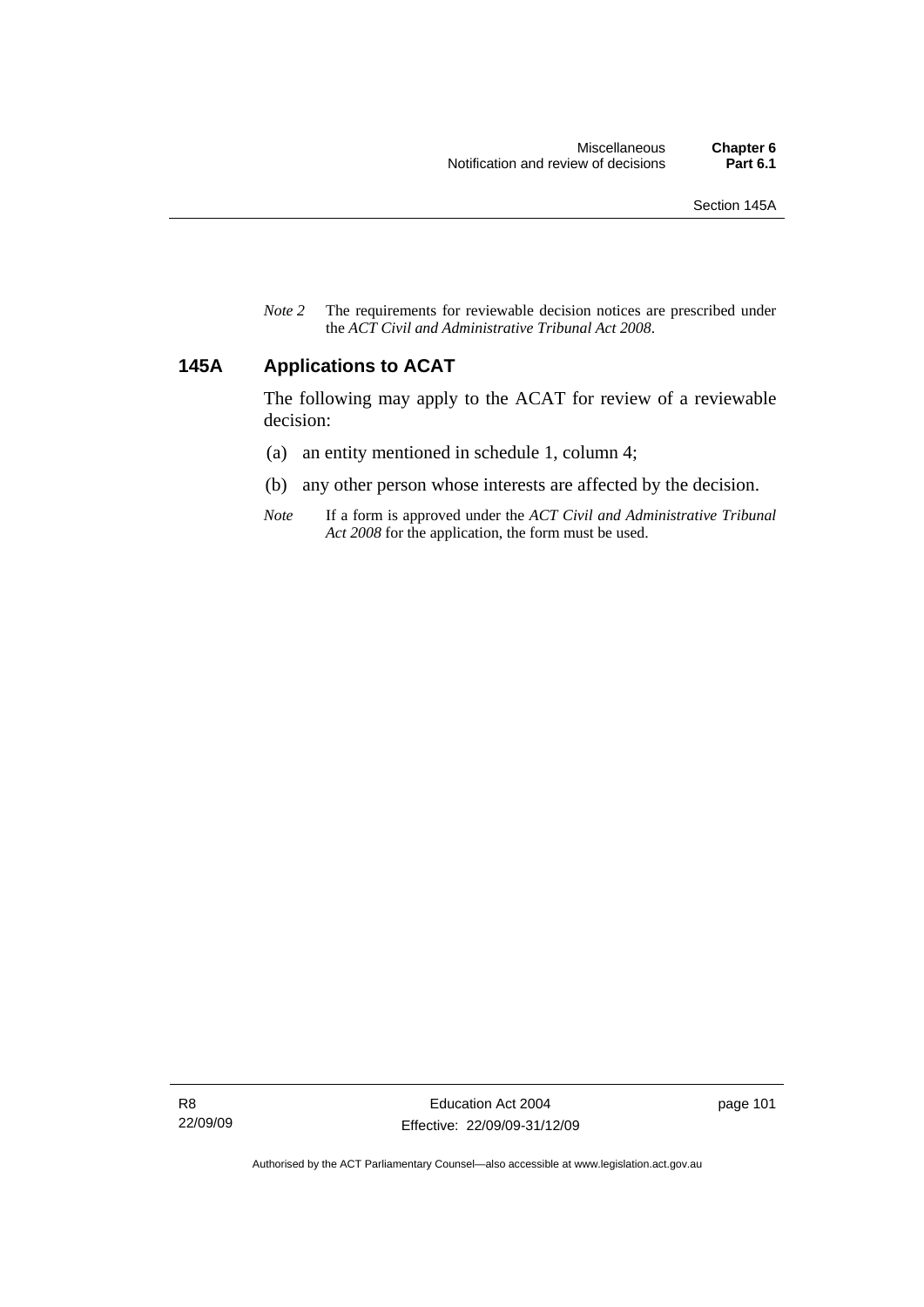**Chapter 6** Miscellaneous<br>**Part 6.2** Other provision **Other provisions** 

Section 146

# **Part 6.2 Other provisions**

# **146 Preschools**

In exercising functions in relation to a government preschool, the chief executive must take the steps necessary to encourage, and give opportunities to, parents of children attending the preschool to participate in the conduct of the preschool.

# **147 Offences on school premises**

(1) A person must not trespass on school premises.

Maximum penalty: 5 penalty units.

 (2) A person commits an offence if the person behaves in an offensive or disorderly way on school premises.

Maximum penalty: 10 penalty units.

- (3) A person commits an offence if the person—
	- (a) is on school premises; and
	- (b) is directed to leave the premises by a police officer, the principal of the school or a person authorised by the principal; and
	- (c) fails to leave the premises in accordance with the direction.

Maximum penalty: 10 penalty units.

- (4) An offence against this section is a strict liability offence.
- (5) In this section:

*school premises* means land (including any building or structure on the land) occupied by a school.

Authorised by the ACT Parliamentary Counsel—also accessible at www.legislation.act.gov.au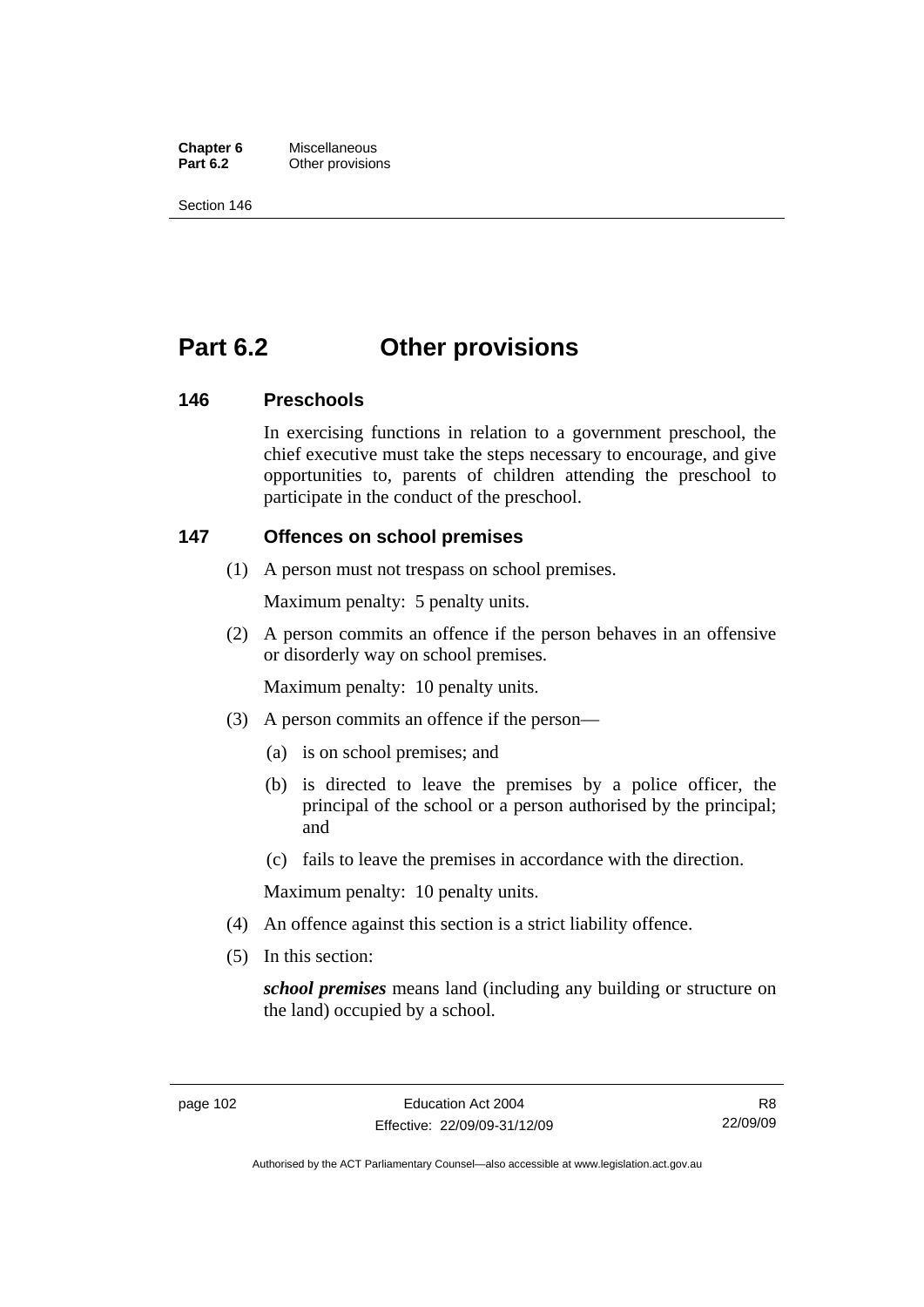# **148 Obligations on parents**

- (1) For this Act, if an obligation is expressed to apply to the parents of a child it is sufficient for any parent of the child to carry out the obligation.
- (2) For this Act, if an obligation is expressed to apply to the parents of a child and no parent carries out the obligation, each parent is liable for the failure to carry out the obligation.

# **149 Notification of parents**

For this Act, if notice is required to be given to the parents of a child or student, or there is an obligation to ask or tell the parents of a child or student something, it is sufficient if a parent of the child or student is given notice or asked or told the thing.

# **150 Minister may grant scholarships etc**

- (1) The Minister may give bursaries, exhibitions, free places, prizes, scholarships or other forms of assistance or reward to be used for—
	- (a) the benefit of a student at a government school, or at a college or university in the ACT; or
	- (b) the benefit of a government school, or a college or university in the ACT; or
	- (c) a child registered for home education in the ACT.

## **Example for par (b)**

a fund to provide for a teacher with particular skills to teach at a particular government school

- *Note* An example is part of the Act, is not exhaustive and may extend, but does not limit, the meaning of the provision in which it appears (see Legislation Act, s 126 and s 132).
- (2) To remove any doubt, this section does not appropriate public money.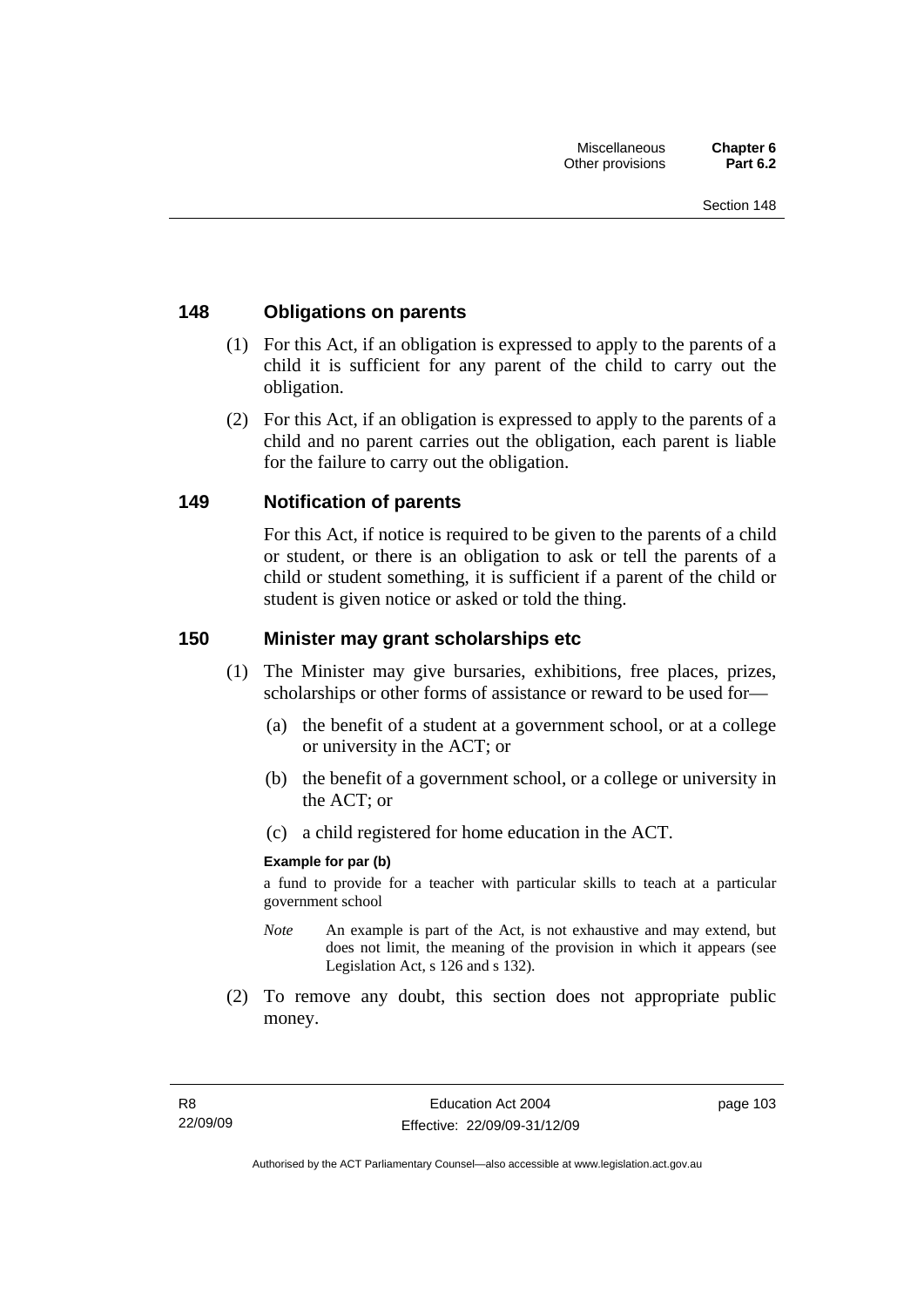#### **Chapter 6** Miscellaneous **Part 6.2** Other provisions

Section 151

# **151 Gifts and donations**

- (1) This section applies if the Minister is satisfied that a condition attached to, or a purpose of, a gift or bequest of property to the Territory on trust for educational purposes (the *original trust*) is inappropriate, impracticable, or impossible to comply with.
- (2) The Minister may, in writing, declare the property the subject of the original trust is subject to another trust.
- (3) The declaration must state the purposes of the other trust.
- (4) In making the declaration, the Minister must ensure that the property is dealt with as nearly as is practicable for the purposes for which it was held immediately before the declaration, except so far as it is inappropriate, impracticable, or impossible to do so.
- (5) When the declaration commences, the original trust ceases and the property is taken to be held by the Territory in trust for the purposes stated in the declaration.
- (6) A declaration is a notifiable instrument.

*Note* A notifiable instrument must be notified under the Legislation Act.

# **152 Education trust fund**

- (1) The Minister must keep and administer a fund called the education trust fund.
- (2) The assets of the fund may only be used in accordance with this section.
- (3) The chief executive must open and maintain under the *Financial Management Act 1996*, section 51 (Departmental trust banking accounts) a trust account with an authorised deposit-taking institution (the *education trust account*) to be used only for the fund.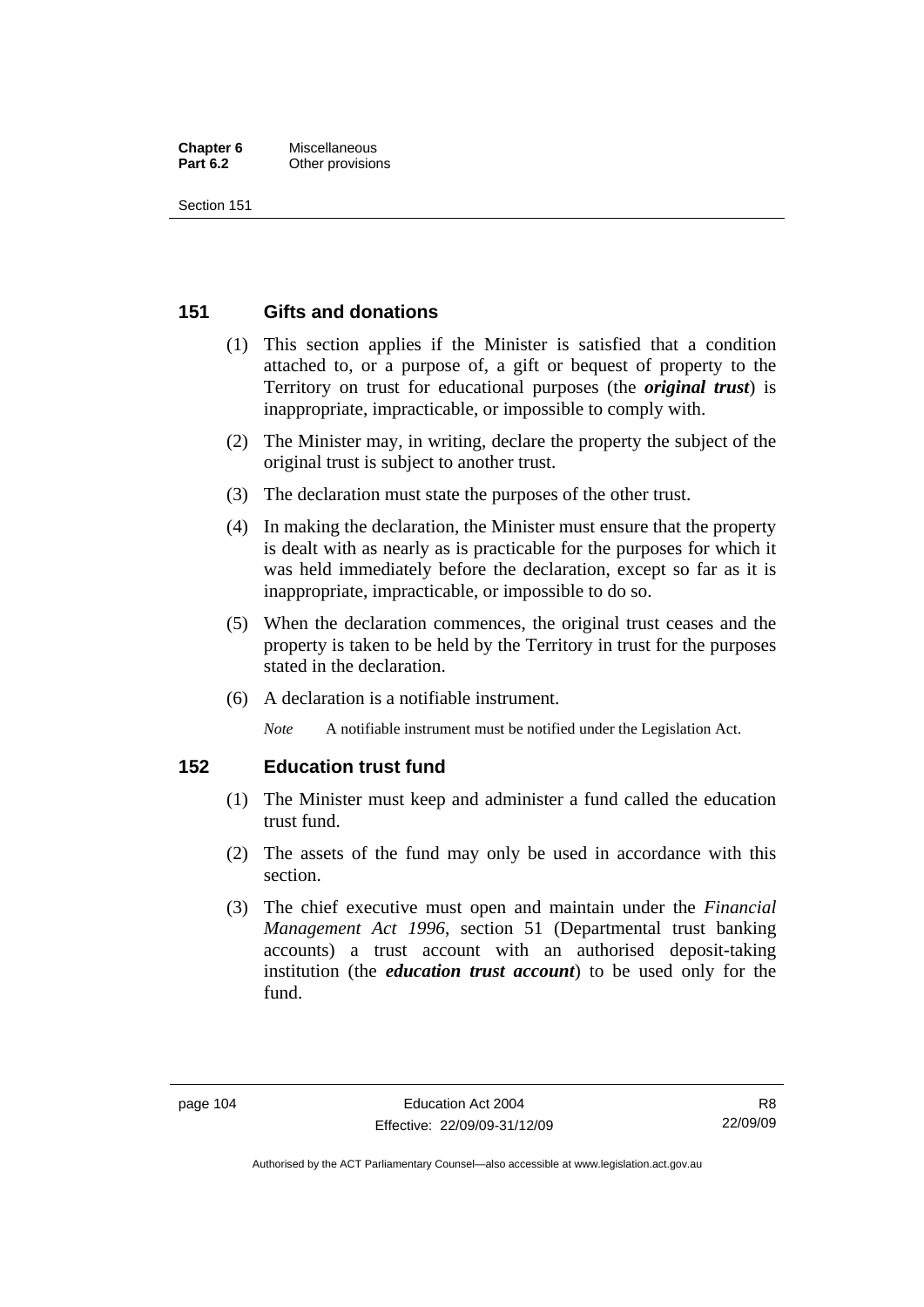- (4) The account consists of—
	- (a) money held by the Territory in trust in relation to anything mentioned in section 150 (Minister may grant scholarships etc); and
	- (b) any other money that may be lawfully paid into the fund.
- (5) The fund may be used only for the following purposes:
	- (a) promoting education;
	- (b) giving bursaries, exhibitions, free places, prizes, scholarships or other forms of assistance or reward for a benefit mentioned in section 150;
	- (c) any other purpose prescribed under the regulations.

# **153 Notices of intention under former education Act to conduct schools at additional educational levels**

- (1) This section applies in relation to a school if—
	- (a) before 27 November 2003, a person gave the registrar a notice of intention under the former education Act, section 22 (1) (Provisional registration) in relation to the school; and
	- (b) the notice related to the conduct of the school at an additional educational level; and
	- (c) the school was registered under the former education Act, section 23 immediately before the commencement of this section.
- (2) For section 89 (1) (a), the proprietor of the school is taken to have in-principle approval under section 84 to apply to operate the school at the additional educational level.
- (3) For section 89 (1) (c), and despite section 84 (8), the in-principle approval is taken to lapse on 31 December 2014.
- (4) In this section: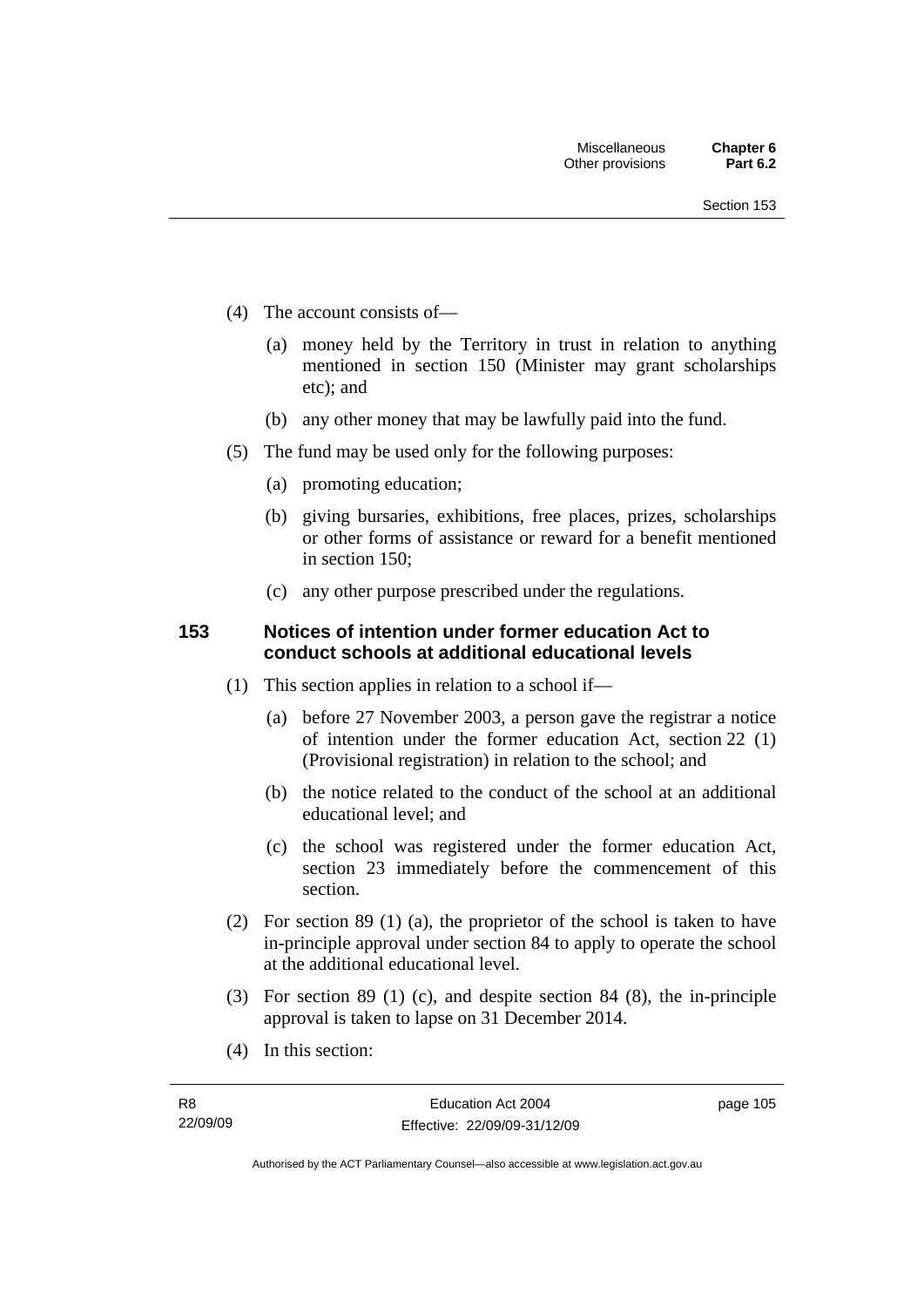#### **Chapter 6** Miscellaneous<br>**Part 6.2** Other provision **Other provisions**

Section 154

# *former education Act* means the *Education Act 1937* (repealed).

*registrar*—see the former education Act, section 5.

(5) This section expires on 1 January 2015.

# **154 Approved forms**

- (1) The Minister may approve forms for this Act.
- (2) If the Minister approves a form for a particular purpose, the approved form must be used for that purpose.

*Note* For other provisions about forms, see Legislation Act, s 255.

(3) An approved form is a notifiable instrument.

*Note* A notifiable instrument must be notified under the Legislation Act.

# **155 Regulation-making power**

- (1) The Executive may make regulations for this Act.
	- *Note* Regulations must be notified, and presented to the Legislative Assembly, under the Legislation Act.
- (2) The regulations may also prescribe offences for contraventions of the regulations and prescribe maximum penalties of not more than 10 penalty units for offences against the regulations.

Authorised by the ACT Parliamentary Counsel—also accessible at www.legislation.act.gov.au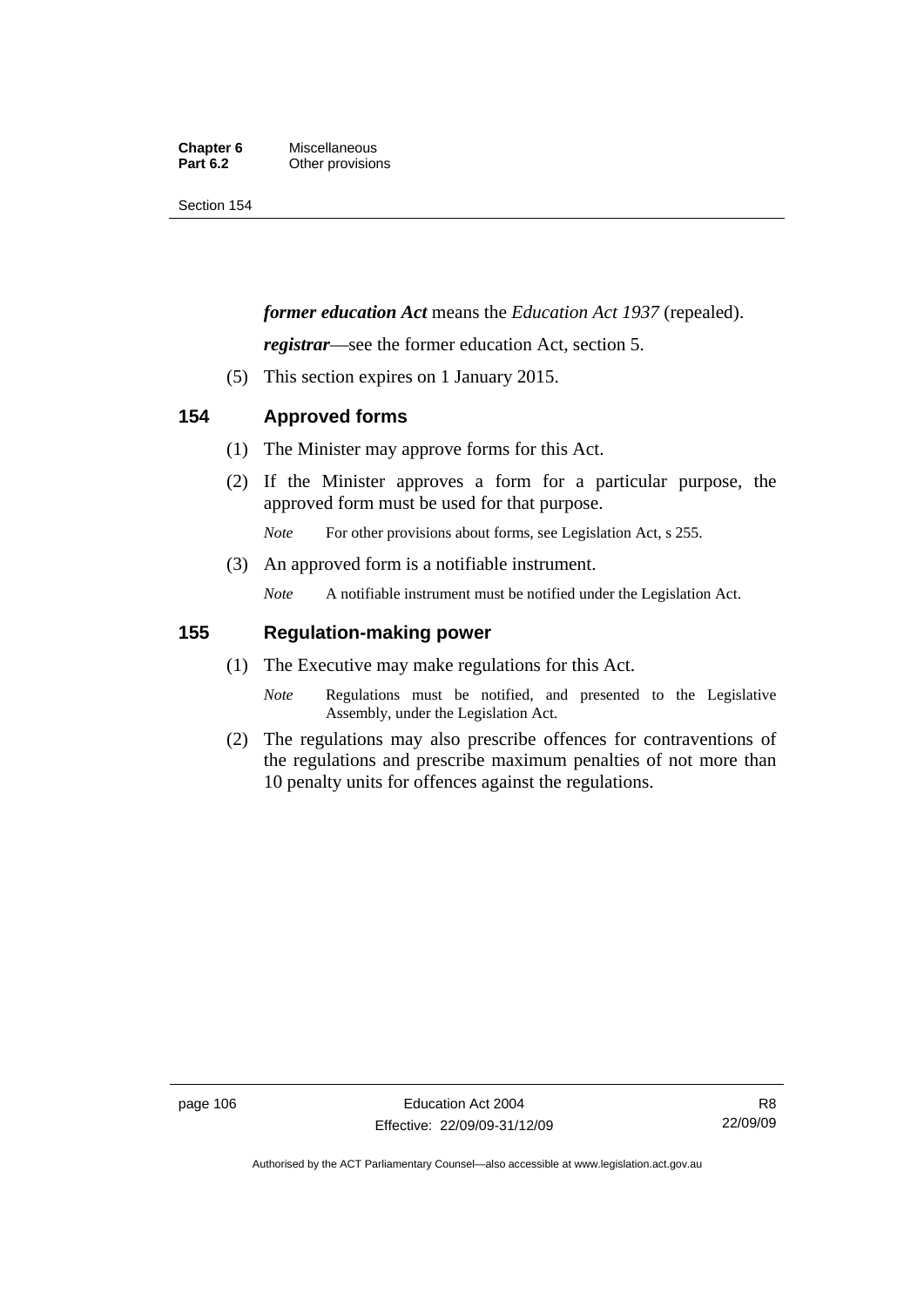# **Schedule 1 Reviewable decisions**

(see pt  $6.1$ )

| column 1<br>item | column <sub>2</sub><br>section | column 3<br>decision                                                                                  | column 4<br>entity                                        | column 5<br>decision-maker |
|------------------|--------------------------------|-------------------------------------------------------------------------------------------------------|-----------------------------------------------------------|----------------------------|
| 1                | 14                             | refuse to issue<br>exemption<br>certificate                                                           | parents of child                                          | chief executive            |
| $\overline{2}$   | 16                             | revoke exemption<br>certificate                                                                       | parents of child                                          | chief executive            |
| 3                | 36                             | suspend, transfer<br>or exclude<br>student                                                            | parents of<br>student                                     | chief executive            |
| $\overline{4}$   | 84(5)                          | refuse to give in-<br>principle<br>approval                                                           | applicant for<br>in-principle<br>approval                 | Minister                   |
| 5                | 86(5)                          | direct registrar to<br>refuse to<br>provisionally<br>register<br>non-government<br>school             | applicant for<br>provisional<br>registration of<br>school | Minister                   |
| 6                | 88(3)                          | direct registrar to<br>register<br>non-government<br>school for shorter<br>period than<br>applied for | applicant for<br>registration of<br>school                | Minister                   |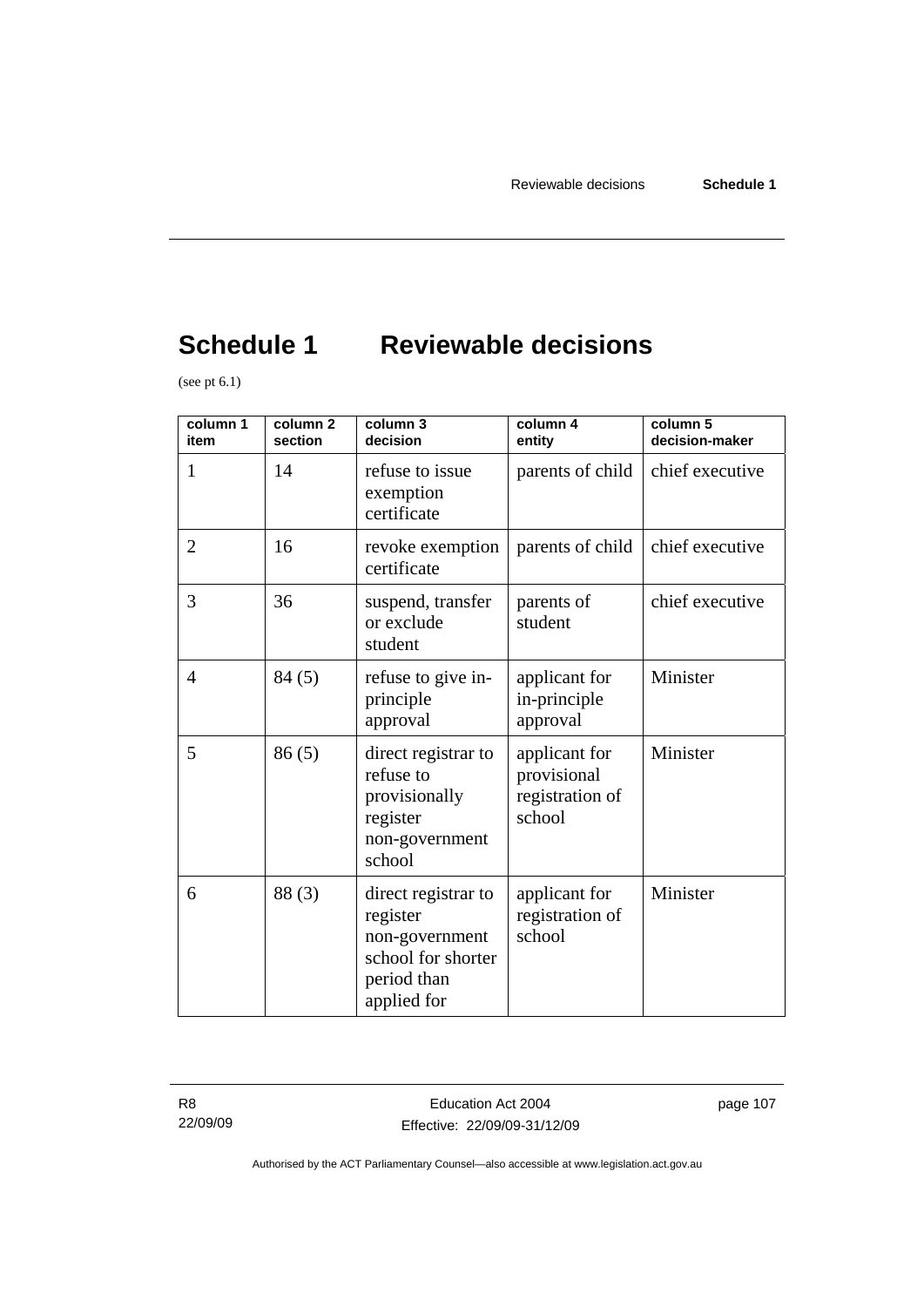## **Schedule 1** Reviewable decisions

| column 1<br>item | column <sub>2</sub><br>section | column 3<br>decision                                                                                                         | column 4<br>entity                                                    | column 5<br>decision-maker |
|------------------|--------------------------------|------------------------------------------------------------------------------------------------------------------------------|-----------------------------------------------------------------------|----------------------------|
| 7                | 88 (5)                         | direct registrar to<br>refuse to register<br>non-government<br>school                                                        | applicant for<br>registration of<br>school                            | Minister                   |
| 8                | 88B (6)                        | direct registrar to<br>refuse to register<br>non-government<br>school at<br>additional<br>campus                             | applicant for<br>registration of<br>additional<br>campus              | Minister                   |
| 9                | 90(6)                          | direct registrar to<br>refuse to register<br>non-government<br>school at<br>additional<br>educational level                  | applicant of<br>registration at<br>additional<br>educational<br>level | Minister                   |
| 10               | 95(1)                          | direct registrar to<br>cancel<br>provisional<br>registration or<br>registration of<br>non-government<br>school               | entity that has<br>registration<br>cancelled                          | Minister                   |
| 11               | 97(3)                          | direct registrar to<br>renew<br>registration of<br>non-government<br>school for shorter<br>period than<br>period applied for | applicant for<br>renewal of<br>registration                           | Minister                   |

page 108 **Education Act 2004** Effective: 22/09/09-31/12/09

R8 22/09/09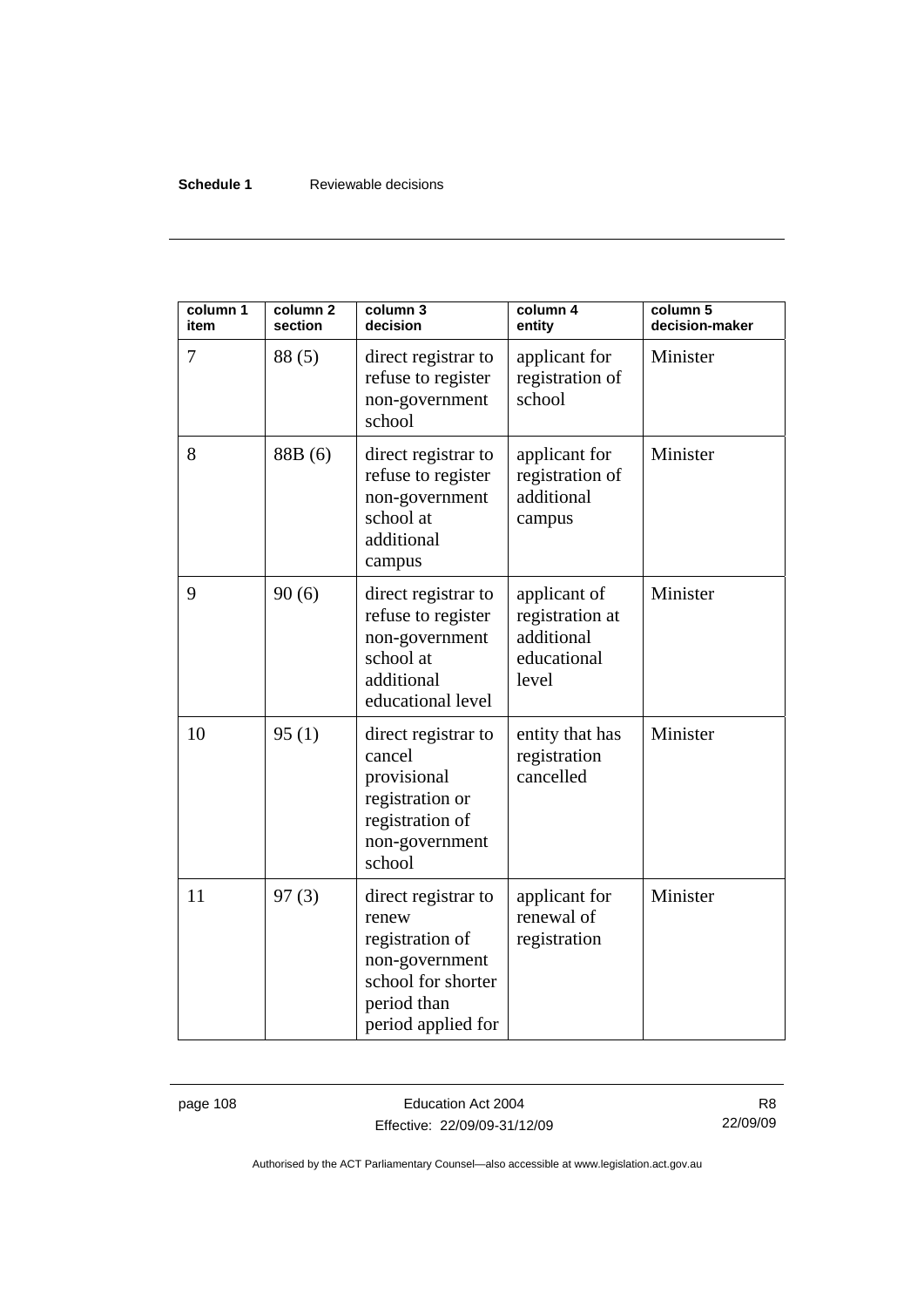Reviewable decisions **Schedule 1** 

| column 1<br>item | column 2<br>section | column 3<br>decision                                                                                        | column 4<br>entity                          | column 5<br>decision-maker |
|------------------|---------------------|-------------------------------------------------------------------------------------------------------------|---------------------------------------------|----------------------------|
| 12               | 97(5)               | direct registrar to<br>refuse to renew<br>registration of<br>non-government<br>school                       | applicant for<br>renewal of<br>registration | Minister                   |
| 13               | 131(3)              | refuse to register<br>child for home<br>education                                                           | parents of child                            | chief executive            |
| 14               | 131(3)              | register child for<br>home education<br>for less than 2<br>years                                            | parents of child                            | chief executive            |
| 15               | 135(1)              | cancel<br>registration of<br>child for home<br>education                                                    | parents of child                            | chief executive            |
| 16               | 137(3)              | refuse to renew<br>registration of<br>child for home<br>education                                           | parents of child                            | chief executive            |
| 17               | 137(3)              | renew<br>registration of<br>child for home<br>education for<br>shorter period<br>than period<br>applied for | parents of child                            | chief executive            |

page 109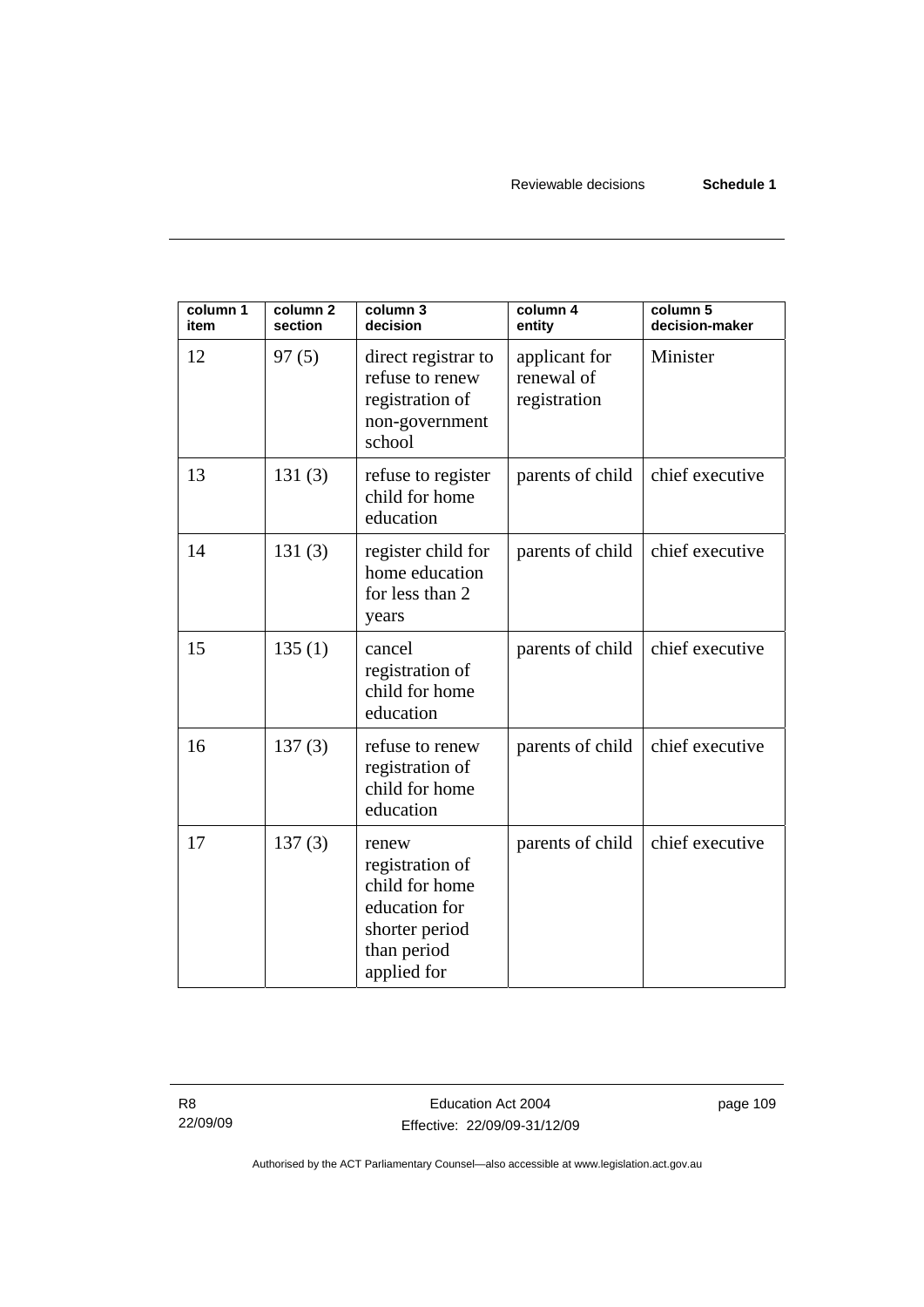# **Dictionary**

(see s 3)

*Note 1* The Legislation Act contains definitions and other provisions relevant to this Act.

*Note 2* For example, the Legislation Act, dict, pt 1 defines the following terms:

- ACAT
- ACT
- appoint
- chief executive (see s 161)
- child
- contravene
- daily newspaper
- exercise
- fail
- financial year
- function
- reviewable decision notice
- State.

## *appointed member*—

- (a) for the school board of a government school, other than a small school, a school-related institution or another school to which section 43 (Composition of school boards of school-related institutions and other schools in special circumstances) applies—see section 41 (Composition of school boards generally); or
- (b) for the school board of a small school, other than a school to which section 43 (Composition of school boards of schoolrelated institutions and other schools in special circumstances) applies—see section 42 (Composition of school boards of small schools); or

R8 22/09/09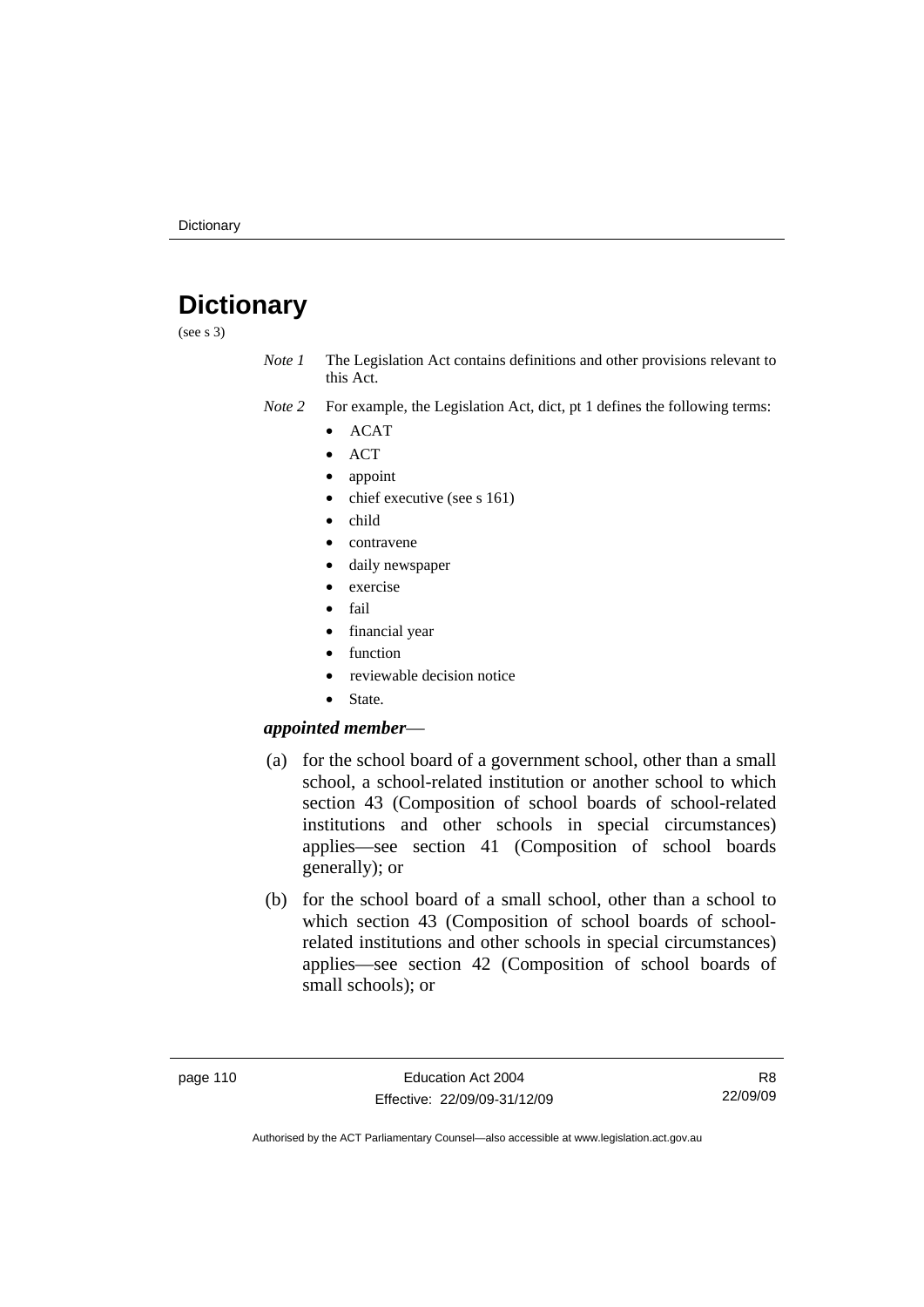(c) for the Government Schools Education Council—see section 56 (Membership of council (government)).

*approved educational course* means an approved educational course (government) or approved educational course (non-government).

*approved educational course (government)* means an educational course approved under section 31 (Approved educational courses for students at government schools).

*approved educational course (non-government)* means an educational course approved under section 81 (Approved educational courses for students at non-government schools).

*authorised person* means an authorised person (government) or authorised person (non-government).

*authorised person (government)* means a person who is an authorised person (government) under section 67 (Appointment of authorised persons (government)).

*authorised person (non-government)* means a person who is an authorised person (non-government) under section 119 (Appointment of authorised persons (non-government)).

## *board appointed member*—

- (a) for the school board of a government school, other than a small school, a school-related institution or another school to which section 43 (Composition of school boards of school-related institutions and other schools in special circumstances) applies—see section 41 (Composition of school boards generally); or
- (b) for a school board of a small school, other than a school to which section 43 (Composition of school boards of schoolrelated institutions and other schools in special circumstances) applies—see section 42 (Composition of school boards of small schools).

*carer*—see section 6.

page 111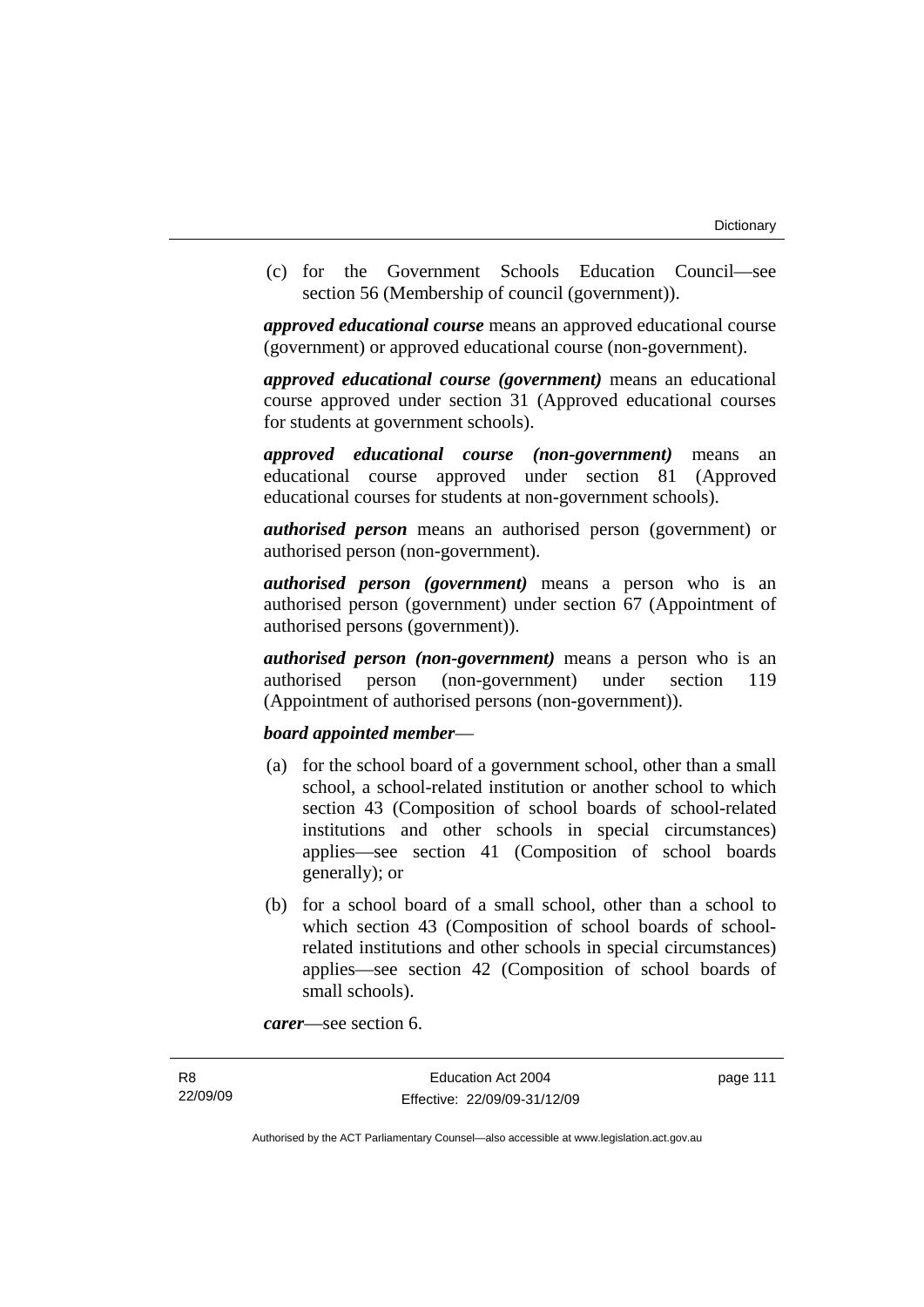#### *community member*—

- (a) for part 3.5 (Government Schools Education Council)—see section 57 (Appointed members of council (government)); and
- (b) for part 4.4 (Non-government Schools Education Council) see section 109 (Members of council (government)).

*compulsory school age*—see section 9.

*corporal punishment* means physical force applied to punish or correct, and includes any action designed or likely to cause physical pain or discomfort taken to punish or correct.

*council*—

- (a) for part 3.5—means the Government Schools Education Council; and
- (b) for part 4.4—means the Non-Government Schools Education Council.

*council (government)*, for part 3.5—means the Government Schools Education Council.

*council (non-government)*, for part 4.4—means the Nongovernment Schools Education Council.

*educational course* means a course of teaching and learning directed toward acquiring a particular area of knowledge and skills.

## *education member*—

- (a) for part 3.5 (Government Schools Education Council)—see section 57 (Appointed members of council (government)); and
- (b) for part 4.4 (Non-government Schools Education Council) see section 109 (Members of council (government)).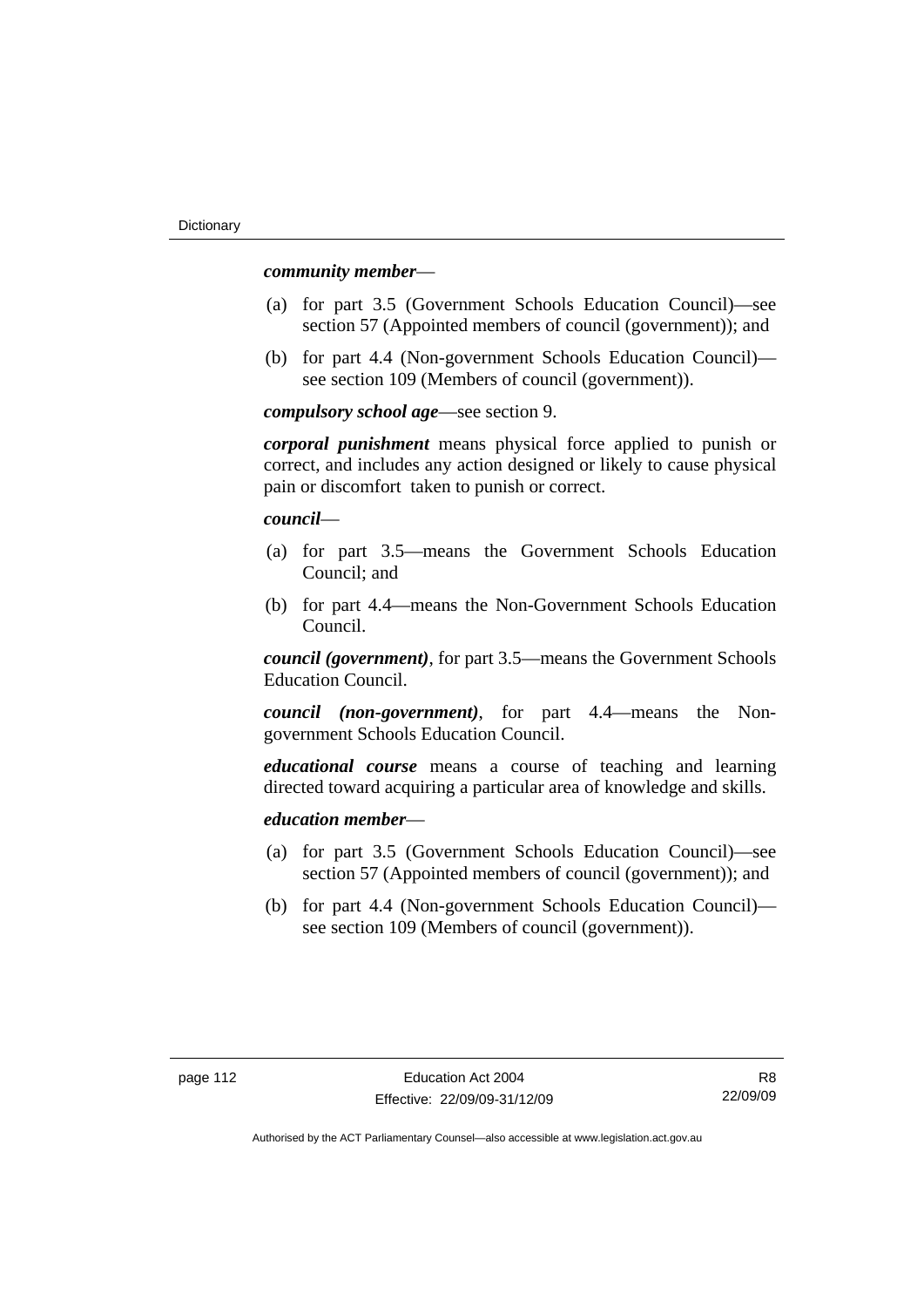## *exclusion***—**

- (a) of a student from all government schools—means preventing the student from continuing to be enrolled or being re-enrolled at any government school; and
- (b) of a student from all Catholic systemic schools—means preventing the student from continuing to be enrolled or being re-enrolled at any Catholic systemic school; and
- (c) of a student from a non-government school—means preventing the student from continuing to be enrolled or being re-enrolled at the non-government school.

*exemption certificate* means a certificate issued under section 14 (Exemption certificates).

#### *government school* means*—*

- (a) except for part 3.4 (School boards of government schools)—a school, preschool or school-related institution established under section 20 (Establishing government schools etc); and
- (b) for part 3.4—a school or school-related institution established under section 20.

*half-year*, for part 3.4 (School boards of government schools)—see section 37.

*home education*—see section 129.

*in-principle approval*—see section 83 (Applications for in-principle approval for proposed registration).

*internally reviewable decision*, for part 6.1 (Notification and review of decisions)—see section 140.

*internal reviewer* for part 6.1 (Notification and review of decisions)—see section 140.

*internal review notice*, for part 6.1 (Notification and review of decisions)—see section 140.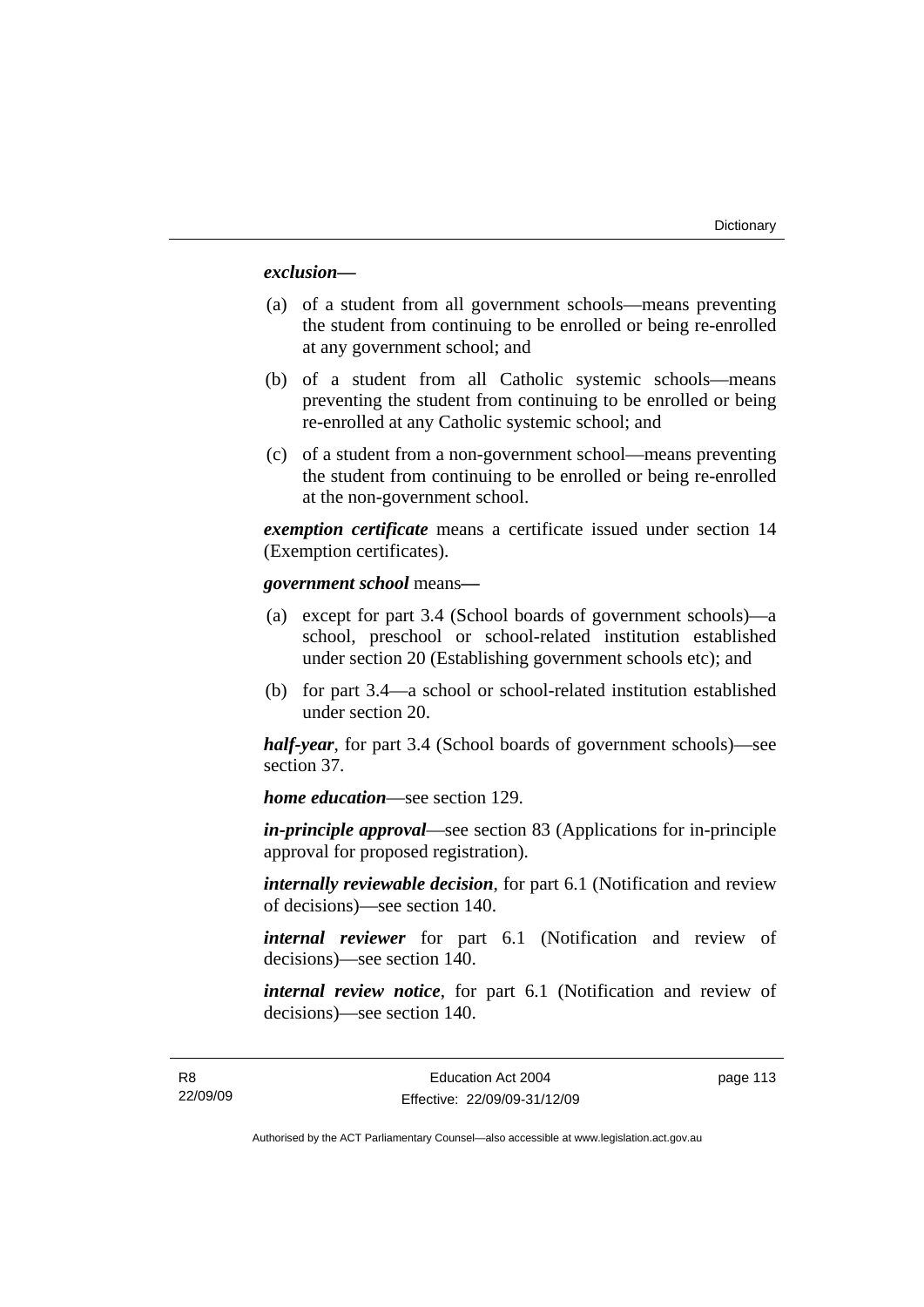*money*, for part 3.4 (School boards of government schools)—see section 37.

*non-government school* means a registered non-government school.

*parent*—see section 6.

*parents and citizens association*, for part 3.4 (School boards of government schools)—see section 37.

#### *parents and citizens member*—

- (a) for the school board of a government school, other than a small school, a school-related institution or another school to which section 43 (Composition of school boards of school-related institutions and other schools in special circumstances) applies—see section 41 (Composition of school boards generally); or
- (b) for the school board of a small school, other than a school to which section 43 applies—see section 42 (Composition of school boards of small schools).

*prescribed period*, for part 3.4 (School boards of government schools)—see section 37.

*proposed opening day*—see section 83 (3) (Applications for inprinciple approval for proposed registration).

*registered non-government school* means a school that is registered or provisionally registered under part 4.2 (Registration—nongovernment schools).

*register of enrolments and attendances*, in relation to a person, means the register of enrolments and attendances kept by the person under section 32 (Register of enrolments and attendances for government schools) or section 99 (Register of enrolments and attendances for non-government schools).

*register of non-government schools* means the register kept by the registrar under section 79.

page 114 Education Act 2004 Effective: 22/09/09-31/12/09

R8 22/09/09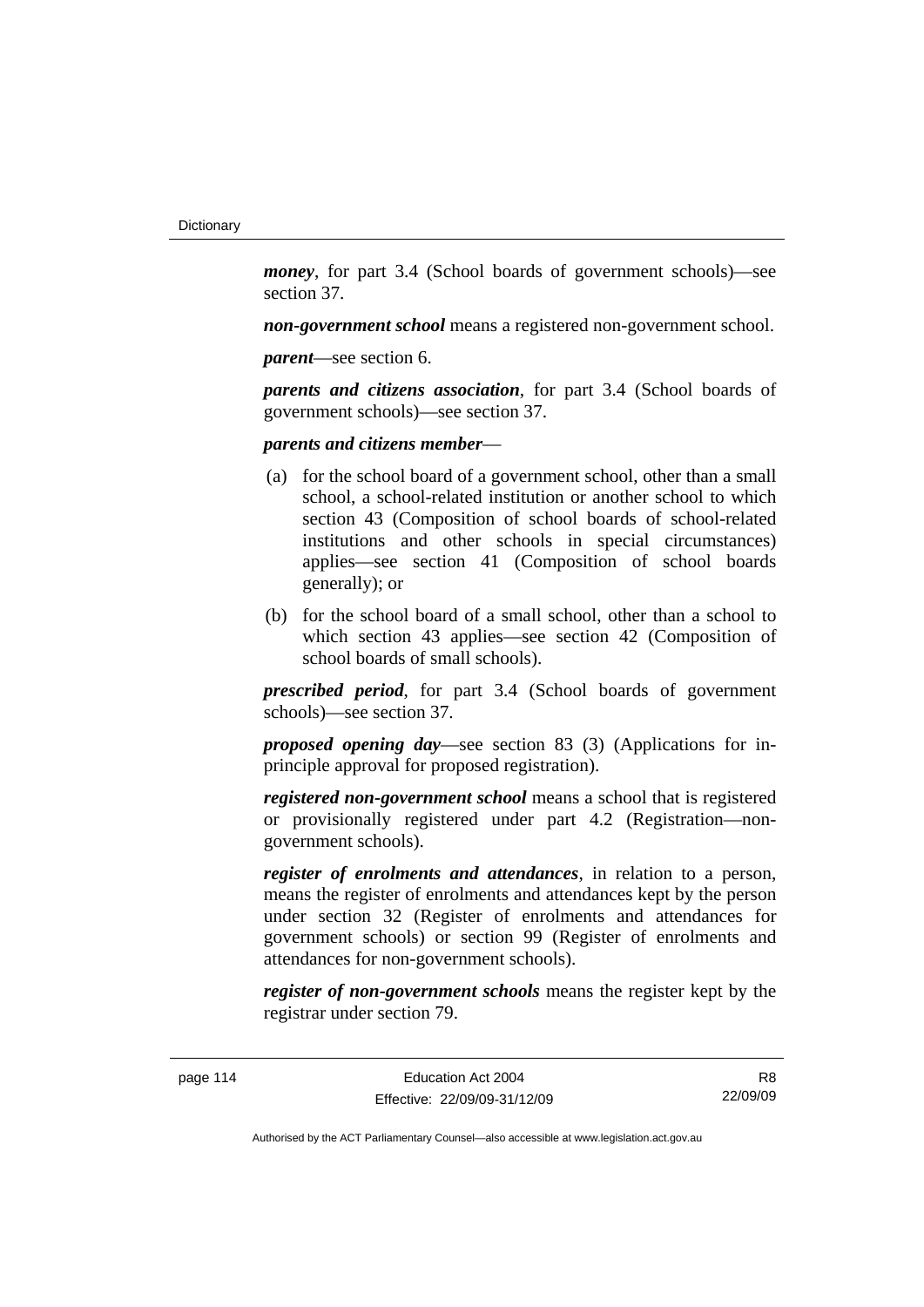*registrar* means the Registrar of Non-Government Schools.

*reviewable decision*, for part 6.1 (Notification and review of decisions)—see section 140.

## *school*—

- (a) except for chapter 2, part 3.4, chapter 4 and part 6.2—means a school or school-related institution established under section 20 (Establishing government schools etc); and
- (b) for chapter 2 (School enrolment and attendance) and part 6.2 (Other provisions)—means a government school or nongovernment school; and
- (c) for part 3.4 (Schools boards of government schools)—see section 37; and
- (d) for chapter 4 (Non-government schools)—see section 74.

*school board*, of a government school, means the school board of the school established under part 3.4.

*school-leaving age* means 15 years old.

*school-related institution*—see section 20 (Establishing government schools etc).

*small school*, for part 3.4 (School boards of government schools) see section 37.

*staff*, of a school, means the principal and teachers of, and other people employed at, the school.

## *staff member*—

 (a) for the school board of a government school, other than a small school, a school-related institution or another school to which section 43 (Composition of school boards of school-related institutions and other schools in special circumstances) applies—see section 41 (Composition of school boards generally); or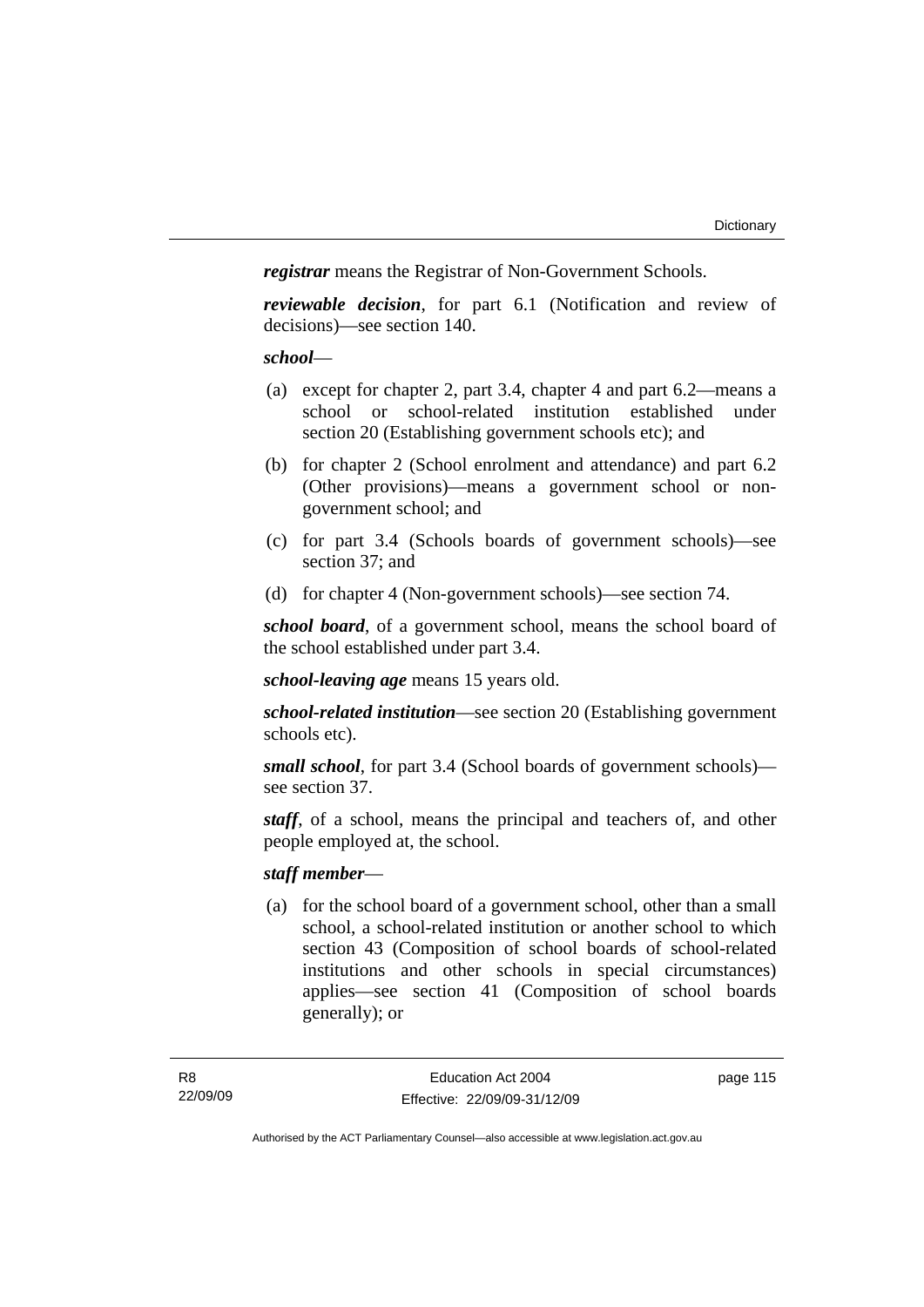(b) for the school board of a small school, other than a school to which section 43 applies—see section 42 (Composition of school boards of small schools).

*student*, for part 3.4 (School boards of government schools)—see section 37.

*student member*, for the school board of a government school, other than a small school, a school-related institution or another school to which section 43 (Composition of school boards of school-related institutions and other schools in special circumstances) applies—see section 41.

page 116 **Education Act 2004** Effective: 22/09/09-31/12/09

R8 22/09/09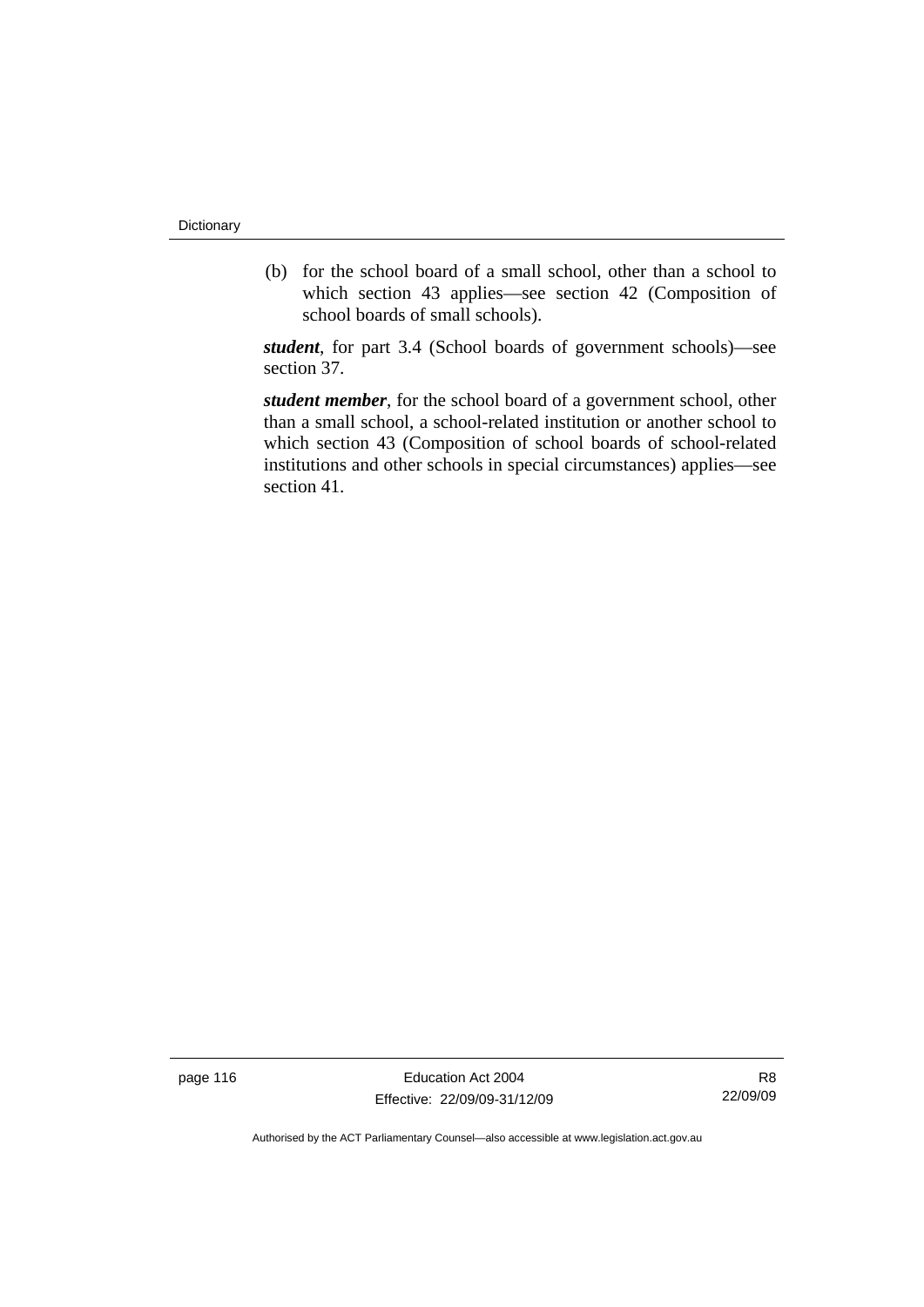# **Endnotes**

# **1 About the endnotes**

Amending and modifying laws are annotated in the legislation history and the amendment history. Current modifications are not included in the republished law but are set out in the endnotes.

Not all editorial amendments made under the *Legislation Act 2001*, part 11.3 are annotated in the amendment history. Full details of any amendments can be obtained from the Parliamentary Counsel's Office.

Uncommenced amending laws and expiries are listed in the legislation history and the amendment history. These details are underlined. Uncommenced provisions and amendments are not included in the republished law but are set out in the last endnote.

If all the provisions of the law have been renumbered, a table of renumbered provisions gives details of previous and current numbering.

The endnotes also include a table of earlier republications.

| $am = amended$                               | $ord = ordinance$                         |
|----------------------------------------------|-------------------------------------------|
| $amdt = amendment$                           | $orig = original$                         |
| $ch = chapter$                               | $par = paragraph/subparagraph$            |
| $def = definition$                           | $pres = present$                          |
| $dict = dictionary$                          | $prev = previous$                         |
| $disallowed = disallowed by the Legislative$ | $(\text{prev}) = \text{previously}$       |
| Assembly                                     | $pt = part$                               |
| $div = division$                             | $r = rule/subrule$                        |
| $exp = expires/expired$                      | $renum = renumbered$                      |
| $Gaz = gazette$                              | $reloc = relocated$                       |
| $hdg =$ heading                              | $R[X]$ = Republication No                 |
| $IA = Interpretation Act 1967$               | $RI = reissue$                            |
| $ins = inserted/added$                       | $s = section/subsection$                  |
| $LA =$ Legislation Act 2001                  | $sch = schedule$                          |
| $LR =$ legislation register                  | $sdiv = subdivision$                      |
| $LRA =$ Legislation (Republication) Act 1996 | $sub = substituted$                       |
| $mod = modified/modification$                | $SL = Subordinate$ Law                    |
| $o = order$                                  | underlining = whole or part not commenced |
| $om = omitted/repealed$                      | or to be expired                          |
|                                              |                                           |

## **2 Abbreviation key**

R8 22/09/09

Education Act 2004 Effective: 22/09/09-31/12/09 page 117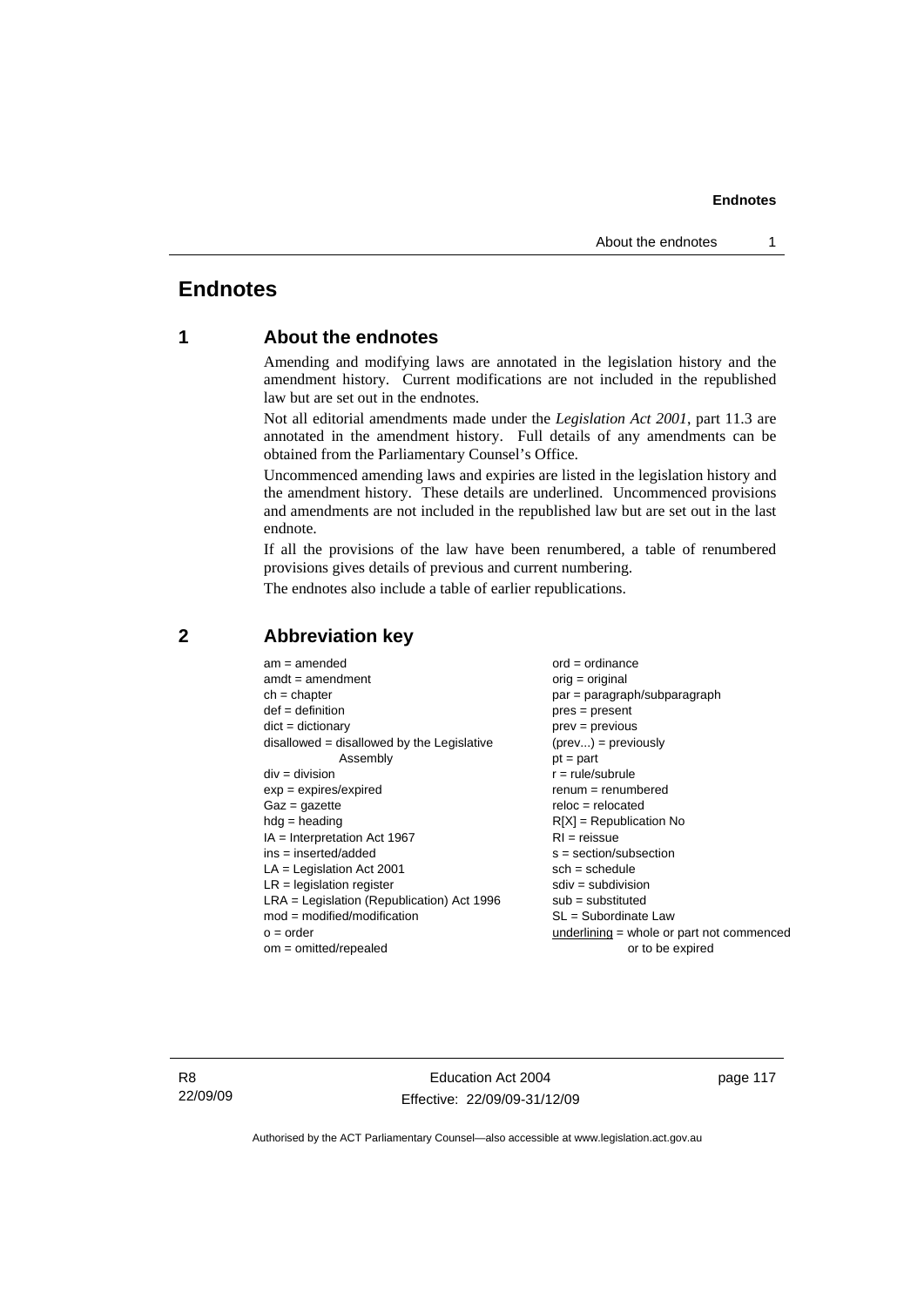3 Legislation history

# **3 Legislation history**

#### **Education Act 2004 A2004-17**

notified LR 8 April 2004 s 1, s 2 commenced 8 April 2004 (LA s 75 (1)) remainder commenced 1 January 2005 (s 2)

as amended by

## **Education Amendment Act 2006 A2006-28**

notified LR 15 June 2006 s 1, s 2 commenced 15 June 2006 (LA s 75 (1)) remainder commenced 16 June 2006 (s 2)

#### **Education Amendment Act 2006 (No 2) A2006-57**

notified LR 19 December 2006 s 1, s 2 commenced 19 December 2006 (LA s 75 (1)) remainder commenced 20 December 2006 (s 2)

#### **Children and Young People (Consequential Amendments) Act 2008 A2008-20 sch 3 pt 3.12, sch 4 pt 4.14**

notified LR 17 July 2008

s 1, s 2 commenced 17 July 2008 (LA s 75 (1))

s 3 commenced 18 July 2008 (s 2 (1))

sch 3 pt 3.12 commenced 27 October 2008 (s 2 (4) and see Children and Young People Act 2008 A2008-19, s 2 and CN2008-13) sch 4 pt 4.14 commenced 27 February 2009 (s 2 (5) and see Children and Young People Act 2008 A2008-19, s 2 and CN2008-17 (and see CN2008-13))

## **ACT Civil and Administrative Tribunal Legislation Amendment Act 2008 (No 2) A2008-37 sch 1 pt 1.33**

notified LR 4 September 2008

s 1, s 2 commenced 4 September 2008 (LA s 75 (1)) sch 1 pt 1.33 commenced 2 February 2009 (s 2 (1) and see ACT Civil and Administrative Tribunal Act 2008 A2008-35, s 2 (1) and CN2009-2)

#### **Statute Law Amendment Act 2009 A2009-20 sch 3 pt 3.25**

notified LR 1 September 2009 s 1, s 2 commenced 1 September 2009 (LA s 75 (1)) sch 3 pt 3.25 commenced 22 September 2009 (s 2)

page 118 **Education Act 2004** Effective: 22/09/09-31/12/09

R8 22/09/09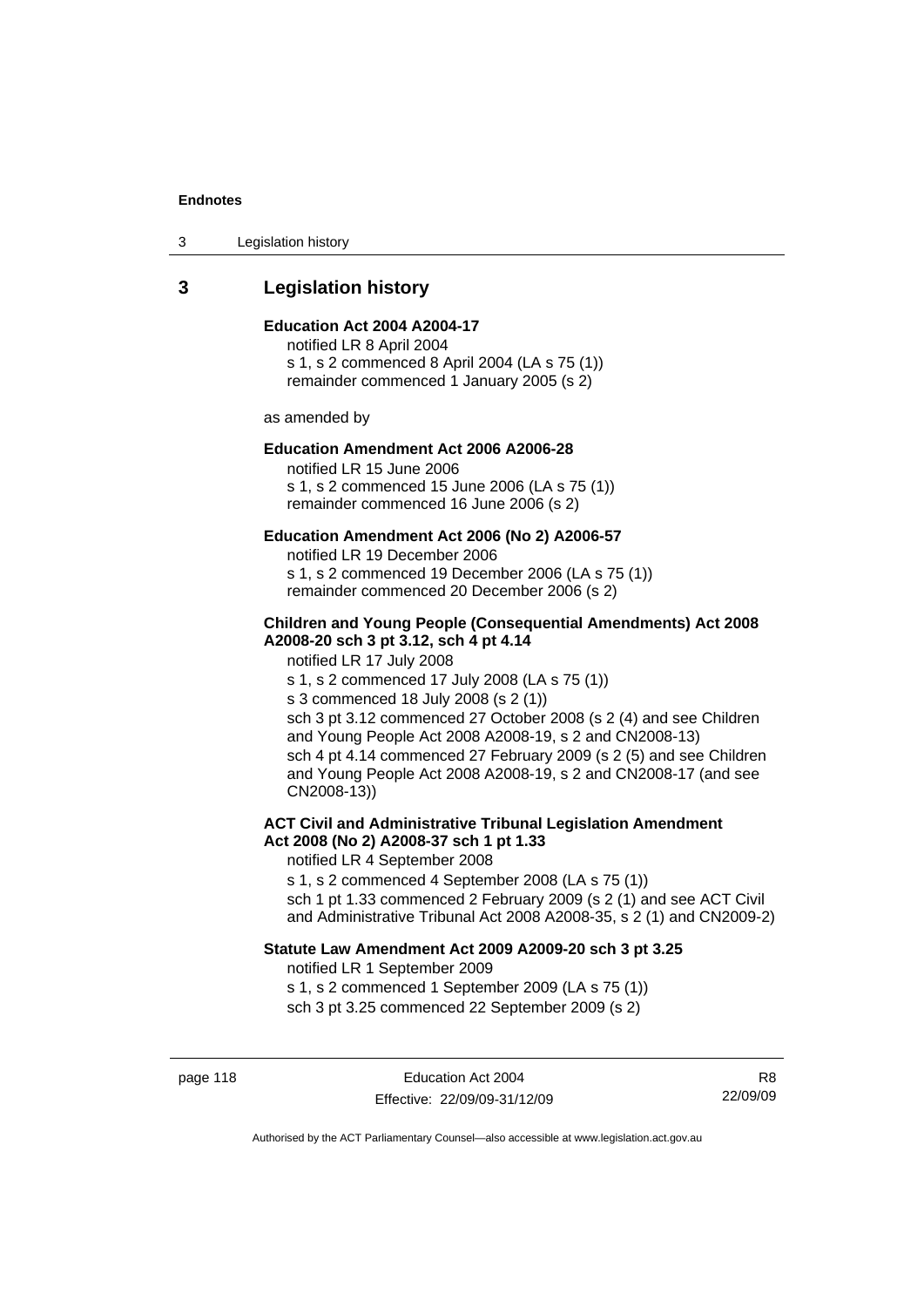Amendment history 4

## **4 Amendment history**

```
Commencement 
s 2 om LA s 89 (4) 
Meaning of parent and carer 
s 6 am A2008-20 amdt 3.26, amdt 4.37 
General principles of Act 
s 7 am A2006-57 s 4, s 5, s 55 
Main objects of Act 
s 8 am A2006-57 s 6, s 7 
Compulsory enrolment 
s 10 am A2006-57 s 8 
Employment of children under school-leaving age 
                am A2008-20 amdt 4.38
Student transfer register 
s 17 am A2006-57 s 9 
Principles on which ch 3 based<br>s 18 am A2006-57
               am A2006-57 s 55
Minister to seek advice 
s 19 reloc and renum as s 66
Establishing government schools etc<br>s 20 am A2006-28 s 4
               am A2006-28 s 4
Reporting to parents—government schools 
s 25 am A2006-57 s 55 
Voluntary financial contributions 
s 27 am A2006-57 s 55 
Religious education 
s 29 am A2006-57 s 55 
Curriculum 
s 30 am A2006-57 s 55 
Approved educational courses for students at government schools 
s 31 hdg am A2006-57 s 55 
s 31 am A2006-57 s 55 
Keeping records of enrolment and attendances for government schools 
s 33 am A2006-57 s 55
```
R8 22/09/09

Education Act 2004 Effective: 22/09/09-31/12/09 page 119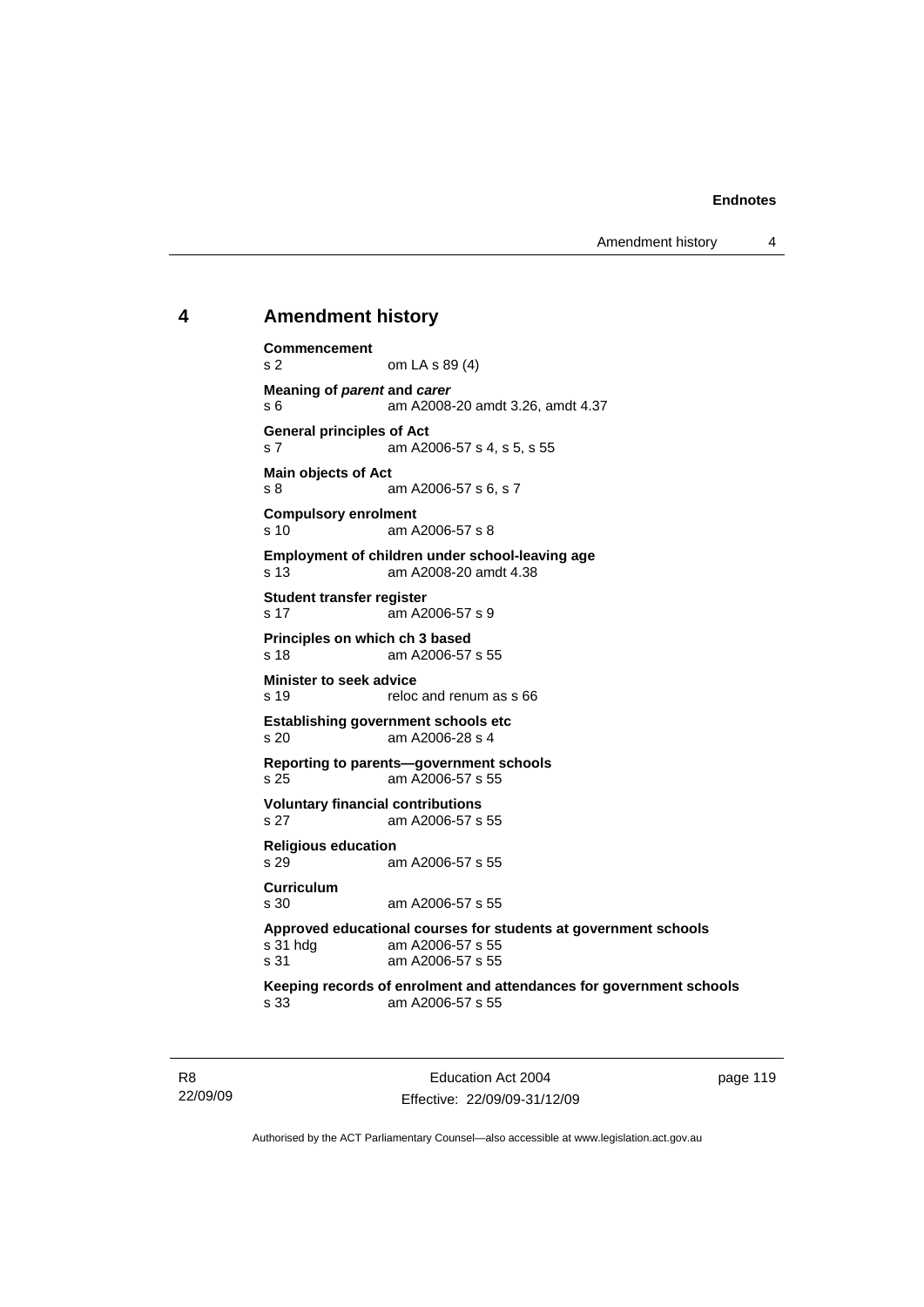```
4 Amendment history 
page 120 Education Act 2004
           Inspection of register of enrolment and attendances for government schools 
           s 34 am A2006-57 s 55 
           Procedures to encourage school attendance at government schools 
           s 35 am A2006-57 s 55 
           Suspension, exclusion or transfer of student by chief executive 
           s 36 hdg am A2006-57 s 55 
           s 36 am A2006-57 s 55 
           Definitions for pt 3.4 
           s 37 def prescribed period am A2006-57 s 11, s 12
           Declaration of parents and citizens associations in certain circumstances 
           s 40 am A2006-57 s 13, s 14 
           Composition of school boards generally 
           s 41 hdg sub A2006-57 s 15
           s 41 am A2006-57 s 16 
           Composition of school boards of small schools 
           s 42 hdg sub A2006-57 s 17<br>s 42 am A2006-57s 18
                            am A2006-57s 18
           Composition of school boards of school-related institutions and other 
           schools in special circumstances 
           s 43 hdg sub A2006-57 s 19<br>s 43 s 43 s am A2006-57 s 20
                            am A2006-57 s 20
           Procedures governing proceedings of school boards 
           s 48 am A2006-57 s 21 
           Protection of members of school boards<br>s 49A (prev s 72) reloc and real
                             (s) (prev s 72) reloc and renum as s 49A A2006-57 s 26
           Functions of council (government) 
           s 55 am A2006-57 s 22 
           Other provisions relating to council (government) 
           div 3.5.3 hdg ins A2006-57 s 23
           Minister to seek advice 
           s 66 orig s 66 om A2006-57 s 24 
                              (prev s 19) reloc and renum as s 66 A2006-57 s 10 
           Minister to present advice of council (government) 
           s 66A (prev s 73) reloc and renum as s 66A A2006-57 s 27 
           Miscellaneous 
                             om A2006-57 s 25.
           Protection of members of school boards 
           s 72 reloc and renum as s 49A
```
Effective: 22/09/09-31/12/09

R8 22/09/09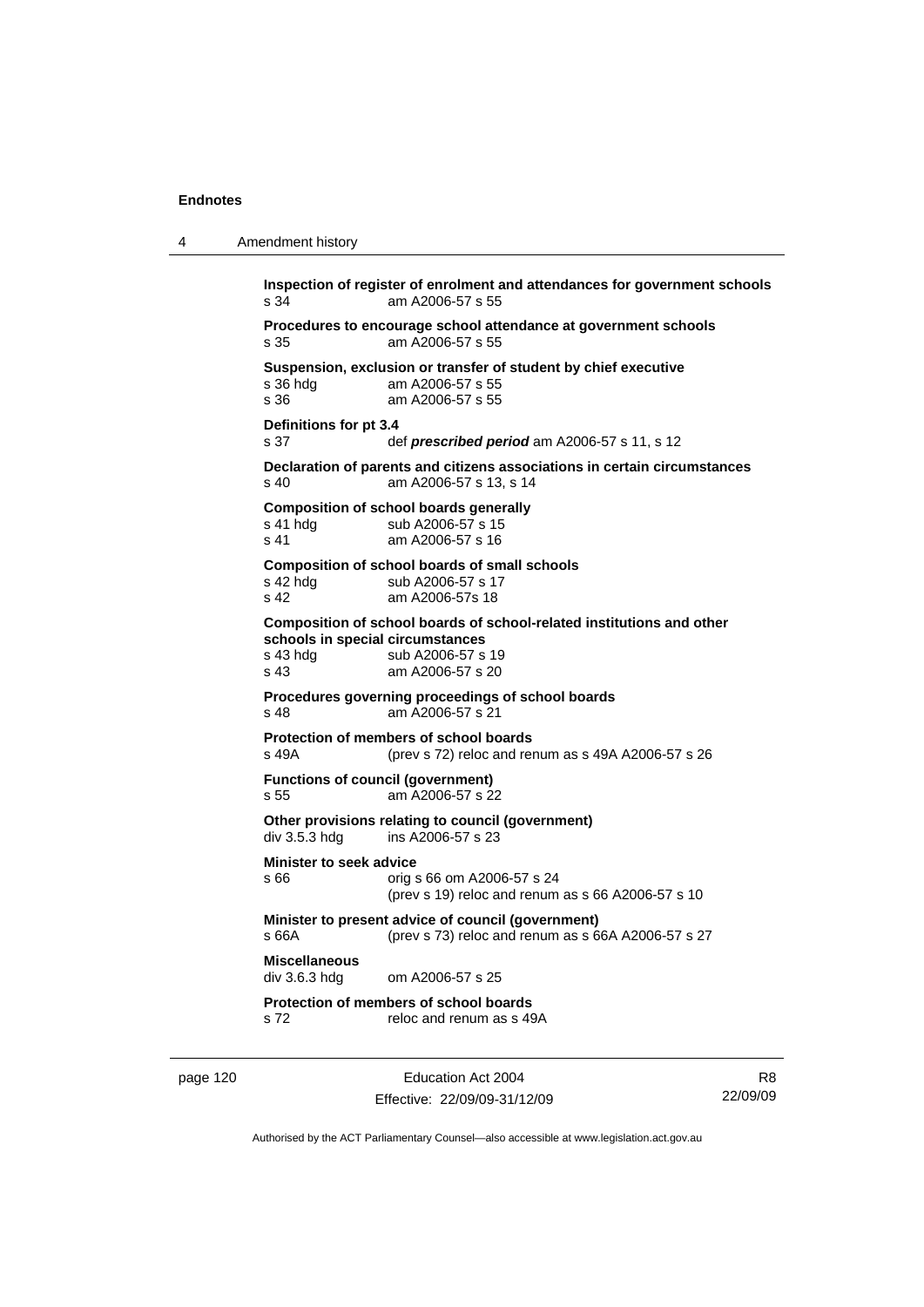|                                             | reloc and renum as s 66A                                                                                                            |
|---------------------------------------------|-------------------------------------------------------------------------------------------------------------------------------------|
| Minister to seek advice<br>s76              | reloc and renum as s 118                                                                                                            |
| s 79                                        | Register of non-government schools<br>sub A2006-57 s 29                                                                             |
| s 81 hdg<br>s 81                            | Approved educational courses for students at non-government schools<br>am A2006-57 s 55<br>am A2006-57 s 55                         |
| <b>Schools to be registered</b><br>s 82     | am A2006-57 s 30, s 55; ss renum R4 LA                                                                                              |
| s 83                                        | Applications for in-principle approval for proposed registration<br>am A2006-57 s 31, s 32; pars renum R4 LA; A2009-20<br>amdt 3.63 |
| s.84                                        | <b>Deciding in-principle applications</b><br>am A2006-57 s 33, s 34; ss renum R4 LA                                                 |
| s 85                                        | Application for provisional registration<br>am A2009-20 amdt 3.63                                                                   |
| <b>Application for registration</b><br>s 87 | am A2009-20 amdt 3.63                                                                                                               |
| s 88A                                       | Application for registration at additional campus<br>ins A2006-57 s 35<br>am A2009-20 amdt 3.63                                     |
| s 88B                                       | <b>Registration at additional campus</b><br>ins A2006-57 s 35                                                                       |
| s 89                                        | Application for registration at additional educational levels<br>am A2009-20 amdt 3.63                                              |
| s 92                                        | Certificate of provisional registration or registration<br>am A2006-57 s 36                                                         |
| s 98                                        | Inspection of panel reports for school registration etc<br>am A2006-57 s 37; pars renum R4 LA                                       |
| s 100                                       | Keeping records of enrolment and attendances for non-government schools<br>am A2006-57 s 55                                         |
| schools                                     | Inspection of register of enrolment and attendances for non-government                                                              |
| s 101                                       | am A2006-57 s 55                                                                                                                    |
| s 102                                       | Procedures to encourage attendance at non-government schools<br>am A2006-57 s 55                                                    |

R8 22/09/09

Education Act 2004 Effective: 22/09/09-31/12/09 page 121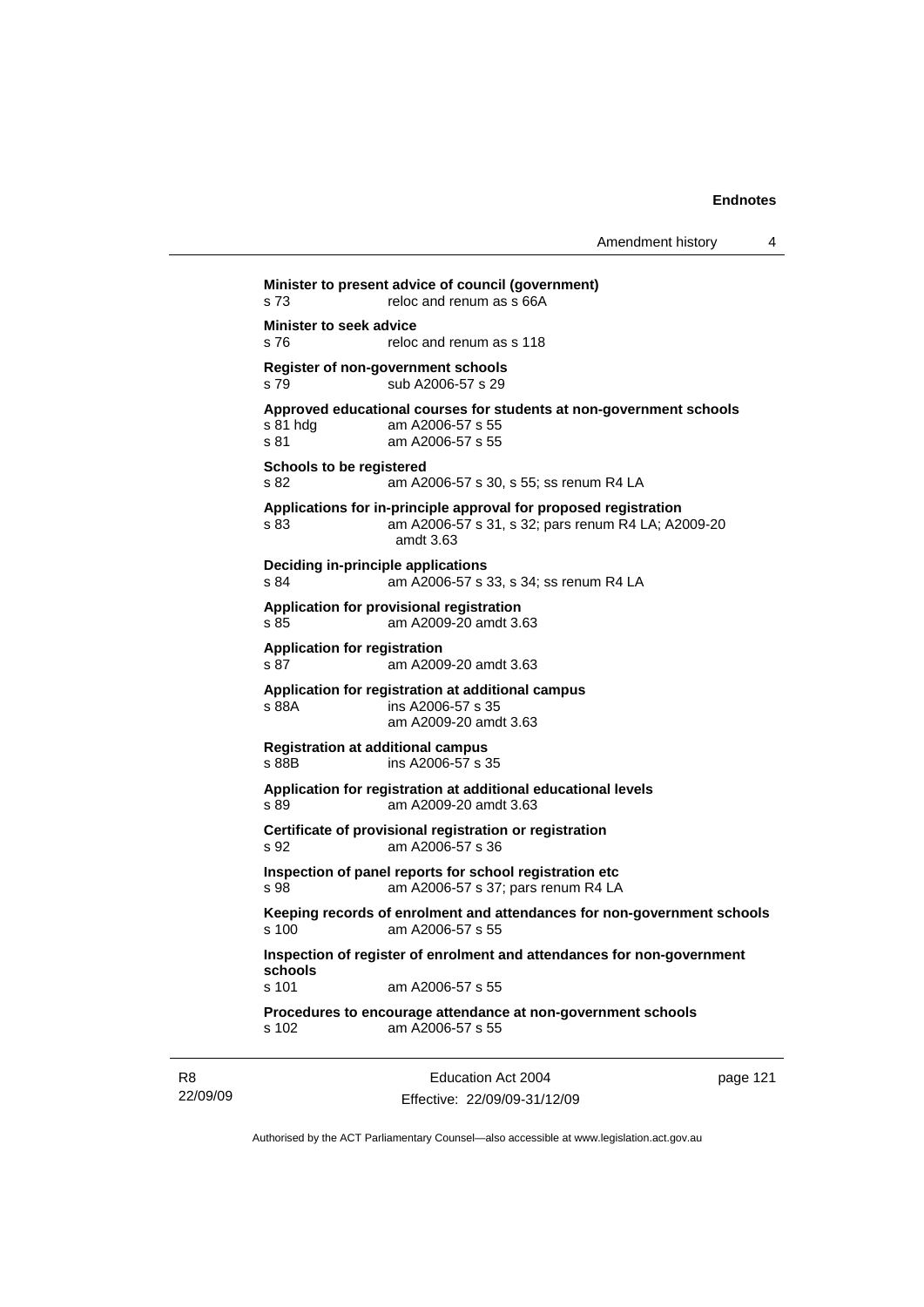```
4 Amendment history 
            Reporting to parents—non-government schools 
           s 103 am A2006-57 s 55 
           Suspension, transfer or exclusion of students—Catholic systemic schools 
           s 104 hdg sub A2006-57 s 38<br>s 104 am A2006-57 s 55
                             am A2006-57 s 55
            Suspension or exclusion of students—other non-government schools 
           s 105 hdg am A2006-57 s 55 
           s 105 am A2006-57 s 55 
            Functions of council (non-government) 
           s 107 am A2006-57 s 39 
           Other provisions relating to council (non-government)<br>div 4.4.3 hdg ins A2006-57 s 40
                             ins A2006-57 s 40
            Minister to seek advice 
           s 118 orig s 118 om A2006-57 s 41 
                              (prev s 76) reloc and renum as s 118 A2006-57 s 28 
           Minister to present advice of council (non-government) 
           s 118A (prev s 127) reloc and renum as s 118A A2006-57 s 44 
           Miscellaneous 
           div 4.5.3 hdg om A2006-57 s 42 
           Inspection of register of non-government schools 
           s 126 om A2006-57 s 43 
            Minister to present advice of council (non-government) 
           s 127 reloc and renum as s 118A
           Provisional registration for home education 
           s 130 sub A2006-57 s 45 
           Registration for home education 
           s 131 am A2006-57 s 46 
            Registration of child 
           s 133 am A2006-57 s 47, s 48 
           Notification and review of decisions 
           pt 6.1 hdg sub A2008-37 amdt 1.131 
            Definitions—pt 6.1 
           s 140 sub A2008-37 amdt 1.131 
                              def decision-maker ins A2008-37 amdt 1.131 
                              def internally reviewable decision ins A2008-37 amdt 1.131 
                              def internal reviewer ins A2008-37 amdt 1.131 
                              def internal review notice ins A2008-37 amdt 1.131 
                              def reviewable decision ins A2008-37 amdt 1.131
```
page 122 Education Act 2004 Effective: 22/09/09-31/12/09

R8 22/09/09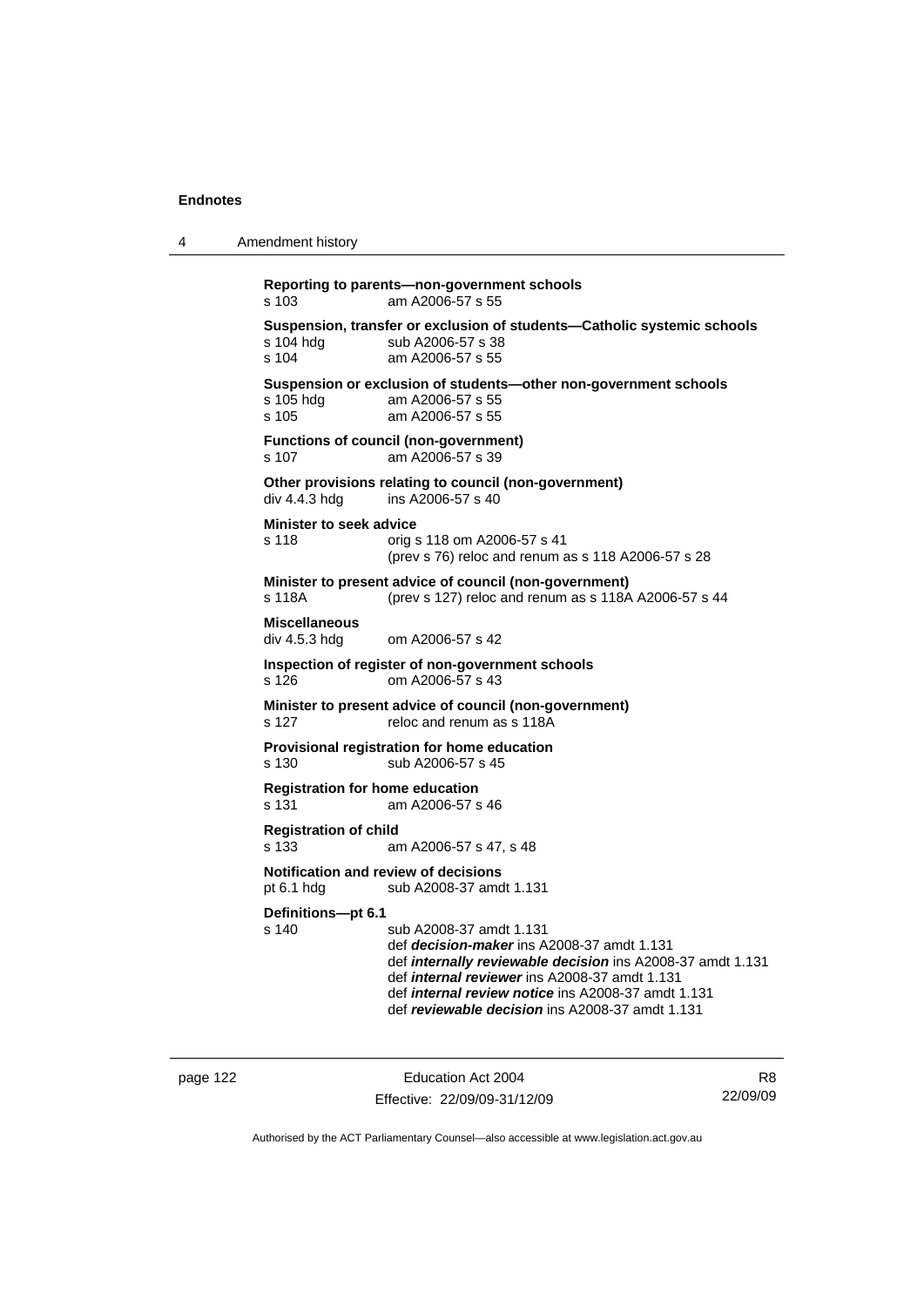```
Internal review notices 
                 sub A2008-37 amdt 1.131
Applications for internal review 
                sub A2008-37 amdt 1.131
Applications not stay reviewable decisions 
s 143 sub A2008-37 amdt 1.131 
Internal review 
s 144 sub A2008-37 amdt 1.131 
Reviewable decision notices 
s 145 sub A2008-37 amdt 1.131 
Applications to ACAT 
s 145A ins A2008-37 amdt 1.131 
Notification of parents 
s 149 am A2006-57 s 55 
Notices of intention under former education Act to conduct schools at 
additional educational levels 
s 153 exp 1 January 2015 (s 153 (5))
Transitional provisions 
ch 7 hdg exp 1 January 2006 (s 171) 
Assets and liabilities of former authority 
pt 7.1 hdg exp 1 January 2006 (s 171) 
Meaning of former authority
s 156 exp 1 January 2006 (s 171) 
Vesting of assets and liabilities of former authority in Territory 
s 157 exp 1 January 2006 (s 171) 
Evidentiary certificate for vested assets and liabilities 
s 158 exp 1 January 2006 (s 171) 
Registration of changes in title to certain assets 
s 159 exp 1 January 2006 (s 171) 
Proceedings and evidence in relation to vested assets and liabilities 
s 160 exp 1 January 2006 (s 171) 
General savings 
pt 7.2 hdg exp 1 January 2006 (s 171) 
Interpretation 
div 7.2.1 hdg exp 1 January 2006 (s 171) 
Definitions for pt 7.3 
s 161 exp 1 January 2006 (s 171)
```
R8 22/09/09

Education Act 2004 Effective: 22/09/09-31/12/09 page 123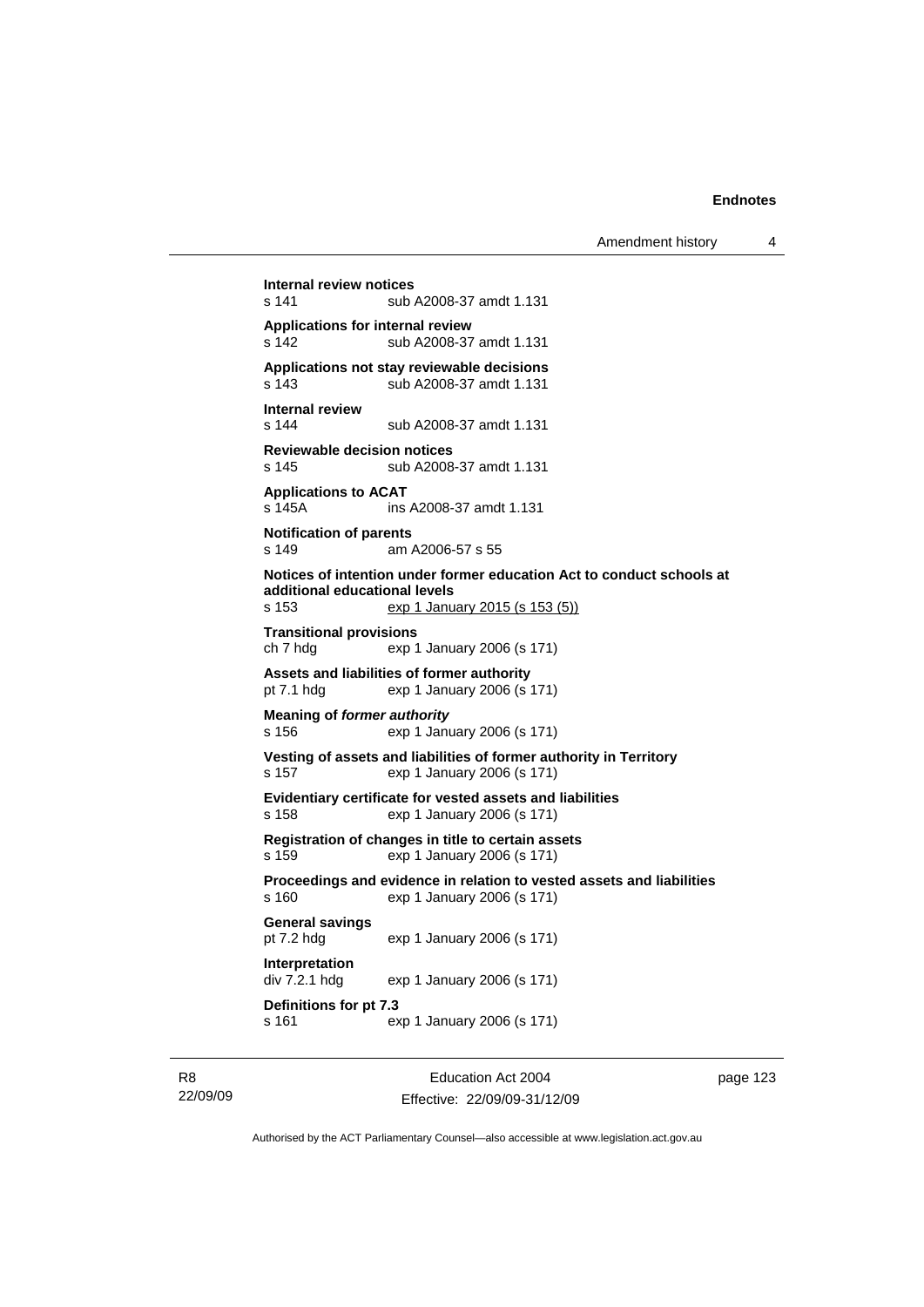| Amendment history<br>4 |  |
|------------------------|--|
|------------------------|--|

```
Former authority Act div 7.2.2 hdg ex
                exp 1 January 2006 (s 171)
Existing schools etc 
s 162 exp 1 January 2006 (s 171) 
Name of schools, institutions and services 
                exp 1 January 2006 (s 171)
School boards 
s 164 exp 1 January 2006 (s 171) 
Parents and citizens associations 
s 165 exp 1 January 2006 (s 171) 
Members of school boards 
s 166 exp 1 January 2006 (s 171) 
Former education Act 
div 7.2.3 hdg exp 1 January 2006 (s 171) 
Exemption certificates 
s 167 exp 1 January 2006 (s 171) 
Existing registered and provisionally registered schools 
s 168 exp 1 January 2006 (s 171) 
Registers 
s 169 exp 1 January 2006 (s 171) 
Miscellaneous 
pt 7.3 hdg exp 1 January 2006 (s 171) 
Modification of ch 7's operation 
s 170 exp 1 January 2006 (s 171) 
Expiry of ch 7 
s 171 exp 1 January 2006 (s 171) 
Declared law for Legislation Act, s 88 
s 172 exp 1 January 2006 (s 171) 
Repeals and consequential amendments 
                om LA \s 89 (3)
Acts repealed 
s 173 om LA s 89 (3) 
Regulations repealed 
s 174 om LA s 89 (3) 
Legislation amended—sch 2 
s 175 om LA s 89 (3)
```
page 124 Education Act 2004 Effective: 22/09/09-31/12/09

R8 22/09/09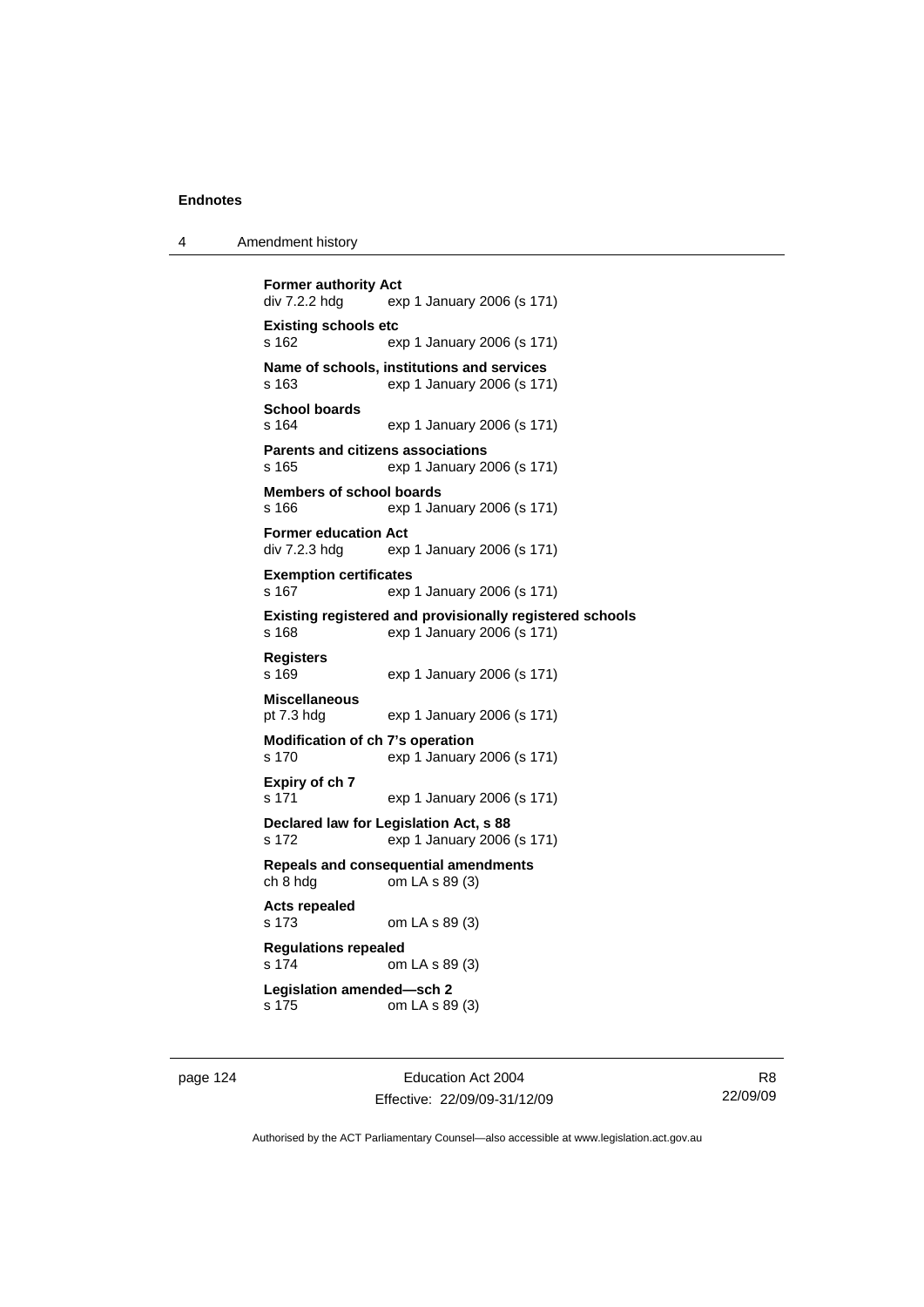### **Reviewable decisions**  sub A2008-37 amdt 1.132 **Minister's decisions**  sch 1 pt 1.1 am A2006-57 s 50; items renum R4 LA om A2008-37 amdt 1.132 **Chief executive's decisions**  sch 1 pt 1.2 am A2006-57 s 51, s 55 om A2008-37 amdt 1.132 **Consequential amendments**  sch 2 om LA s 89 (3) **Dictionary**  am A2008-37 amdt 1.133, amdt 1.134; A2009-20 amdt 3.64 def *appointed member* am A2006-57 s 52 def *approved educational course (government)* am A2006-57 s 55 def *approved educational course (non-government)* am A2006-57 s 55 def *board appointed member* am A2006-57 s 52 def *exclusion* am A2006-57 s 55 def *internally reviewable decision* ins A2008-37 amdt 1.135 def *internal reviewer* sub A2008-37 amdt 1.136 def *internal review notice* ins A2008-37 amdt 1.137 def *parents and citizens member* am A2006-57 s 52 def *proposed opening day* am A2006-57 s 53 def *reviewable decision* sub A2008-37 amdt 1.138 def *staff member* am A2006-57 s 53 def *student member* am A2006-57 s 53